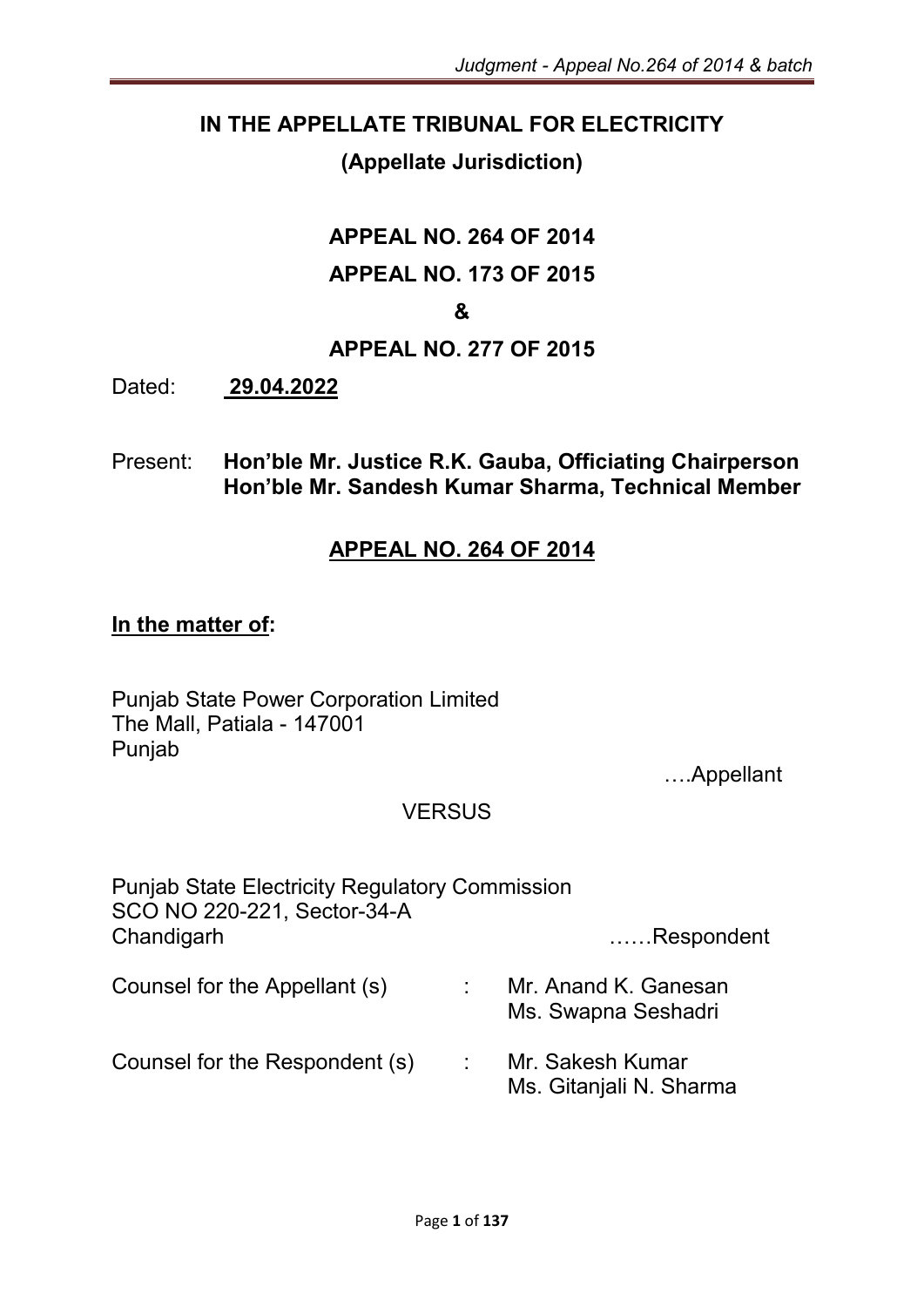### APPEAL NO. 173 OF 2015

# In the matter of:

| <b>Punjab State Power Corporation Limited</b><br>The Mall, Patiala - 147001<br>Punjab<br><b>VERSUS</b> | Appellant |                                             |
|--------------------------------------------------------------------------------------------------------|-----------|---------------------------------------------|
| <b>Punjab State Electricity Regulatory Commission</b><br>SCO NO 220-221, Sector-34-A<br>Chandigarh     |           | Respondent                                  |
| Counsel for the Appellant (s)                                                                          |           | Mr. Anand K. Ganesan<br>Ms. Swapna Seshadri |
| Counsel for the Respondent (s)                                                                         | ÷         | Mr. Sakesh Kumar<br>Ms. Gitanjali N. Sharma |

#### APPEAL NO. 277 OF 2015

# In the matter of:

| <b>Punjab State Power Corporation Limited</b><br>The Mall, Patiala - 147001<br>Punjab              |                            | Appellant                                   |
|----------------------------------------------------------------------------------------------------|----------------------------|---------------------------------------------|
|                                                                                                    | <b>VERSUS</b>              |                                             |
| <b>Punjab State Electricity Regulatory Commission</b><br>SCO NO 220-221, Sector-34-A<br>Chandigarh |                            | Respondent                                  |
| Counsel for the Appellant (s)                                                                      | $\mathcal{L}^{\text{max}}$ | Mr. Anand K. Ganesan<br>Ms. Swapna Seshadri |
| Counsel for the Respondent (s)                                                                     | <b>COLLEGE</b>             | Mr. Sakesh Kumar<br>Ms. Gitanjali N. Sharma |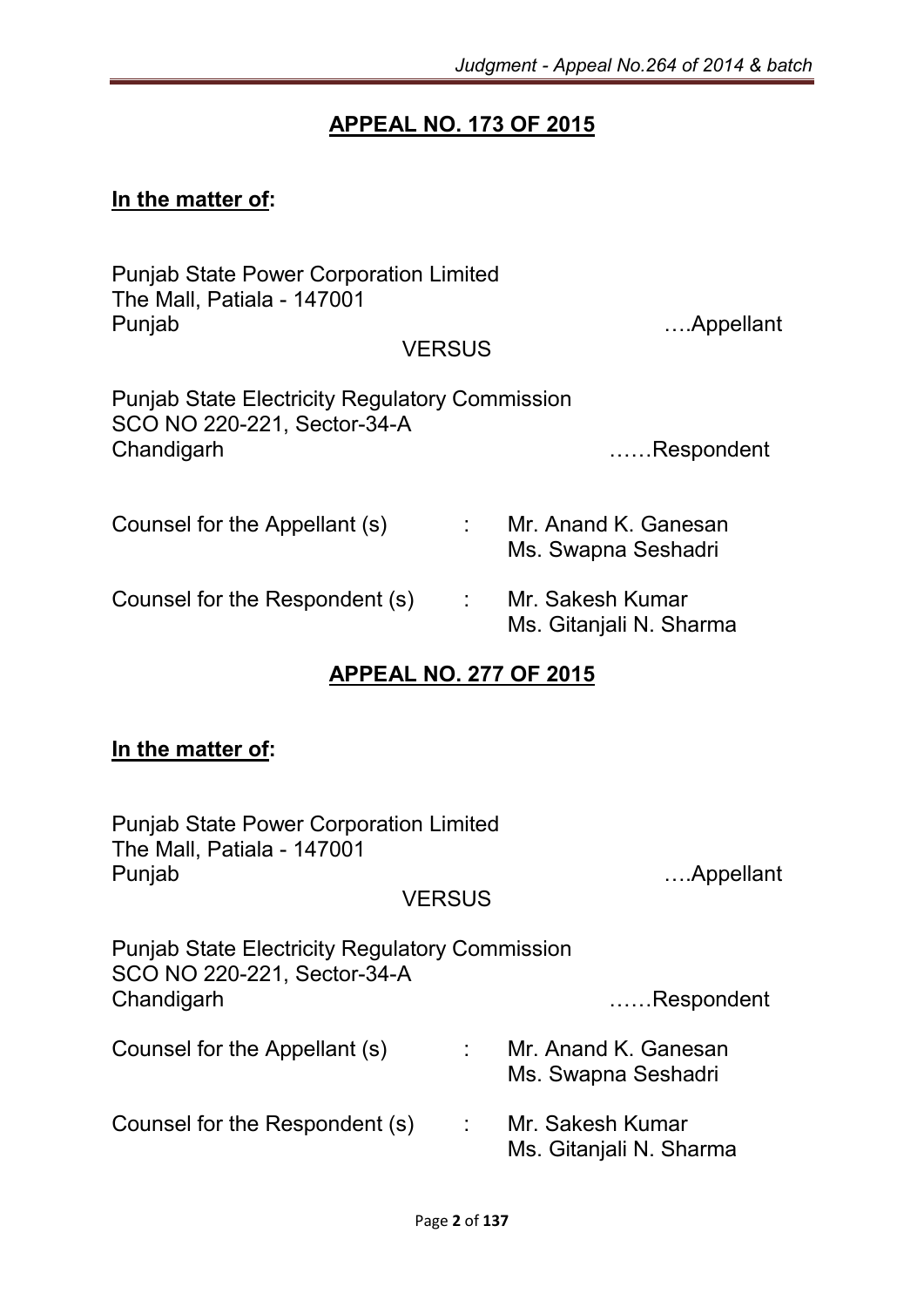# J U D G M E N T

#### PER HON'BLE MR SANDESH KUMAR SHARMA, TECHNICAL MEMBER

1. The instant batch of appeals has been filed by the Punjab State Power Corporation Limited ("Appellant" or "PSPCL"). The Appeal No. 264 of 2014 has been filed against the Order dated 22.08.2014 passed by Punjab State Electricity Regulatory Commission (in short "Respondent Commission" or "State Commission" or "PSERC") in Petition No. 63 of 2013 whereby the State Commission has approved the Annual Revenue Requirements of the Appellant for the year 2014- 15. The State Commission has also reviewed the financials of the Appellant for the year 2013-14 as well as carried out the truing up for the years FY 2010-11 and FY 2011-12.

2. The Appeal No. 173 of 2015 has been filed against the Order dated 05.05.2015 passed by Punjab State Electricity Regulatory Commission in Petition No. 71 of 2014 whereby the State Commission has approved the Annual Revenue Requirements of the Appellant for the year 2015-16, True-Up for FY 2012-13 & FY 2013-14 and the Annual Performance Review of FY 2014-15.

3. The Appeal No. 277 of 2015 has been filed against the Order dated 22.07.2015 passed by Punjab State Electricity Regulatory Commission in Petition No. 31 of 2015 whereby the State Commission has implemented the decision of the Tribunal vide Judgment dated 22.04.2015 passed in Appeal No.174 of 2013.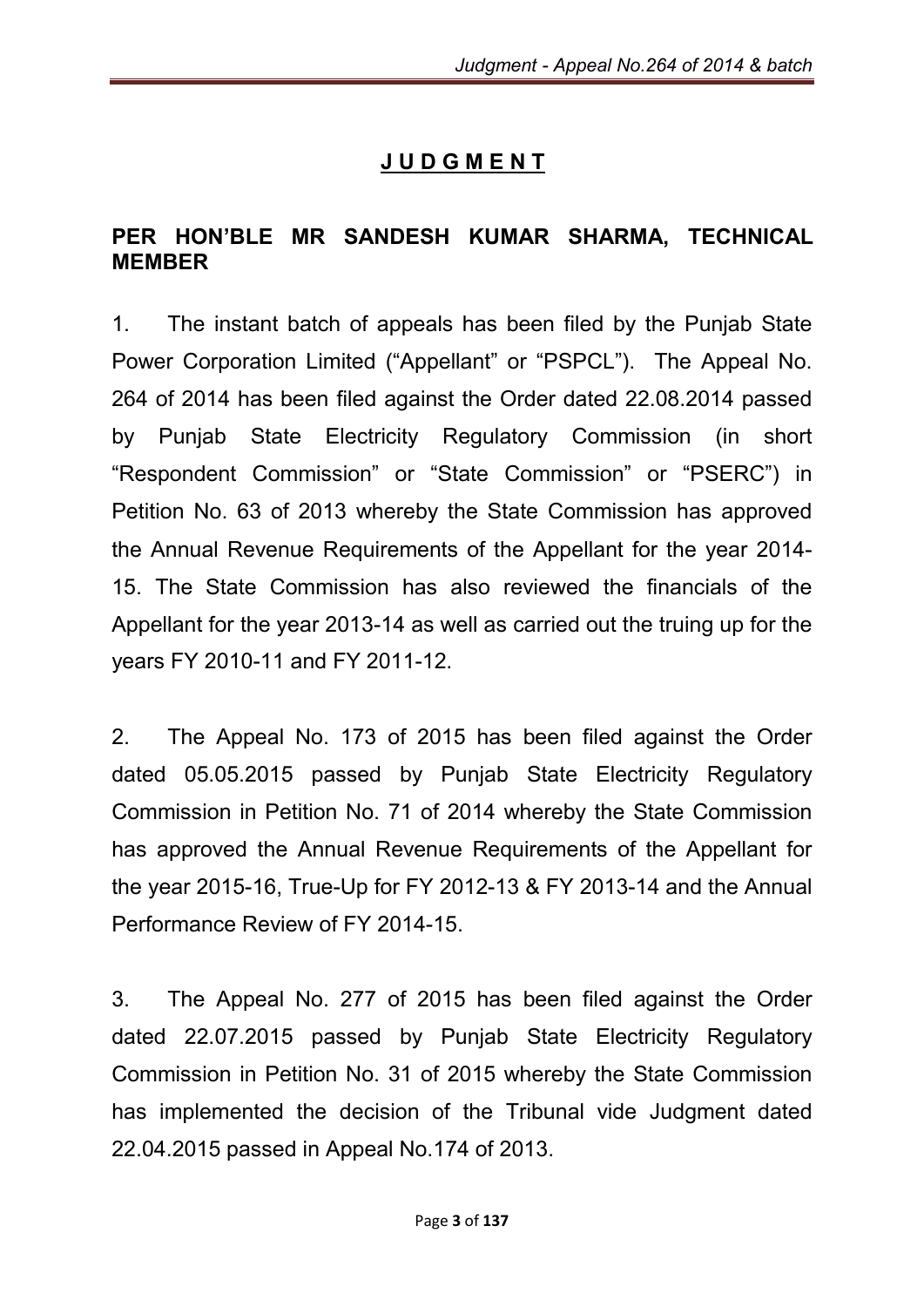#### DESCRIPTION OF PARTIES: -

4. The Appellant, Punjab State Power Corporation Limited is a company incorporated under the provisions of the Companies Act, 1956 having its registered office at The Mall, Patiala in the State of Punjab. The Appellant is an unbundled entity of the erstwhile Punjab State Electricity Board and has been vested with the functions of generation and distribution of electricity in the State of Punjab.

5. The Respondent No. 1 is the State Electricity Regulatory Commission for the State of Punjab exercising jurisdiction and discharging functions under Section 61, 62, 86 and other applicable provisions of the Electricity Act, 2003.

#### FACTS OF THE CASE: -

6. The factual matrix of the cases is noted in brief as the Appellant is aggrieved by various claims not approved by the State Commission and need to be deliberated on its merit.

7. The Appellant, PSPCL, filed Appeal nos. 7, 46, and 122 of 2011 before this Tribunal challenging separate orders of the State Commission, detailed as under:

> a) Appeal no. 7 of 2011 -- State Commission's order dated 16.04.2010 in Review Petition No. 23 of 2009 for review of Tariff Order dated 08.09.2009 in Petition No.31 of 2015 (Suo-Motu) passed by the Commission in Petition No.1 of 2009 for erstwhile PSEB for FY 2009-10.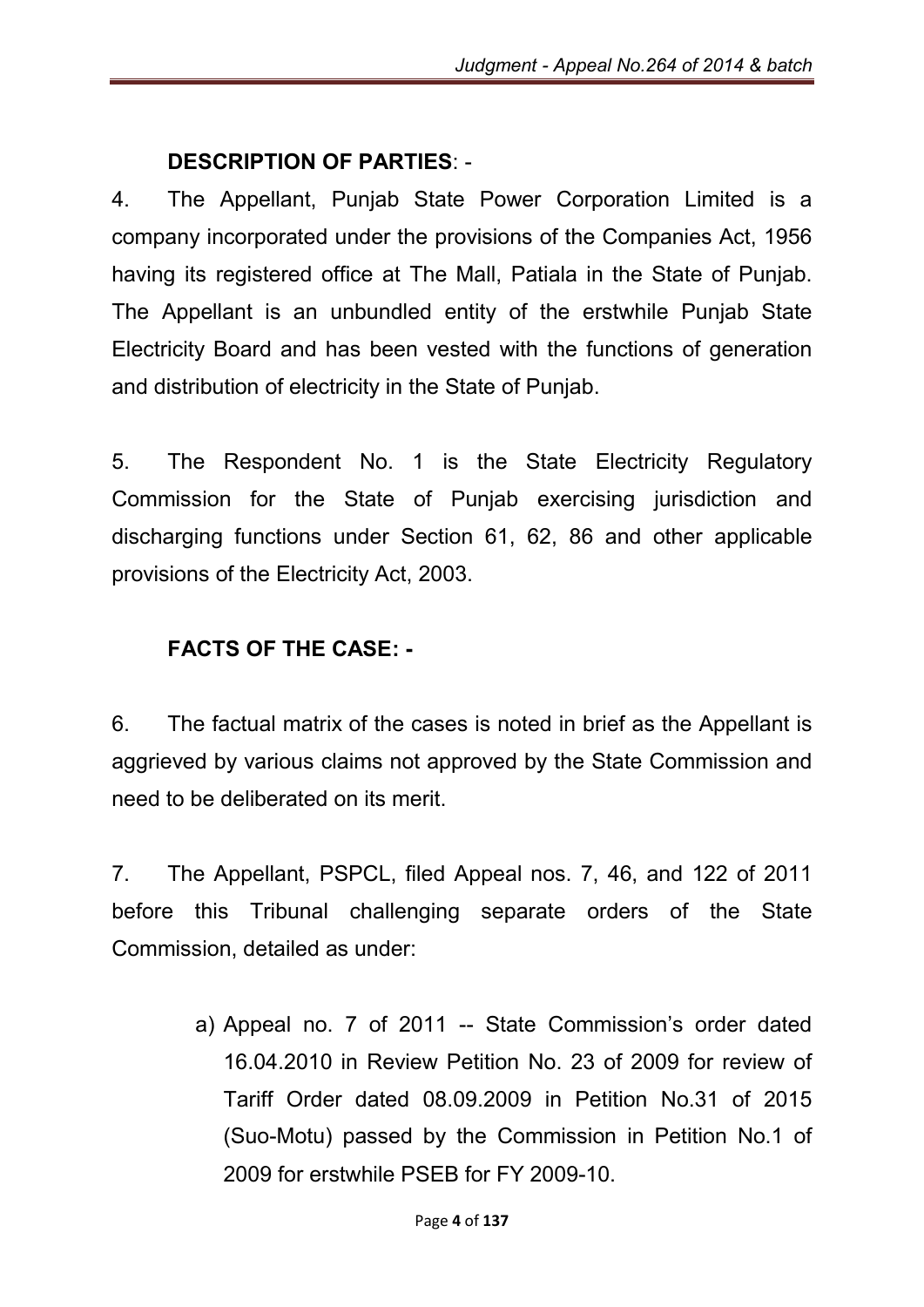- b) Appeal no. 46 of 2011 -- State Commission's Order dated 06.01.2011 in Review Petition No. 23 of 2010 to review the Tariff Order dated 23.04.2010 passed by the Commission in Petition No. 25 of 2009 for erstwhile PSEB for FY 2010-11.
- c) Appeal no. 122 of 2011 -- State Commission's Tariff Order dated 09.05.2011 passed by the Commission for PSPCL for FY 2011-12 in Petition No. 49 of 2010.

8. The Appellant submitted that the State Commission vide the said tariff orders did not provide the reasonable revenue requirements to the Appellant and had disallowed various claims of the Appellant. The review petitions filed by the Appellant against the above orders were also not adequately addressed by the State Commission.

9. In the circumstances and aggrieved by the orders passed by the State Commission, the Appellant filed appeals being Appeal No. 7 of 2011 relating to the year 2009-10, Appeal No. 46 of 2011 relating to the year 2010-11 and Appeal No. 122 of 2011 relating to the year 2011-12. This Tribunal, by common Judgment dated 18.10.2012, partly allowed the appeals filed by the Appellant and set aside the tariff orders passed by the State Commission. The matter was remanded to the State Commission to pass consequential orders in terms of the directions and observations of the Tribunal.

10. The Tribunal had, inter-alia, held that the State Commission was bound by the norms and parameters as laid down by the Central Electricity Regulatory Commission ("Central Commission" or "CERC") as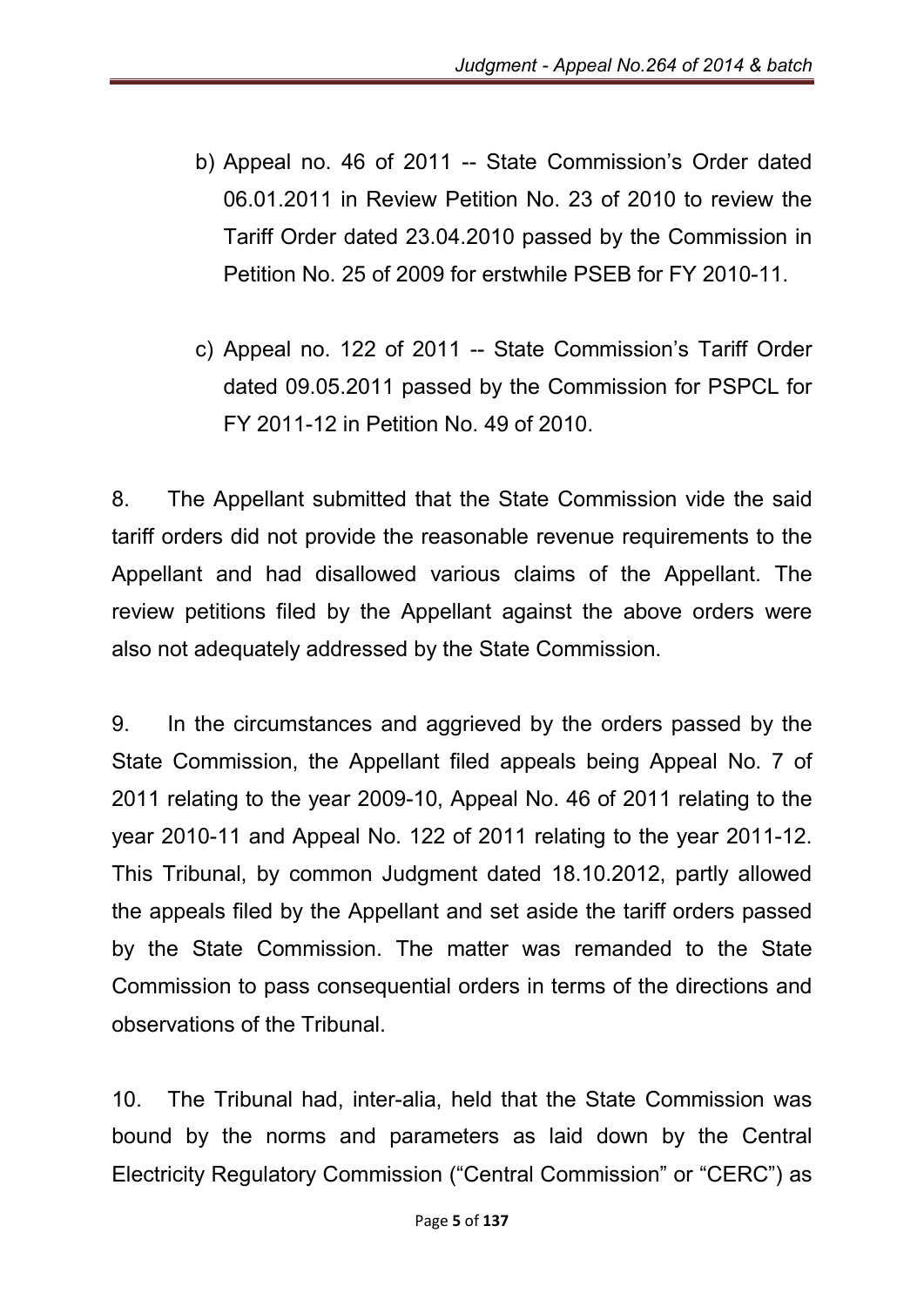applicable from time to time, in view of the Tariff Regulations of the State Commission adopting the Tariff Regulations of the Central Commission. The Tribunal had also held that the norms regarding target availability and incentive for generation, return on equity etc. were required to be allowed in terms of the Regulations of the Central Commission.

11. In compliance to the remand, the State Commission vide order dated 7.1.2013 disposed of the remand proceedings as directed by the Tribunal. However, in the said order, the State Commission did not allow the claims of the Appellant on certain issues including the applicable target availability and incentive on generation, the auxiliary consumption for the GNDTP generation station of the Appellant, carrying cost, the interest on loan taken for the Special Purpose Vehicles by the Appellant etc.

12. Aggrieved by the order dated 7.1.2013, the Appellant filed a review petition, being Petition No. 10 of 2013 before the State Commission. By order dated 28.03.2013, the State Commission disposed of the review petition filed by the Appellant. While the State Commission has reviewed the order dated 7.1.2013 and modified the said order, the State Commission has not considered the claims of the Appellant as sought for.

13. PSPCL filed Appeal No.174 of 2013 against the Order dated 28.03.2013 of the Commission passed in Review Petition. According to PSPCL, the Commission has not correctly implemented the Judgment dated 18.10.2012 of this Tribunal in letter and spirit and on the other hand proceeded to give reasons and justification as to why the implementation should not be done.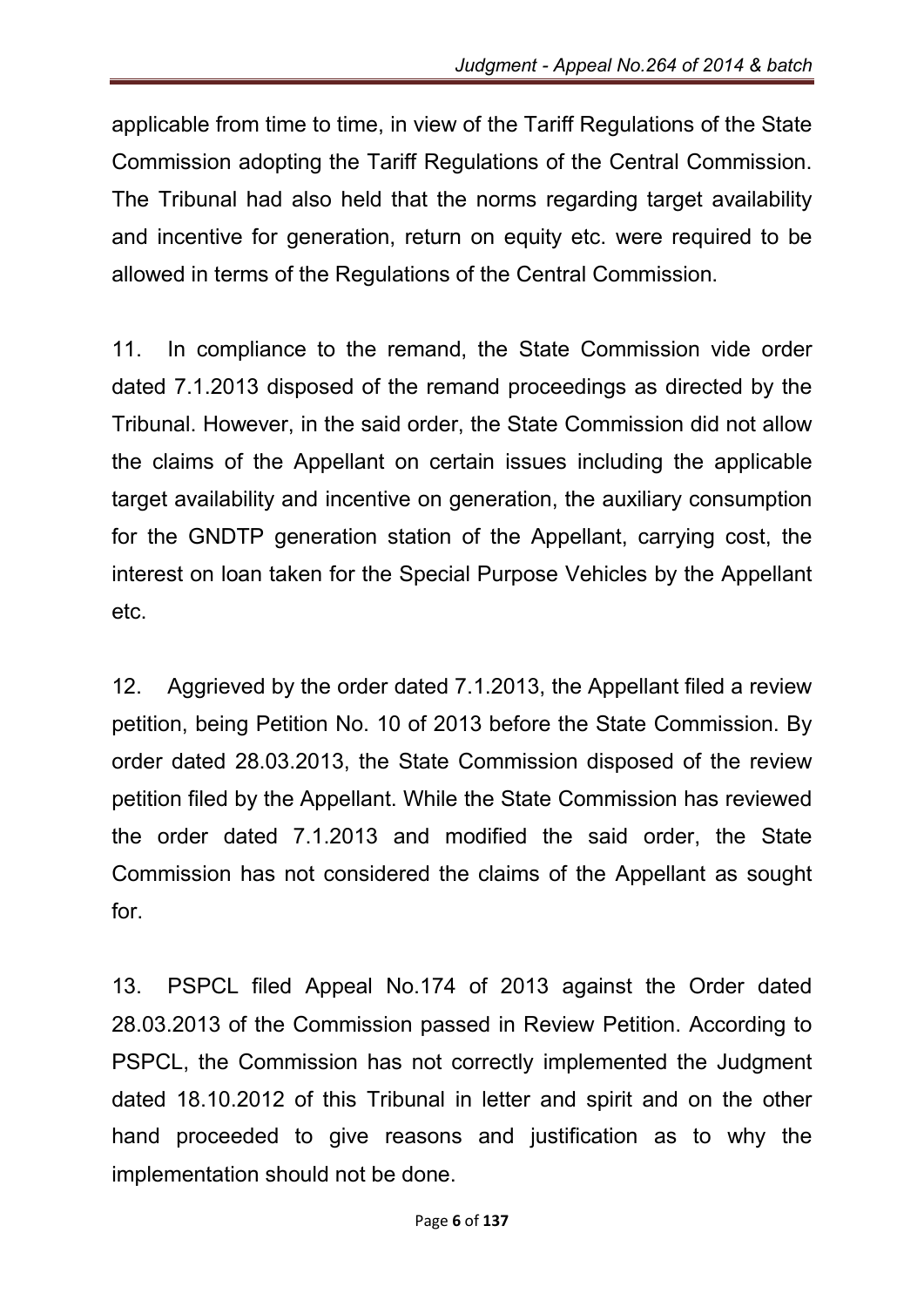14. The State Commission had also previously initiated suo-motu proceedings on the aspect of fuel audit of the thermal generating stations of the Appellant and based on the report of the consultant appointed by the State Commission, passed an order dated 8.10.2012, inter alia, directing the Appellant to bring down the fall in GCV from the receipted coal and bunkered coal to within 150 Kcal/kg. Aggrieved by the above aspect, the Appellant had filed petition for review of the order dated 8.10.2012 passed by the State Commission. By order dated 27.02.2013, the State Commission disposed of the review petition.

15. In the meanwhile, the State Commission undertook the exercise of approval of Annual Revenue Requirements and determination of retail supply tariff of the Appellant for the year 2013-14 and also reviewing the financials of the Appellant for the year 2012-13. This was pursuant to a petition being Petition No. 71 of 2012 filed by the Appellant on 30.11.2012. Vide Order dated 10.4.2013, the State Commission determined the ARR and tariff applicable to the Appellant for FY 2013- 14. Once again, the State Commission disallowed several claims of the Appellant. Aggrieved by the Order dated 10.4.2013, the Appellant has filed Appeal No 106 of 2013 before this Tribunal.

16. On or about 29.11.2013, the Appellant filed the petition for ARR and tariff fixation of the Appellant for FY 2014-15, revised ARR estimate for FY 2013-14 and Audited Annual Accounts for FY 2011-12 and FY 2010-11 for final truing up. During the course of proceedings, the Appellant had filed additional submission and replies to the queries raised by the State Commission.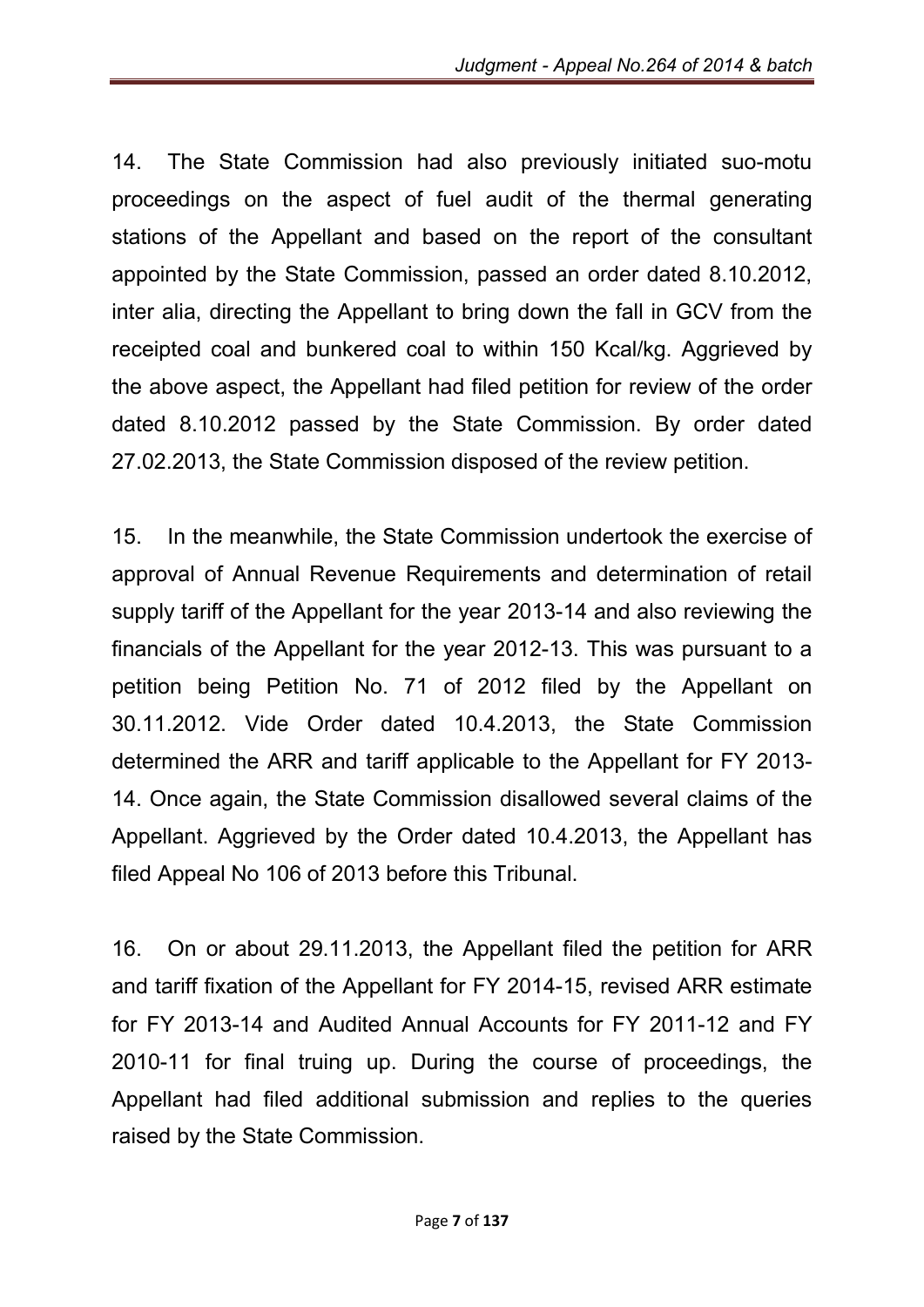17. In the circumstances and aggrieved by the Tariff orders passed by the State Commission for the year 2012-13 dated 16.7.2012, the Appellant had filed appeal bearing Appeal No. 174 of 2012. By judgment dated 11.9.2014 passed by this Tribunal, the appeal was partly allowed and remanded the matter to the State Commission to pass consequential orders in terms of the directions and observations made in judgment.

18. By order dated 22.8.2014, the State Commission has disposed of the Petition filed by the Appellant and approved the Annual Revenue Requirements and determined the retail supply tariff of the Appellant for the year 2014-15. The State Commission has also reviewed the financials of the Appellant for the year 2013-14 and conducted the final truing up for the FY 2010-11 and FY 2011-12.

19. Again, the State Commission has not allowed various claims of the Appellant in the above order. There is also a substantial reduction due to truing up for figures of the earlier years. The State Commission has completely changed its methodology at the truing up stage which is against the principles laid down by this Tribunal.

20. In the circumstances and aggrieved by the order dated 22.08.2014 passed by the State Commission, the Appellant is filing the present appeal no. 264 of 2014.

21. Similarly other captioned Appeal no. 173 of 2015 is filed challenging Order dated 05.05.2015 passed by the State Commission in Petition No. 71 of 2014 and Appeal no. 277 of 2015 against the Order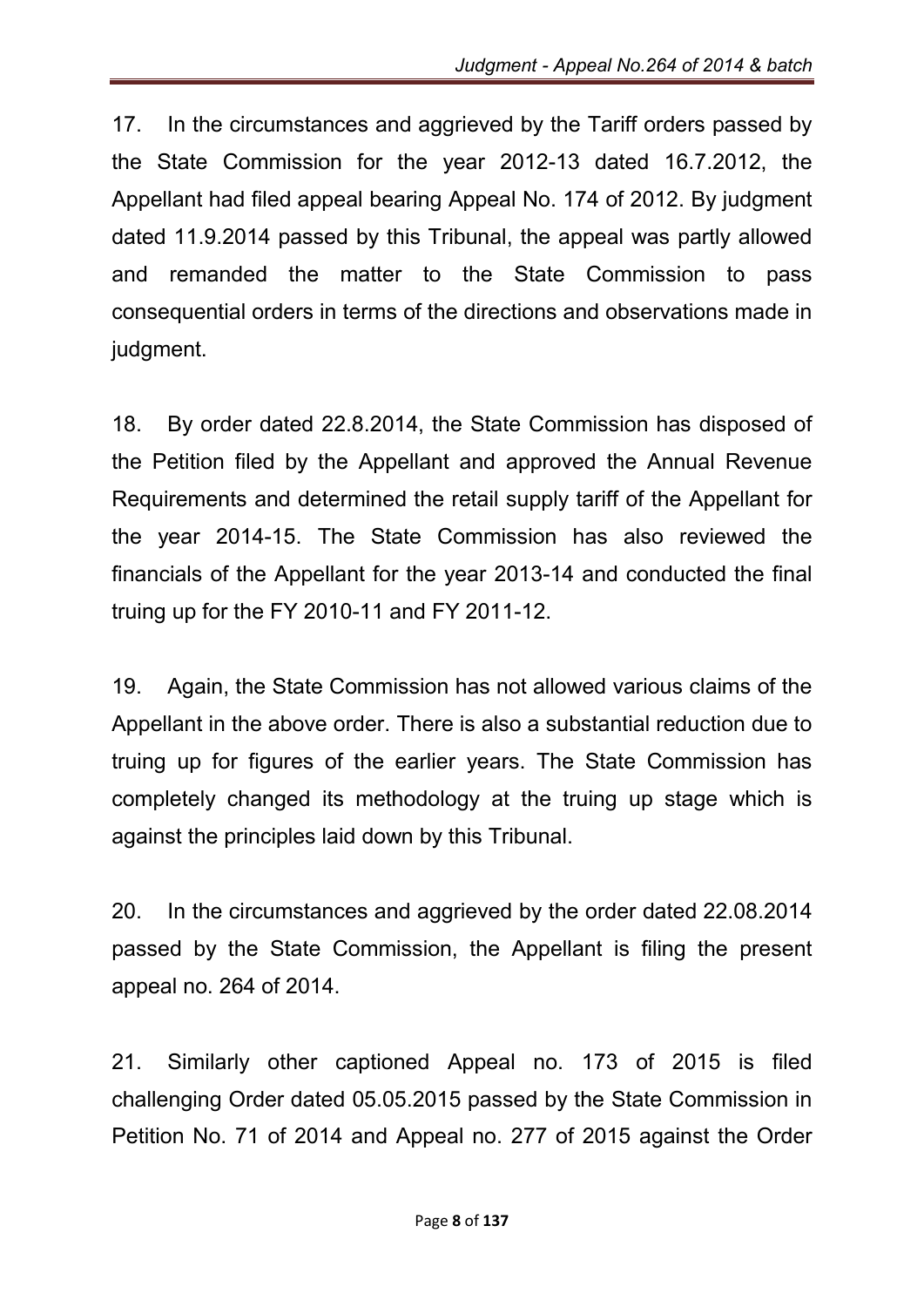dated 22.07.2015 passed by the State Commission in Petition No. 31 of 2015.

22. It is submitted that the State Commission has not allowed various claims of the Appellant in the above orders. There is also a substantial reduction due to truing up for figures of the earlier years. The State Commission has completely changed its methodology at the truing up stage which is against the principles laid down by this Tribunal. The Appellant has raised the following issues involved in the present Appeal requiring adjudication:

## *a) Appeal No. 264 of 2014-*

- (1) Reduction of sales to agricultural pump set consumers (AP Consumers)
- (2) T&D Losses
- (3) Norms for Operation-Plant Availability Factor (PLF)
- (4) Station Heat Rate (SHR)
- (5) Auxiliary Consumption
- (6) Fuel Cost Gross Calorific Value (GCV)
- (7) Disallowance of Depreciation
- (8) Disallowance of Power Purchase Cost
- (9) Disallowance of Employee Cost
- (10) Repair & Maintenance (R&M) Expenses and Administrative & General (A&G) Expenses.
- (11) Disallowance of Interest and Finance Charges
- (12) Overestimating revenues
- (13) Late Payment Surcharge
- (14) Carrying Cost on Cumulative Revenue Gap
- (15) Other Allowances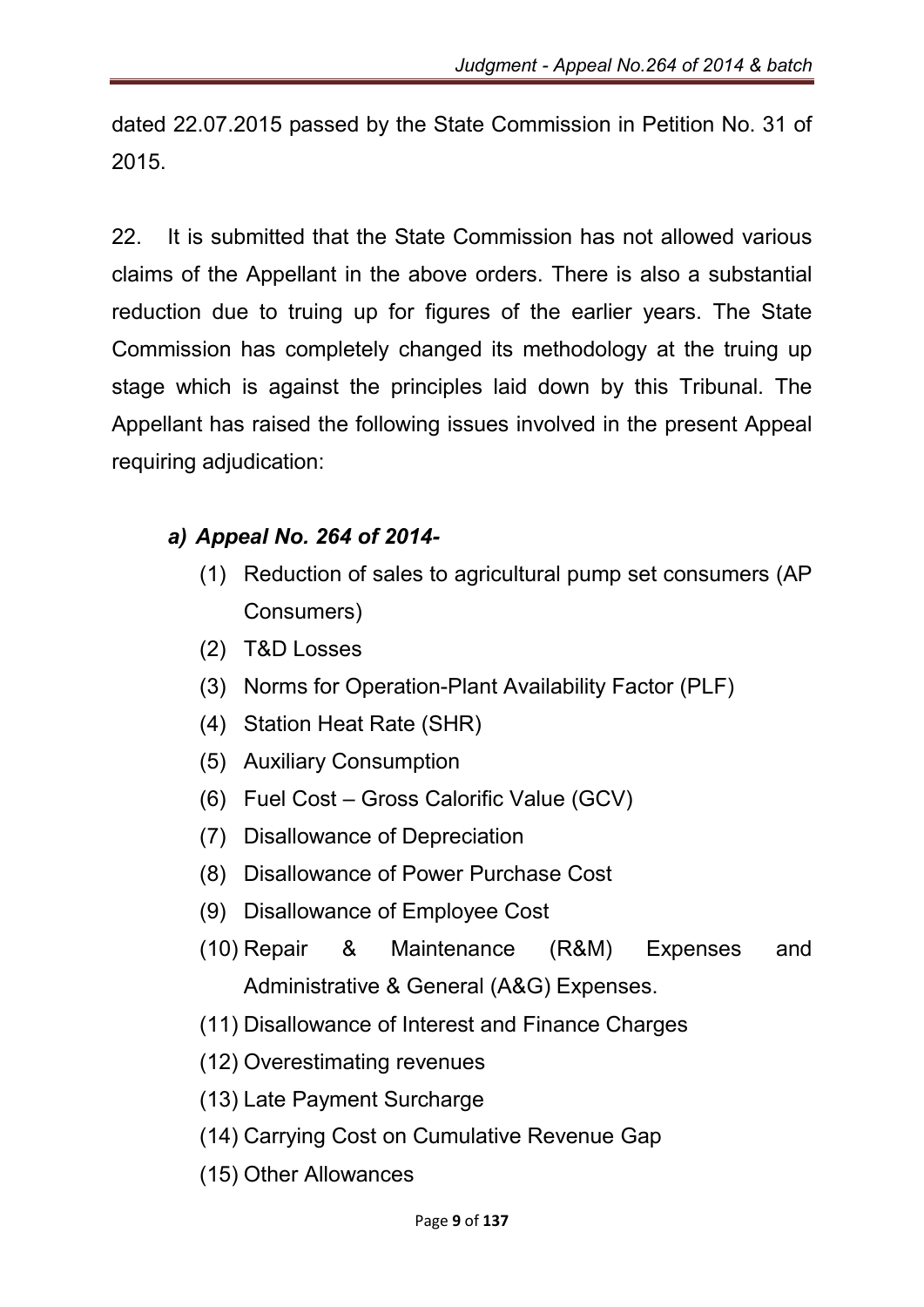- (16) Non-allowance of Interest & Finance Charges pertaining to use of Working Capital Loans for the creation of Assets of the Appellant
- (17) Non-allowance of Subsidy amounting to Rs. 178.82 crores in True up of FY 2011-12

### *b) Appeal No. 173 of 2015-*

- *(1)* Reduction of sales to Agricultural Pump Set Consumers (AP Consumers) – *(common issue in the Appeals)*
- (2) T&D Losses *– (common issue in the Appeals)*
- (3) Station Heat Rate (SHR) *(common issue in the Appeals)*
- (4) Fuel Cost Gross Calorific Value (GCV) *(common issue in the Appeals)*
- (5) Target Availability
- (6) Coal Transit Loss
- (7) Disallowance of Depreciation *(common issue in the Appeals)*
- (8) Disallowance of Employee Cost– *(common issue in the Appeals)*
- (9) Disallowance of Power Purchase Cost– *(common issue in the Appeals)*
- (10) Repair & Maintenance (R&M) Expenses and Administrative & General (A&G) Expenses. – *(common issue in the Appeals)*
- (11) Disallowance of Interest and Finance Charges– *(common issue in the Appeals)*
- (12) Non-allowance of Interest & Finance Charges pertaining to use of Working Capital Loans for the creation of Assets of the Appellant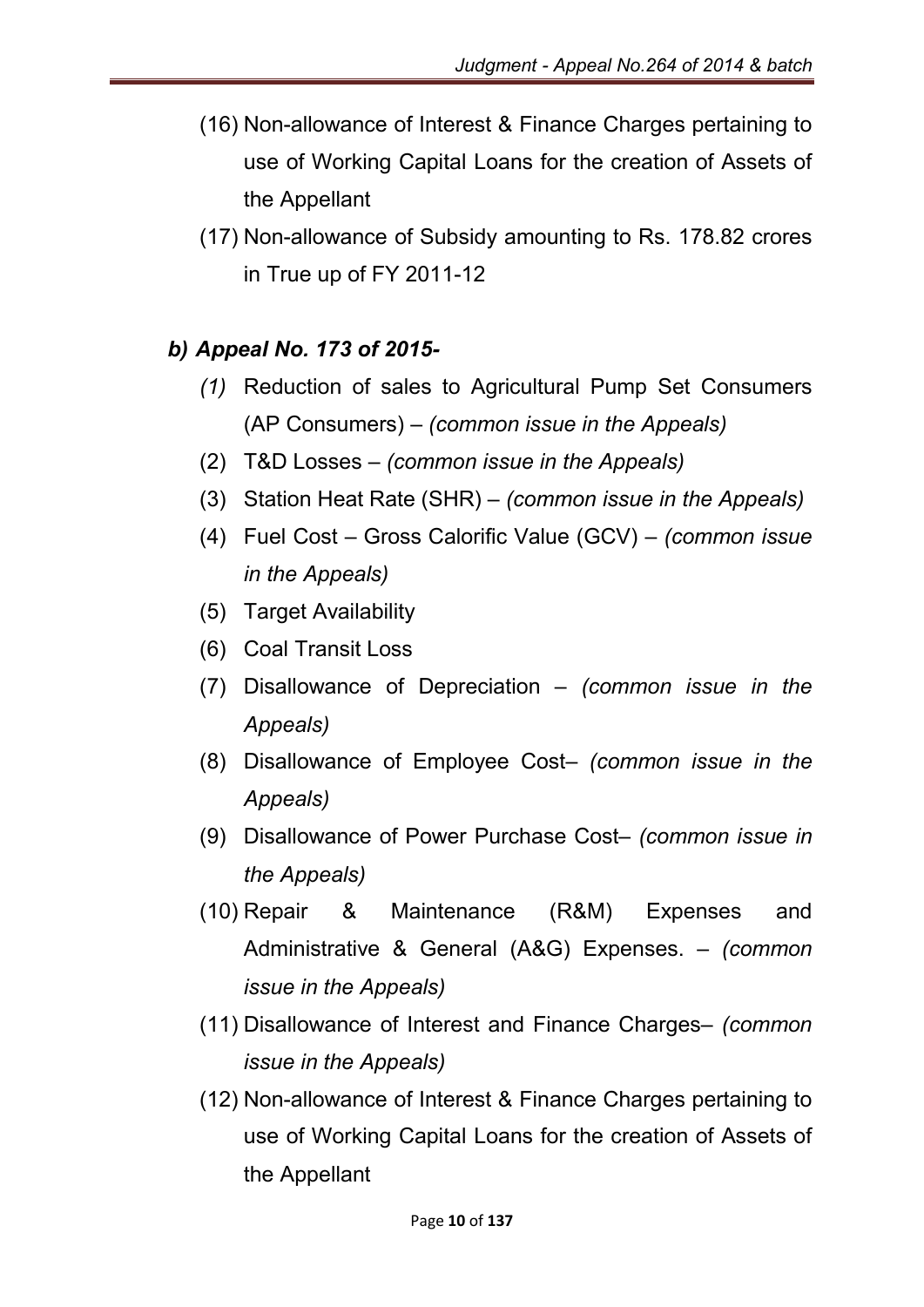- (13) Late Payment Surcharge– *(common issue in the Appeals)*
- (14) Carrying Cost on Cumulative Revenue Gap– *(common issue in the Appeals)*
- (15) Other Allowances *(common issue in the Appeals)*

#### *c) Appeal No. 173 of 2015-*

(1) Carrying Cost on Cumulative Revenue Gap– *(common issue in the Appeals)*

23. In the circumstances and aggrieved by these impugned orders dated 22.08.2014 in Petition No. 63 of 2013, dated 05.05.2015 in Petition No. 71 of 2014 and dated 22.07.2015 in Petition No. 31 of 2015passed by the State Commission, the Appellant is filing the present captioned appeals.

24. Some of the issues were withdrawn by Appellant and as such these issues are dropped from the Appeals. The other issues will be deliberated issues-wise in the succeeding paragraphs.

#### OUR OBSERVATIONS AND ANALYSIS: -

25. Issue No. 1- Reduction of sales to agricultural pump set consumers (AP Consumers): The Appellant submitted that the sales to Agriculture Pump Set Consumers (AP Consumers) was determined by the State Commission for the years 2010-11 and 2011-12 based on the sample metering done by the Appellant as per the prevailing methodology in the State followed during the review of the financials of the Appellant for the said years. However, the State Commission, in the impugned order, changed the entire methodology to determine the AP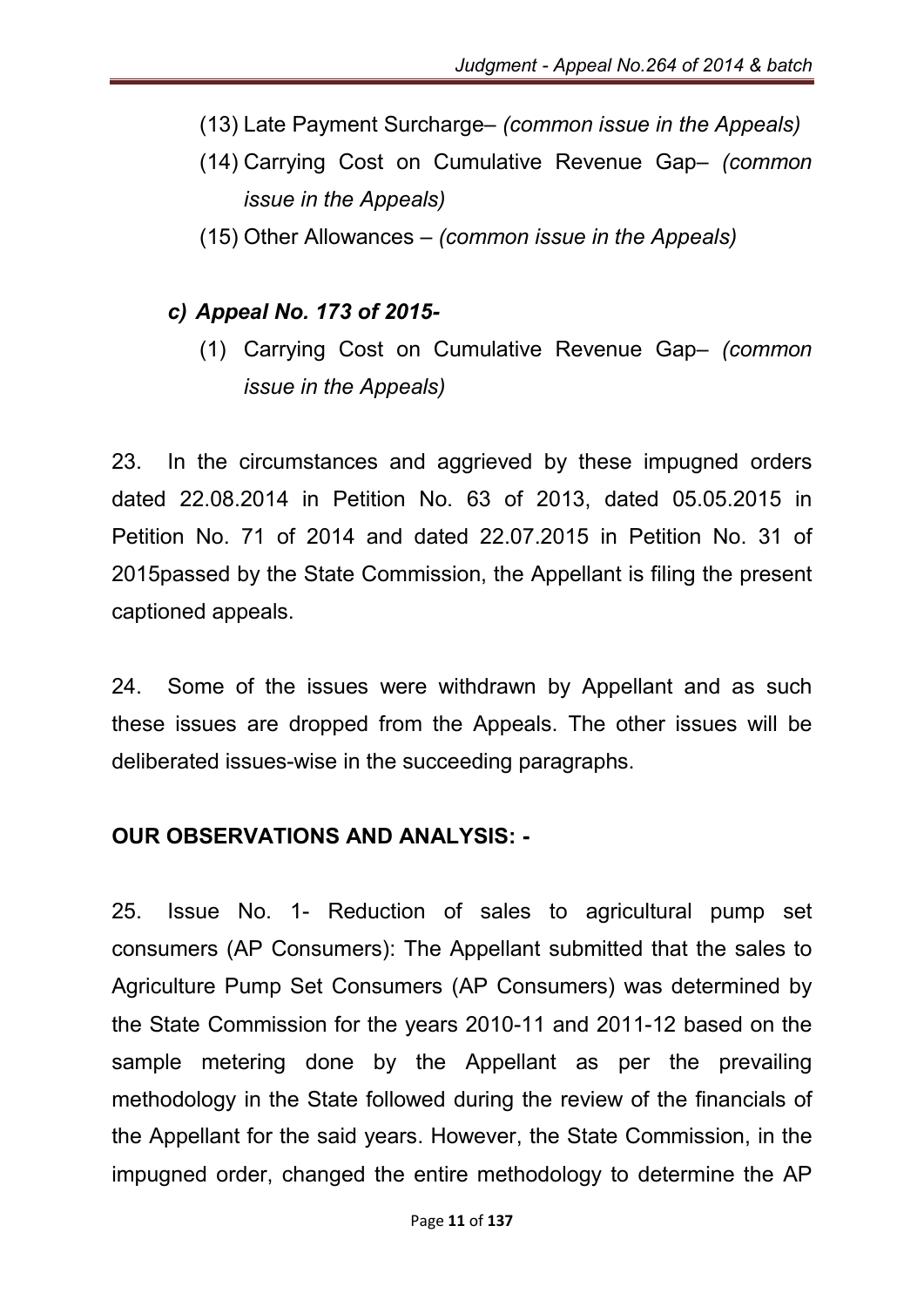consumption for the years 2010-11 and 2011-12 on the basis of the pumped energy in the feeders as against determining the same on the basis of sample metering for the said years. The Appellant brought to our notice the judgments dated 23.05.2007, 04.12.2007 and 18.11.2011 of this Tribunal covering the said issue stating that change in methodology for estimation of AP consumption based on feeder readings instead of sample meters in true-up exercise amounts to violation of principles laid down in said judgments.

26. The Appellant also contested the estimation of AP consumption of Kandi areas (areas having both domestic and agricultural pump set consumption) for 2013-14 based on sanctioned load instead of billed energy.

27. In response to it the State Commission has submitted that the accurate assessment of AP consumption not only affects the T&D losses, but also the subsidy given by the State. Hence, it is very important to accurately assess the electricity sold to the AP consumers. Since the metering was never so accurate, the State Commission found the Appellant showing higher agriculture consumption to project lower T&D losses. The State Commission therefore insisted on the accurate metering of AP consumption. Further, an independent agency engaged by PSPCL also shows that they were reported excess consumption to the tune of 11.25% in 2007-08 and 10.20% during 2008-09. The State Commission also found that during certain months in 2012, 40% divisions claimed more AP consumption than input energy. And, therefore, the State Commission decided the Review on the basis of pumped energy data.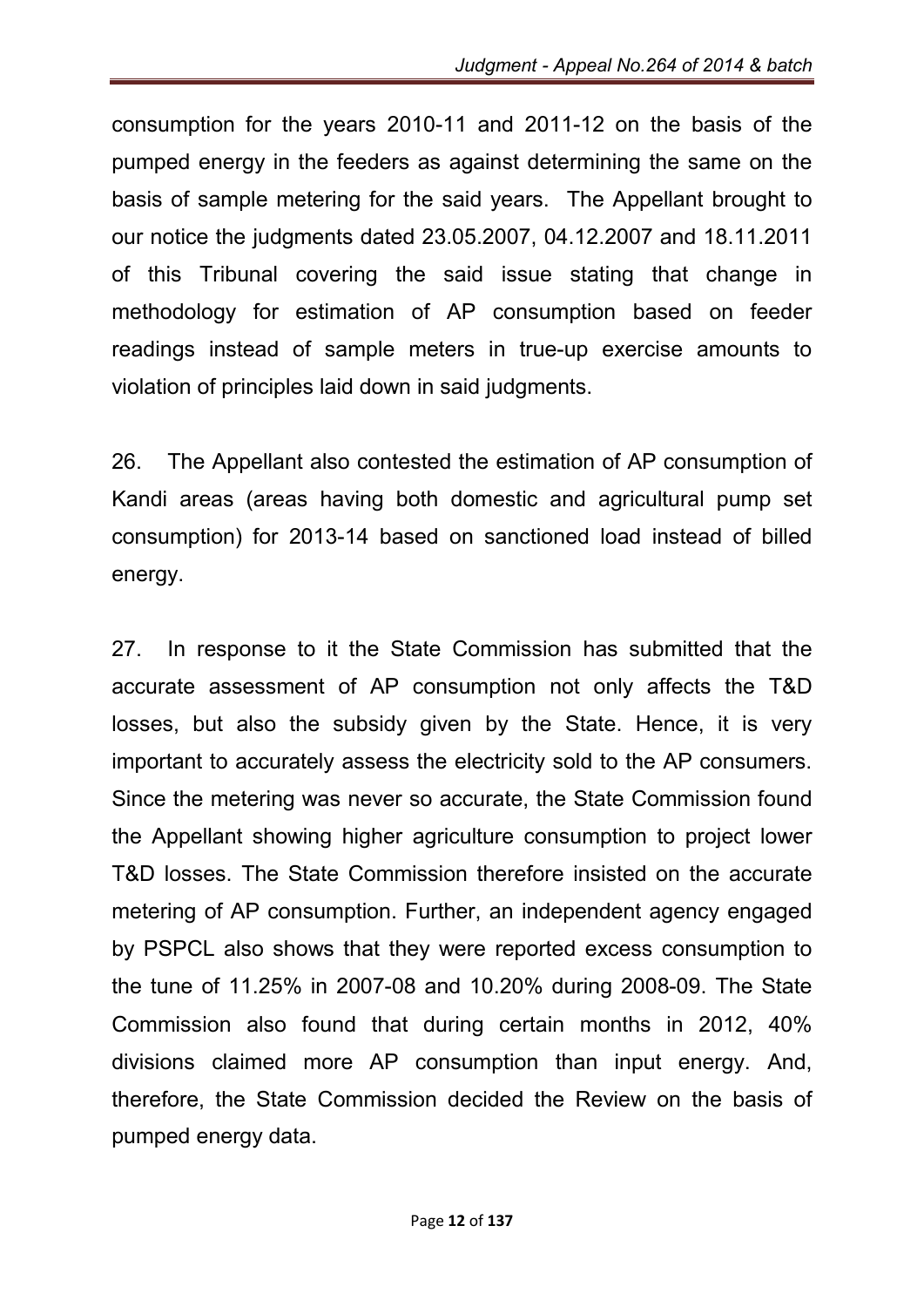28. We agree with the Respondent that accurate assessment of consumption helps in achieving the objective of laid down by the Electricity Act, 2003 making the tariff reasonable for the consumers as well as for the supplier, the distribution company. However, the methodology of determination of AP Consumption on the basis of sanctioned load is incorrect and has to be determined only on the basis of billed energy i.e. through 100% correct metering. The sanctioned load may be more than the billed energy and in certain cases it may be less. It cannot be accepted and agreed to be a correct methodology for ascertaining the pattern and actual consumption.

29. It is further submitted that the State Commission has cross verified the AP consumption from AMR data and found the methodology of the pumped energy was better than the data supplied by the Appellant which is found to be 96% better than the 9% of sample metering.

30. The Commission while analyzing the assessment of the kandi area found that there were discrepancies in the data supplied by the utility. The sample metering was found to be over estimated to show lower T&D losses and therefore the Commission had to take the pumped energy into consideration. In the opinion of the Commission, there is no other verifiable method for the relevant period to drive home a conclusion that the methodology adopted by the Appellant was more accurate than the pumped energy method adopted by the Commission.

31. There cannot be any dispute that electricity supplied to any consumer should be through good meters as mandated under section 55 of the Electricity Act, 2003, further, accurate metering results into accurate assessment of T&D losses and correct and justified release of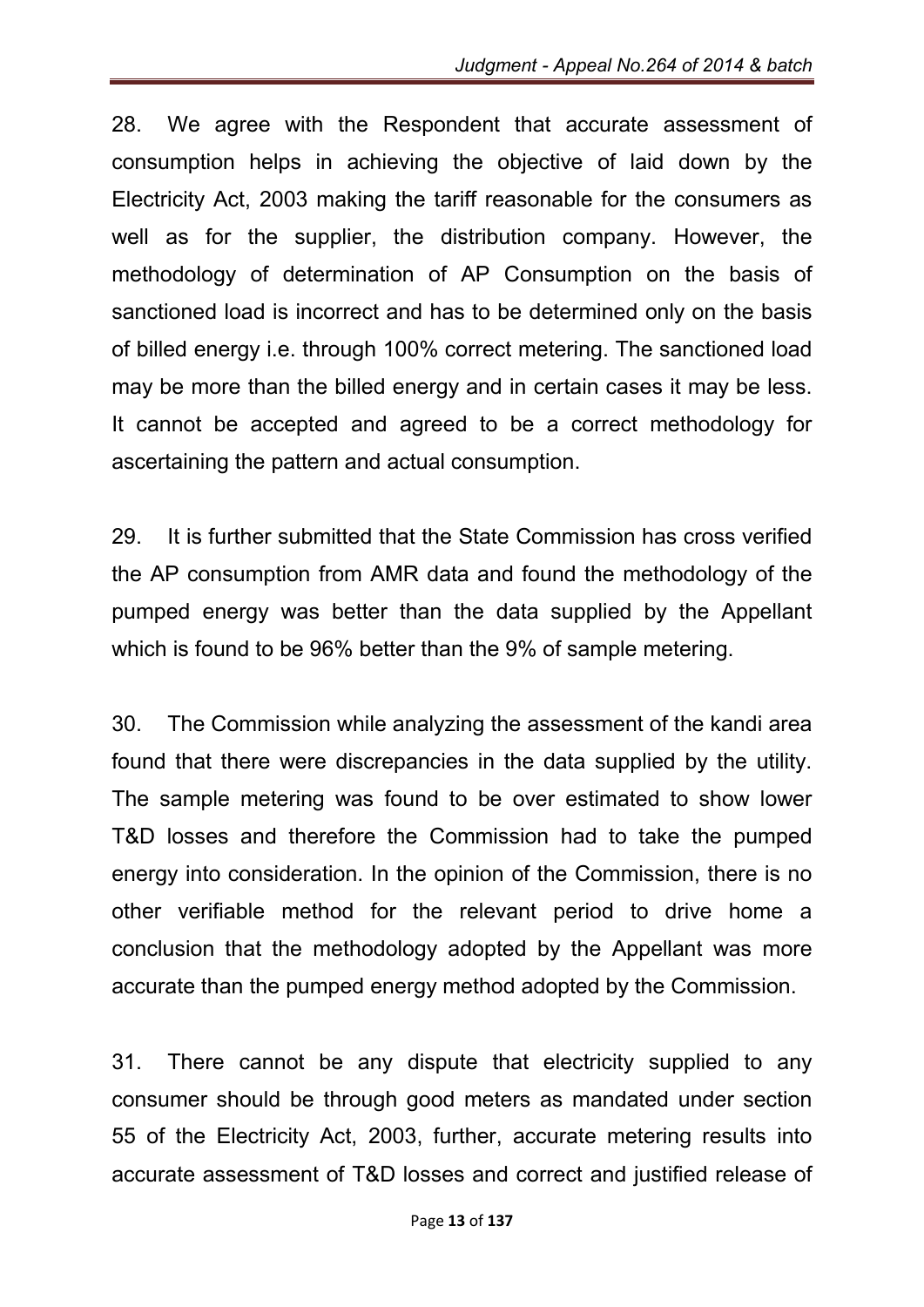subsidy by the government. To this extent, we are of the opinion that the State Commission should determine the sales to AP Consumers accurately through 100% metering, but, at the same time the legal provisions have to be followed in true spirit.

32. We also note here that there is a utter failure on the part of the Appellant and the State Commission for ensuring the supply through 100% metering. We direct the State Commission to ensure 100% metering in a time bound manner.

33. But the issue remains here, whether the State Commission is right in adopting a different methodology during truing up. We have gone through the submissions of Appellant and State Commission on this in details. The issue of calculation of AP consumption has been earlier addressed in our common judgment dated 17.12.2014 in Appeal no. 242 of 2013 and Appeal no. 168 of 2013, and Appeal no. 71 of 2012, the relevant para of the judgment is as under:

#### *" 18. Issue No.(ii)*

*Now, we deal with the issue relating to unmetered consumption and Transmission & Distribution Loss (T & D Loss).*

*19. The following contentions have been made on behalf of the appellants on this issue:-*

*19.1. that under Section 55 of the Electricity Act, 2003, a mandatory obligation has been cast for ensuring 100% metering within 2 years from the date of notification of the Electricity Act, 2003. However, this has not been achieved in the State where till date over 30% of the total energy sale is still unmetered. The entire burden of such unmetered consumption*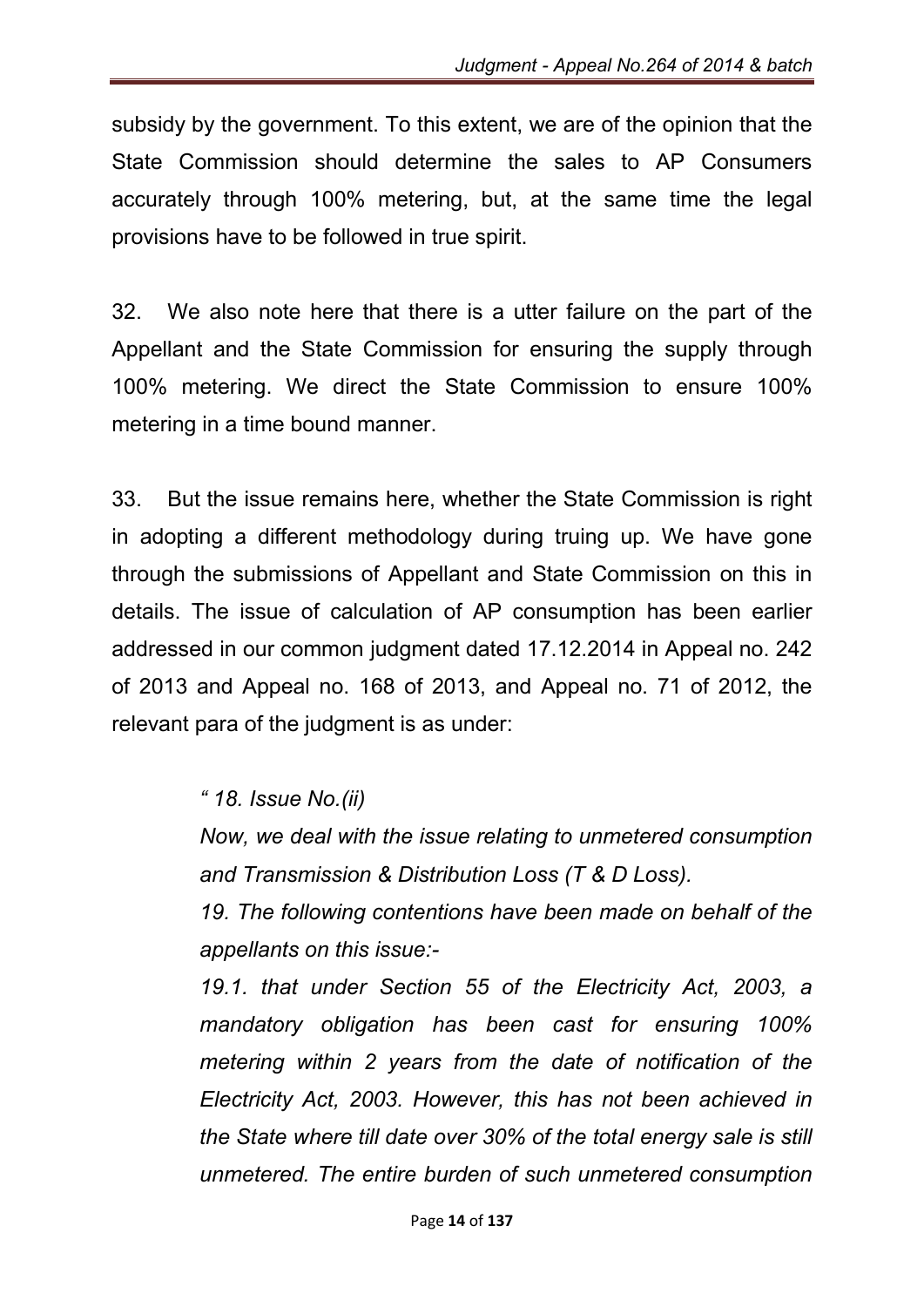*is loaded upon the shoulders of the consumers, particularly those consumers who are paying much above the cost of supply. By the impugned order, a true up for FY 2010-11 and FY 2011-12, a review for FY 2012-13 has been conducted while annual revenue requirement of respondent No. 2 has been determined for FY 2013-14.*

 *……………………………………*

*21. We find that PSPCL estimated the AP consumption of 11456 MU for FY 2012-13. The State Commission after scrutinizing the detailed data obtained from PSPCL regarding month-wise and division wise details of feeders ,energy pumped and load, etc., revised the approved energy consumption to 10687 MU as against 10479 MU approved in the tariff order, subject to validation. For FY 2013-14, the State Commission has decided to estimate the AP consumption by applying 5% increase (ad hoc ) over the AP consumption approved for FY 2012-13. Thus, the State Commission approved energy consumption of 11221 MU as against 12029 MU projected by PSPCL. This is subjected to review on the basis of revised estimates in the next tariff order.*

*22. We find that the State Commission has estimated the AP consumption after detailed scrutiny of the data. Therefore, we find no reason to interfere in the matter."*

34. However, the appellant has quoted the judgment of this Tribunal in Appeal No. 100 of 2007 dated 4.12.2007 in respect of Karnataka Power Transmission Corporation Limited v. Karnataka Electricity Regulatory Commission provides as under: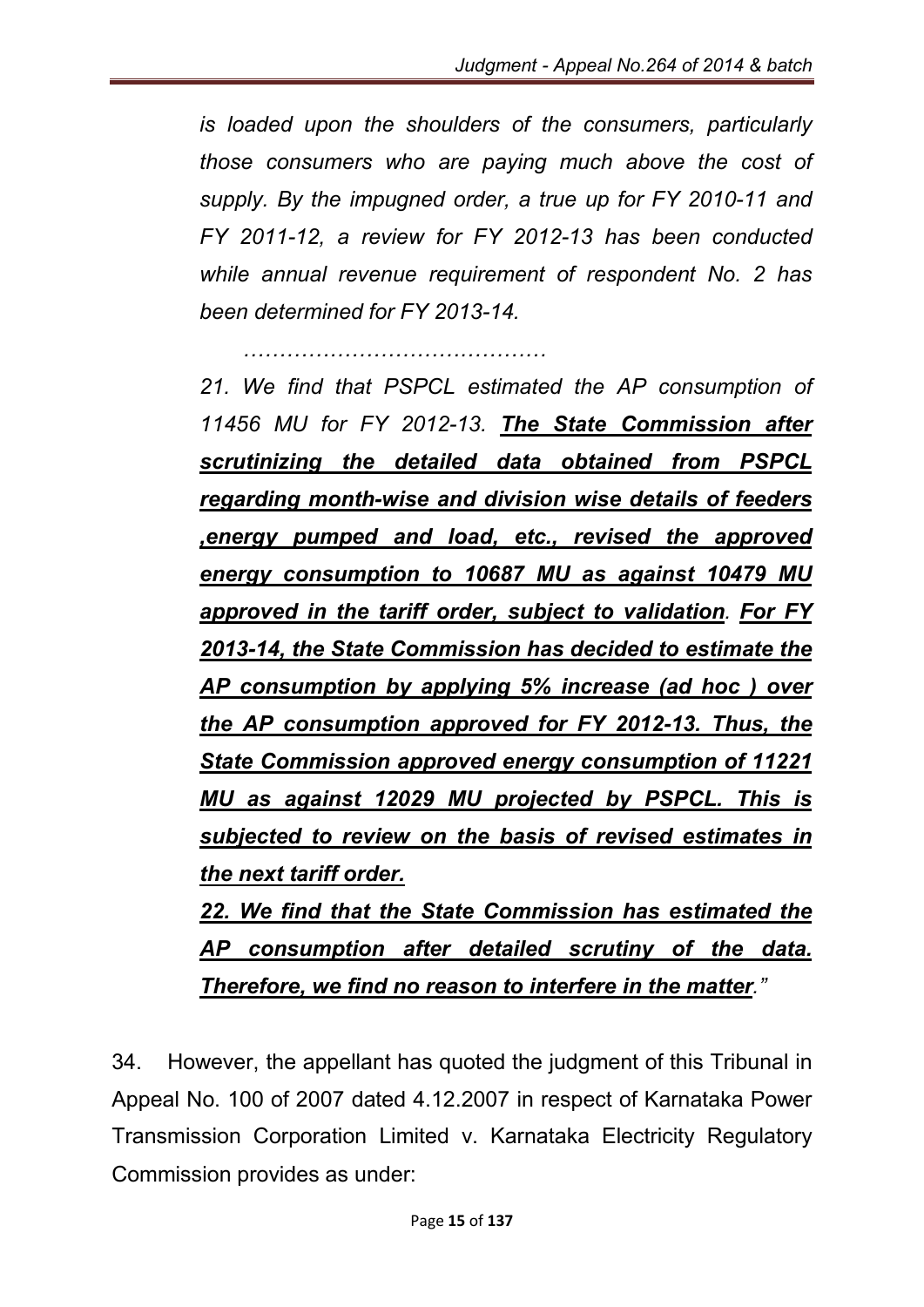*"Analysis and decision:* 

*28. We have heard contentions of the rival parties. Basic issue that has to be decided is: whether or not the Commission was correct in carrying out the truing up of revenue requirements and revenues of KPTCL for the tariff period 2000-01 to 2005- 06. Invariably, the projections at the beginning of the year and actual expenditure and revenue received differ due to one reason or the other. Therefore, truing up is necessary. Truing up can be taken up in two stages: Once when the provisional financial results for the year are compiled and subsequently after the audited accounts are available. The impact of truing up exercises must be reflected in the tariff calculations for the following year. As an example; truing up for the year 2006-07 has to be completed during 2007-08 and the impact thereof has to be taken into account for tariff calculations for the year 2007- 08 or/and 2008-09 depending upon the time when truing up is taken up. If any surplus revenue has been realized during the year 2006-07, it must be adjusted as available amount in the Annual Revenue Requirement for the year 2007-08 or/and 2008-09. It is not desirable to delay the truing up exercise for several years and then spring a surprise for the licensee and the consumers by giving effect to the truing up for the past several years. Having said that, truing up, per se, cannot be*  faulted, and, therefore, we do not want to interfere with the *decision of the Commission in this regard to cleans up accounts, though belatedly, of the past. It is made clear that truing up stage is not an opportunity for the Commission to rethink de novo on the basic principles, premises and*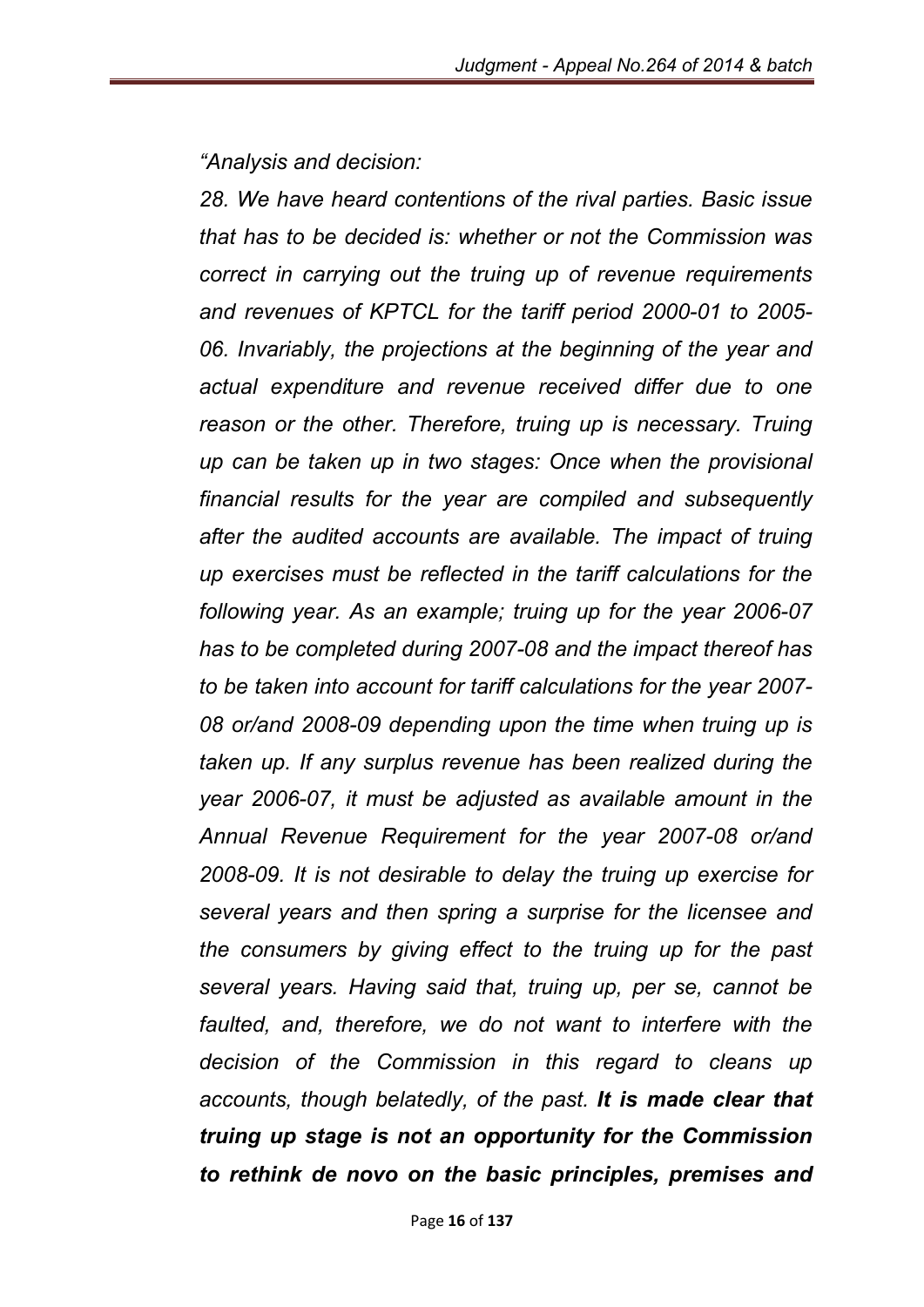# *issues involved in the initial projections of revenue requirements of the licensee……………..."*

35. We agree that in the truing up stage, the State Commission ought not to change the basic principles or the principles adopted during the issuance of tariff orders, however, in the present scenario, the State Commission has only tried to achieve the objective of true-up by adopting a methodology after observing that the methodology adopted for issuing the tariff order is lacking accuracy and at the same time is misused by the Appellant for inflating the AP Consumption for its benefit as claimed by the State Commission. The State Commission has duly recorded this in its findings and also demonstrated with certain measured data and short study carried out.

36. However, we note and direct the State Commission that, in case there is no proper metering of AP Consumers, the State Commission should notify the methodology under the prevailing laws before relying upon it.

37. We, for the sake of brevity and emphasis, record that the supply of electricity to any category of consumers should be made only through correct metering, and in case of failure of the licensee, the State Commission should device a methodology for ensuring 100% metering in coming years in an expedient and phased manner.

38. However, the Appellant submitted that as the period for which the AP consumption was determined is over and the truing up exercise has been undertaken based on the audited accounts as against estimates, the issue of estimates may not arise at this stage. The Appellant has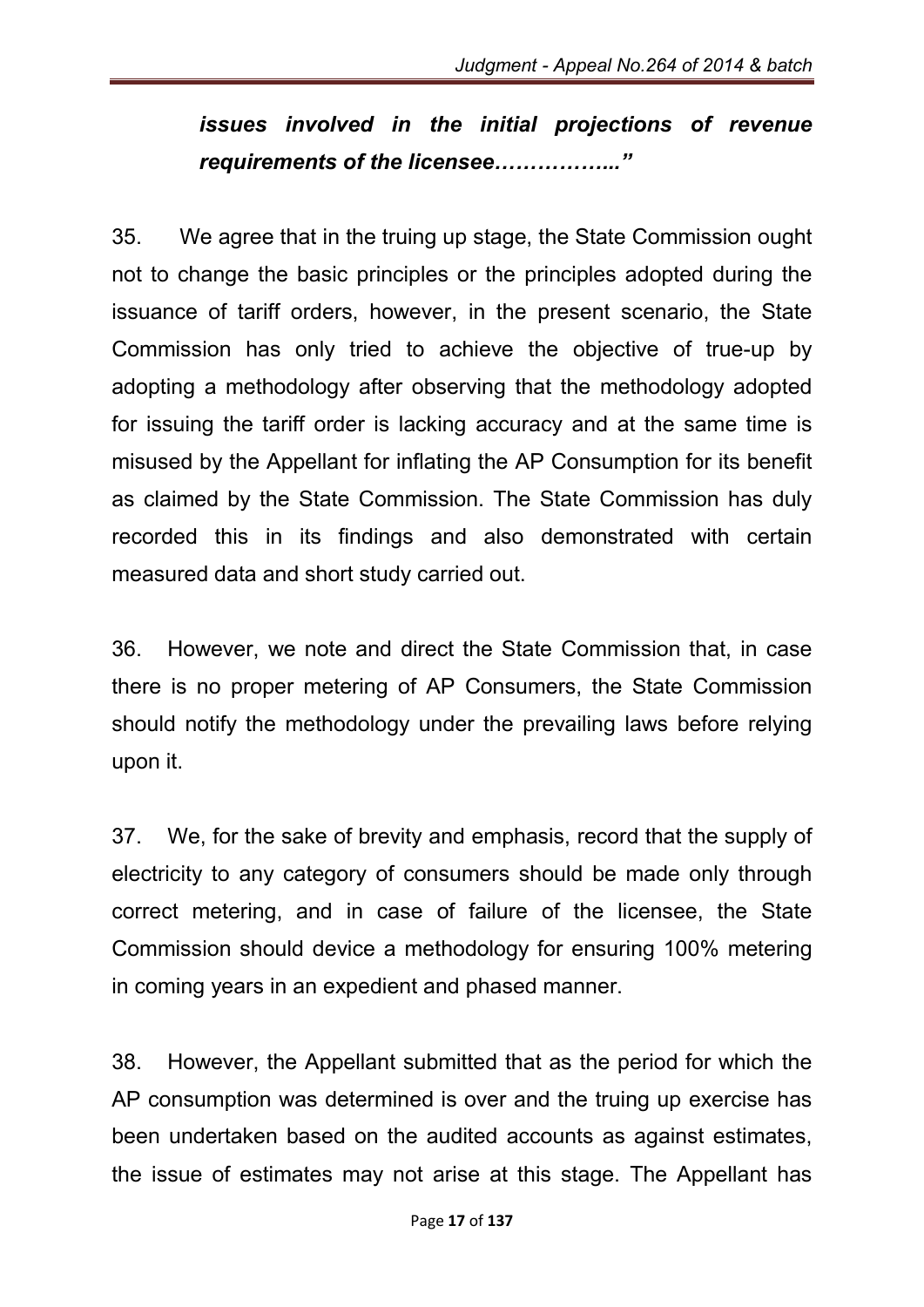filed appeals on the issue of agricultural consumption in the truing up exercise. The Appellant crave to press the said issue of agricultural consumption in the appeals against the truing up order.

39. Therefore, we grant opportunity to the Appellant to raise the issue at an appropriate stage during the prosecution of appeal(s) filed before this Tribunal against the truing up order, the present appeal to this aspect stands disposed of.

40. Issue No. 2- T&D Losses :The appellant has contested that the State Commission has revised the actual T&D losses achieved for 2010- 11 and 2011-12 based on revised estimates of AP consumption by changing methodology, which has resulted in penalty in 2010-11 and reduction in incentive in 2011-12. The State Commission has not revised the T&D loss targets of 2013-14 and 2014-15 in view of revision of T&D losses of 2010-11 and 2011-12 based on the changed methodology of AP consumption level.

41. However, the State Commission in its submission has stated that the inability on part of the licensee to reduce the T&D losses cannot be ground for fixing higher T&D losses as it directly affects and is prejudicial to the consumers. The AP consumption projected by the Appellant was inflated which resulted in determination of higher T&D losses for FY 2010-11 and 2011-12. Hence retaining the T&D losses to a particular level has been approved by this Tribunal in various previous judgments.

42. The State Commission in its impugned order dated 22.08.2014 has stated that T&D loss targets have been provided based on Abraham Committee findings which envisaged a normative loss reduction of 1%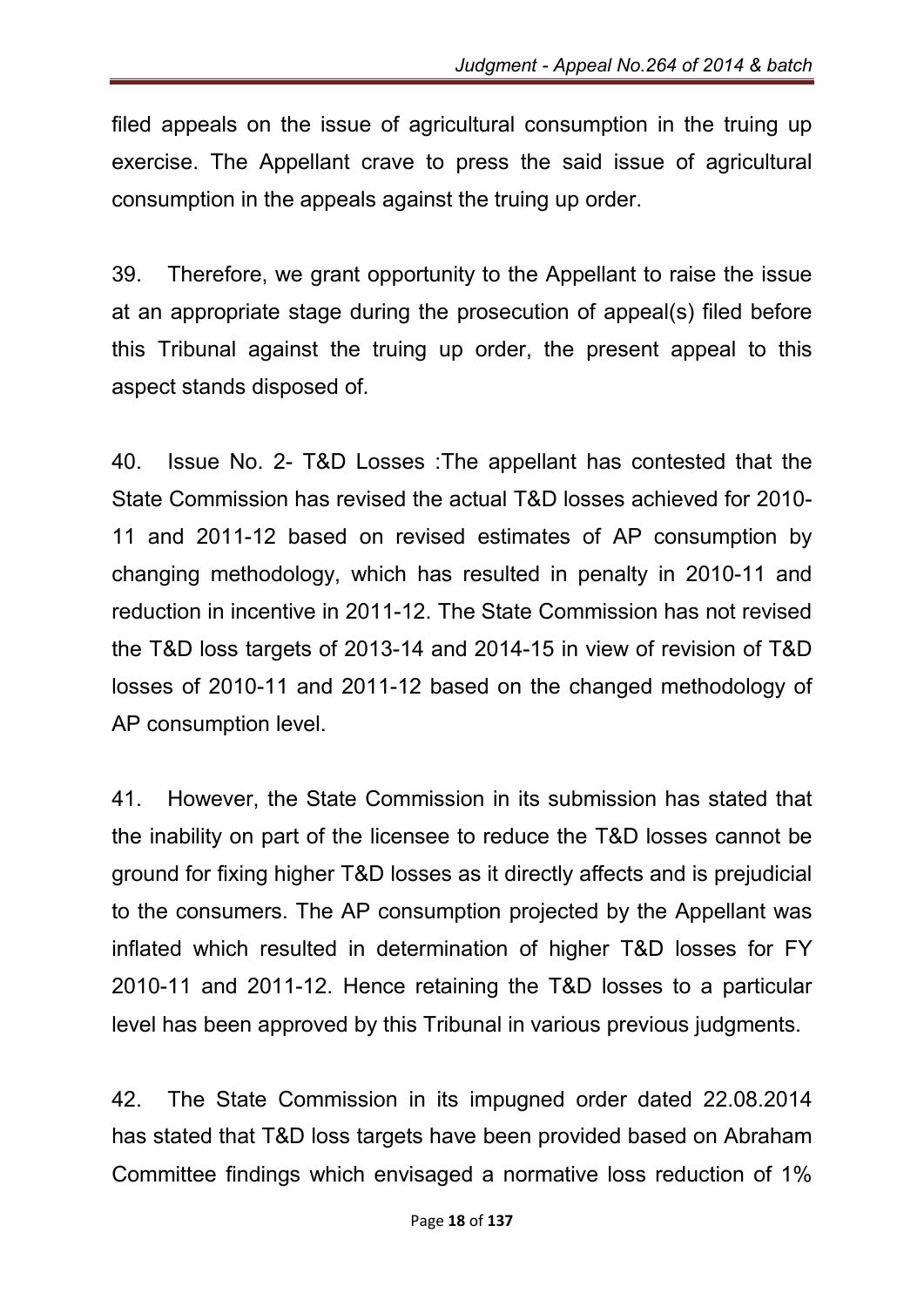annually where the losses in a particular entity are below 20%. Based on which commission decided to retain T&D losses for 2013-14 at 17% against proposed level of 16.44% by appellant, and 16% for 2014-15.

43. We have gone through the submissions of both appellant and State Commission on this issue. Regulation 16 of State Commission (Terms and Conditions of Tariff) Regulations, 2005 regarding T&D loss provides as under:

*"16.0 T&D LOSSES*

*1.The licensee shall give information of total T&D losses in Previous Year and Current Year and the basis on which such losses have been worked out.*

*2.The licensee shall also propose a loss reduction programme for the Ensuing Year as well as for the next three years giving details of the measures proposed to be taken for achieving the same.*

*3.0 Based on the information furnished and field studies carried out and the loss reduction programme proposed by the licensee, the Commission shall fix a target for reduction of T&D losses for the period specified by the Commission.*

*Provided that where T&D loss targets have already been fixed by the Commission prior to the notification of these Regulations, the target so approved shall continue to remain in force for the period already specified by the Commission.*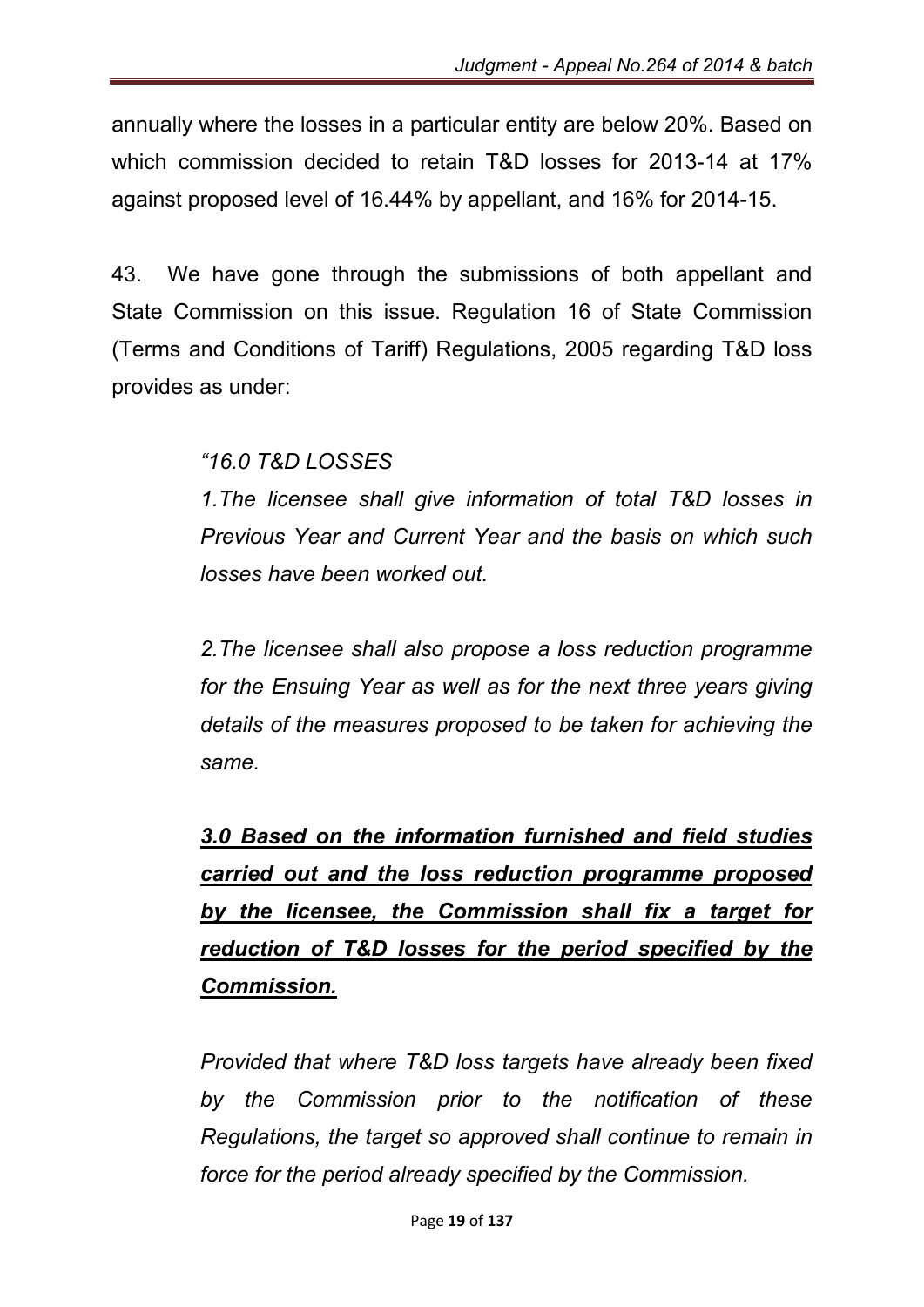*Provided further that in the event of unbundling of the integrated utility, the Commission may fix separate transmission and distribution loss targets, as the case may be, for each successor licensee taking into account its area of operation, its consumer mix, state of the network, level of metering, metering initiatives planned, etc.*

# *4.0The licensee shall conduct regular energy audit to substantiate its estimation of T&D losses. The licensee shall also furnish six monthly energy audit reports to the Commission.*

*The energy audit report for the first six months of the year shall be provided by November end of the same year. Similarly energy audit report for the last six months of the year shall be provided by May end of the next year.*

# *5.0 In the absence of energy audit, the Commission may not accept the claim of the licensee and may proceed to fix the loss levels on the basis of any other information available and its own judgement."*

44. It is obvious that since there is change in estimated supply to AP Consumers due to change in methodology of AP Consumption calculation by the State Commission, the consequent T&D loss also get revised. It is also observed that the Appellant has not mentioned any energy audit report in its appeal to substantiate its contentions regarding revision of T&D loss values as required as per the specified Regulations.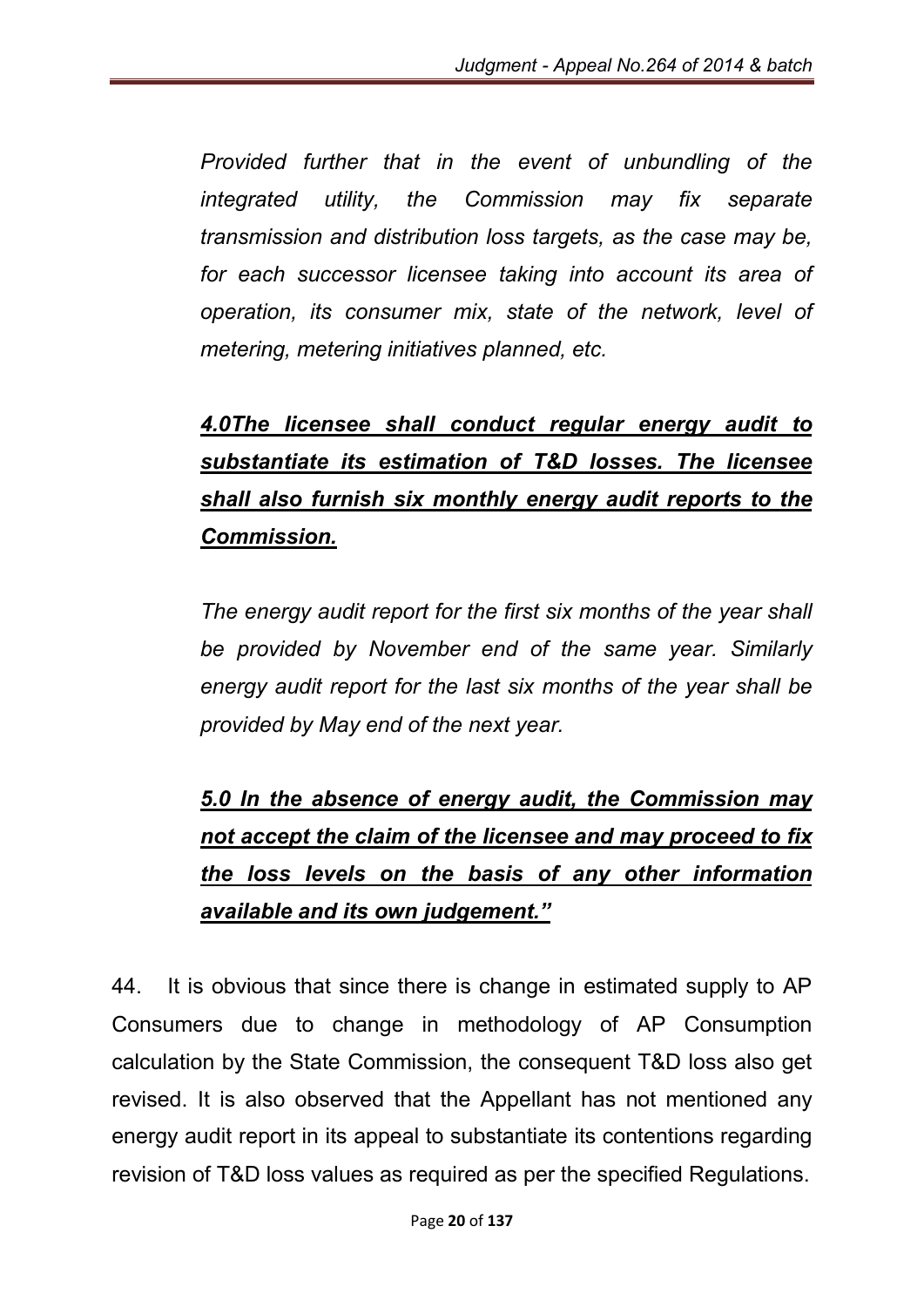45. This Tribunal in Appeal No 7,46,122 of 2011 dated 18.10.2012 has held that:

#### "20.Issue No.10

*On transmission and distribution loss and agricultural pump-set consumption, the Commission fixed the T&D loss level target for the 2009-10 at 22% based on the actual loss level achieved in the year 2008-09 and the expected deduction in the T&D losses over the previous years' actual loss levels. The Commission however retained the normative loss level at 22% and 19.5% for the tariff year 2007-08 and 2008-09 respectively. The appellant contends that the Commission ought to have considered relaxation in the loss level for the Financial Year 2007-08 and 2008-09 based on the actual performance of the appellant. The Commission's approach does not appear to be wrong because inability on the part of the Board to reduce T&D loss cannot be the ground for fixing higher T&D loss for the appellant as this would be prejudicial to the consumers. The Commission reasoned that AP consumption as projected by the Board was inflated and keeping in view the actual performance of the Board the Commission retained T&D loss target at 19.5% for the year 2008-09. It is the argument of the appellant that when the State Commission decided to revise the T&D loss reduction trajectory for the year 2009-2010 on the basis of actual the Commission ought to have considered relaxation in the loss level for the year 2007-2008 and 2008-2009 based on the actual performance of the appellant. It is further submitted that the State Commission ought not to have estimated the*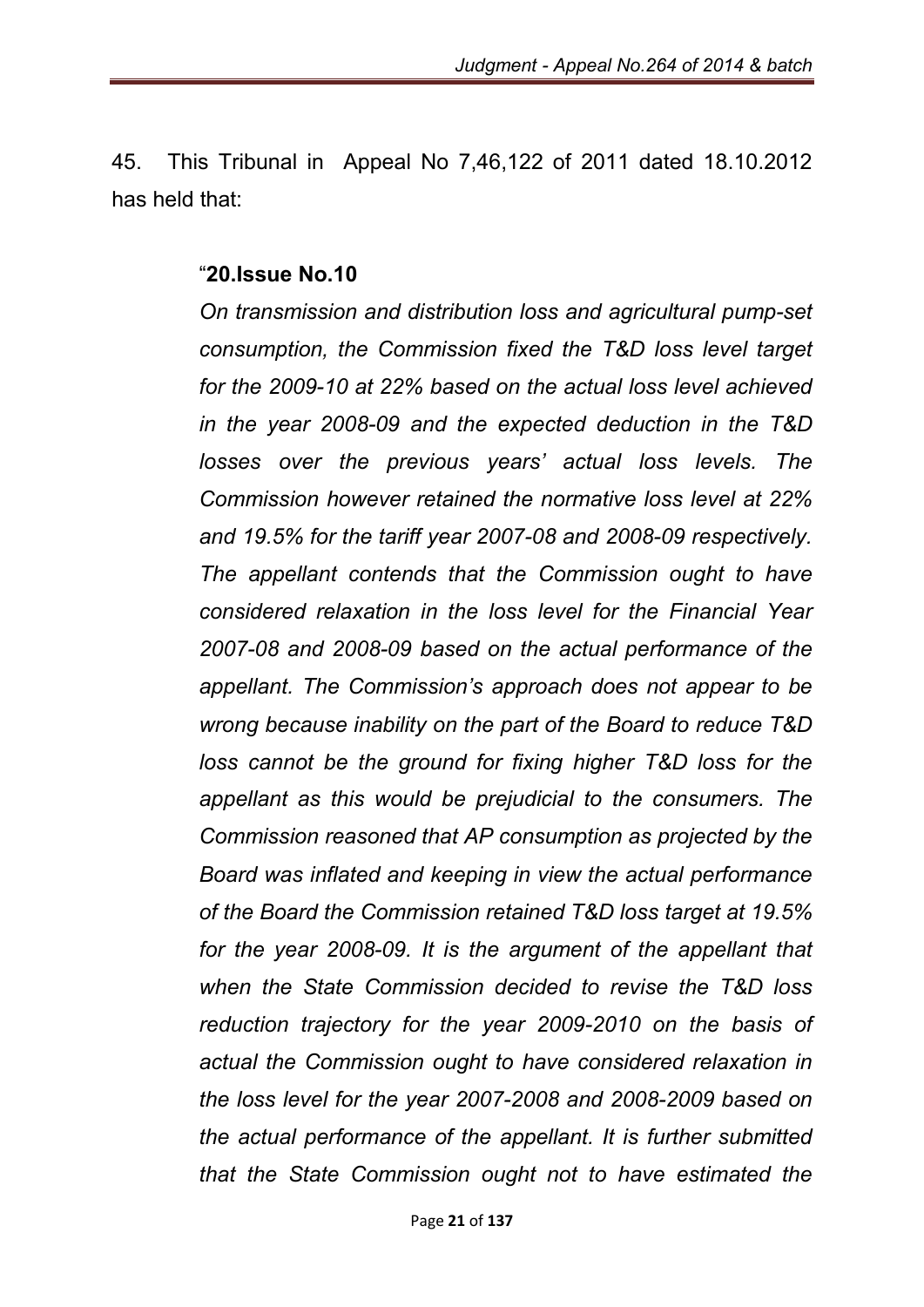*agriculture pump-set consumption solely based on the report of the Agency appointed by the State Commission. The State Commission has not considered any of the justifications and materials produced by the Appellant to point out the flaws in the methodology of the Agency appointed to point out the methodology consumption or the justifications provided by the appellant for the methodology adopted by the Appellant. The state Commission needs to consider the same and revise the agricultural pump-set consumption estimated for the year 2009- 2010 and 2010-2011. We are unable to agree with the submission of the learned advocate for the appellant on this issue. The Commission fixed 22% as T&D loss for the Financial Year 2009-2010 but this is concession to the appellant. According to the Commission, having found the T&D loss at 27.52% in 2001-2002 the Commission projected a phased reduction in the next six years which if achieved would have brought down the loss level at 19.5%. The Commission was constrained to retain the T&D loss in 2008-2009 at 19.5% finding that the performance of the Board was not above the board. No doubt, the Commission reduced AP consumption in 2007-2008 and 2008-2009 but that is not a ground for reduction of T&D loss which was already decided for the year 2007-2008 and 2008-2009 and the Commission found that the AP consumption as projected by the Board was inflated. We decide the issue against the appellant."*

46. PSPCL, in its ARR & Tariff Petition for FY 2012-13, had submitted that the losses for FY 2011-12 had been projected after due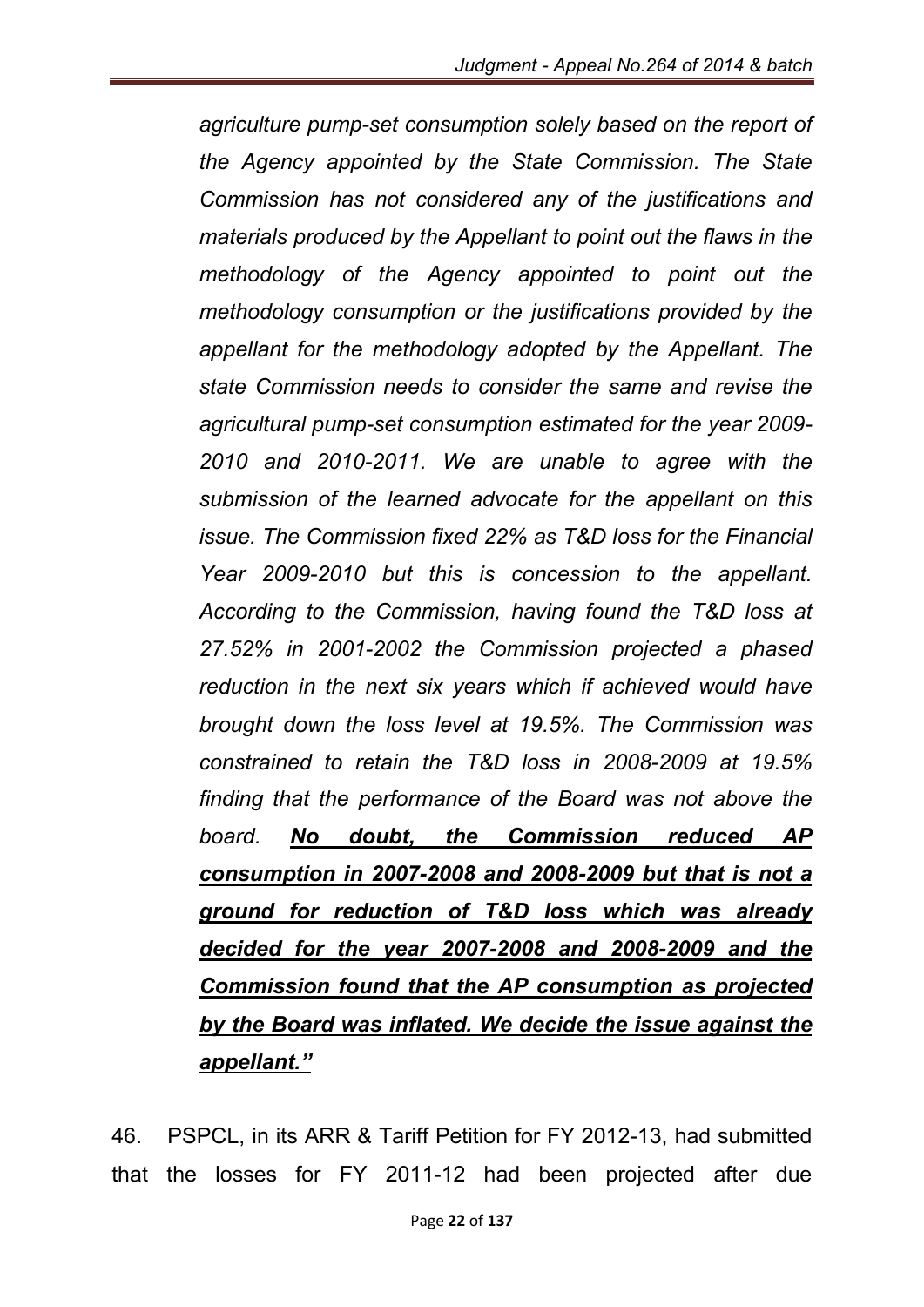consideration of the recommendations of the Abraham Committee on restructuring of the APDRP and review of capital works considered for Distribution Loss Reduction Programs. The same Abraham Committee recommendation provides for 1% T&D loss reduction per year wherever loss is below 20%, based on which the T&D loss target of 17% for 2013- 14 and 16% for 2014-15 was fixed by State Commission. We do not find any reason for changing the above methodology in view of revised calculation of actual T&D losses.

47. We again record here that the State Commission within its statutory powers should ensure accurate and time bound trajectory for loss reduction which can be achieved so that the genuine consumers are rightfully benefitted from it.

48. However, the Appellant, as part of his pleadings, in issue no. 1 i.e. "Reduction in Sales to Agriculture Pump Set Consumers" has prayed for allowing him to take up the issue of AP Consumption as part of his appeal filed against the truing up of accounts. In the instant issue, the bone of contention is the difference of AP consumption placed by the Appellant before the State Commission as against the AP Consumption determined by the State Commission. Considering that the issue of T&D losses is effected by the incorrectness in sales to AP Consumers which is to be taken up by the Appellant during the prosecution of appeal against the truing up, the instant issue may also be taken up along with issue no . 1 by the Appellant during the said appeal(s) before this Tribunal.

49. Issue No. 3 - Norms for Operation-Plant Availability Factor (PLF): The Appellant submitted that the State Commission, in the Impugned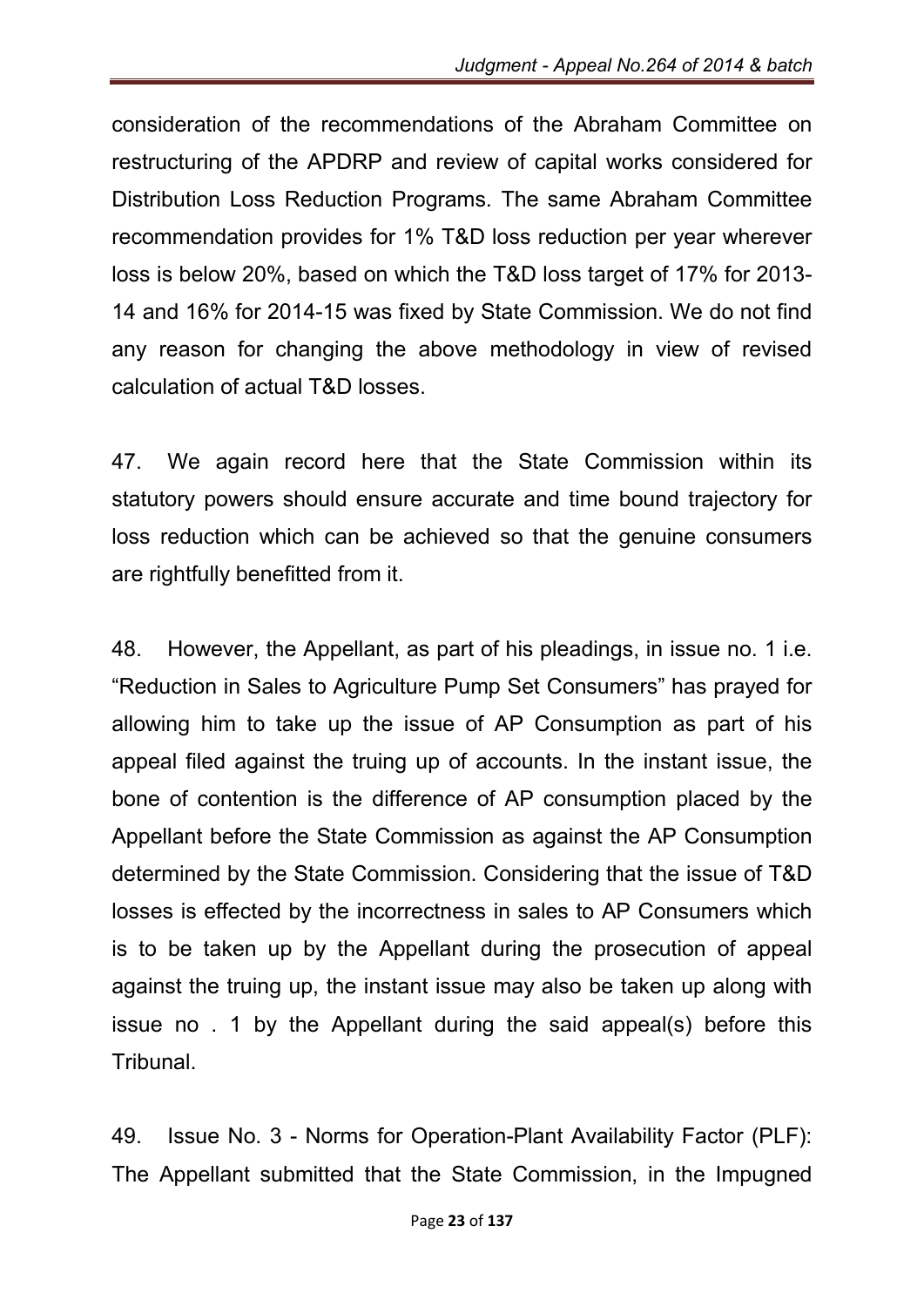Order has determined the tariff including the fixed charges based on the actual plant load factor and not on the basis of the Plant Availability Factor for the generating stations of the Appellant. This is contrary to the Regulations of the State Commission and consequently the Appellant was being deprived of the incentive for higher plant availability against the norms in terms of the Regulations. The State Commission for FY 2013-14 has held as under:

#### "…………………

*The plant availability of GHTP and GGSSTP for second half of FY 2013-14 are based on the actual plant availability figures attained till H1 of FY 2013-14 and the planned maintenance schedule. Plant availability of GGSSTP and GHTP for H1 of FY 3 - 14 is above 85%.*

*Plant availability for H2 of FY 2013-14 has been estimated to be above 85% for all the plants except GNDTP."*

- 50. Further the State Commission for FY 2014-15 has held as under:
	- *"6.4 PSPCL's own Generation*
	- *6.4.1 Thermal Generation*

PSPCL has projected gross thermal generation for FY 2014-15 at 3172 MU for GNDTP, 9500 MU for GGSSTP and 6855 MU for GHTP.

### *Plant Availability*

 *The plant availability of GNDTP for FY 2014-15 has been projected at 90.89%, based on maintenance schedules. The*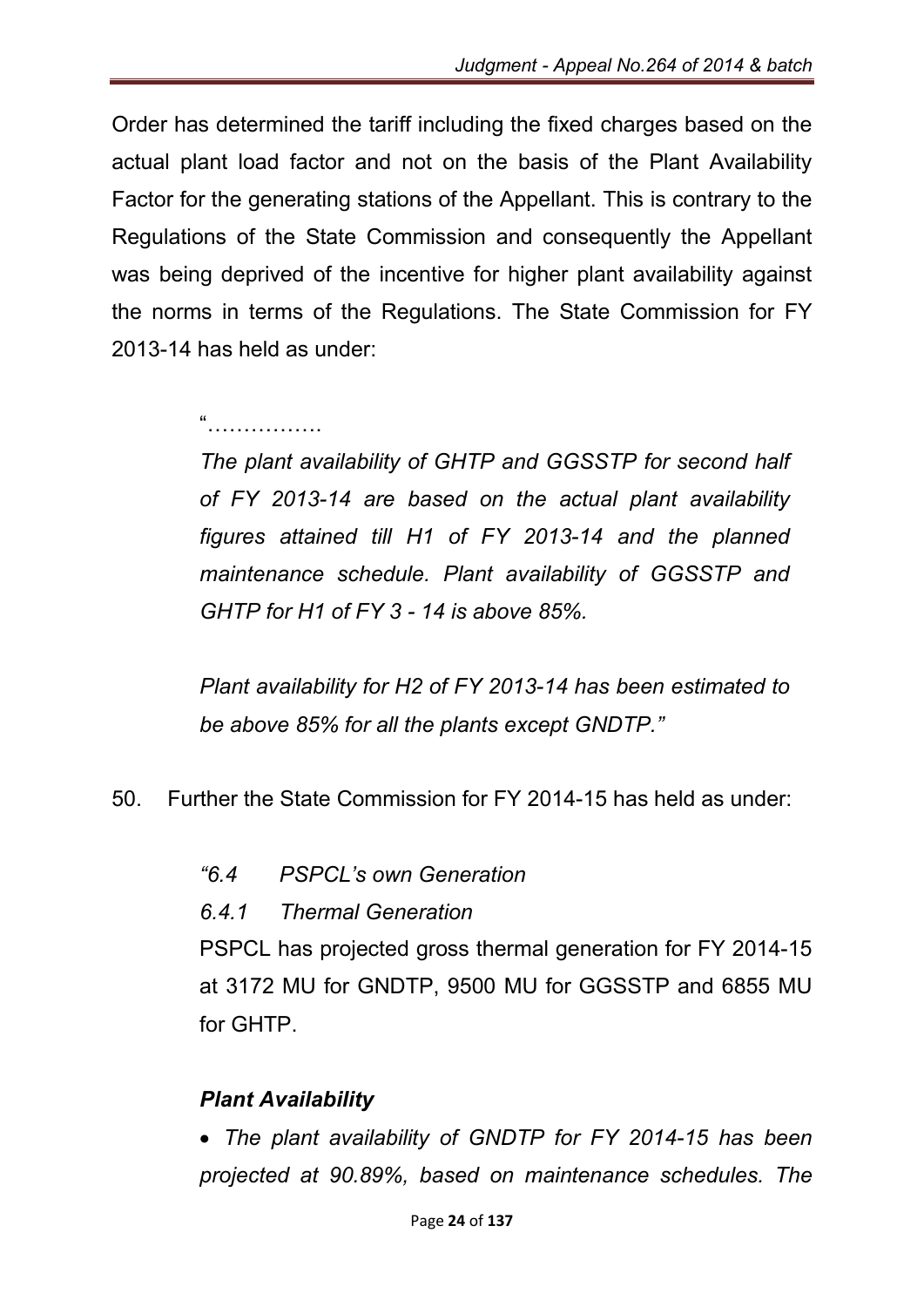*maintenance is planned for unit-Il for 30 days and unit-III for 30 days.*

 *PSPCL has submitted that Unit 4 of GNDTP is expected to remain under R&M upto 31.03.2014 (its COD after R&M is 014) and it will be available for full year during FY 2014-15.*

 *The plant availability of GGSSTP for FY 2014-15 has been projected at 91.21%, based on maintenance schedules. The maintenance is planned for unit-Il for 45 days, unit-III for 35 days and unit-V for 25 days.*

 *The plant availability for GHTP for FY 2014-15 has been projected at 90.42% based on maintenance schedules. The maintenance is planned for unit-1 for 40 days, unit-Il for 20 days and unit-III for 45 days.*

*The availability of GNDTP, GGSSTP and GHTP based on maintenance schedules (excluding forced outages) for FY 2014-15, has been determined by the Commission as 95.89%, 95.21% and 92.81% respectively.*

*The Commission has assessed availability and generation for GNDTP, GGSSTP and GHTP for FY 2014-15 based on average of actual availability and average of actual generation during FY 2010-11, FY 2011-12 and FY 2012-13. The availability based upon actual number of maintenance days (including periods of forced outages, if any) and actual generation of GNDTP, GGSSTP and GHTP as discussed above, along with average generation and availability have been worked out in Table 6.6.*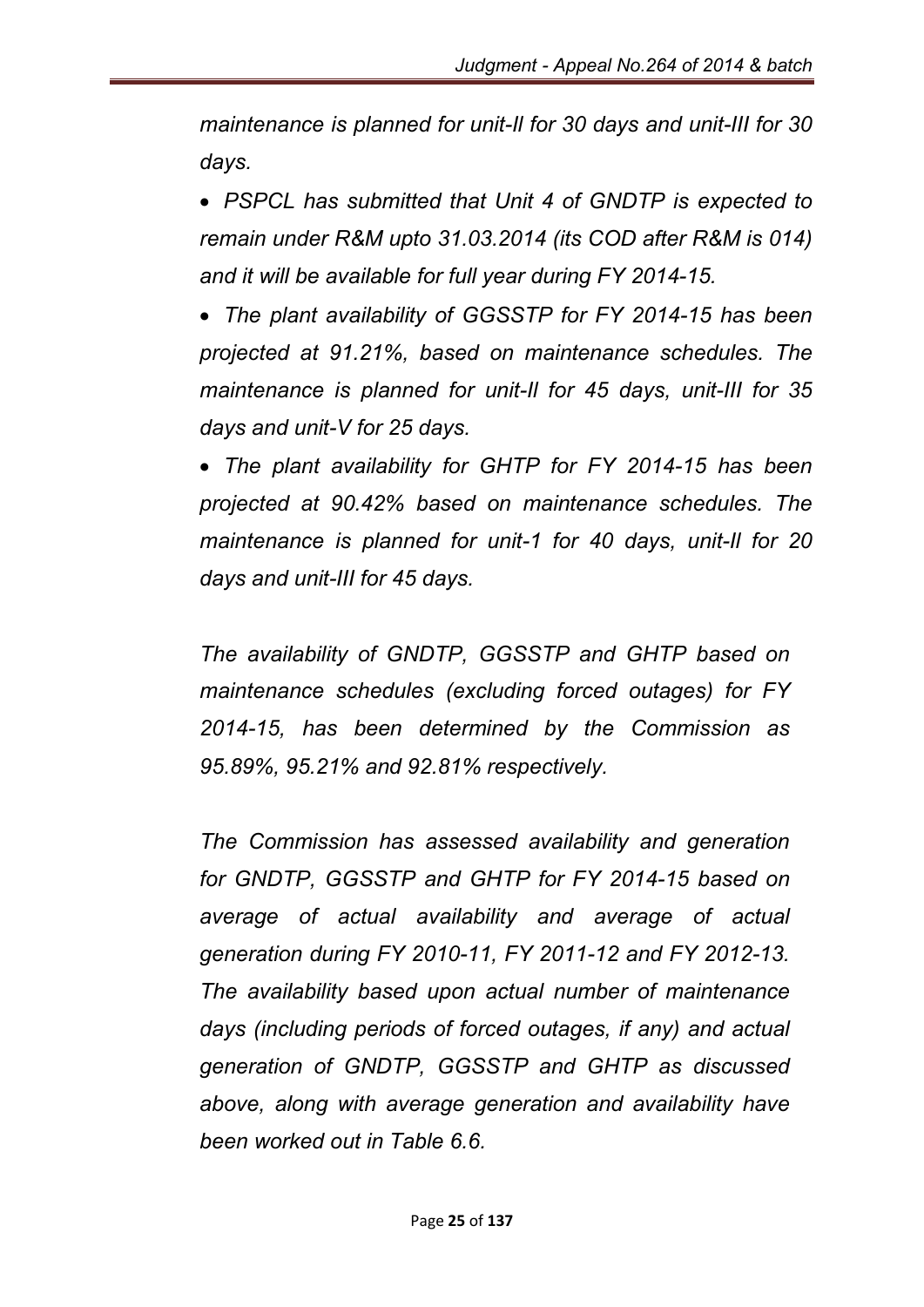| Table 6.6: Availability and Generation for GNDTP, |  |
|---------------------------------------------------|--|
| <b>GGSSTP and GHTP</b>                            |  |

| Sr. | <b>Station</b> | FY 2010- | FY 2011-       | FY 2012-13 | Average |  |
|-----|----------------|----------|----------------|------------|---------|--|
| No. |                | 11       | 12             |            |         |  |
|     | $\mathbf{II}$  | III      | $\overline{V}$ | $\vee$     | VI      |  |
| 1.  | <b>GNDTP</b>   |          |                |            |         |  |
|     | Generation     | 1775     | 1883           | 1632       | 1763    |  |
|     | (MU)           |          |                |            |         |  |
|     | Availability   | 58.58%   | 59.93%         | 54.65%     | 57.72%  |  |
| 2.  | <b>GGSSTP</b>  |          |                |            |         |  |
|     | Generation     | 9718     | 9564           | 9167       | 9483    |  |
|     | (MU)           |          |                |            |         |  |
|     | Availability   | 92.69%   | 91.36%         | 9211%      | 92.05%  |  |
| 3.  | <b>GHTP</b>    |          |                |            |         |  |
|     | Generation     | 6833     | 7621           | 7215       | 7223    |  |
|     | (MU)           |          |                |            |         |  |
|     | Availability   | 88.10%   | 96.55%         | 93.84%     | 92.83%  |  |

*Considering the projected availability in FY 2014-15 as worked out by the Commission above and the average availability and generation as worked out in Table 6.6, gross generation for FY 2014-15 for GNDTP, GGSSTP and GHTP has been computed in Table 6.7:*

# Table 6.7: Availability, Gross Generation and PLF of GNDTP, GGSSTP and GHTP for FY 2014-15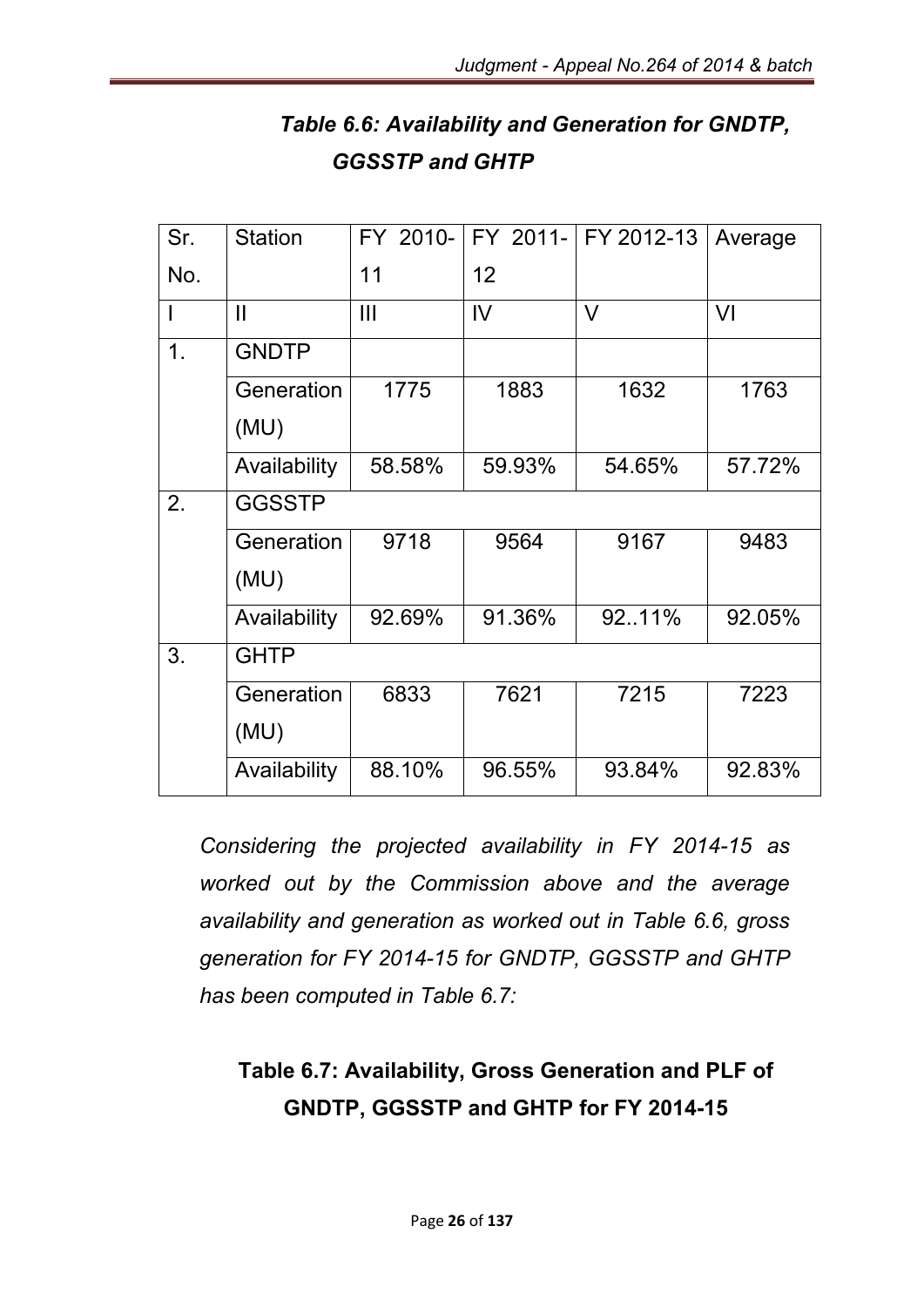| Sr       | <b>Station</b> | <b>Three</b> | <b>Three</b> | <b>Computed by the Commission</b> |                |            |  |
|----------|----------------|--------------|--------------|-----------------------------------|----------------|------------|--|
|          |                | years        | years        | for FY 2014-15                    |                |            |  |
| N        |                | average      | generati     | Availabilit<br>Generati           |                | <b>PLF</b> |  |
| 0.       |                | availabil    | on (MU)      | y as per                          | on (MU)        | (calculat  |  |
|          |                | ity          |              | maintena                          | $((IV^*V)/II)$ | ed)        |  |
|          |                |              |              | nce                               | I)             |            |  |
|          |                |              |              | schedule                          |                |            |  |
|          |                |              |              | for FY                            |                |            |  |
|          |                |              |              | 2014-15                           |                |            |  |
| $\prime$ | $\mathcal{U}$  | III          | IV           | V                                 | VI             | VII        |  |
| 1.       | <b>GNDT</b>    | 57.72%       | 1763         | 95.89%                            | 3062*          | 75.99%     |  |
|          | P              |              |              |                                   |                |            |  |
| 2.       | GGSS           | 92.05%       | 9483         | 95.21%                            | 9808           | 88.86%     |  |
|          | TP             |              |              |                                   |                |            |  |
| 3.       | <b>GHTP</b>    | 92.83%       | 7223         | 92.81%                            | 7221           | 89.60%     |  |
|          |                |              |              |                                   |                |            |  |

*\* Generation for GNDTP worked out as 2929 (763 \* 95.8 / 57.72). However, in view of the submission by PSPCL that installed capacity of GNDTP Units III and IV is expected to increase from 110 MW to 120 MW each, as projected by PSPCL in the ARR for FY 2014-15, on the R&M works, the estimated generation for GNDTP worked out as 3062 MU (2929 \* 460/440)."*

………………

51. However, our attention was also invited to various judgment passed by this Tribunal wherein the norms for Plant Availability Factor have been decided in favor of Appellant. In the judgment dated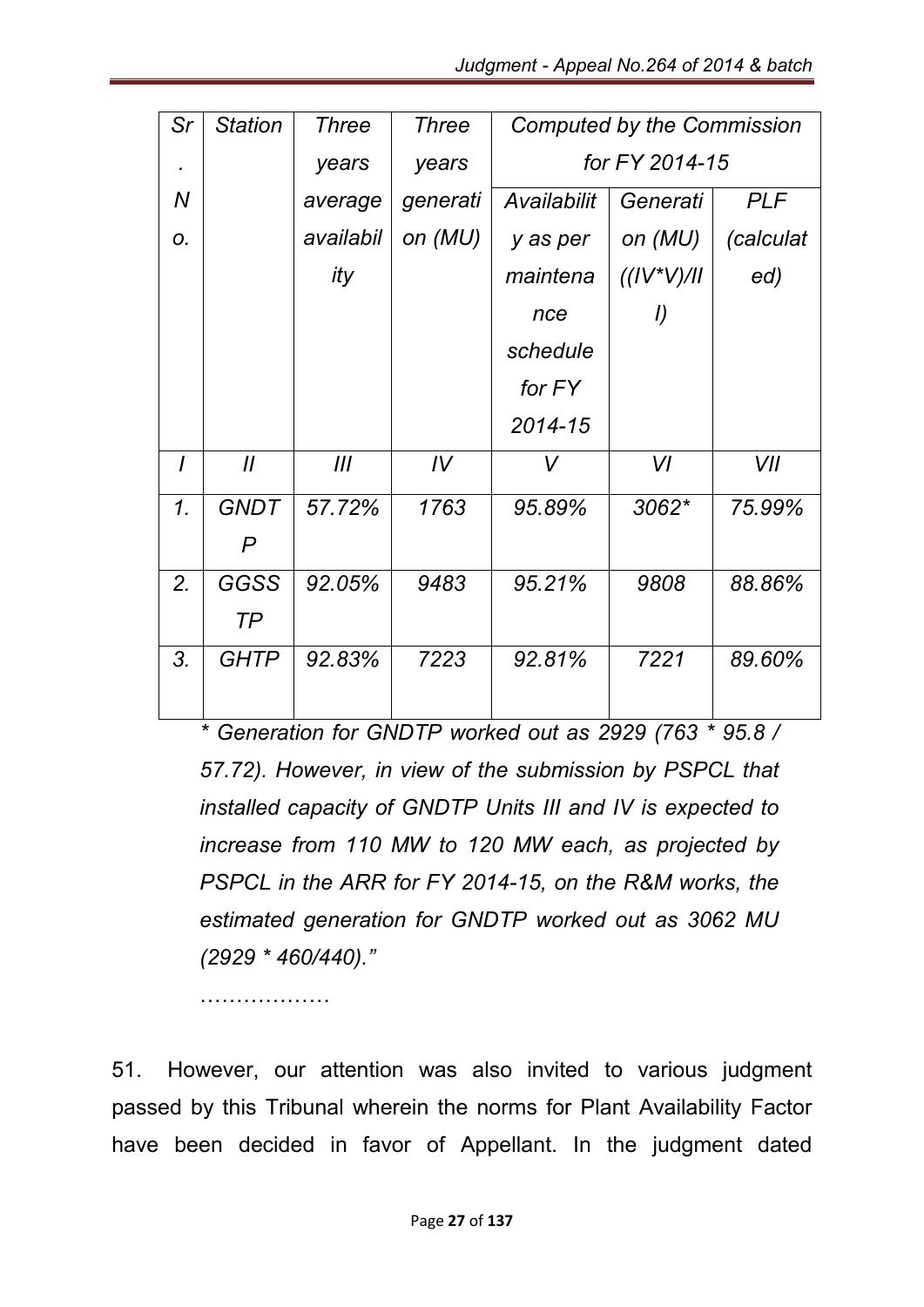18/10/2012 in Appeal Nos. 7, 46 and 122 of 2011, this Tribunal has held as under:

> *"It appears that in terms of the Regulations of the State Commission the principles and methodologies of the Central Electricity Regulatory Commission as was prevalent at the time when the State Commission enacted their own Regulations and as would be amended from time to time would be followed by the State Commission as far as possible. The words 'as feasible' as referred to in the State Commission Regulations' admits of deviation when it would become impossible for the State Commission on objectivity of facts and also on principles to follow the Central Electricity Regulatory Commission norms but when there would arise no difficulty in following the Central Electricity Regulatory Commission principles and methodologies, the State Commission in deviation of its own Regulations cannot adopt a procedure which has not been sanctioned in its own Regulations. The Commission, it appears, disallowed an amount of Rs.96.29 crores on account of under achievement of target generation approved for the year 2008-09 and this disallowance partook of the character of disincentive. No matter whether whatever has been the practice of the Commission in the previous years, the Tribunal would insist that when there is a Regulation of the State Commission and when that Regulation provides for following the Central Electricity Regulatory Commission's principles and methodologies, there is no question of providing incentive or disincentive and the*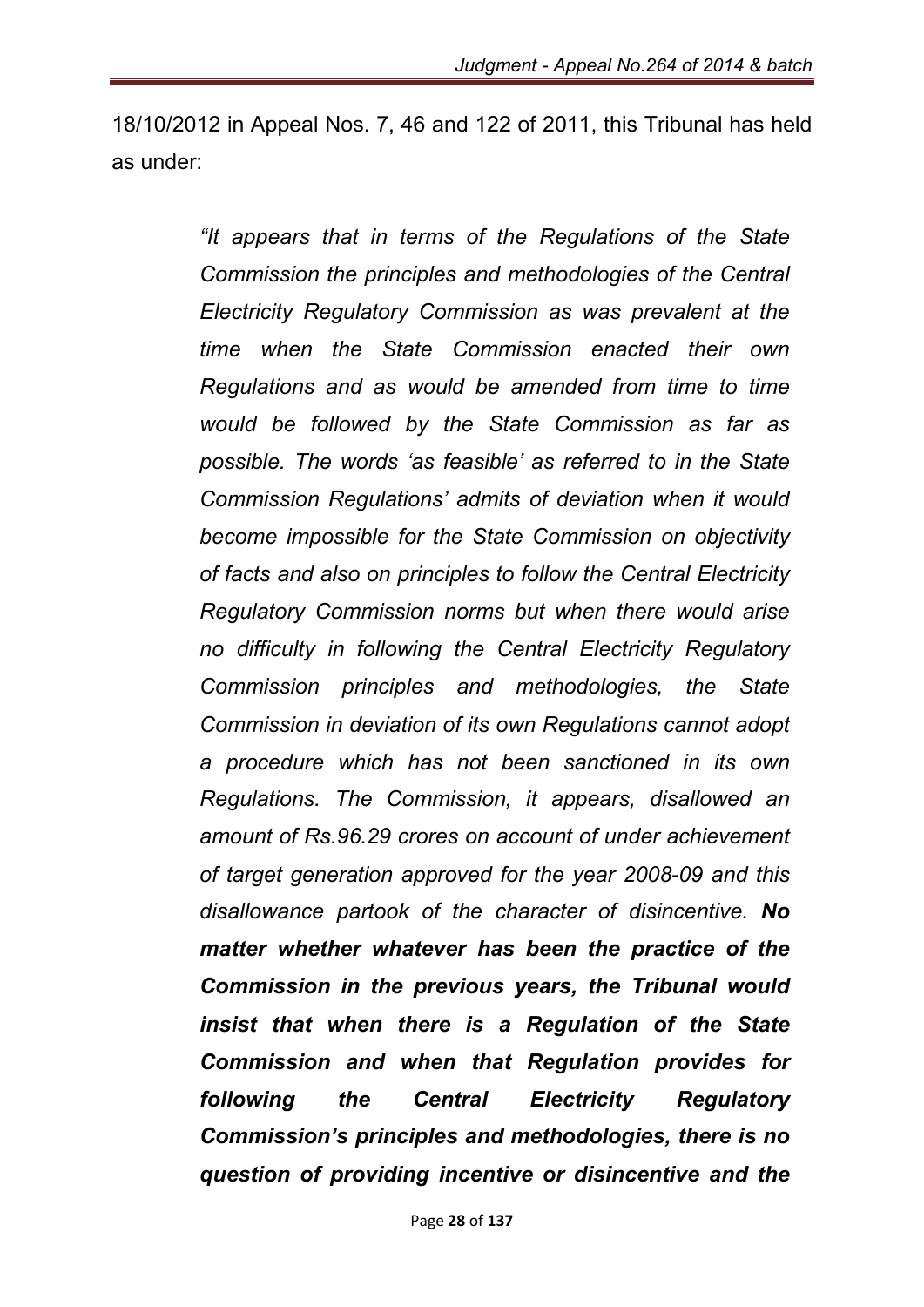*Commission was therefore required to provide for target availability at 80% for the generating stations of the appellant for the Financial Year 2008-09 in terms of Central Electricity Regulatory Commission Regulations, 2004. The matter of the fact is that in the said year 2008- 09, the target availability achieved was 80% or more but was less than the target fixed in the tariff order which appears to be not in conformity with the Regulations concerned. It appears that the State Commission has taken the target availability based on the average availability / generation achieved by the appellant in the past three years and not in terms of the norms as provided for in the Tariff Regulations. For projecting the energy availability from own thermal power stations during the tariff year the State Commission can make the assessment based on average Plant Load Factor / availability for the past three years and the planned maintenance schedule during the tariff year for which Aggregate Revenue Requirement is being decided. However, for the purpose of tariff, the target plant availability as per the Central Commission's Regulations has to be considered. It may be mentioned in this connection that in the case Punjab State Transmission Corporation vs. PSERC, it has been held that when the provisions of the Tariff Regulations of the Central Commission have been incorporated by reference in the Tariff Regulations of the State Commission, the same is required to be followed and cannot be ignored by the State Commission. Accordingly, there is merit in the*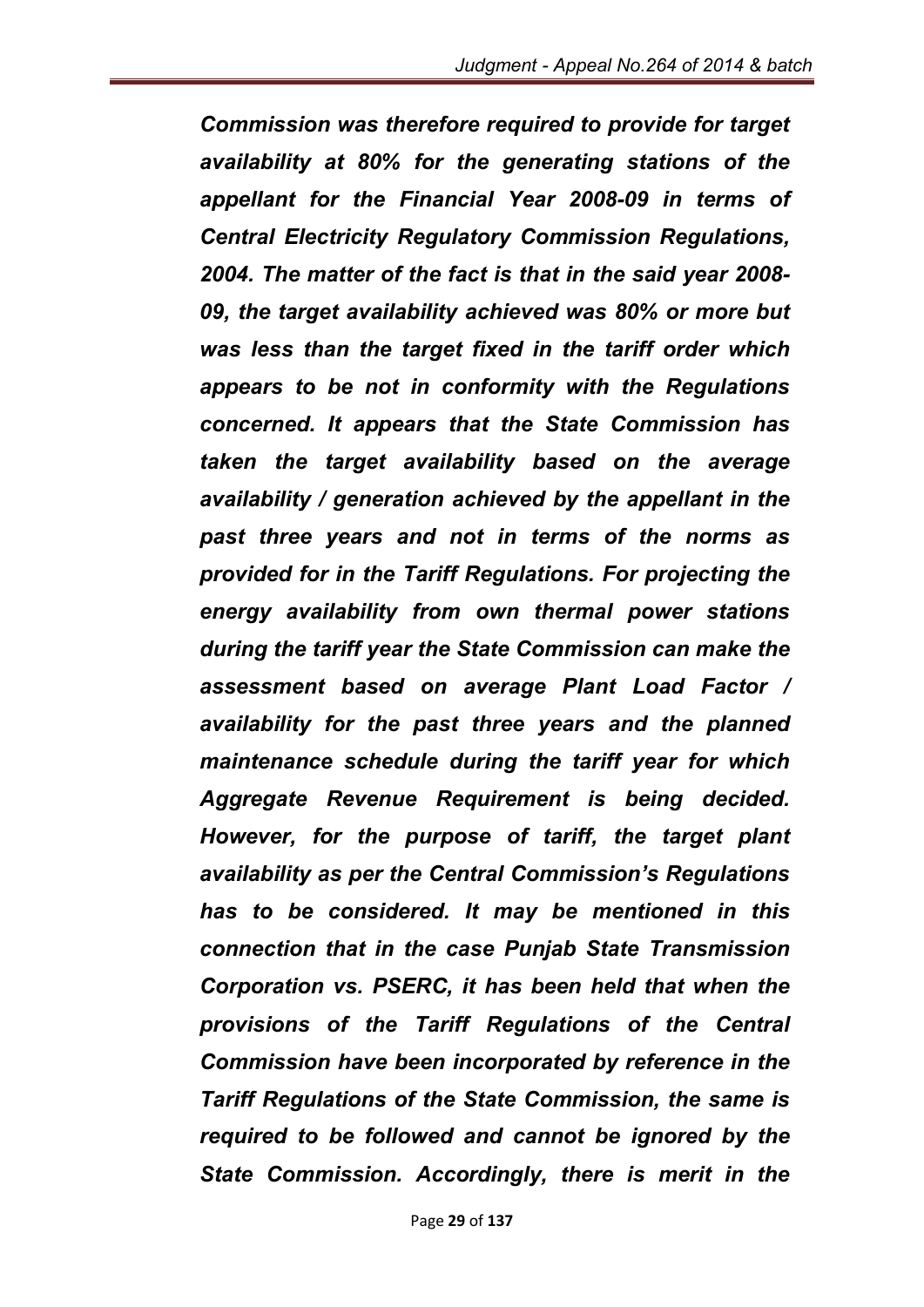*contention of the appellant and the Commission is required to revisit this issue."*

*(Emphasis supplied)*

52. Further, this Tribunal reaffirmed its findings in the decision dated 11/09/2014 in Appeal No. 172 of 2012 as under:

> *"40.4. The State Commission is not justified in applying the provisions of Tariff Regulations for generation target availability for recovery of fixed charges and incentive. The said approach of the State Commission while deciding issue no. (vi) is illegal and ill-founded. We have decided issue no. (vi) in favour of the appellant as the same issue is covered by the earlier judgment of this Appellate Tribunal dated 18.10.2012 passed in Appeal No. 7 of 2011 & batch wherein it was held that when the provisions of the Tariff Regulations of the Central Commission have been incorporated by reference in the Tariff Regulations of the State Commission, the same is required to be followed and cannot be ignored by the State Commission. The State Commission has indicated that in the absence of segregated accounts for generation, the incentive cannot be worked out as per the Regulations for which we have given certain directions under paragraph 38. Accordingly, the State Commission shall examine the same issue afresh as per the directions given by this Appellate Tribunal in the aforesaid judgment dated 18.10.2012."*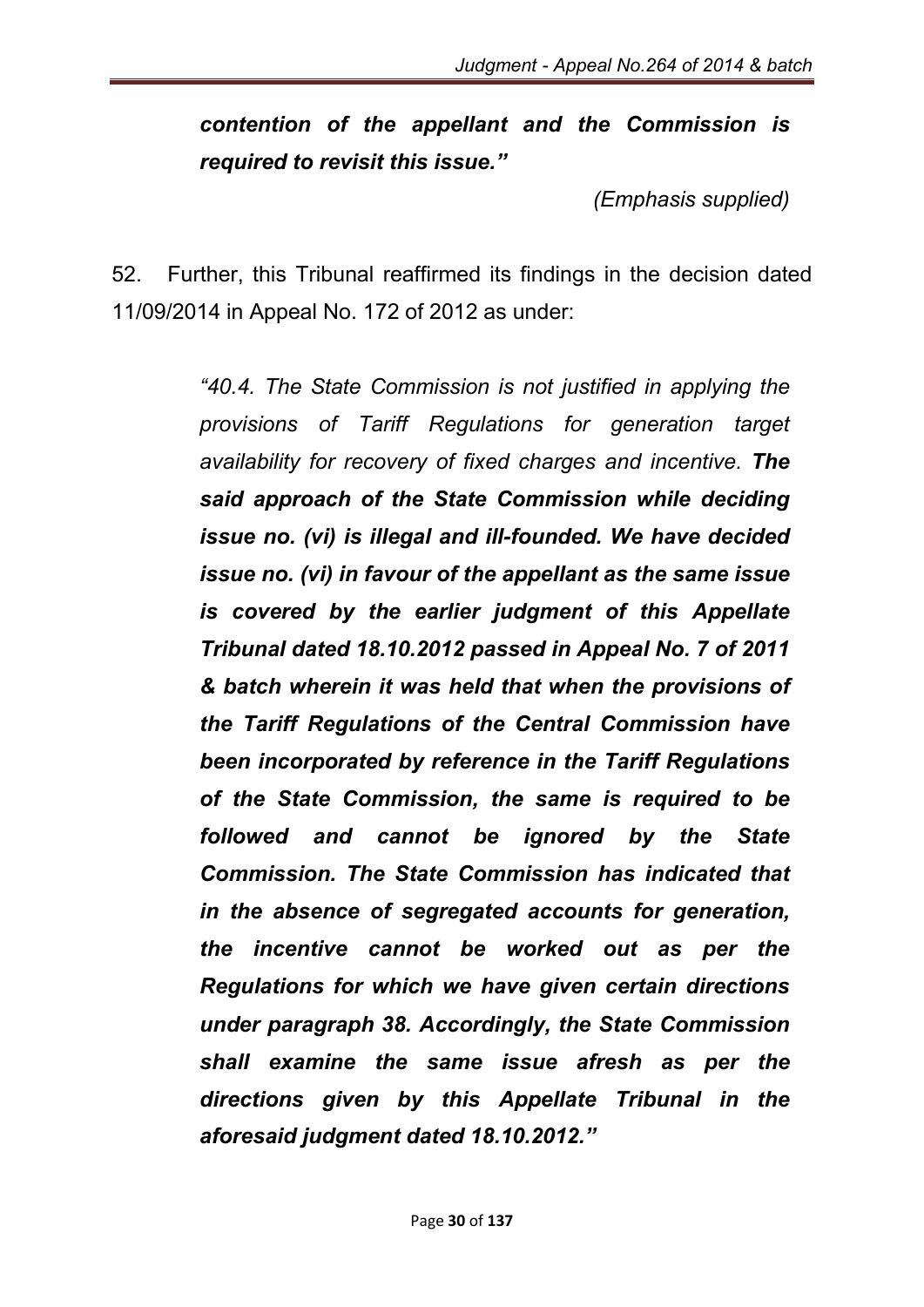53. In view thereof, the issue stands covered by the previous decisions of this Tribunal.

54. On the contrary the Respondent submitted that the Appellant PSPCL submitted the segregated cost data for FY 2010-11 and FY 2011-12 during the processing of the ARR for MYT Control Period from FY 2017-18 to FY 2019-20. The Commission took the cognizance of the same and in para 2.10.6 of the Tariff Order for FY 2017-18 issued on 23.10.2017, allowed incentive for FY 2010-11 and FY 2011-12 on the basis of Plant Availability of the Thermal Generating Stations submitted by PSPCL in the ARR for FY 2014-15. The matter for allowing incentive on the basis of PAF instead of target generation, for FY 2010-11 and FY 2011-12 is now settled.

55. Further, submitted that with regards to Generation incentive for FY 2013-14, the Commission in the tariff Order of FY 2016-17 issued on 27.07.2016 while doing the Truing up of FY 2013-14 has observed as under;

> *"PSPCL while filing its ARR and Determination of Tariff Petition for FY 2016-17, submitted that the information of segregation of costs amongst various functions as per audited accounts of FY 2013-14 will be supplied after the approval/adoption in AGM. On the basis of project wise/plant wise fixed costs submitted by PSPCL vide letter no. 543 dated 16.04.2016, the Commission after prudent check, has determined the incentive, based upon actual plant availability, as per PSERC (Terms and Conditions for Determination of Tariff) Regulations, 2005, as under. The actual plant availability of all Thermal Generating Stations as*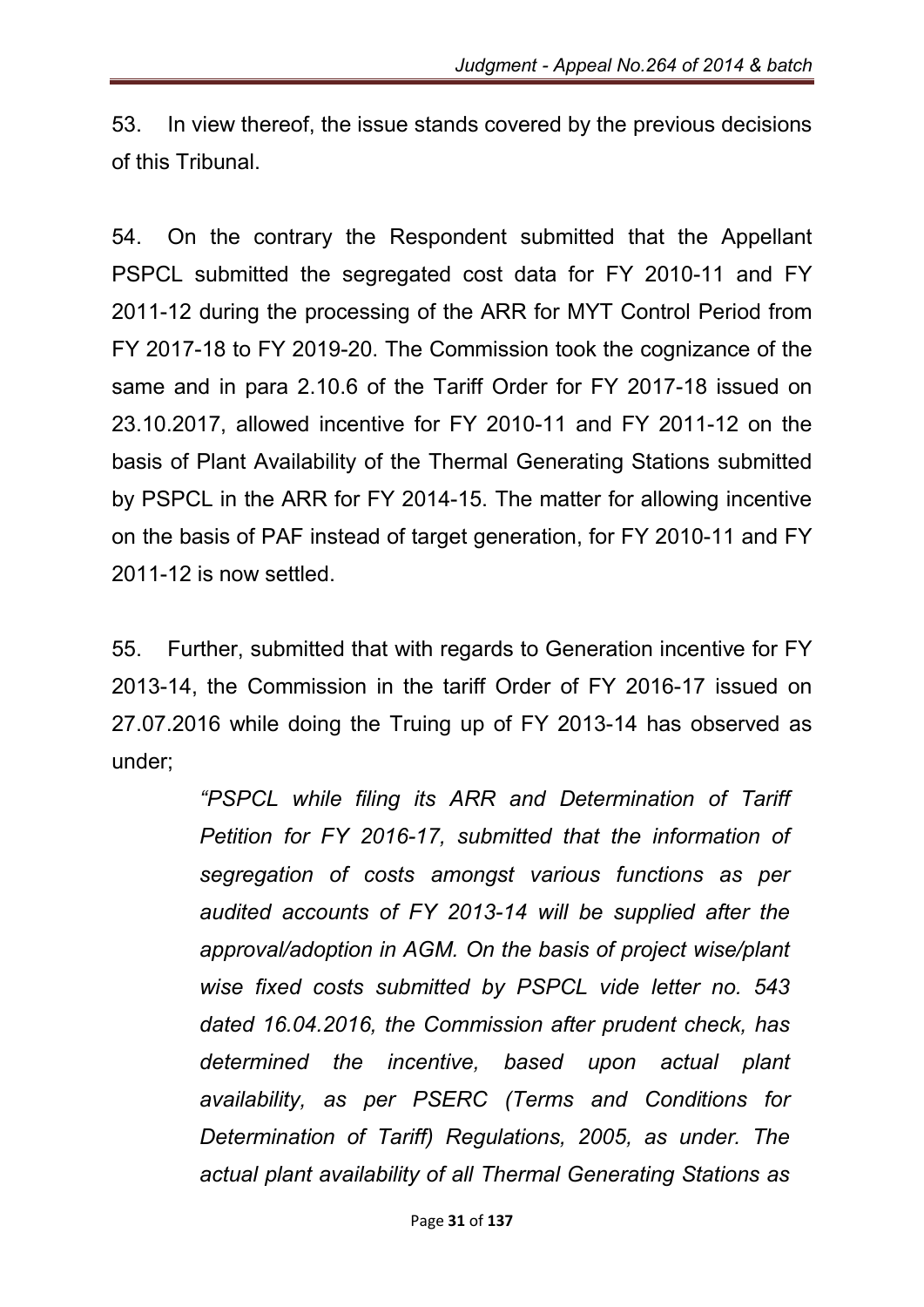*intimated by PSPCL in the ARR for FY 2016-17 has been certified by Chief Engineer/SLDC, PSTCL, Patiala, as intimated by Financial Advisor PSTCL vide letter no. 1461 dated 06.05.2016 and letter no. 273 dated 24.05.2016... The Commission approves generation incentive of Rs. 105.91 crore for FY 2013- 14, as determined above."*

56. At this stage, we are not perusing the orders passed by the Commission for the FY 2016-17 and onwards. The issue has to be settled down for the period under dispute vide the impugned orders, passed in 2014 and 2015, covering the period from 2010-2011 to 2014- 15, beyond that period, if any order is passed, it cannot be argued or taken up for consideration.

57. We are not inclined to accept the contention of the Respondent that the Commission in its Tariff Order of FY 2017-18 issued on 23.10.2017, while doing Truing up of FY 2014-15 has observed as under:

> *"2.10.4 The Commission notes that CERC has revised its Tariff Regulations and Regulation 30 (4) of CERC Tariff Regulations, 2014 specifies as under:*

*(4) Incentive to a generating station or unit thereof shall be payable at a flat rate of 50 paise/kWh for ex-bus scheduled energy corresponding to scheduled generation in excess of ex-bus energy corresponding to Normative Annual Plant Load Factor (NAPLF) as specified in regulation 36 (B).*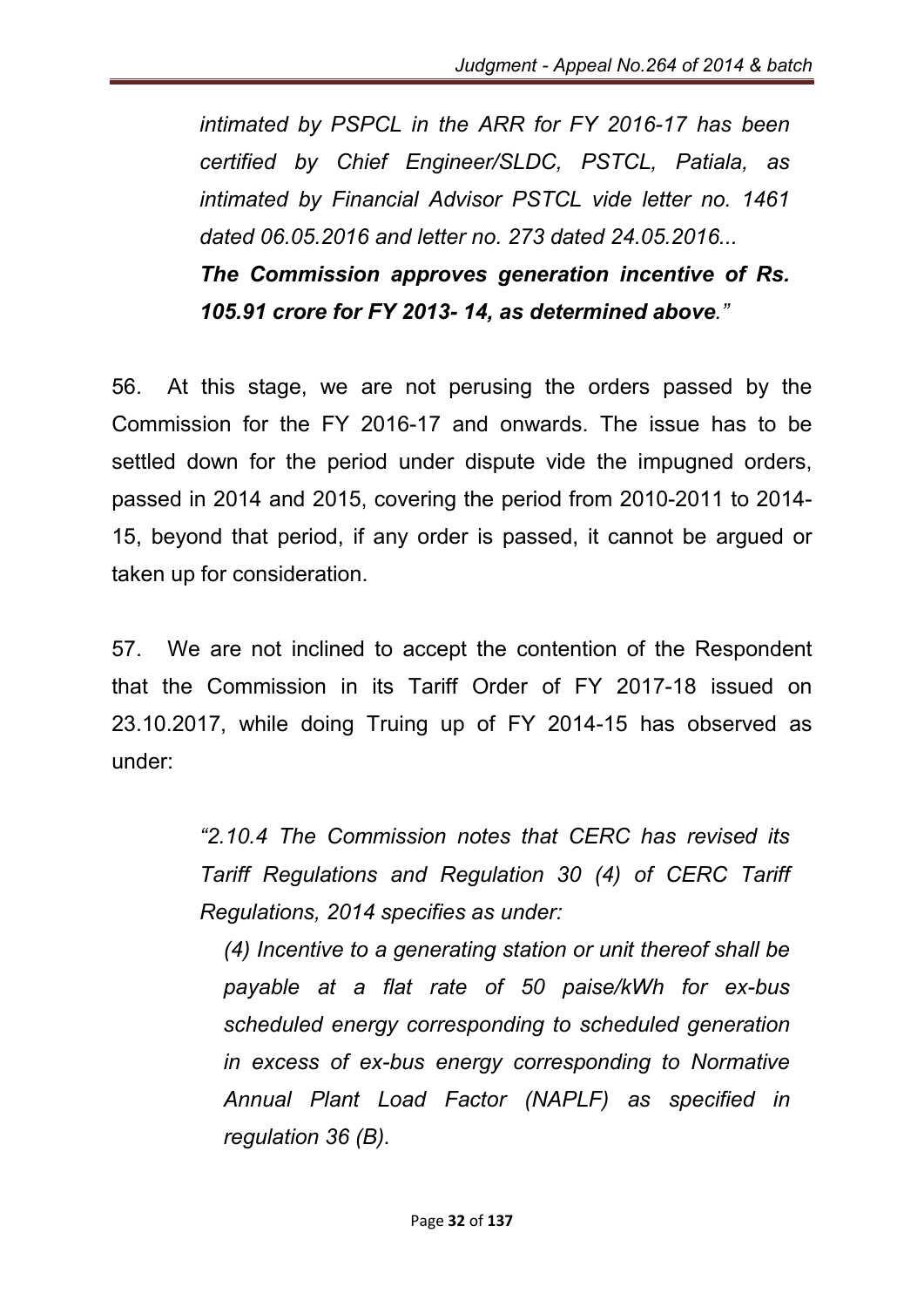*2.10.5 It is evident from above that the incentive to a generating station or unit thereof shall be payable at a flat rate of 50 paise/kWh for ex-bus scheduled energy corresponding to scheduled generation in excess of ex-bus energy corresponding to Normative Annual Plant Load Factor (NAPLF), which is 85%. In the ARR petition, PSPCL has submitted PLF for GNDTP, GGSSTP and GHTP as 35.94%, 52.11% and 55.93% respectively. As such, no incentive is payable for the PSPCL's Thermal Generating Stations as per the regulations."*

58. The order under challenge has been passed in the year 2014, therefore, any change in Regulations, made after that date, cannot be applied retrospectively.

59. It is well settled that where a statute provides for a thing to be done in a particular manner, then it has to be done in that manner, and in no other manner, as decided by Hon'ble Supreme Court of India in various judgments, e.g., *"Chandra Kishore Jha vs. Mahavir Prasad, AIR 1999 SC 3558 (para 12), Dhananjaya Reddy vs. State of Karnataka, AIR 2001 SC 1512 (para 22)",* etc. Section 86(1)(f) provides a special manner of making references to an arbitrator in disputes between a licensee and a generating company.

60. Therefore, once the principle of law has already been settled through various judgments, the appeal has merit to this effect and decided in favour of the Appellant. We direct the State Commission to revisit its order accordingly.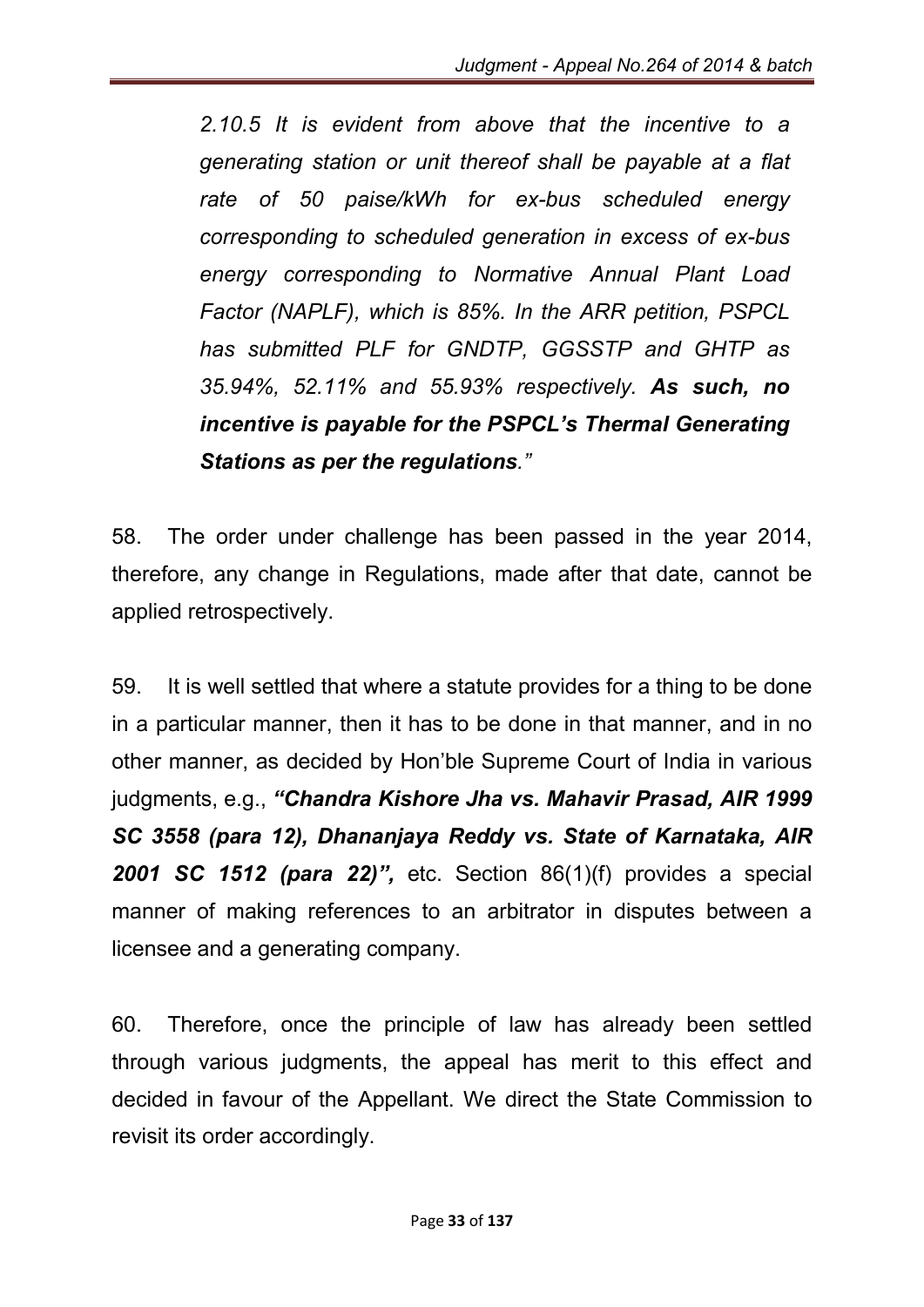61. Issue No. 4- Station Heat Rate (SHR): The Appellant is aggrieved by the decision of the State Commission whereby the State Commission, at the time of truing up, has revised the Station Heat Rate of Unit 3 and 4 of GHTP (a thermal based generating station owned and operated by PSPCL) as 2428 kcal per kWh as against 2500 kcal per kWh which had been allowed in the previous tariff orders inter-alia the State Commission for the first time has taken the position that the Station Heat Rate would be as per the Central Commission' Tariff Regulations, 2009 whereas, these units started operation much prior to 01/04/2009. The State Commission has held that:

> *"2.7.5 Regarding Station Heat Rate (SHR), PSPCL has intimated the SHR for GNDTP as 2963.62 kCal/kWh , for GGSSTP as 2566.36 kCAl/kWh and for GHTP as 2417.00 kCal/kWh as per audited data. PSPCL in its ARR has submitted excerpts from orders of Hon'ble APTEL and other Electricity Regulatory Commissions and has prayed that the technical performance of its stations at relaxed levels be allowed.*

> *The Commission notes that the Regulation 37 of PSERC (Terms and Conditions for Determination of Tariff) Regulations, 2005 states that the components of generation tariff shall be as laid down in the Central Electricity Regulatory Commission (Terms and Conditions of Tariff) Regulations, 2004 as amended by the CERC from time to time. Regulation 26(ii)(B) of CERC (Terms and Conditions of Tariff) Regulations, 2009 states that the SHR of the New Thermal Generating Station achieving COD on or after 01.04.2009 shall be as per the formula (given in the clause). Further, as per fourth proviso to*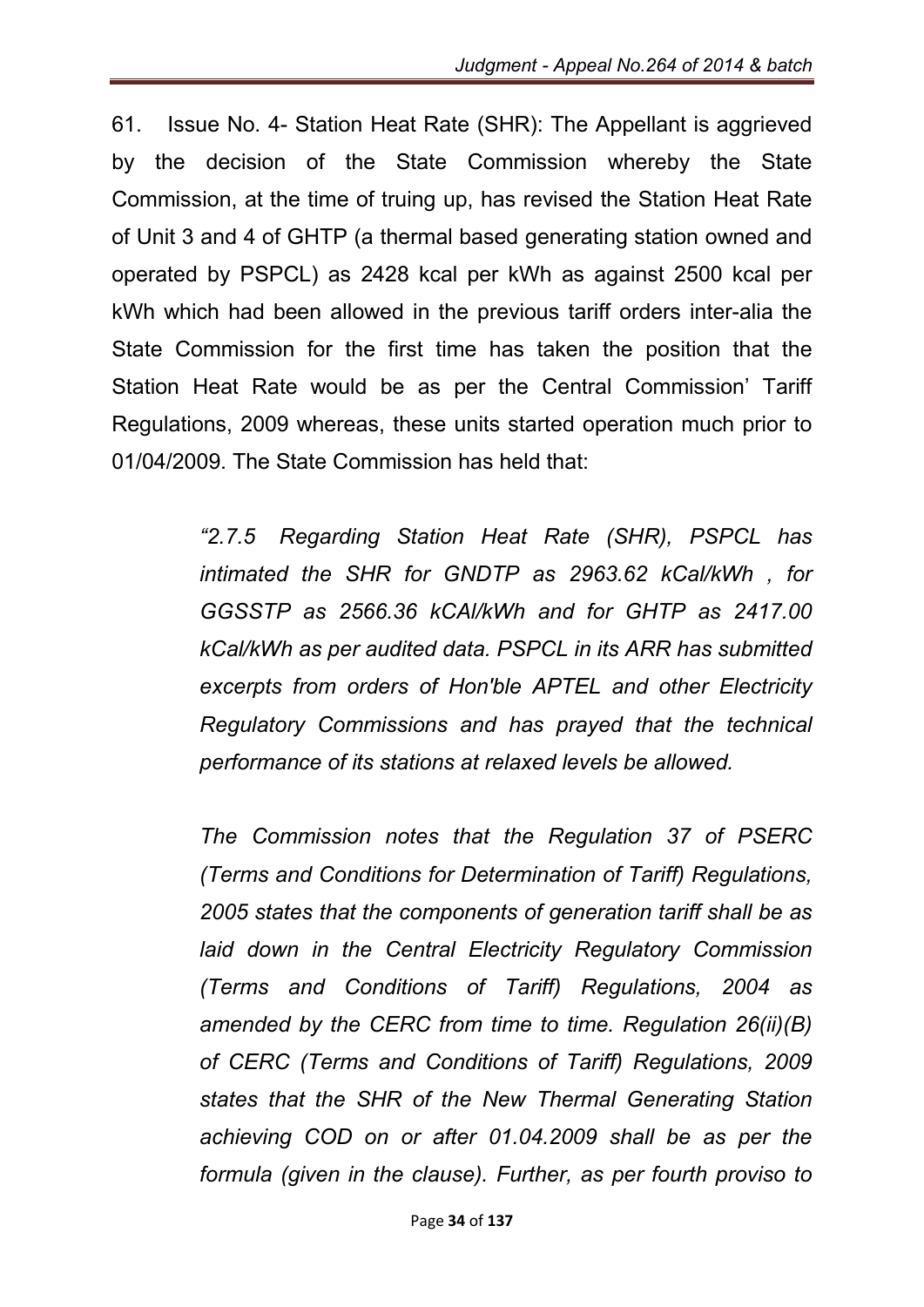*Regulation 26(ii)(B) of CERC (Terms and Conditions of Tariff Regulations), 2009, states that if one or more units were declared under commercial operation prior to 01.04.2009, the heat rate norms for those units as well as units declared under commercial operation on or after 01.04.2009 shall be lower of the heat rate norms arrived at by above methodology and the norms as per Regulation 26(ii)A(a). As such, same SHR, as worked out on the basis of formula given in Regulation 26 (ii) B of CERC Regulations, will be applicable for Unit III & Unit IV of GHTP, since units III and IV of GHTP were declared under commercial operation on 16.10.2008 and 25.01.2010 respectively. The Commission while processing the ARR of*  **PSPCL has been allowing the Gross Station Heat Rate for all** *units of GHTP at 2500 kCal /kWh.*

*The information/data regarding Unit III and Unit IV of GHTP was obtained from PSPCL vide Commission's letter no. 3382/3383 dated 16.07.2013 and PSPCL vide its letter no. 2665 dated 30.07.2013 submitted the data/information. As per information supplied by PSPCL, the maximum design Unit Heat Rate of Units III and IV of GHTP is 2279.85 kCal/kWh with 0% make and 33o C Cooling Water (CW) temperature subject to 0.1% increase per month due to ageing.*

*As per Regulation 26(ii)(B) of CERC (Terms and Conditions of Tariff Regulations). 2009, the Station Heat Rate for new thermal generating stations achieving COD on or after 01.04.2009 i.e. Unit IV of GHTP, has been determined by the Commission as 2428.04 kCal/kWh (say 2428 kCal/kWh) (1.065*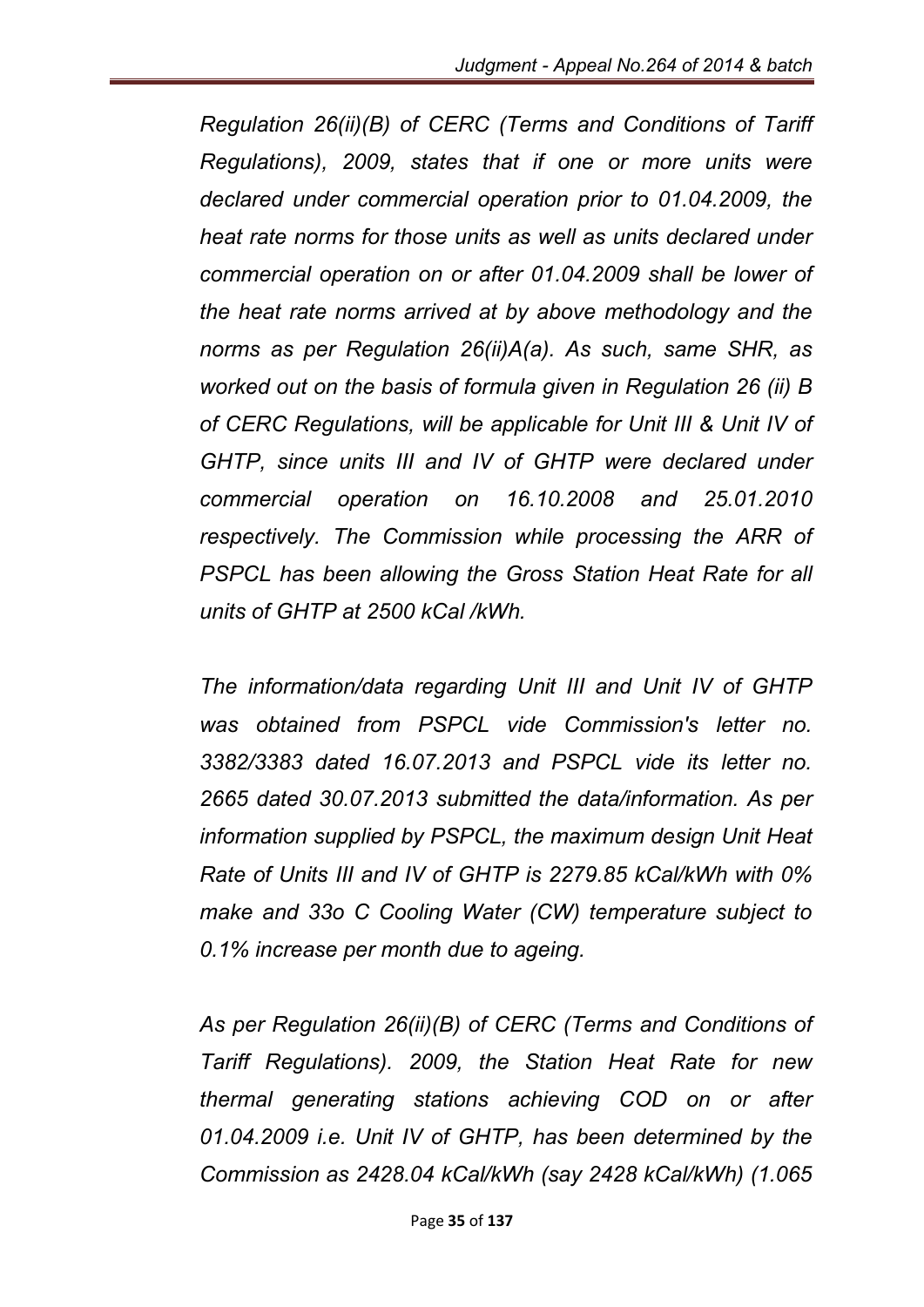*x 2279.85 kCal kWh). Further, as per fourth proviso to Regulation 26 (ii)(B) of CERC (Terms and Conditions of Tariff Regulations, 2009, SHR for Unit III, GHTP shall also be 2428 kCal/kWh, as explained above.*

*For Units I & II of GHTP as well as for GGSSTP and GNDTP, the Commission decides to allow the SHR as allowed earlier in the Tariff Order for FY 2010-11."*

62. Similar orders were passed in reference to the period 2011-12, as may be seen from the relevant extract reproduced below:

> *"3.7.5 Regarding Station Rate (SHR), PSPCL intimated the SHR for GNDTP as 2914 kcal/kWh, for GGSSTP as 2564 kCal/kWh and for GHTP as 2402 kCal/kWh. PSPCL in its ARR has submitted that the technical parameters including specific oil consumption and coal transit loss for FY 2011-12 were within the limits set by the Commission.*

> *The Commission while processing the ARR of PSPCL has been allowing the Gross Station Heat Rate for all units of GHTP at 2500 kCal/kWh. Unit-III and Unit IV of GHTP have been put on commercial operation on 16.10.2008 and 25.01.2010 respectively. The matter has been discussed in detail in para 2.7.5 of this Tariff Order. As such, the Commission decides to allow SHR for GHTP Units III & IV as 2428 kCal/kWh. For Unit I & Unit II of GHTP as well as for GGSSTP and GNDTP, the Commission decides to allow the SHR as allowed earlier."*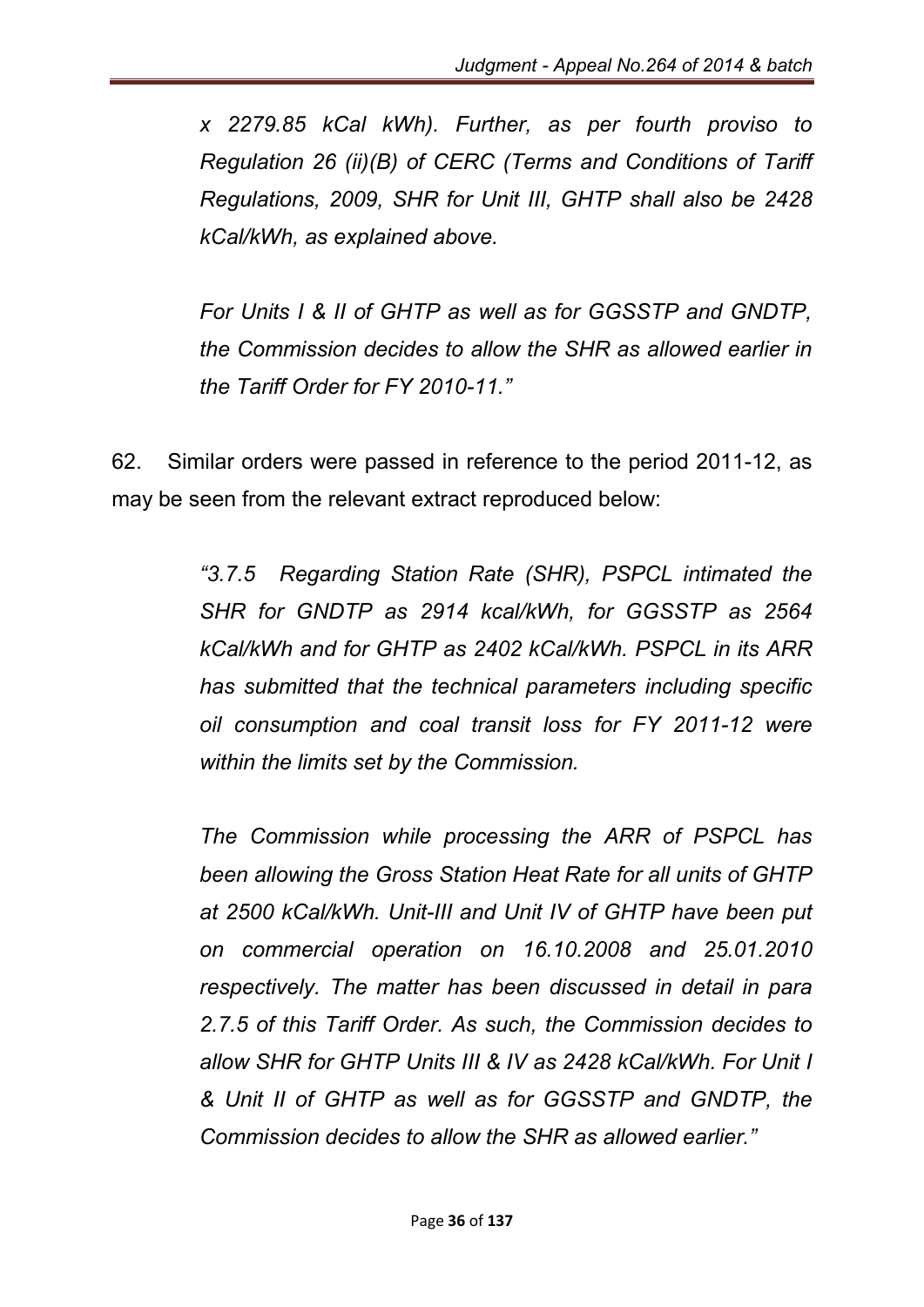63. The appellant submitted that the State Commission, for the first time has taken the station heat rate as per Central Commission's Tariff Regulations, 2009, by determining the station heat rate of GHTP, units-3 and 4 as 2428 kcal/kWh against the 2500 kcal/Kwhr for which has been allowed in earlier tariff orders as well in the review order. Further, submitted that this is inconsistent with regard to the decision taken in respect of other stations (GNDTP & GGSSTP) of the Appellant where the actuals are more than the normative due to aging of units and the normative had been adopted wrongly. However, in the case of GHTP heat rate of 2428 kCal/KWh has been taken against the normative of 2500 kCal/Kwhr allowed earlier tariff orders.

64. However, the State Commission in its submissions has stated that they have followed the CERC Tariff Regulations, 2009 while determining the norms of operations in the impugned orders as per the Regulation 20 of PSERC Tariff Regulations.

65. We have gone through the submissions of Appellant and State Commission on this issue. It is observed that initially State Commission approved the Heat rate for Unit-III &IV of GHTP 2500 Kcal/Kwhr for 2010-11 and 2011-12 on normative basis, however, during the true-up exercise the same has been revised to 2428 Kcal/kwhr based on CERC Tariff Regulations, 2009 by adopting different methodology.

66. It may be seen that the State Commission has adopted differently on the issue of Target Heat Rate adopting the provisions of the CERC Tariff regulations, 2009, whereas, in case of Target availability, Target PLF for incentive, the State Commission has not adopted the CERC Tariff Regulations. In our view as stated in our earlier Judgment dtd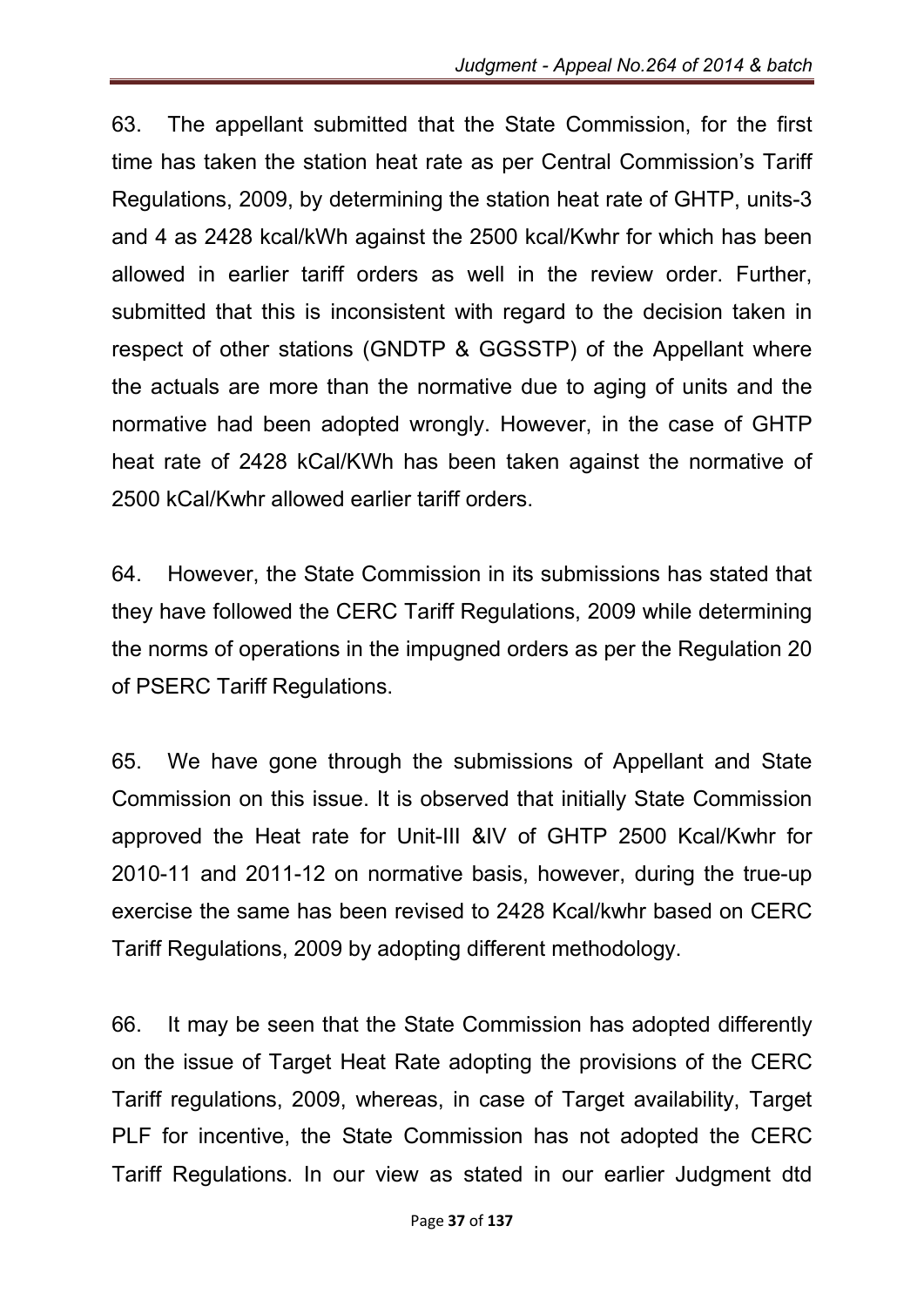18.10.2012 in Appeal Nos. 7, 46 and 122 of 2011 the State Commission has no reason for not adopting the Central Commission norms uniformly instead of selective adopting. At the same time, as settled principles of law, the methodology cannot be revised for truing up of accounts. Truing up exercise is not meant for reviewing or amending the methodologies or the principles laid down. As such, adoption of Central Commission's norms at the stage of truing up, if different from the norms taken during the tariff order are in violation of principles laid down by this Tribunal. For the emphasis, the relevant part of the judgment dated 04.12.2007 rendered by this Tribunal in Appeal no. 100 of 2007 is reproduced again:

> *"……………It is made clear that truing up stage is not an opportunity for the Commission to rethink de novo on the basic principles, premises and issues involved in the initial projections of revenue requirements of the licensee……………..."*

67. We accept the contentions of the Appellant that all the decisions taken by him were influenced by the norms specified in the tariff order of the State Commission, wherein the SHR was allowed at 2500 kcal/kwh. Further, the Appellant have to act the decision taken inter-alia the principle that truing up cannot be a stage to rework the basis and principles of tariff determination.

68. We do agree with the submissions of appellant that Heat rate norms should not have been revised during true-up based on newly notified Central Commission norms as true-up is not a exercise for revisiting the norms once set as target. Therefore, this issue of Station Heat Rate is decided in favor of appellant.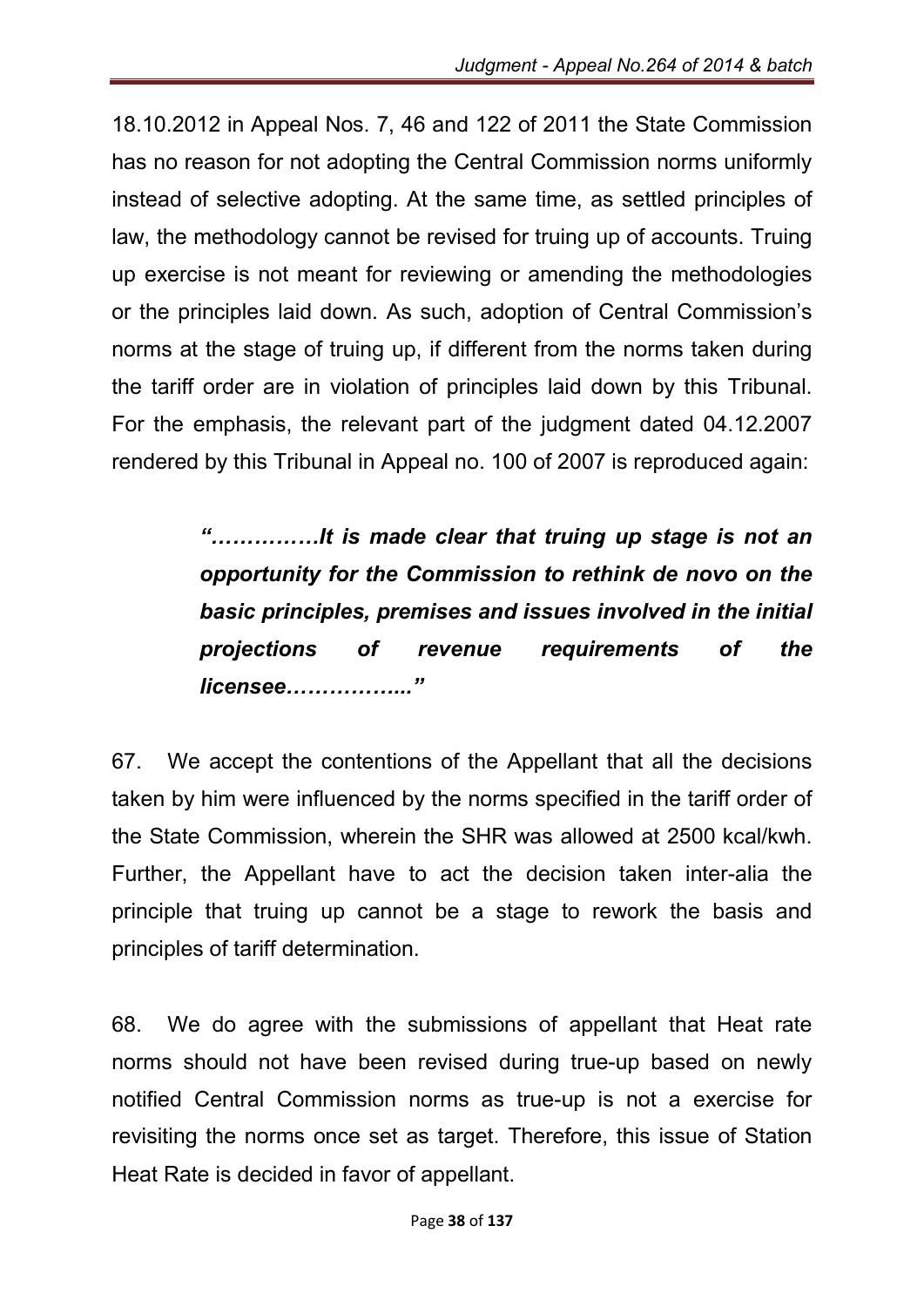69. Issue No. 5- Auxiliary Consumption: The Appellant being aggrieved by the decision of the Respondent Commission rejecting the claim of the Appellant for the GNDTP station, the Appellant raised the issue of the Auxiliary Consumption for the GNDTP station at 12% in terms of the norms of the Central Commission as allowed in the case of Tanda generating station of NTPC relying upon the previous decision of this Hon'ble Tribunal in Appeal No. 07, 46 and 122 of 2011 dated 18/10/2012.

70. On being remand by this Tribunal vide order dated 18/10/2012, the State Commission vide Order dated 28/03/2013 rejected the claim of the Appellant for the Auxiliary consumption to be fixed at 12% for the GNDTP station, further, the appeal against the said remand order dated 28/03/2013 of the State Commission has been dismissed by this Hon'ble Tribunal by judgment and order dated 22/04/2015 in Appeal No. 174 of 2013.

71. The Respondent Commission has submitted that it has complied with all the directions of this Tribunal and the this Tribunal has dealt with the issue of auxiliary consumption in its order dated 22.04.2015 in Appeal No.174/2013 PSPCL Vs. PSERC whereby approving the auxiliary consumption as determined by the State Commission.

72. Accordingly, the Appellant preferred not to challenge the decision of the State Commission vide the impugned order, and, therefore, intend not to press this issue. As such, the impugned order has not been prosecuted further for the subject issue i.e. Auxiliary Consumption.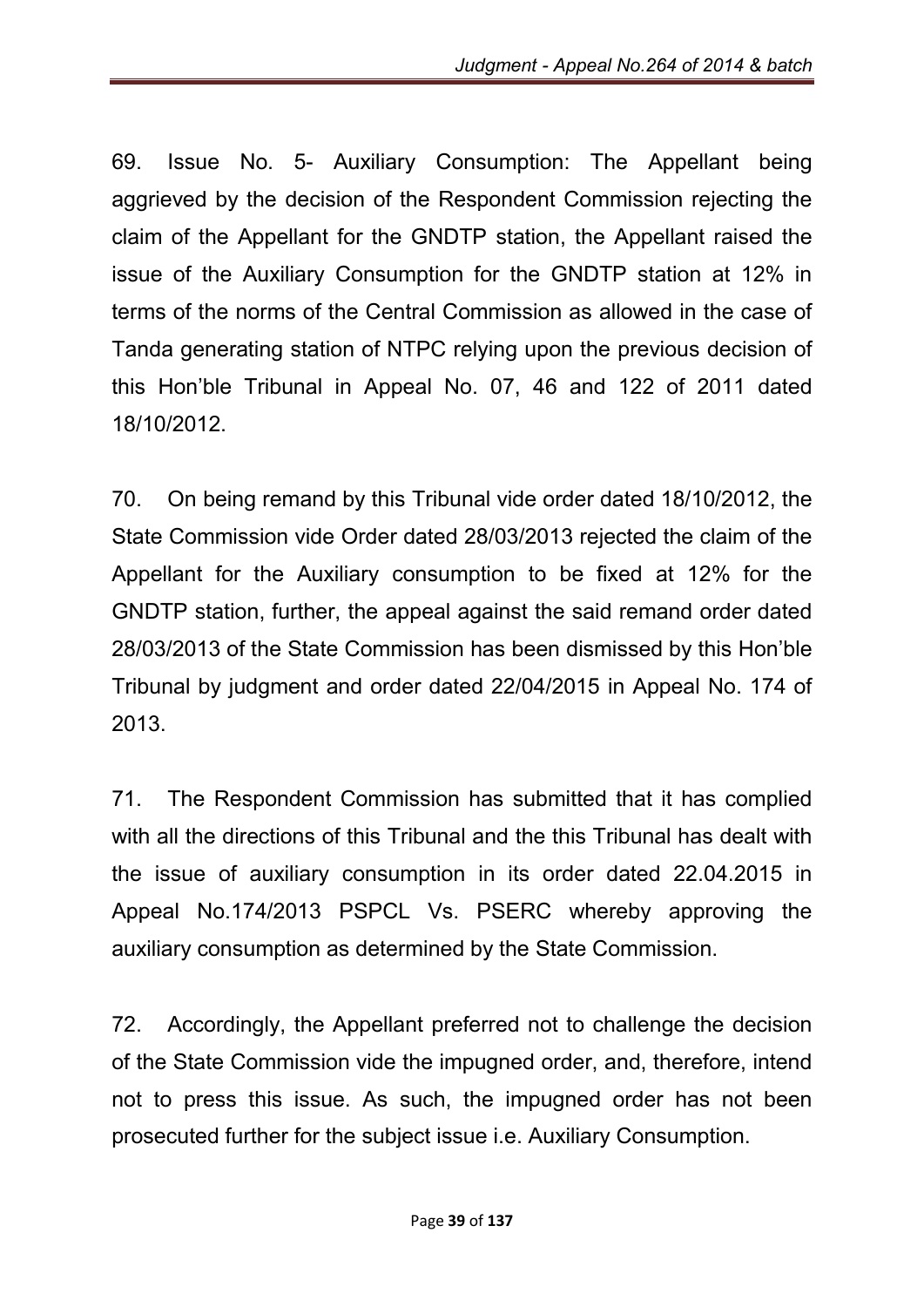73. Issue No. 6- Fuel Cost – Gross Calorific Value (GCV)& Transit Loss: The Appellant submitted that the State Commission, for the year 2013-14, has restricted the drop in GCV of coal from receipted coal to fired coal to 150 kcal/kg as per the previous decision of the State Commission dated 27/02/2013, wherein it was decided to limit the drop in GCV to 150 kcal/kg. Relevant extract of the Impugned Order concerning FY 2013-14 in this regard is as under:

> *"…………….The Commission had decided in the Tariff Order for FY 2013-14 to adopt the GCV of receipted coal minus maximum permissible drop of 150 kCal/kg in GCV as per the order of the Commission dated 08.10.2012, for working out the fuel cost from November, 2012 to March, 2013, FY 2013-14 and onwards. …….."*

74. However, Appellant had challenged the decision of the State Commission dated 27/02/2013 before this Hon'ble Tribunal in Appeal No. 98 of 2013, which was dismissed by this Hon'ble Tribunal *vide* judgment dated 02/12/2014. Therefore, to the said extent the issue is covered against the Appellant for the year FY 2013-14.

75. Further, the Appellant submitted that for the year 2014-15, the State Commission has removed even the allowance of 150 kcal/kg, relying upon the Tariff Regulations, 2014 of the Central Commission, wherein this allowance was not present. Relevant extract of the Impugned Order covering FY 2014-15 in this regard is as under:

> *"In working out the fuel cost for FY 2014-15, the Commission has considered the calorific value of oil & coal as validated for*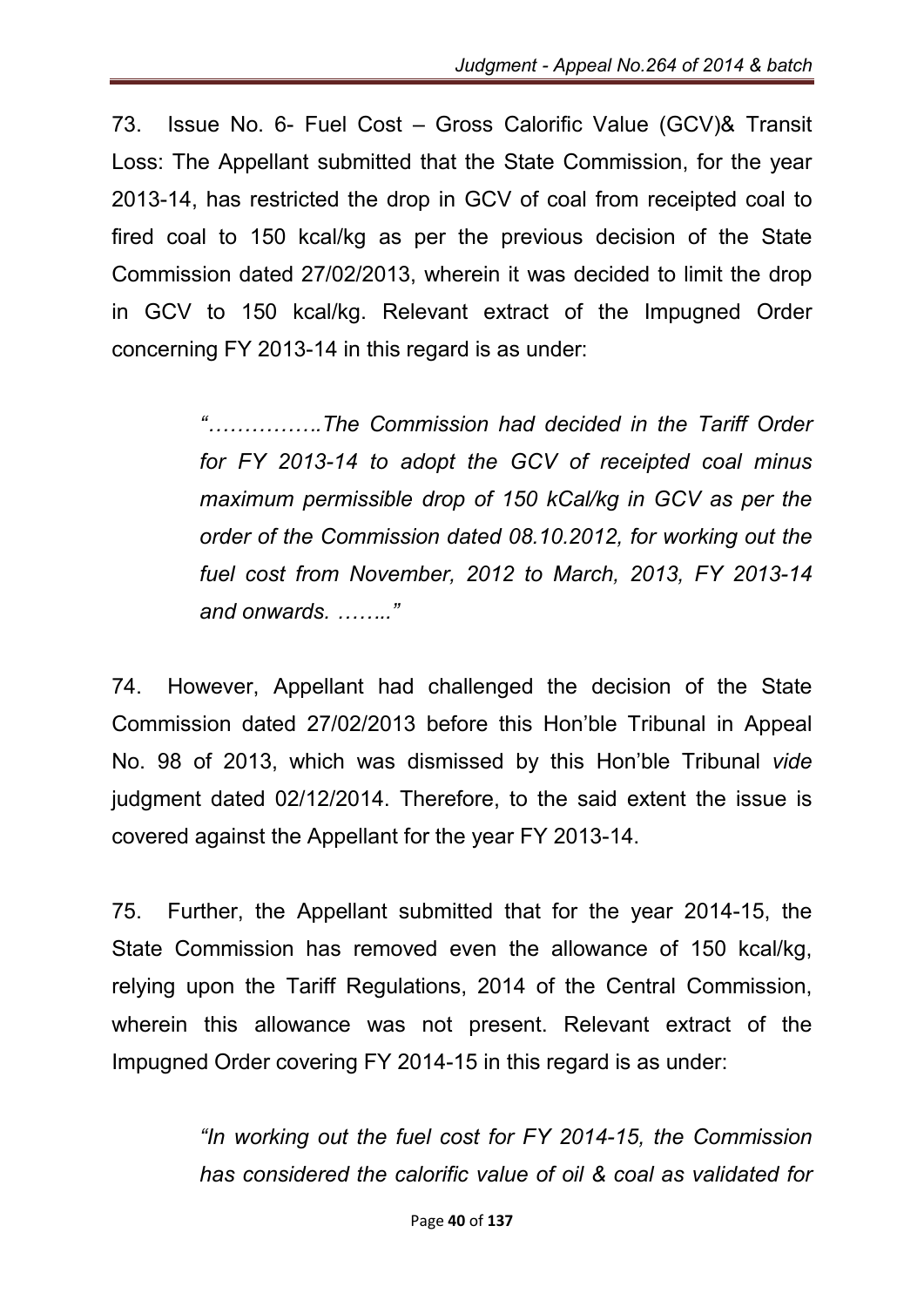*first six months of FY 2013-14, as given in Table 6.16. The price of coal and oil has been considered by increasing the above validated values by 5%, to account for change in price during FY 2014 15. In Tariff Order for FY 2013-14, the Commission had decided to consider the calorific value of coal as per Orders of the Commission dated 08.10.2012 & 27.02.2013, for working out the fuel cost from November, 2012 to March, 2013, FY 2013-14 and onwards, i.e. calorific value (GCV) of receipted coal minus maximum permissible drop of 150 kCal/kg in calorific value (GCV). In para 5.8.1 of this Tariff Order, the Commission, while carrying out the Review of FY 2013-14, has considered the calorific value of coal as per Orders of the Commission dated 08.10.2012 & 27.02.2013, for working out the fuel cost for FY 2013-14. CERC in its Tariff Regulations, 2014 has considered the gross calorific value of coal as received, for working out the energy charges (fuel cost) in respect of coal based thermal stations. The Commission accordingly decides to consider the gross calorific value of received coal for working out the fuel cost for FY 2014-15. The figures of gross calorific value of coal as given in column III of Table 6.16 are gross calorific values of coal as received, as validated by the Commission for the period from April, 2013 to September, 2013. The price and calorific value of coal indicated above are the weighted average values of coal, including PANEM coal."*

76. The Respondent State Commission submitted that it has followed the recommendation of CPRI report which was appointed to go into the fuel cost and invited our attention towards the judgment passed by this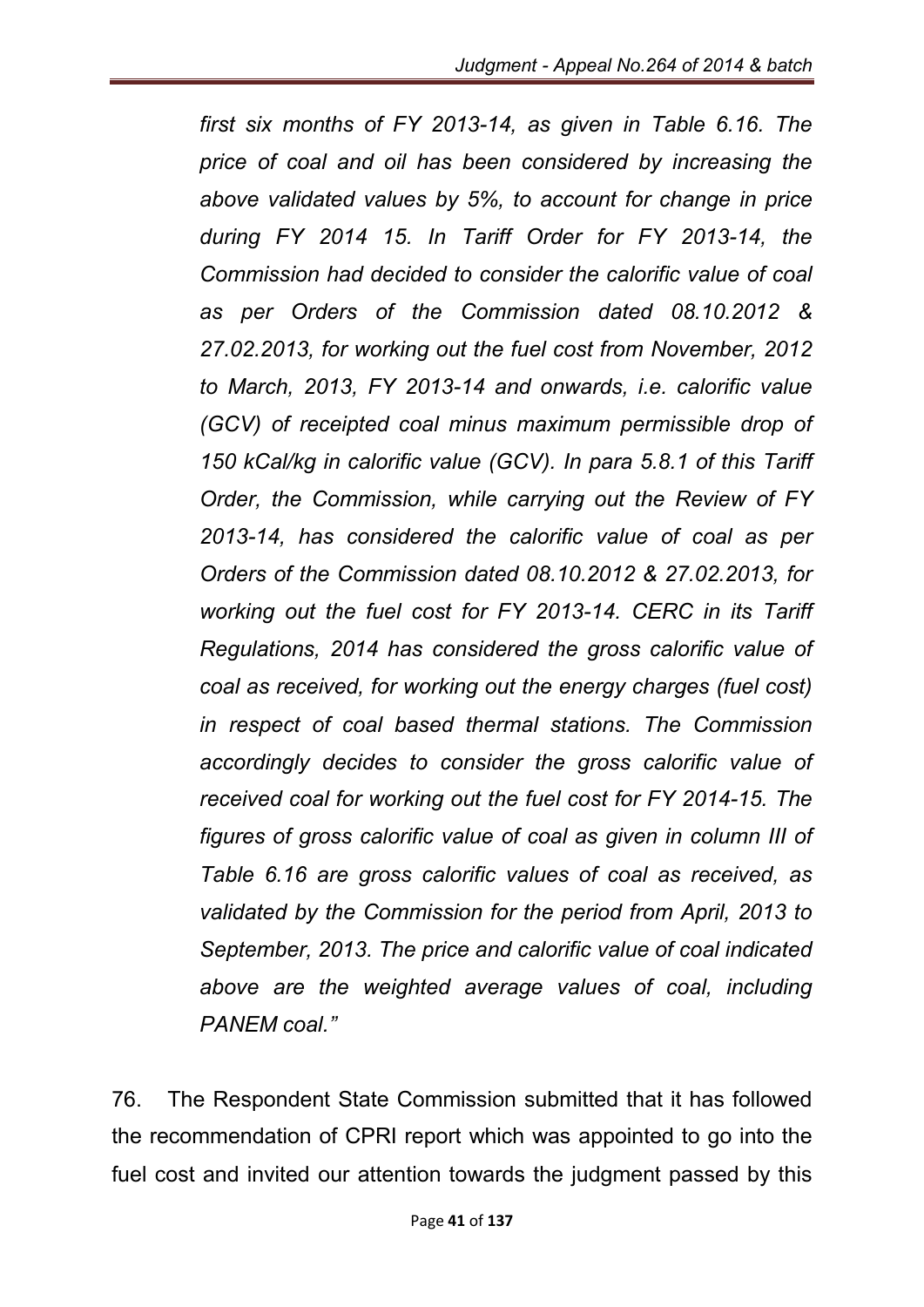Tribunal in Appeal no. 98 of 2013 agreeing to the recommendations of CPRI. In regard to, the year 2014-15, the State Commission has considered GCV for coal on as received basis for working out the energy charges in respect of thermal generating stations of the appellant in view of the provisions of Regulation 30(6) of CERC Tariff Regulations, 2014.

77. This issue was earlier dealt by this Tribunal in judgment dated 02.12.2014 in Appeal No. 98 of 2013 wherein it has been observed that:

> *"16. The State Commission in the impugned review order dated 27.02.2013 has clearly observed that it is conclusively proved that through prudence checks and balances, PSPCL (appellant herein) has been able to reduce the drop in GCV and could bring this reduction level even below 150 kilocal/kg and thus the norm of GCV difference of 150 kilocal/kg fixed by the State Commission between coal 'as received' and 'as fired' (bunkered coal) is achievable. The State Commission, while passing the impugned review order, has directed the appellant to implement the measures recommended in the CPRI's report submitted in August, 2012 to the State Commission in the consumers interest and now there is no reason for the appellant/PSPCL to drag its feet in implementing the consumer friendly measures.*

# *17. SUMMARY OF FINDINGS*

*17.1. The State Commission is fully and legally justified in determining the norms and giving directions to the appellant on the issue of drop in GCV between the receiptedcoal and fired/bunkered coal to 150 kilocal/kg as the impugned*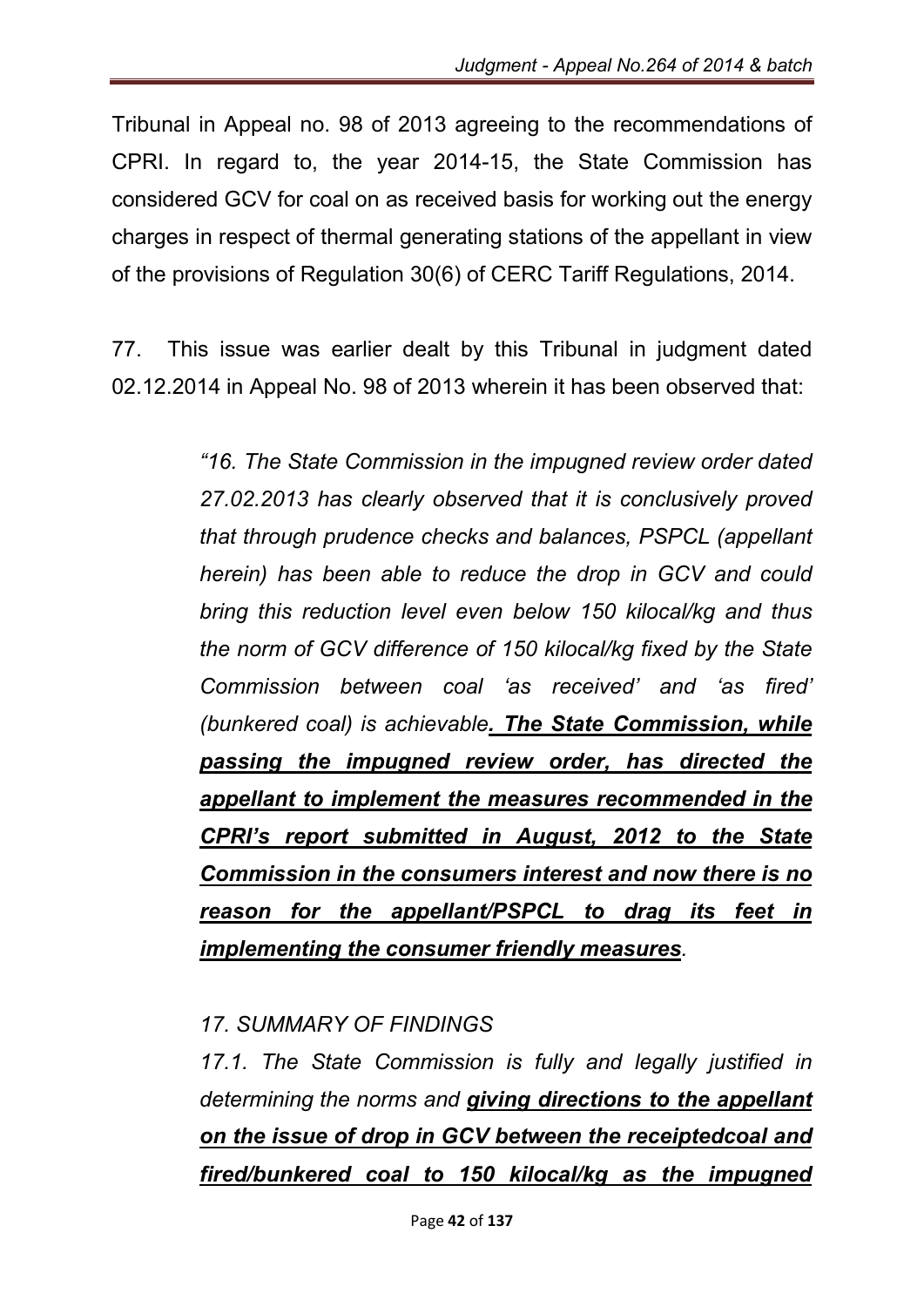*order has been passed after considering the relevant facts and the recommendations of CPRI. The State Commission is justified in accepting the recommendations of CPRI and the impugned order has been passed on due consideration of the recommendations and other factors available on record. We do not find any contradiction or discrepancy between the two reports submitted by CPRI, namely, report submitted to the appellant in February, 2012 and the report submitted by the CPRI to the State Commission in August, 2012. The State Commission is justified in giving various directions with regard to the fuel audit after due consideration considering that such directions are practically implementable. There is nothing on record to suggest or indicate that the directions given by the State Commission with regard to the fuel audit are practically not implementable."*

78. We agree that the State Commission should uniformly consider CERC Regulation on a particular norm year on year as it must be guided by CERC Regulations as per State Regulations. However, it can be seen that CERC itself adopted the GCV "as received basis" from 2014 onwards which is a progressive norm against "as fired GCV" in view of consumer interest. The State Commission adopted the CERC norms for GCV based on "as received basis" from 2014-15 as against with 150 Kcal adjustment for 2013-14 in view of consumer interest. The Respondent Commission, in compliance to its Regulations can adopt methodology in the interest of consumers and also protecting the interest of the generators.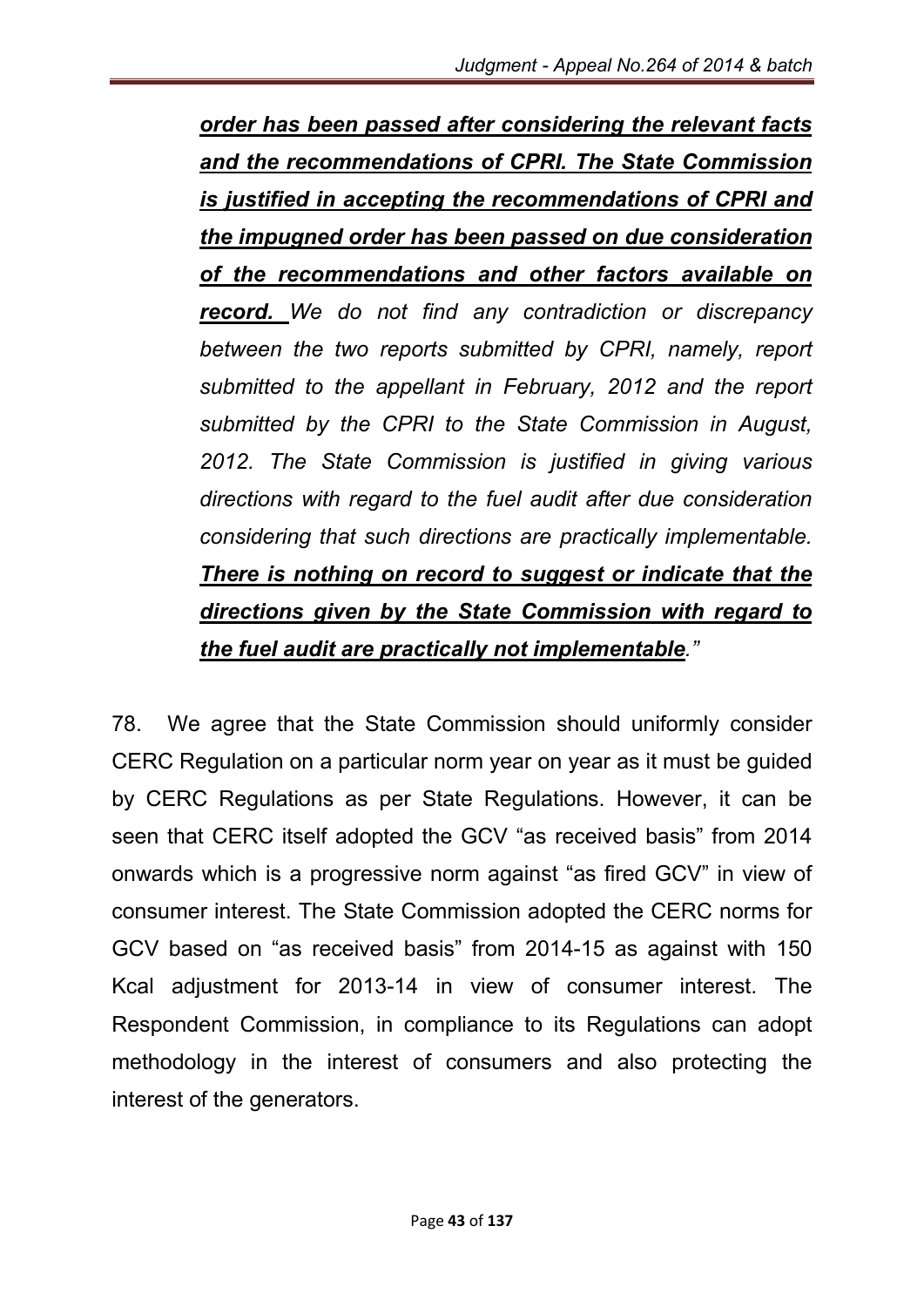79. It is observed that GCV of coal allowed by State Commission in 2013-14 and 2014-15 as received basis with 150 Kcal drop in 2013-14, however, for the year 2014-15, in line with CERC Regulations, as received basis without any drop in.

80. We are not inclined to accept the contention of the Appellant that the State Commission should have continued to adopt the methodology for 2014-15 as adopted in 2013-14 even, if, CERC Regulations are complied with as per provision of State Commission's Regulations.

81. This Tribunal vide judgment dated 18.10.2012 in Appeal no.7, 46, 122 of 2011 has held that:

> *"…………It may be mentioned in this connection that in the case Punjab State Transmission Corporation vs. PSERC, it has been held that when the provisions of the Tariff Regulations of the Central Commission have been incorporated by reference in the Tariff Regulations of the State Commission, the same is required to be followed and cannot be ignored by the State Commission. Accordingly, there is merit in the contention of the appellant and the Commission is required to revisit this issue."*

82. It is clear, that the State Commission is bound by its own Regulations and therefore, shall act in accordance with the principle laid down there. Any methodologies, may be different, followed earlier, have to be corrected and modified accordingly. We, therefore, reject the Appeal on this issue and the Impugned Order on this count is upheld.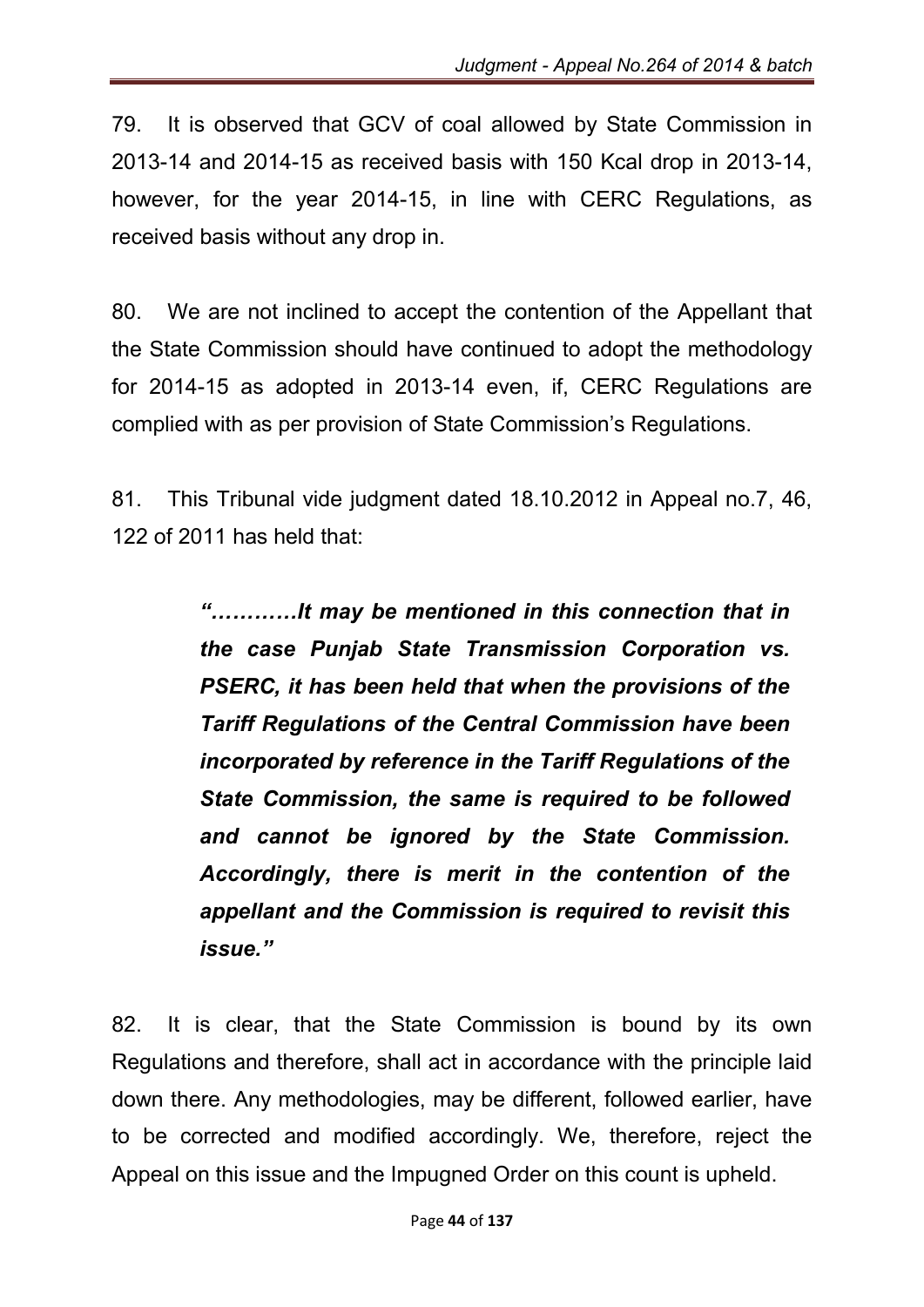83. The second related issue is the transit loss of coal. The Appellant has submitted that for the year 2013-2014 and 2014-15, the State Commission has determined the transit loss of coal at actuals subject to the maximum of 1%, added that the State Commission has erred in reducing the transit loss from 2% determined in the previous years. Further, submitted that the transit loss is not within the control of the Appellant as the means of transportation of coal is by the Railway and the loss in transit is fully within the domain of the Railways without any role of PSPCL, there is no rationale given by the State Commission for such reduction in the transit loss of coal, as determined for the past years.

84. We agree to an extent that transit loss cannot be controlled by the Appellant as he neither has any control or monitoring mechanism for its transportation from the source to its place of use.

85. This issue has already been settled by the judgment dated 16.12.2015 of this Tribunal in Appeal No. 106/2013. The relevant extract is quoted as under;

*"22. Our consideration and conclusion on issue No.(vi):* 

*22.1 We have pondered over the rival contentions of the parties and the relevant part of the Impugned Order, including the reasons recorded in the Impugned Order, for restricting transit*  loss and we find no merit in the contentions of the appellant on *this issue. It is true that the law laid down by this Appellate Tribunal is that the tariff order for each year has to decide the principles applicable for the said year and cannot decide the*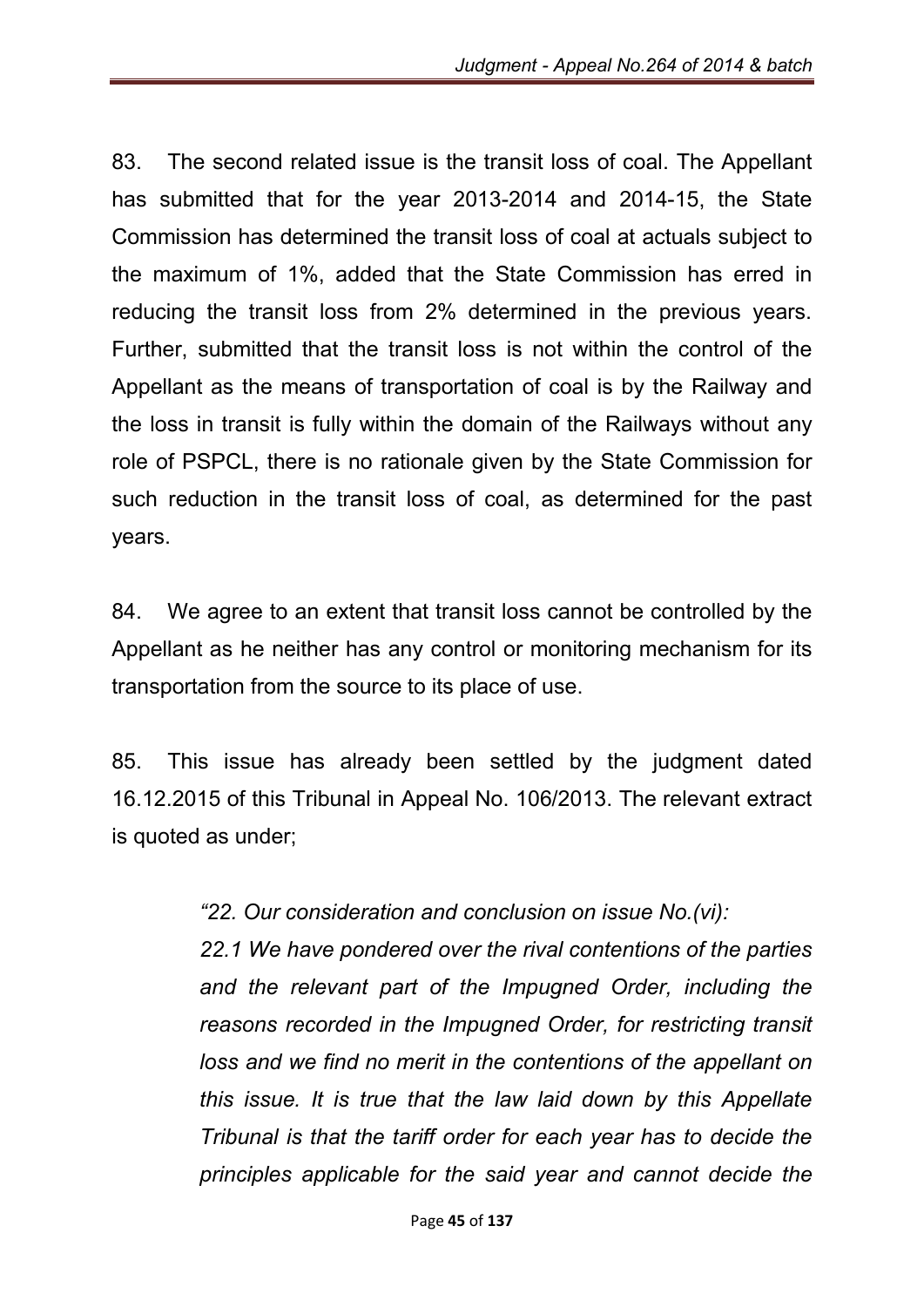*same in advance in the previous year. But the previous tariff order has not been challenged by the appellant before a higher forum. Hence, it is binding upon all the concerned parties so far as the issue of coal transit issue is concerned. The State Commission in its tariff order has given the following reasons for restricting the transit loss:*

*i). The actual transit loss of coal in respect of all the three thermal generations of the appellant has considerably come down.* 

*ii) CERC has fixed a norm of 0.8% for transit loss of coal in case of non pit head thermal generating stations in its Tariff Regulations for the period 2009-14.* 

*iii)PSPCL has engaged an outside agency for the coal linkage materialization and shortage minimization in respect of the coal*  for its thermal plants, the expenditure on which is being *charged to the fuel cost of the respective generating stations.* 

*22.2 The State Commission has allowed the transit loss of 2%*  for the Indian coal in respect of all the three thermal generating *stations of the appellant during the year 2006-07 and continued to approve the same transit loss of 2% in its subsequent tariff orders. It was at the stage of tariff order for 2012-13 when the State Commission thought it necessary to reconsider the whole issue of transit loss of coal and then fixed the norm of transit* loss of coal of all the generating stations of the appellant at *actuals subject to a maximum of 1.5% for 2012-13 and 1% for 2013-14 and onwards. Thus, we agree to the findings of the State Commission on this issue as we do not find any sufficient reasons to deviate there from. This issue No. (vii) is decided against the appellant."*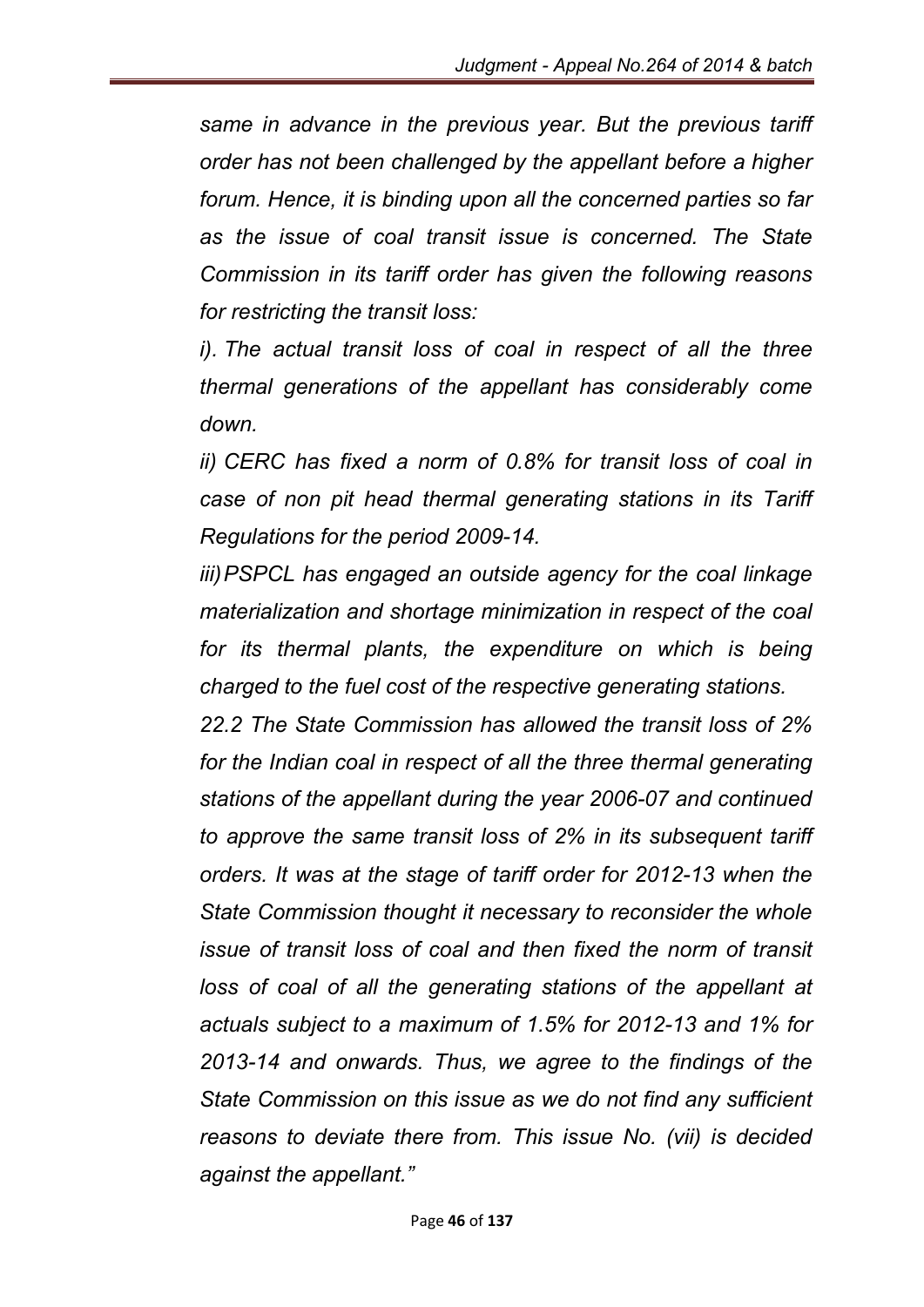86. There cannot be any dispute that the generating stations in the State of Punjab are located at long distances from the sources/ coal mines and as such coal is transported through long distances and may result in higher transit loss, however, even some of the generating stations, which are governed by CERC Regulations are located at large distances, therefore, the figure of 1% of transit loss for the Appellant's generating Stations is justified as compare to 0.8% as decided by CERC.

87. Accordingly, we reiterate our earlier decision and decide against interfering with the decision of the State Commission on the issue of transit loss of coal. However, the State Commission is directed to take necessary steps for carrying out a study for determining the maximum transit loss as relevant CERC Regulations provide of 0.8%.

88. Issue No. 7- Disallowance of Depreciation: The Appellant submitted that the State Commission, for the year 2010-11, has disallowed depreciation for Rs. 35.12 crores on account of alleged excess claim of depreciation for the reason that this depreciation is more than 90% of the original cost of the asset as on 16/04/2010 when the erstwhile Punjab State Electricity Board was unbundled. Relevant extract of the Impugned Order affecting the 2010-11 period is as under:

> *2.14.6 The Commission as per past practice allows 45.31 crore (after capitalization of 20.04 crore) as depreciation provided by PSEB for the period 1/4 / 201 to 16.04.2010 based on the Audited Annual Accounts.*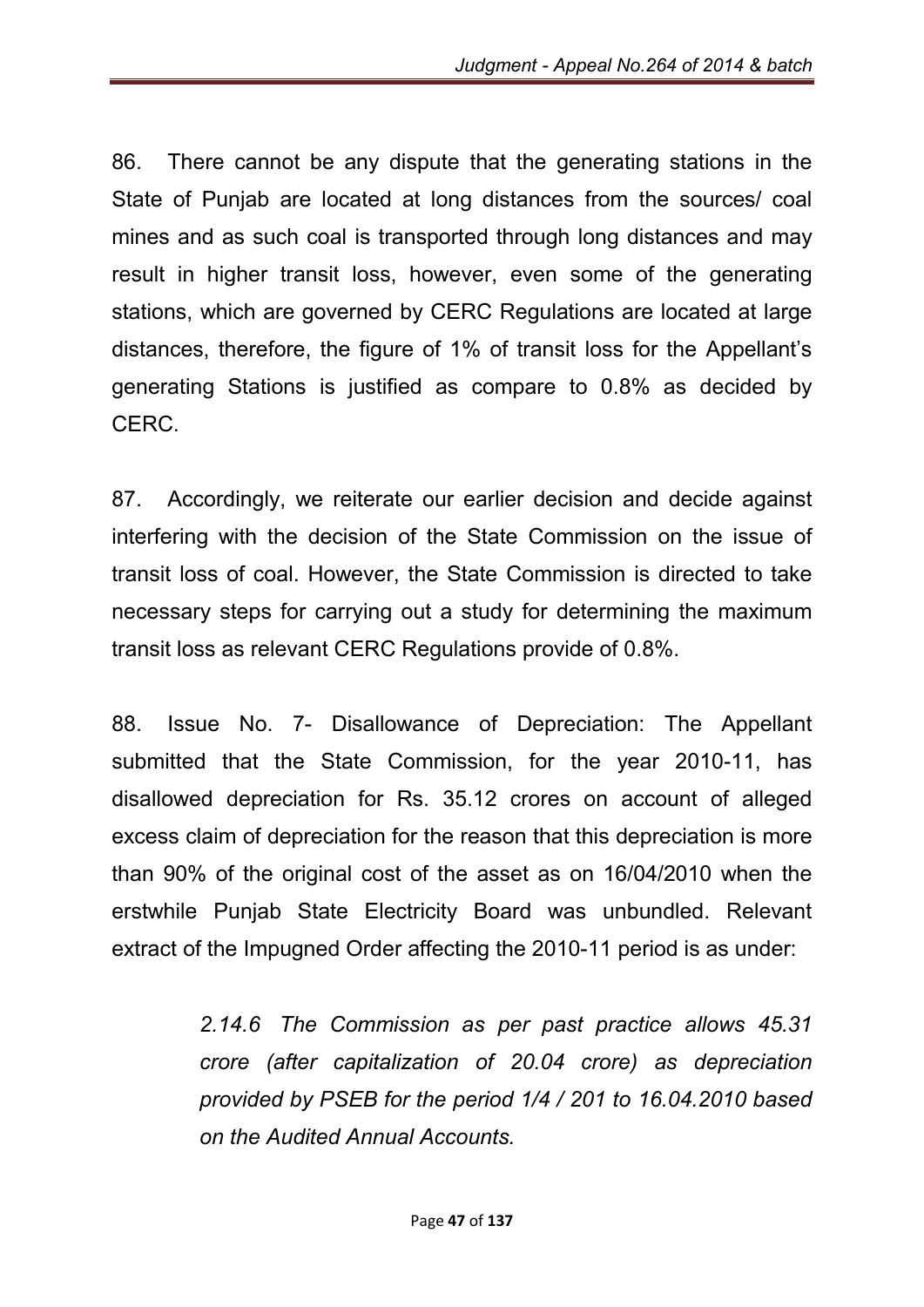*However, for the period 16.04.2010 to 31.03.2011, from the information provided by PSPCL, the Commission determines excess claim of depreciation of 35.12 crore i.e. more than 90% of the original cost of assets as on 16.04.2010. The Commission accordingly disallows 35.12 crore from the claim of depreciation. On further analysis, the Commission observes that the depreciation on the assets which have already been over charged has also been claimed by the petitioner. It has also been observed that in some asset sub-heads PSPCL's claim of depreciation is not in line with the rates specified by CERC. The Commission has reworked the depreciation for the period 16.04.2010 to 31.03.2011 on the basis of sub head wise details of assets provided by PSPCL, which works out to ₹651.09 crore.*

*Accordingly, the Commission approves 661.28 (651.09+45.31-35.12) crore as depreciation charges for PSPCL for FY 2010-11.*

89. The Respondent Commission submitted that the Appellant, despite time and again reminder, did not maintained asset register, the depreciation is allowed as per Regulation 27 of PSERC (Terms and Conditions of Determination of Tariff), Regulation, 2005. It is further submitted that rates of depreciation are prescribed by Govt. of India from time to time and also by CERC Regulations, 2009. As per the CERC Regulation 17(2) of 2009, the depreciation could only be allowed up to a maximum of 90% of the capital cost of the asset and the same should also be calculated annually, based on straight-line method and rate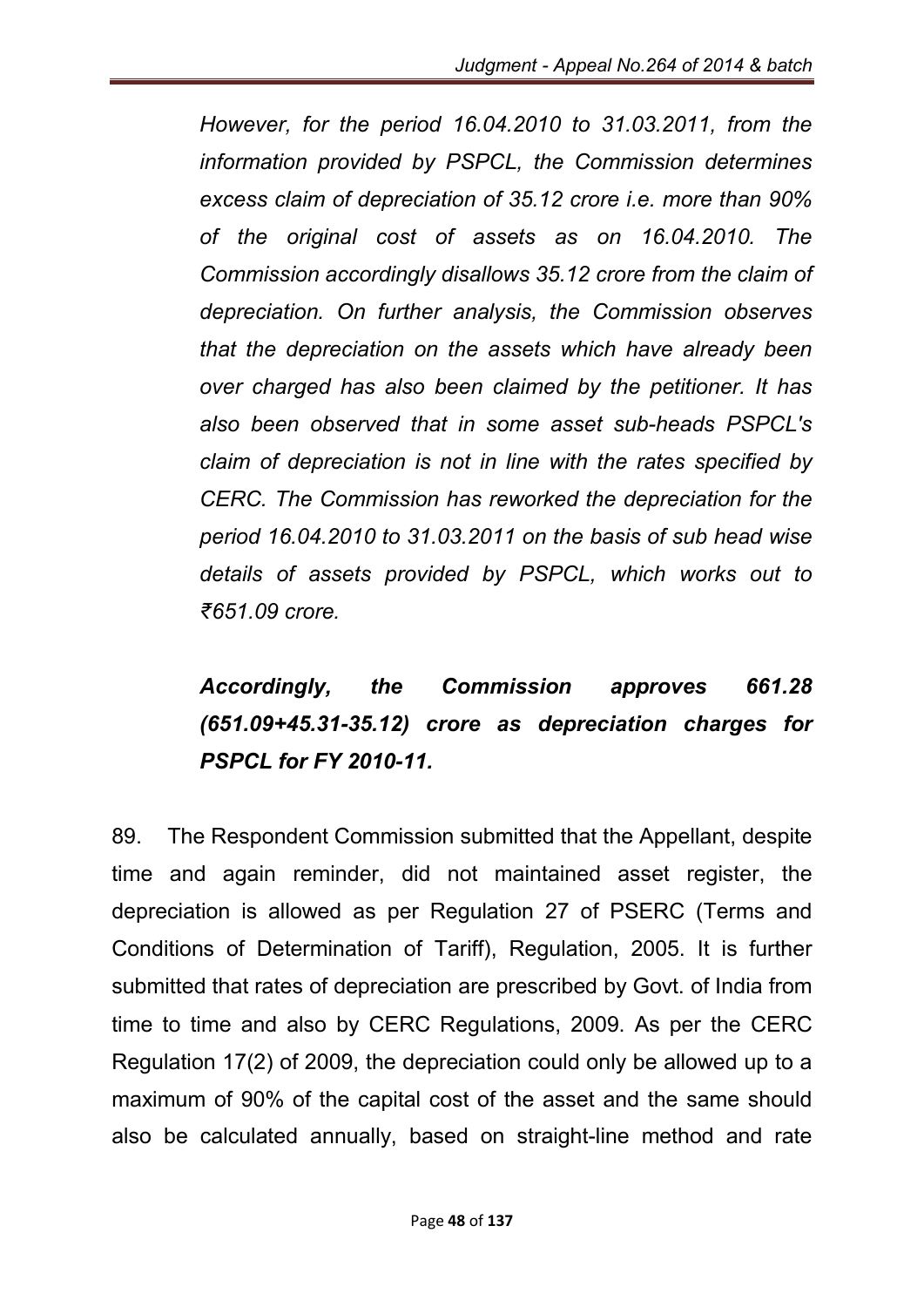prescribed in Appendix 3 of CERC Regulation. The PSERC Regulation of 2005 has adopted the same method in Regulation 27.

90. The Appellant, however, submitted that the State Commission has double counted the depreciation, which has resulted in an error. Accordingly, the Appellant submitted that the issue is not pressed at this stage and sought liberty of pleading the issue before the State Commission as it is simply an arithmetic error.

91. We do not want to go into the merit of the issue and agree to the request of the Appellant. Therefore, the Appellant is allowed to take up the issue before the State Commission for rectification of the error.

92. Issue No. 8- Disallowance of Power Purchase Cost: The Appellant is aggrieved by the decision of the State Commission in disallowing the short term power purchase cost of Rs 439.04 crores for 2010-11, on the basis that the Appellant has purchased this power at higher average cost of Rs 5.55 per unit against the approved cost of rupees 4.07 per unit, ignoring the fact that the short term power purchase by the Appellant was through open tendering process and regulated on day to day basis.

93. In addition to above, the Appellant also challenged the decision of the State Commission in disallowing UI charges of Rs. 23.56 crores, for the year 2011-12, for drawl by PSPCL when the frequency was below 49.5 Hz. It is stated that such drawl was resorted to only when there was a sudden tripping or outage of its generating station and it was not that PSPCL was drawing through UI as a source of power purchase, it is due to margin difference in the grid operations as the grid operations is on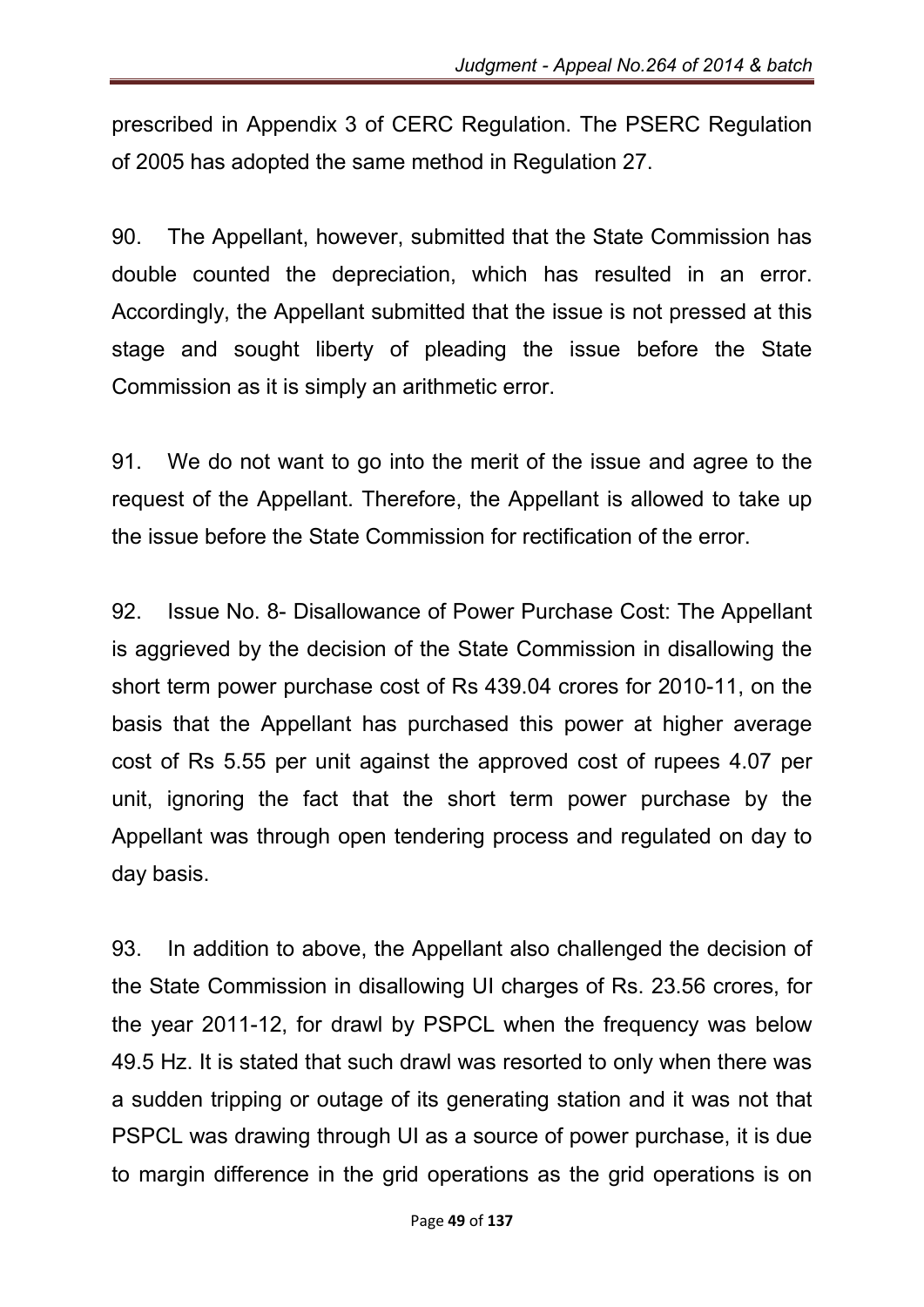the basis of SCADA data, whereas the actual drawl and billing is on the basis of SEM data.

94. The Appellant has contested that as long as there is an issue on the requirement of electricity and the transparency of the process followed by the Appellant, the State Commission ought not to have disallowed the actual power purchase cost to the Appellant.

95. The State Commission has also disallowed the power purchase cost in 2013-14 and 2014-15, as the State Commission has reduced the quantum of power purchase based on revised T&D losses, requirement of power in view of revised AP consumption, and increased estimated thermal generation.

96. The State Commission in the impugned order on this issue has stated that additional power purchased through traders or UI at high cost and supplied increasing quantities to any category of consumers is not commercially viable. The appellant should have undertaken Demand Side Management practices and effect power purchases in a judicious manner. Appellant has not managed its power purchase prudently which the Commission found to be against the consumer's interest in general.

97. We decline to accept the contention of the State Commission that the Appellant has supplied increasing quantities to a set of consumers, even if, it is supplied at subsidised rate under the subsidy by the State Government. However, in case the said power is accounted to manage lower T&D rates through incorrect and unlawful manner, we accept the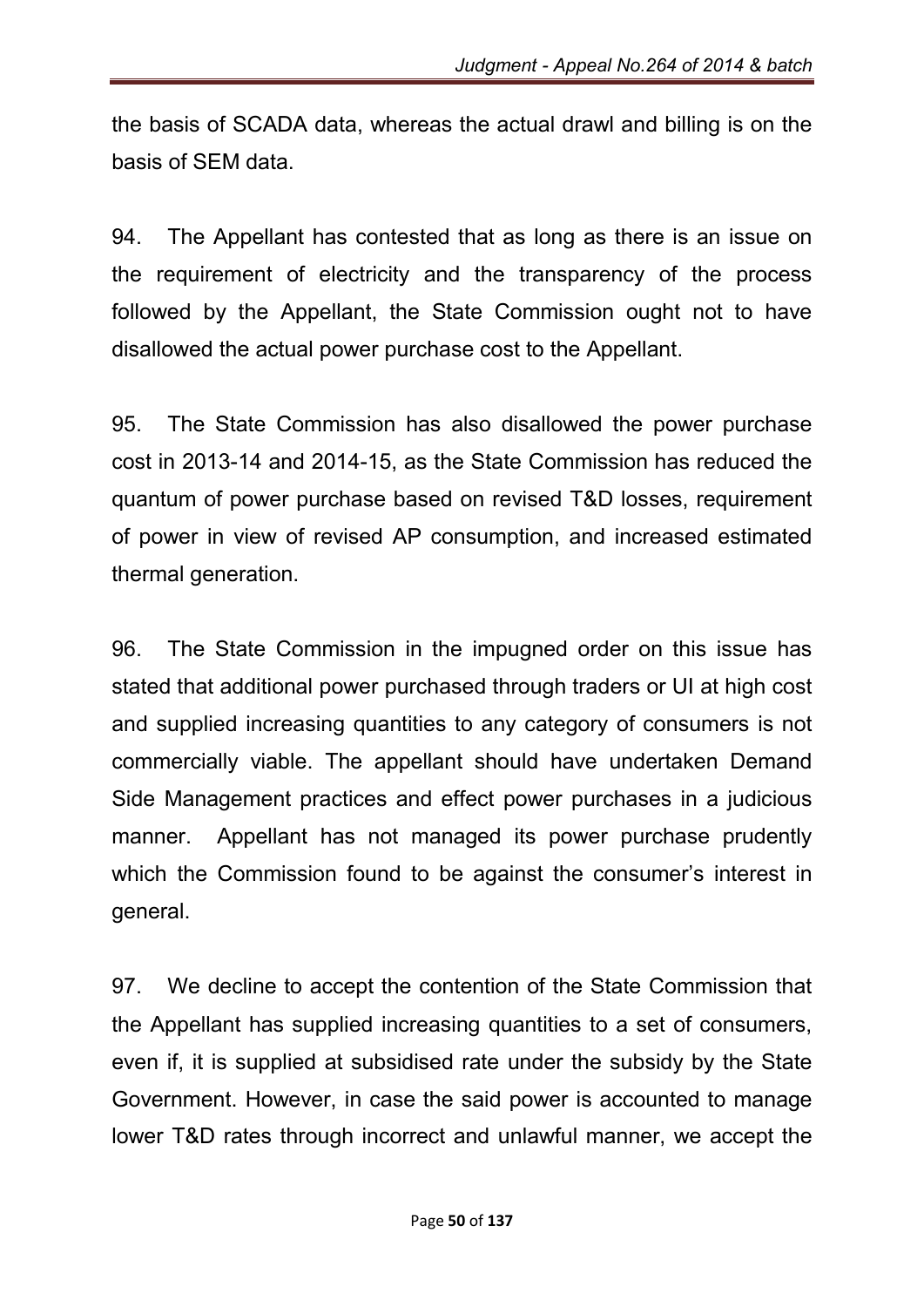contention and direct the State Commission to carry out a detailed and prudent study to justify the submissions.

98. We note here the relevant Regulation 19 of the PSERC Tariff Regulations, 2005 as follows :-

# *"VARIATION IN POWER PURCHASE COST*

*1. Any power purchased by the licensee over and above the requirement of power approved by the Commission shall be considered by the Commission and if the variations are for reasons beyond the reasonable control of the licensee, the resultant additional cost due to purchase of such power shall be adjusted in next years' ARR.*

# *2. UI charges may be allowed by the Commission if the licensee has purchased power through UI and the power is purchased in a judicious and economic manner."*

99. Further, the National Tariff policy on power purchase cost provides as under:

> *" 8.2.1.1 All power purchase costs need to be considered legitimate unless it is established that the merit order principle has been violated or power has been purchased at unreasonable rates. The reduction of Aggregate Technical & Commercial (AT&C) losses needs to be brought about but not by denying revenues required for power purchase for 24 hours supply and necessary and reasonable O&M and investment for system upgradation."*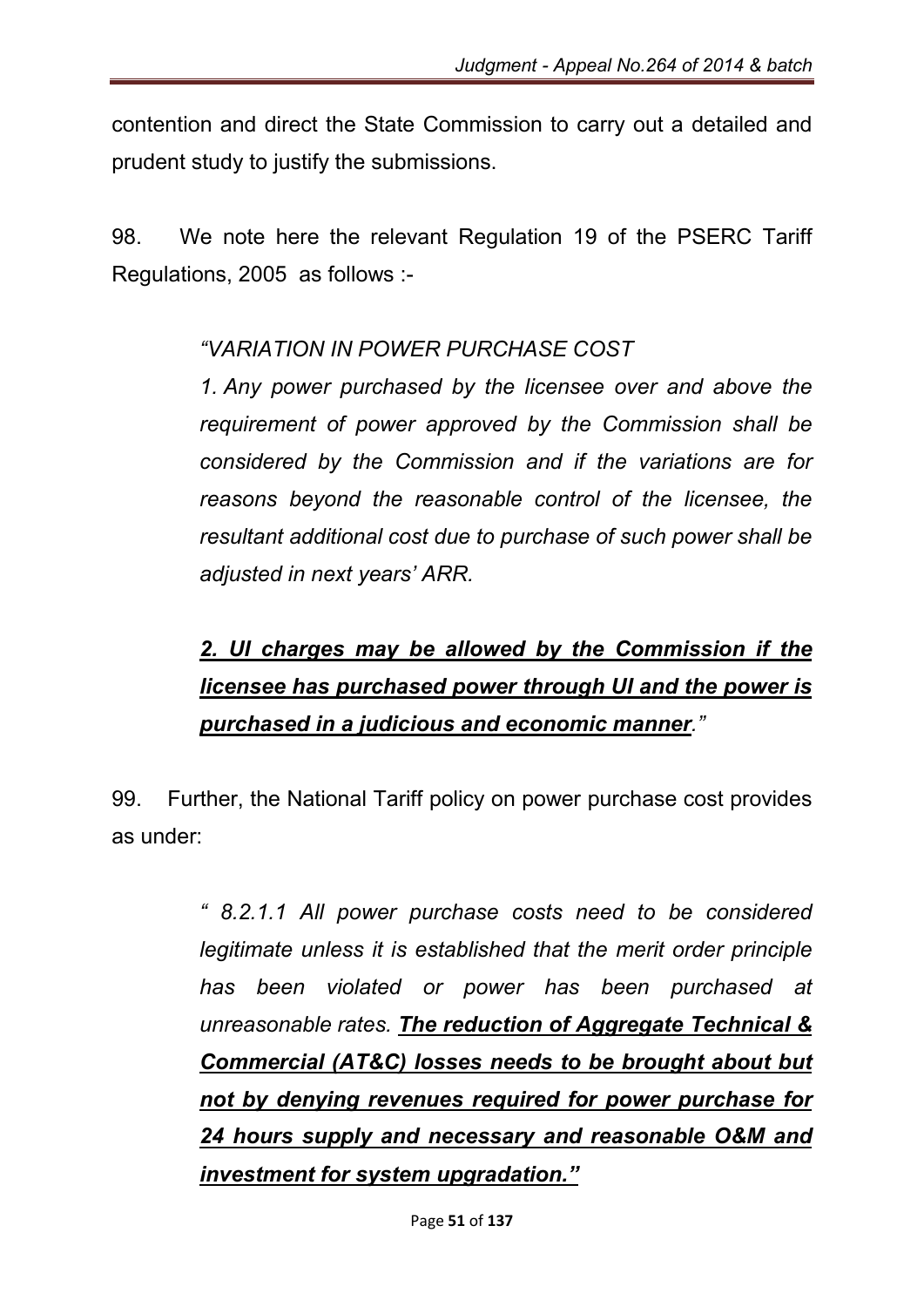100. The Electricity Act, 2003, section 24 and section 57, mandates for uninterrupted and quality supply of electricity to the consumers by the distribution licensee. Accordingly, construing the provisions of National Tariff Policy and the Regulations notified by the State Commission, and read with the provisions of the Electricity Act, 2003, the distribution company is bound to supply uninterrupted and quality electricity to its consumers, even if require to purchase electricity on short term basis subject to due compliance of prudency, transparency and economics. It, thus, can be inferred that power purchase is an uncontrollable cost and needs to be allowed on an actual basis except when there is no prudency, transparency and also justifiable cost incurred by the Appellant.

101. In reply to the arguments, the State Commission placed before us this Tribunal judgment dated 18.10.2012 in Appeal No 7 of 2011 and judgment dated 16.12.2015 in Appeal No 106 of 2013. The relevant parts of the judgment are reproduced here under:

#### Judgment dtd 18.10.2012

*"In respect of Financial Year 2009-10, the Commission disallowed to Rs.27.66 crore, while for the first half of the year 2010-11, Commission disallowed a sum of Rs.369.78 crore on the ground that there was a cap in the Tariff Order for the year 2009-10 and 2010-11 on the quantum and price for procurement of electricity from traders and that the appellant procured more quantum of electricity at higher prices from such sources. It is the case of the appellant that since it has universal service obligation and it faced acute shortage of*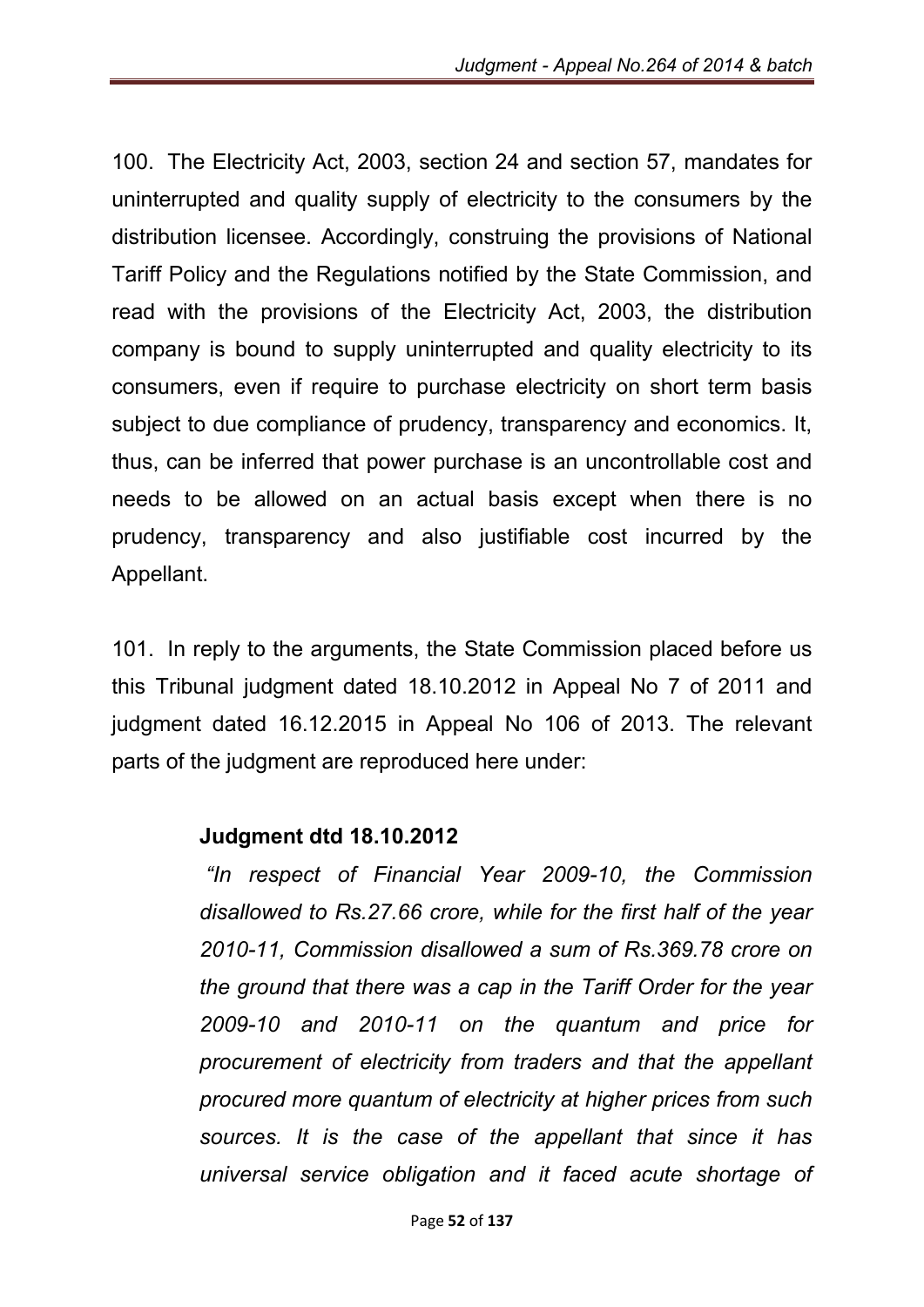*power it had to procure from traders and through UI Mechanism. Now, the National Tariff Policy provides that power purchase is an uncontrollable cost and needs to be allowed on an actual basis except when there is no prudency. Commission's disallowance order does not, of course, expressly contain the ground that power purchase from traders and UI Mechanism was thoroughly avoidable. Only when it is found that such purchases are without any objective ground then and then only, the Commission would be upon such prudence check be justified in refusing the amount of such purchase. Carrying cost for the delay in passing of the fuel cost adjustment is, of course, admissible. Now, the Commission decided to disallow UI surcharge for over-drawl of power when frequency was less than 49.2 Hz. At this frequency the Board is not expected to overdraw. Regulation 19(2) allows UI charges if power is purchased through UI mechanism in a judicious and economic manner. Such disallowance was on the basis of the decision of the Forum of Regulators dated 1.8.2009 and according to the appellant, it should be only from that date and not for the entire tariff year 2009-10. It appears that the Commission in this tariff order for the year 2011-12 while truing up the figures for Financial Year 2009-10 had observed that the Tariff Order for 2009-10 was issued in the month of September, 2009 as such the Commission did not penalise the appellant for UI drawl below frequency of 49.2 Hz during the first six months of Financial Year 2009-10. The Commission has disallowed the UI charges at frequency below 49.2 Hz. At this frequency, the Board is not expected to overdraw. Regulation 19 (2) allows UI charges if power through UI is purchased in a judicious and*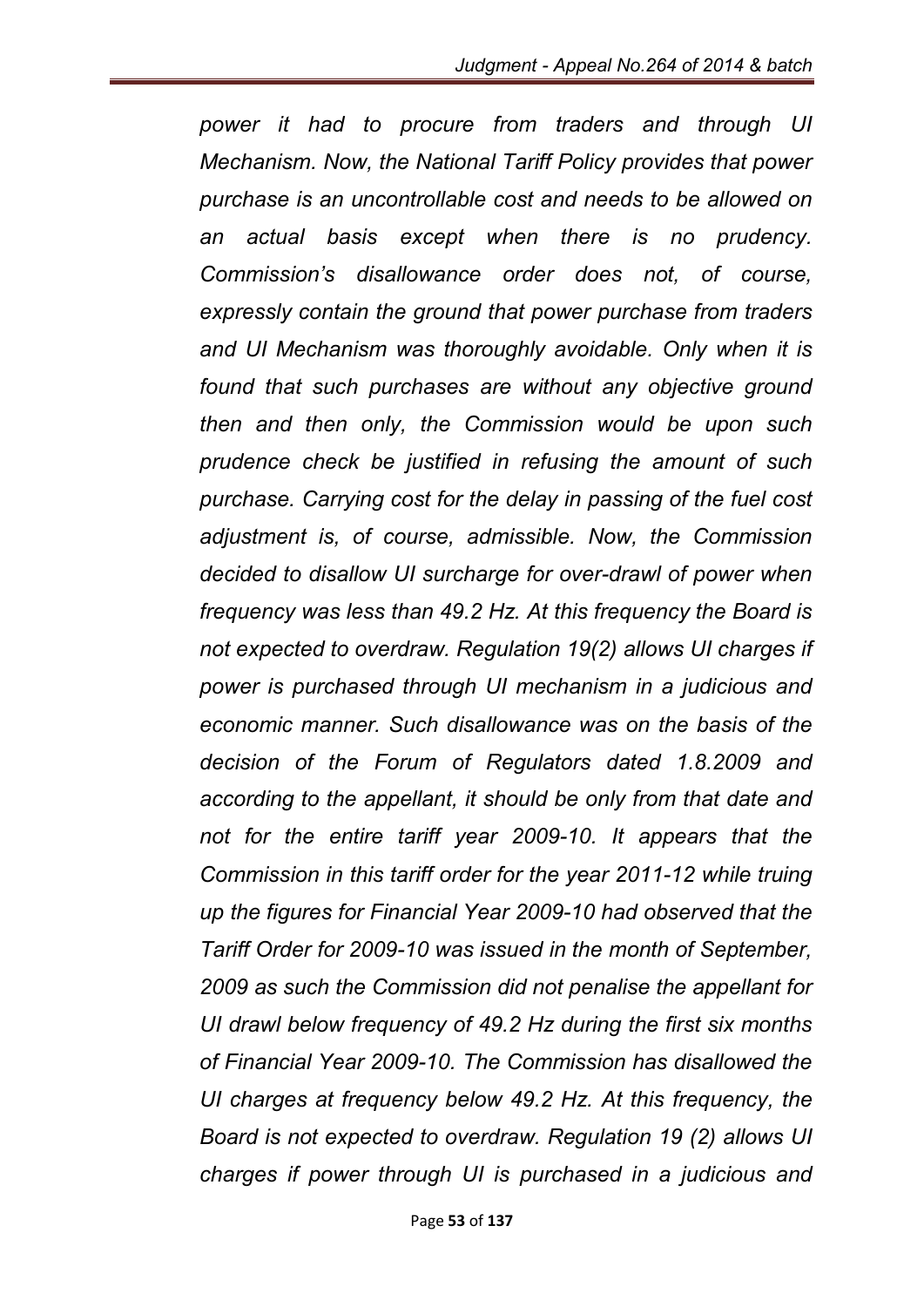*economic manner. Accordingly, the Commission disallowed an amount of Rs.8.53 crore which the Board paid as additional UI surcharge during the period from October, 2009. The Commission while truing up the figures for the Financial Year 2007-08 and 2008-09 in its Tariff Orders for the year 2009-10 and 2010-11 has approved the full power purchase cost on the basis of the audited account with no disallowance. The issue does not have any merit."*

#### Judgment dtd 16.12.2015

*"25.2) The main contention of the appellant is that the State Commission has wrongly restricted the short term power purchases by the appellant for 2013-14 to the extent of only 280.22 MUs at the cost of Rs.111.16 crores while the State Commission has adopted the rate of short term power purchases as proposed by the appellant because the appellant had tied up the short term power purchases in terms of the previous order of the State Commission. According to the appellant itself there is no dispute on the tariff but the dispute is only on the quantum of short term power purchases required. The State Commission in the afore quoted Impugned Order has stated that the appellant had projected the power purchases of 221.80 MUs (gross) from the Central generating stations and other resources including 2123 MU short term power purchase through traders. The State Commission has estimated the power availability from all central generating stations and other sources including banking (net) as 20056.78 MUs. The gross power purchase requirement worked out is 20337 MUs and as such only 280.22 MUs needs to be purchased through traders*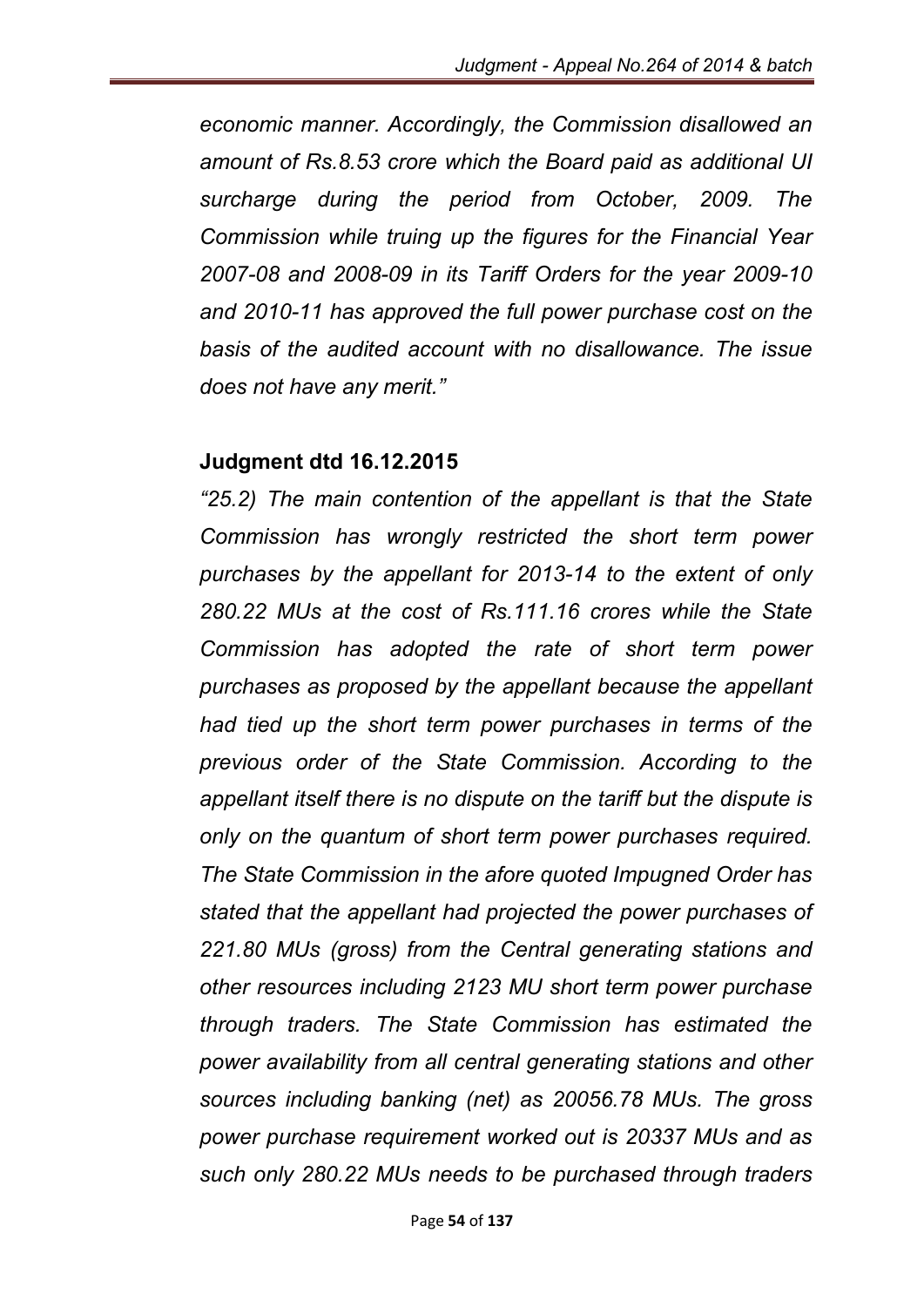*against 2123 MU proposed by the appellant at 396.68 paise per unit. The learned State Commission working on that analogy and figures provisionally approves purchase of 280.22 MU of power from traders at an average rate of 396.68 paise per unit proposed by the appellant for short term power purchase in the ARR. The Commission further justifies its findings stating that the appellant needs to buy power in economical and judicious manner and also resort to take Demand Side Management Practices (DSMP) to maintain its commercial viability. Considering all these things, the State Commission keeping in view the long term interest of the State, advised the appellant to review its PPAs for the generators/traders for purchase of power from outside State of Punjab. Certain directions and suggestions have been given by the State Commission on this issue while recording the reasons thereof. In view of the above discussions we do not find any merit in the contentions of the appellant on the issue of short term power purchases and we agree to the findings of the State Commission recorded in the Impugned Order. Consequently, this issue No. (vii) is decided against the appellant."*

102. The above two judgment deal with the disallowance of UI power below 49.5 frequency and disallowance of overestimation of quantum of short-term power purchase estimated by the appellant owing to shortcoming in demand side management. Therefore, the present issue is partially covered by the above quoted judgments.

103. The issue at hand in impugned order relates to is regarding disallowance on high short term power purchase cost, disallowance on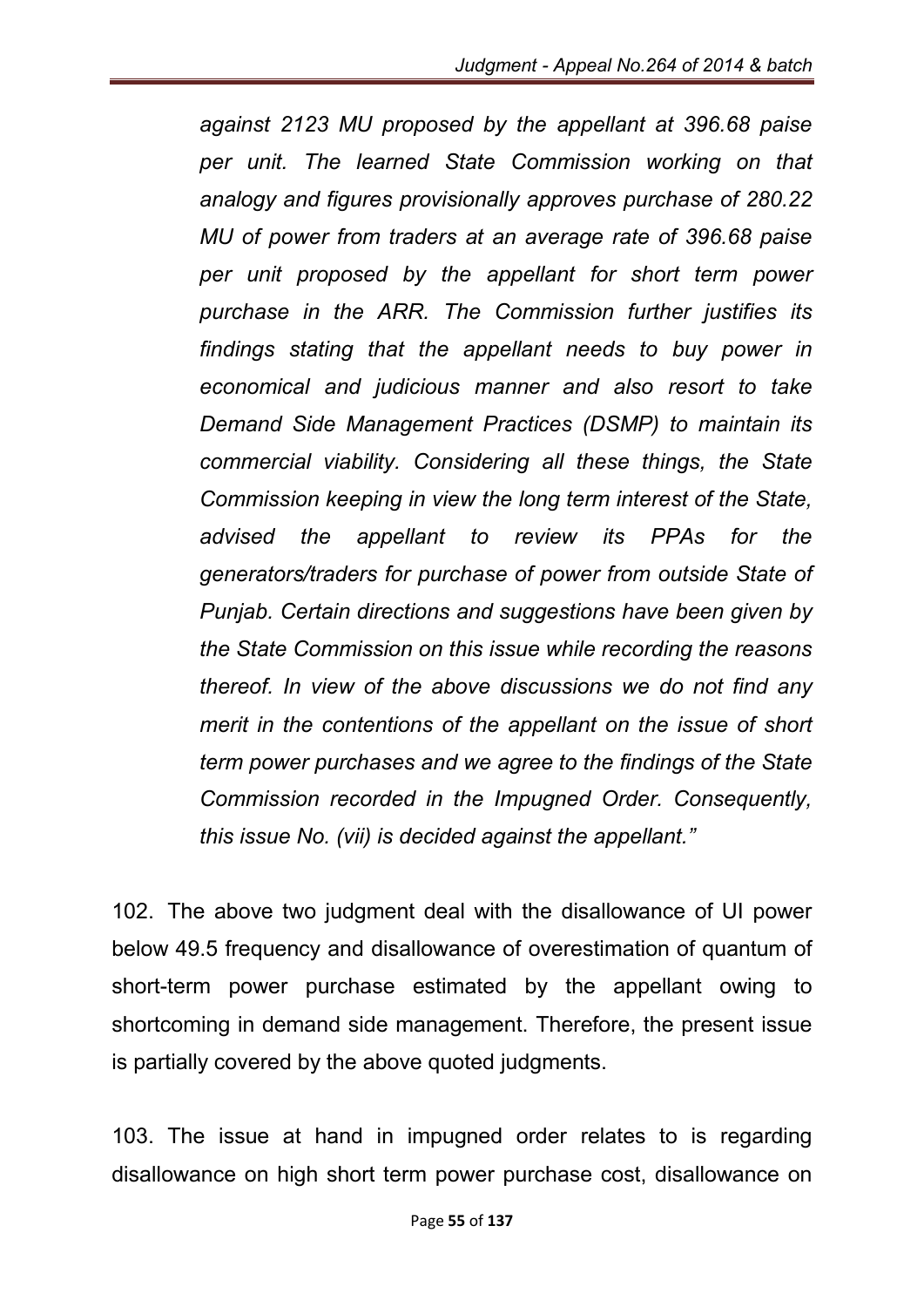account of drawl of UI power below 49.5 frequency, disallowance of additional UI charges for drawl below 49.5 frequency, payment of interest for delay in UI payment to pool and revision of estimated quantum of power to be purchased through short term and UI pool.

104. In our view as per the Tariff Regulations, 2005 notified by the State Commission and the National Tariff Policy, the actual power purchase cost has to be allowed for both short term power and UI power except when there is no prudency, transparency and the cost of such power is unjustifiable. If it is found that such purchases are without any objective, the Commission would, upon such prudence check, be justified in refusing the amount of such purchase.

105. It also, to be appreciated here that the short-term power cost and UI power cost is beyond reasonable control of Appellant as it is determined by the market only, in case transparency and prudence checks are strictly complied with.

106. The drawl of UI power at frequency below 49.5 should be discouraged and only allowed under UI mechanism in case of emergencies and require to be penalized with additional charges for forcing Grid discipline due to unforeseen events occuring, it is desirable that such drawl should be discouraged to the extent possible. Similarly delay in payment to pool is regarded as default which is penalized with interest and should not be allowed.

107. We agree that the Appellant should follow the advice of State Commission in implementing the demand side management so that short term and UI power at high cost is limited, in consumer interest.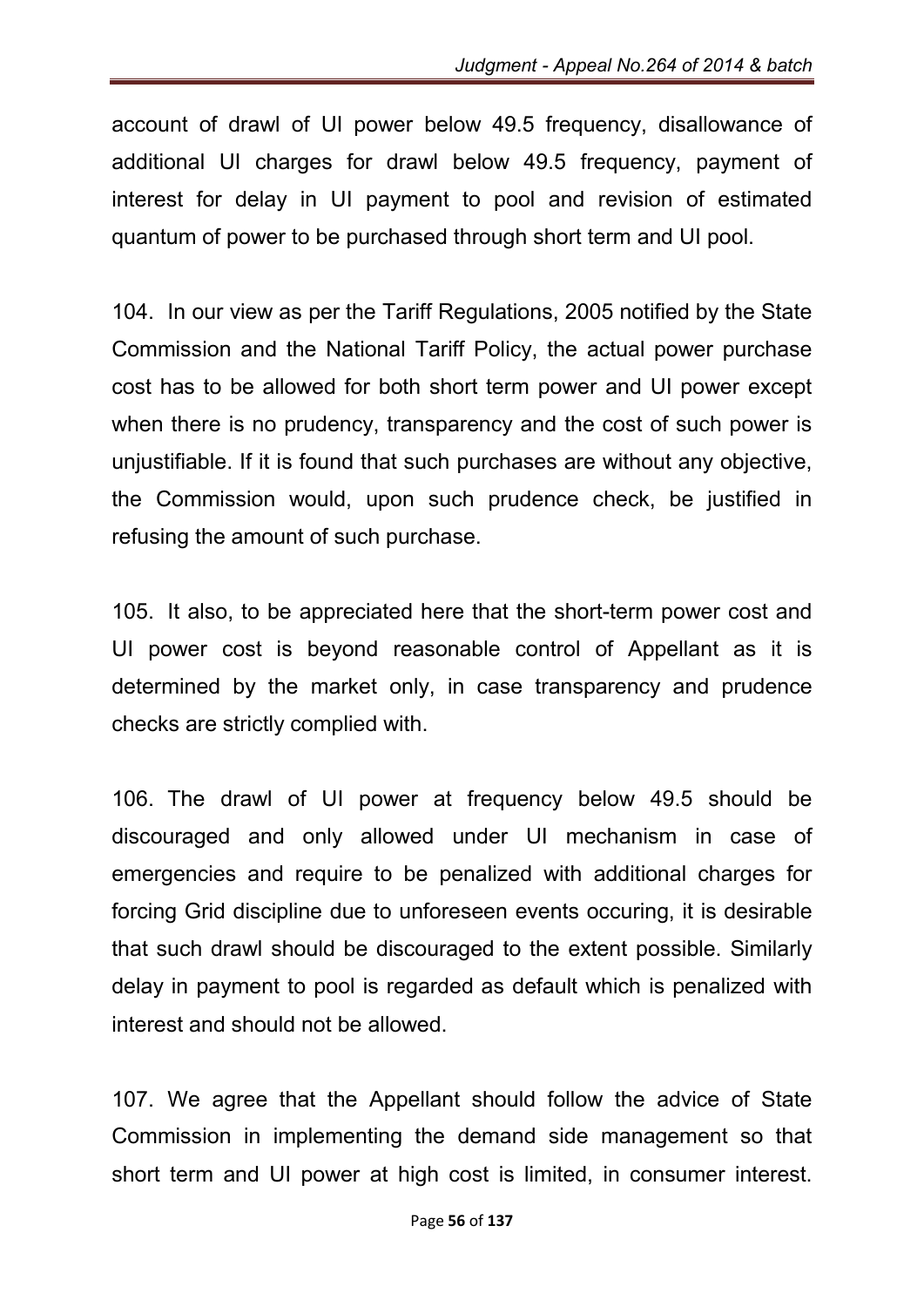However, the cost and quantity justified should be allowed by the State Commission.

108. At the same time, the surcharge due to drawl at low frequencies and the interest on delayed payments should be disallowed to bring in efficiency, reasonableness, economics and in the interest of consumers.

109. In view of above the appeal has merit to the extent that the State Commission ought to allow the cost for short term power purchase, to the limit as decided/ notified in advance whereas the UI drawl below the frequency of 49.5 Hz shall be allowed to the extent that it is classified as the urgent need for maintaining the State Grid and requirement of the consumers.

110. We again reiterate that disallowance of surcharge on UI and the interest on delayed payment are the penalties which cannot be allowed to be pass through and the State Commission is justified in rejecting such claims.

111. Issue No. 9- Disallowance of Employee Cost: The Appellant submitted that the State Commission has, in the Impugned Order, reduced the employee cost of the Appellant, based on certain assumptions. The said issue was raised by the Appellant for the previous years, wherein this Tribunal vide Judgement dated 18/10/2012 in Appeal Nos. 7, 46, and 122 of 2011had set aside the decision of the State Commission of not considering the actual employee cost of the Appellant. The relevant extract of the Judgement is reproduced below: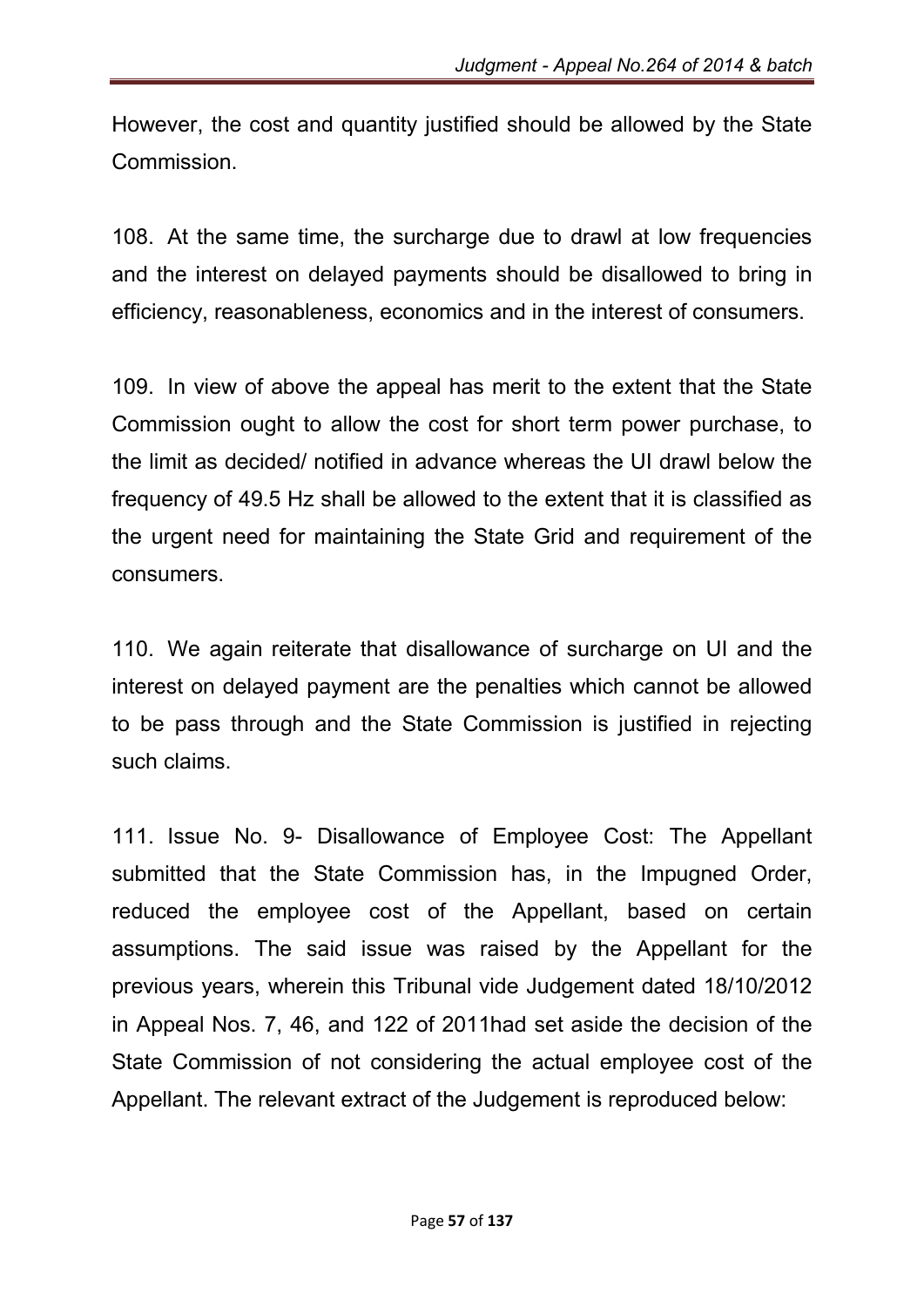*"For the year 2009-2010 the Commission considered an increase of 5% on the base of the employee's expenses for the year 2008-2009 but allegedly did not consider the actual employees cost. For Financial Year 2010-2011 and for Financial Year 2011-2012 the normative basis by applying Wholesale Price Index of 7.55% and 8.9% respectively was adopted. A sum of Rs.93.31 Crore as was claimed by the appellant was disallowed by the Commission. Non-allowance of whatever was actually spent without prudence check by the Commission is certainly not desirable. The Commission took the stand that it fails to draw up a road maps for rationalisation of man power. It is alleged by the appellant that the Commission considered the old pay scales and did not consider the additional impact on pay revision. In Appeal No. 76 of 2011 we did not approve of blanket reduction 28.48% in all the successive of the years without any reason. In the case of the employees of the PSPCL, they are regular staff of the Corporation and it being a Govt. company, they are to be governed by the rules and regulations of the Govt. We find merit in the submission of Mr. Ganeshan as he read out the West Bengal decision. Reduction of Rs. 100 crores does not appear to be based on specific premises. Again, reduction as usual on regular basis in terms of the practice of the past by 28.48 % does not appear to be justified. Our finding on this issue is the same plus the observation that in course of true up in respect of the tariff order for 2011-2012 the Commission will review the matter. The issue is answered in favour of the appellant."*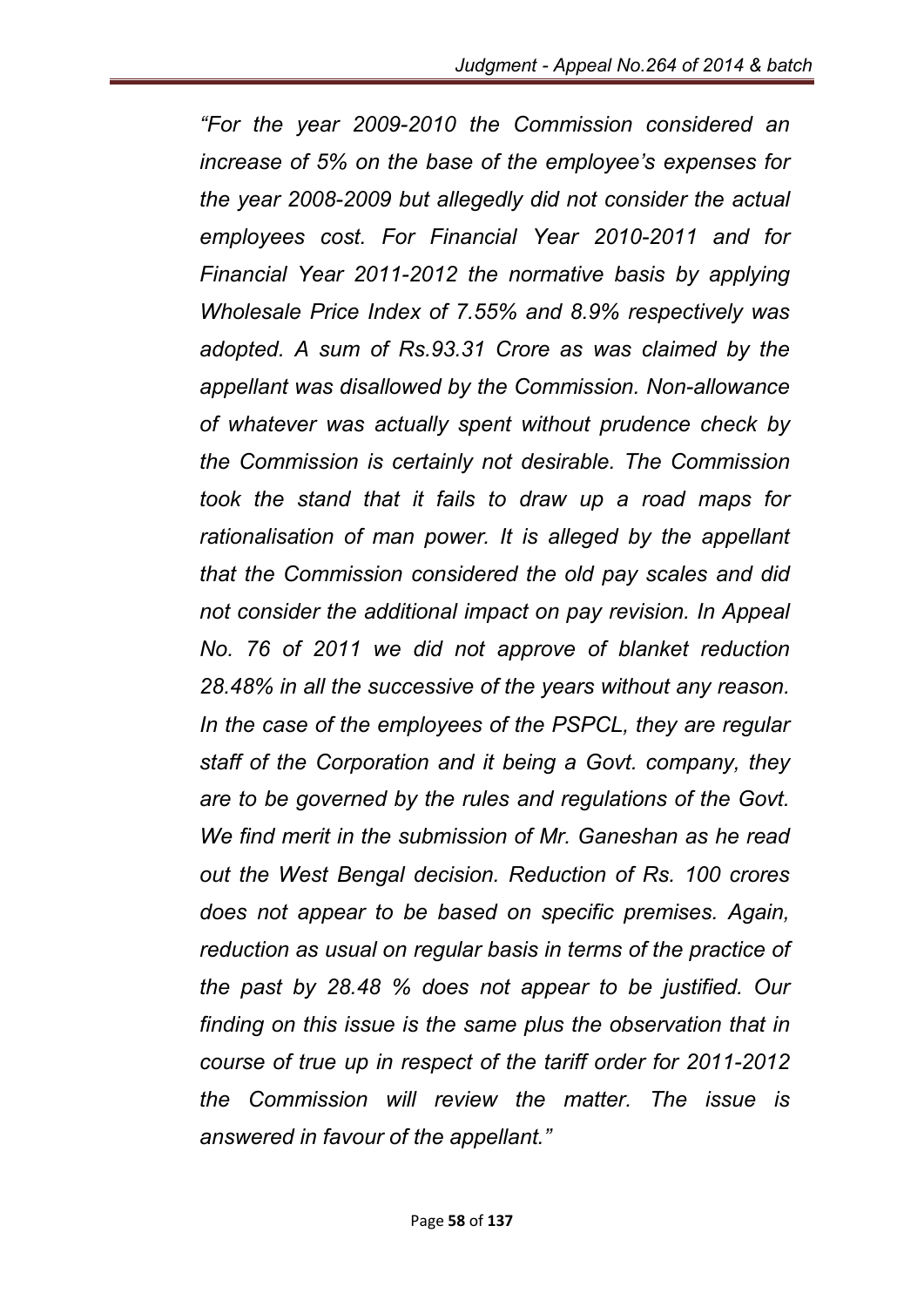112. The Respondent State Commission in its submission stated that so far as employee cost is concerned, this Tribunal has already decided that reduction in employee cost on the part of the Commission was wrong. It was, further, submitted that the employee cost has been determined by the Commission for the relevant period on the basis of the actuals and not on the normative basis. The grievance of the appellant in this appeal pertains to true up of the year 2010-11, whereas the direction by this Tribunal as understood by the Commission was regarding the year 2011-12 in Appeals No.7, 46 and 122 of 2011, which was followed by this Tribunal for later years in Appeal No.106 of 2013.

113. It was noted that this Tribunal vide Judgment passed in Appeal No. 106 of 2013, where the previous tariff year was in issue held that:

> *"17) Issue No.(v) relating to employee cost: Following contentions are made by the appellant on this issue:*

> *17.1) That the State Commission, by the Impugned Order, has artificially reduced the employees cost without following the decisions and directions of this Appellate Tribunal. This is both for the FY 2012-13 and 2013-14.*

> *17.2) That this Appellate Tribunal had vide judgment dated 18.10.2012 in Appeal No. 7, 46 and 122 of 2011 directed the State Commission to allow the actual employee cost subject to prudence check and not limit the same by applying whole sale price index or by making ad-hoc reductions.*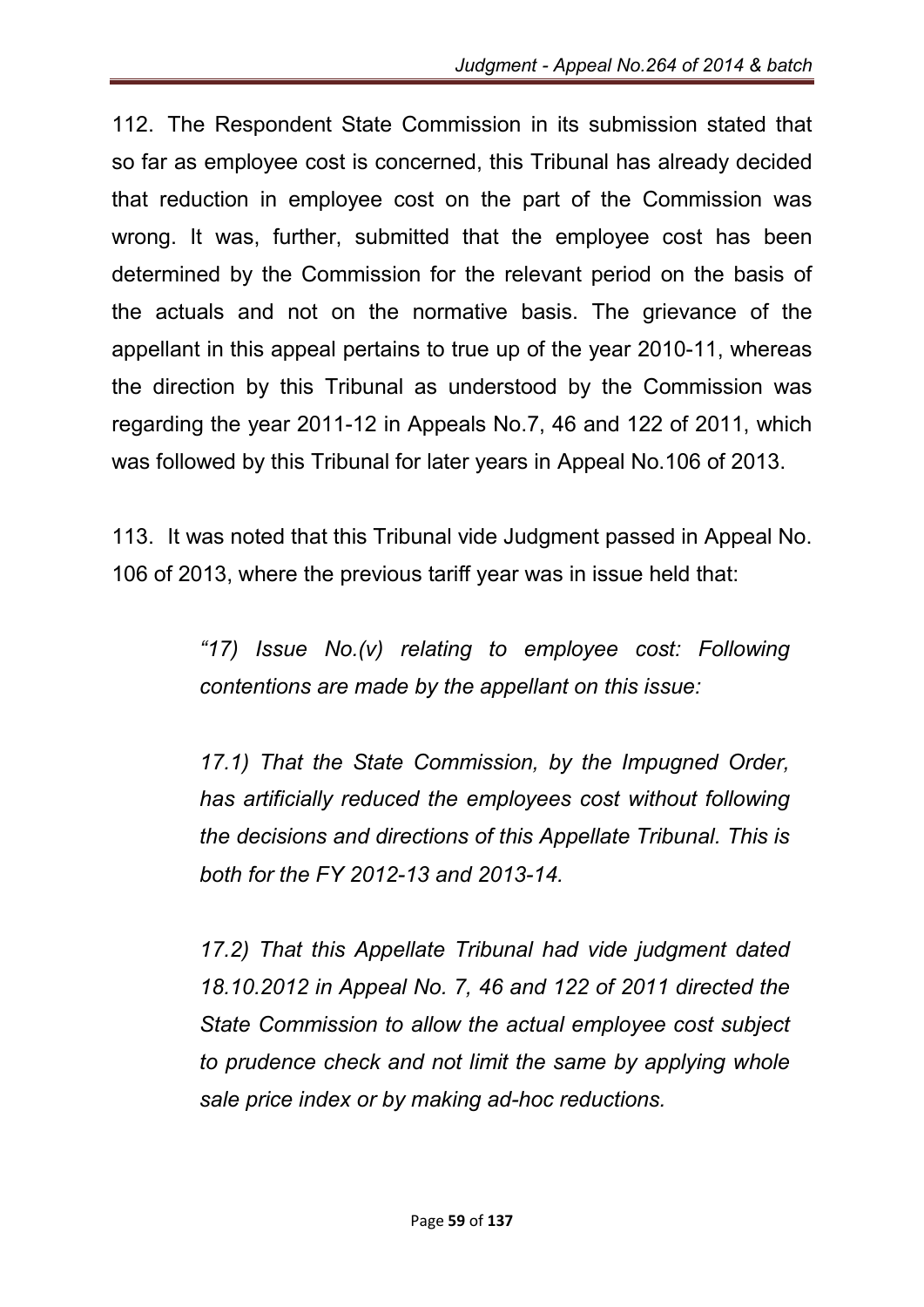*17.3) That this Appellate Tribunal vide judgment dated 11.09.2014 in Appeal No.174 of 2012 in Punjab State Power Corporation Ltd. vs. Punjab State Electricity Regulatory Commission once again reiterated its previous decision including holding that limitation of employee cost by applying WPI is not correct and that the State Commission was required to allow the actual subject to prudence check. The State Commission filed Review Petition, being Review Petition No.6 of 2015, against the above judgment dated 11.09.2014 in Appeal No. 174 of 2012 which Review Petition was also dismissed by this Appellate Tribunal vide judgment dated 30.03.2015.*

*17.4) That the State Commission also filed an Appeal, being Civil Appeal No.5427 of 2015 challenging the decision of this Appellate Tribunal before the Hon'ble Supreme Court and the said Civil Appeal has also been dismissed by the Hon'ble Supreme Court vide order dated 13.07.2015.*

*17.5) In the circumstances the employees cost is to be allowed to the appellant in terms of directions of this Appellate Tribunal in Appeal No.7, 46 and 122 of 2011 and Appeal No. 174 of 2012 because the said issue is covered fully in favour of the appellant.* 

*18) Per contra, the State Commission has submitted as under:*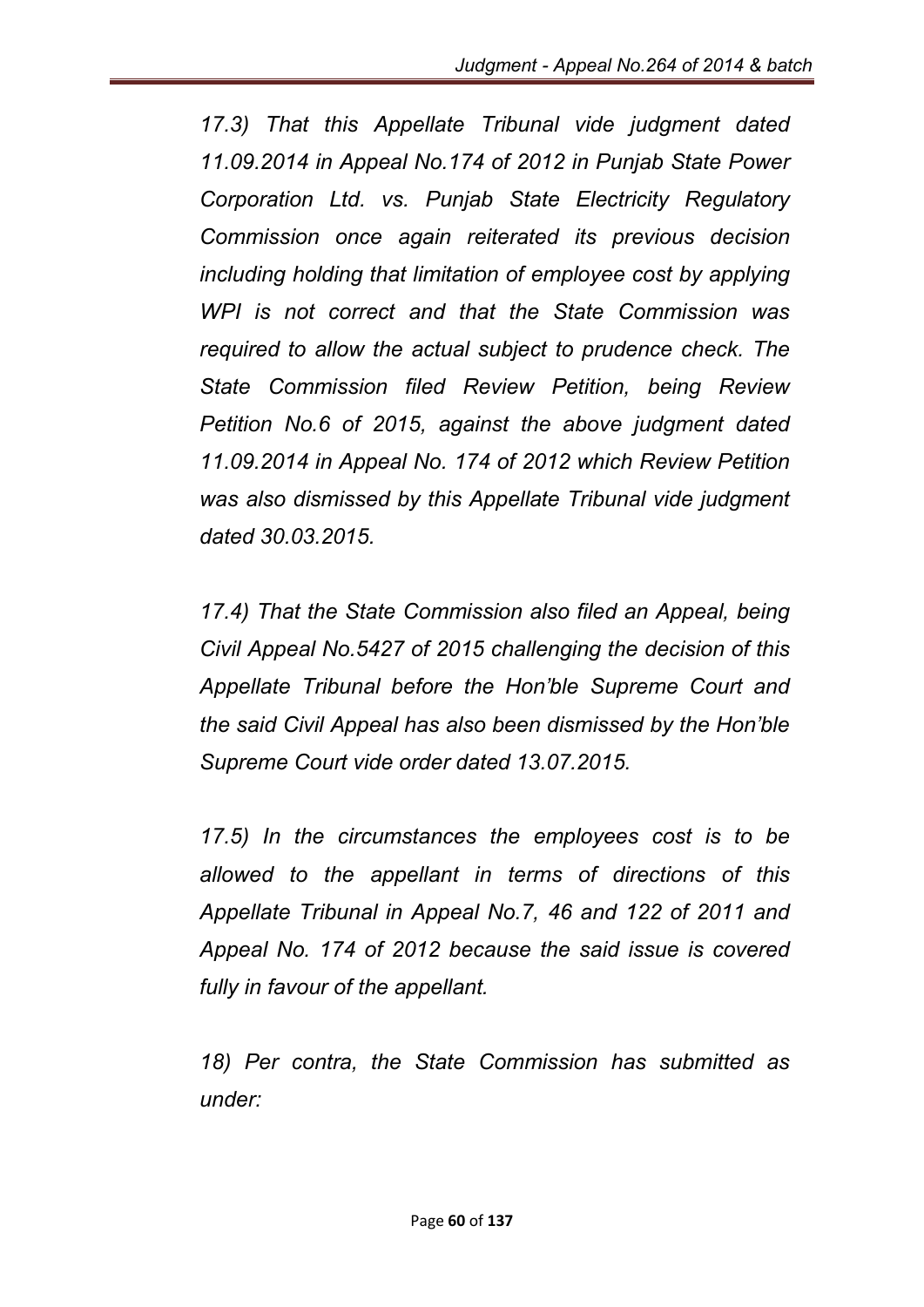*18.1) That the issue of employee cost, which the State Commission has been allowing on the basis of WPI is covered by the judgment dated 11.09.2014 in Appeal No. 174 of 2012, passed by this Appellate Tribunal and the said judgment of this Appellate Tribunal has been complied with and new norms are set in the amended regulations.* 

*19) Our consideration and conclusion:* 

*We have given our thoughtful consideration to the rival contentions made by the parties. The learned counsel for the State Commission has candidly admitted that the State Commission has been allowing employee cost on the basis of WPI and now the said issue is fully covered vide judgment dated 11.09.2014 in Appeal No. 174 of 2012 of this Appellate Tribunal which judgment has already been complied with and new norms are set in the amended regulations. We observe and hold that since this issue is fully covered by our earlier judgment dated 18.10.2012 in Appeal No. 7, 46 and 122 of 2011 and 11.09.2014 in Appeal No. 174 of 2012, this issue No. (v) is accordingly decided in favour of the appellant."*

114. The contention of the Respondent cannot be accepted in the facts and circumstances, and in the light of various Judgment passed by this Tribunal and the Judgment of Hon'ble Supreme Court of India in the case of West Bengal Electricity Regulatory Commission v. CESC Limited, *[(2002) 8 SCC 715*, *Para 88]*, wherein it was held that since the existing employees are governed by the existing terms and conditions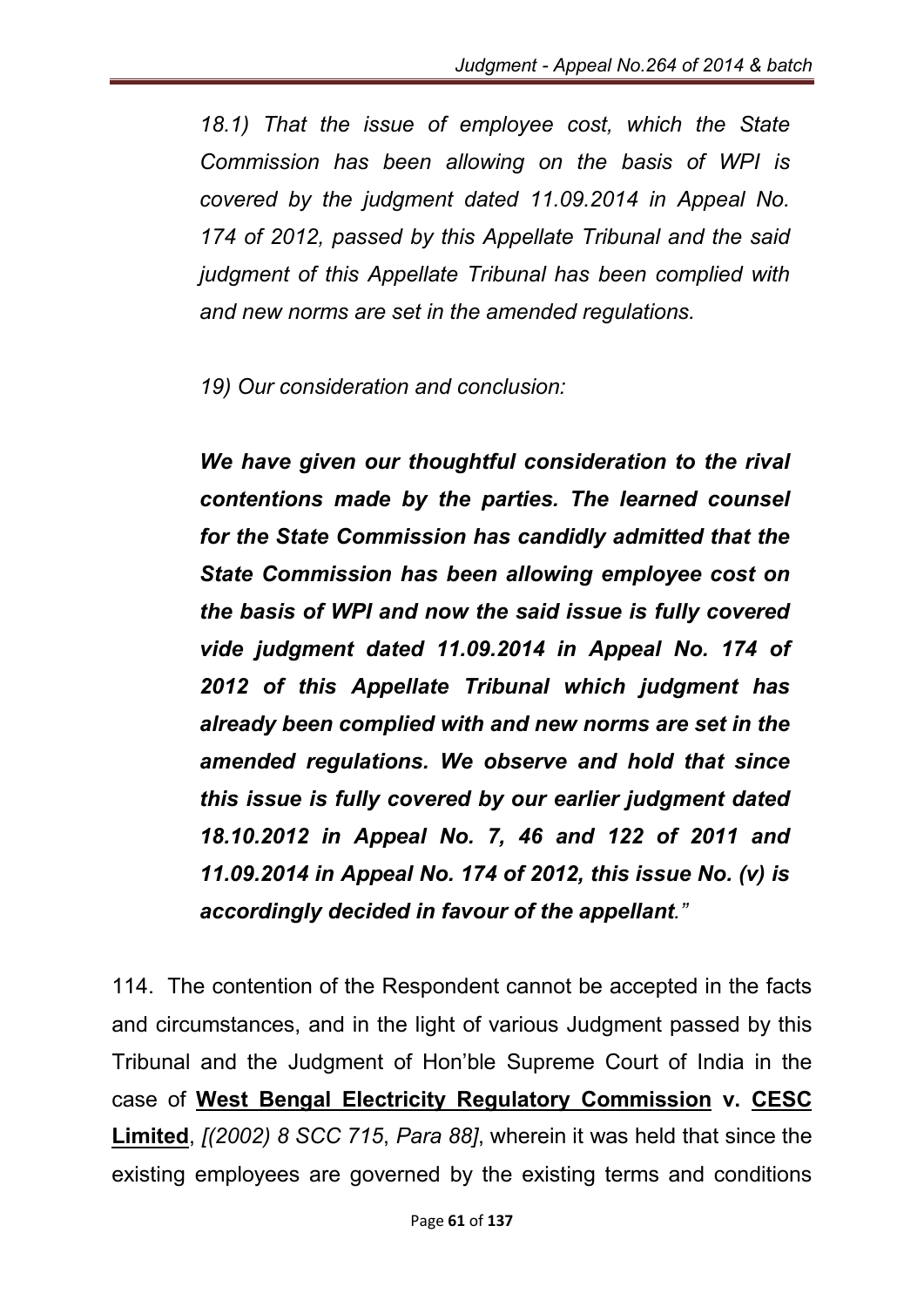which cannot be wriggled out of by the licensee, the same ought to be allowed. Relevant extract of the decision is as under:

#### *"Employees' costs*

*……………………….*

*88. We are in agreement with this finding of the High Court. Since it is not disputed that the payments made to the employees are governed by the terms of the settlement from which it will not be possible for the Company to wriggle out during the currency of the settlement, therefore, for the year 2000-01 the actual amounts spent by the Company as employees' costs will have to be allowed. However, we agree with the findings of the consultants as also the Commission that the amounts spent towards wages are highly disproportionate to the energy generated as also the amounts paid as overtime to the workmen is wholly unrealistic. We also notice that the two plants of the respondent Company namely those at Mulajore and New Cossipore are stated to be economically not viable. Therefore, the Company should take steps either to make the said plants economically viable or to close down if necessary. In this regard, we note that the Commission has for the relevant year not granted the request of the Company for introducing VRS by allocating required sums of money on this account, which under the circumstances seems to be a good one-time investment for reducing the cost under the head "Employees' cost". While considering the tariff revision for the year 2002-03 we direct the Commission to bear this*  fact in mind. However, we further direct the Company that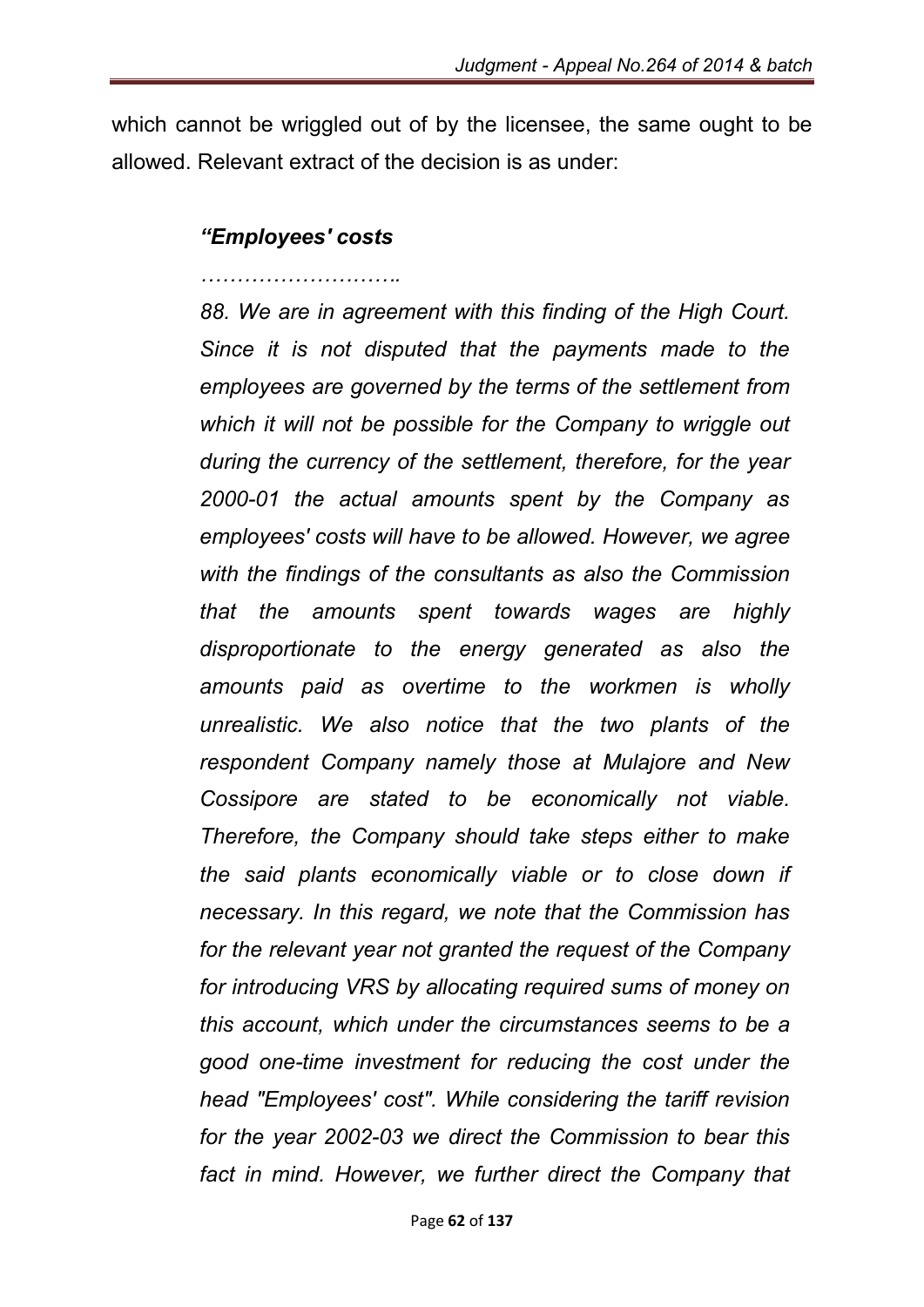*should there be any need for entering into a fresh settlement with the workmen, then any agreement which entitles the workmen to get overtime payment even when overtime work is unnecessary should be done away with. With the above observations as a future guidance, we accept the finding of the High Court on this count."*

115. It was also placed before us by the Appellant that the judgment dated 11/09/2014 in Appeal No. 174 of 2012 of this Tribunal was sought for review by the State Commission in Review Petition No. 6 of 2015, which was dismissed by this Tribunal *vide* judgment dated 30/03/2015. Further, the Civil Appeal being C.A. No. 5427 of 2015 filed by the State Commission before the Hon'ble Supreme Court against the above decision in Appeal No. 174 of 2012, was dismissed by the Hon'ble Supreme Court on 13/07/2015. Therefore, the decision has attained finality.

116. We intend to accept the submission of the Appellant that the State Commission has failed to appreciate that the employee cost has been allowed for the year 2011-12 based on the decisions of this Tribunal and the Hon'ble Supreme Court and the same principle has not been adopted by the State Commission for the years 2010-11 allowing the employees cost, which is incorrect and ought to be set aside.

117. We reaffirm our decision taken in earlier appeals where in it was made clear that the Appellant is entitled to receive the actual cost incurred in respect of its employees. The State Commission needs to give a re-look and since this issue is fully covered by our earlier judgment dated 18.10.2012 in Appeal No. 7, 46 and 122 of 2011 and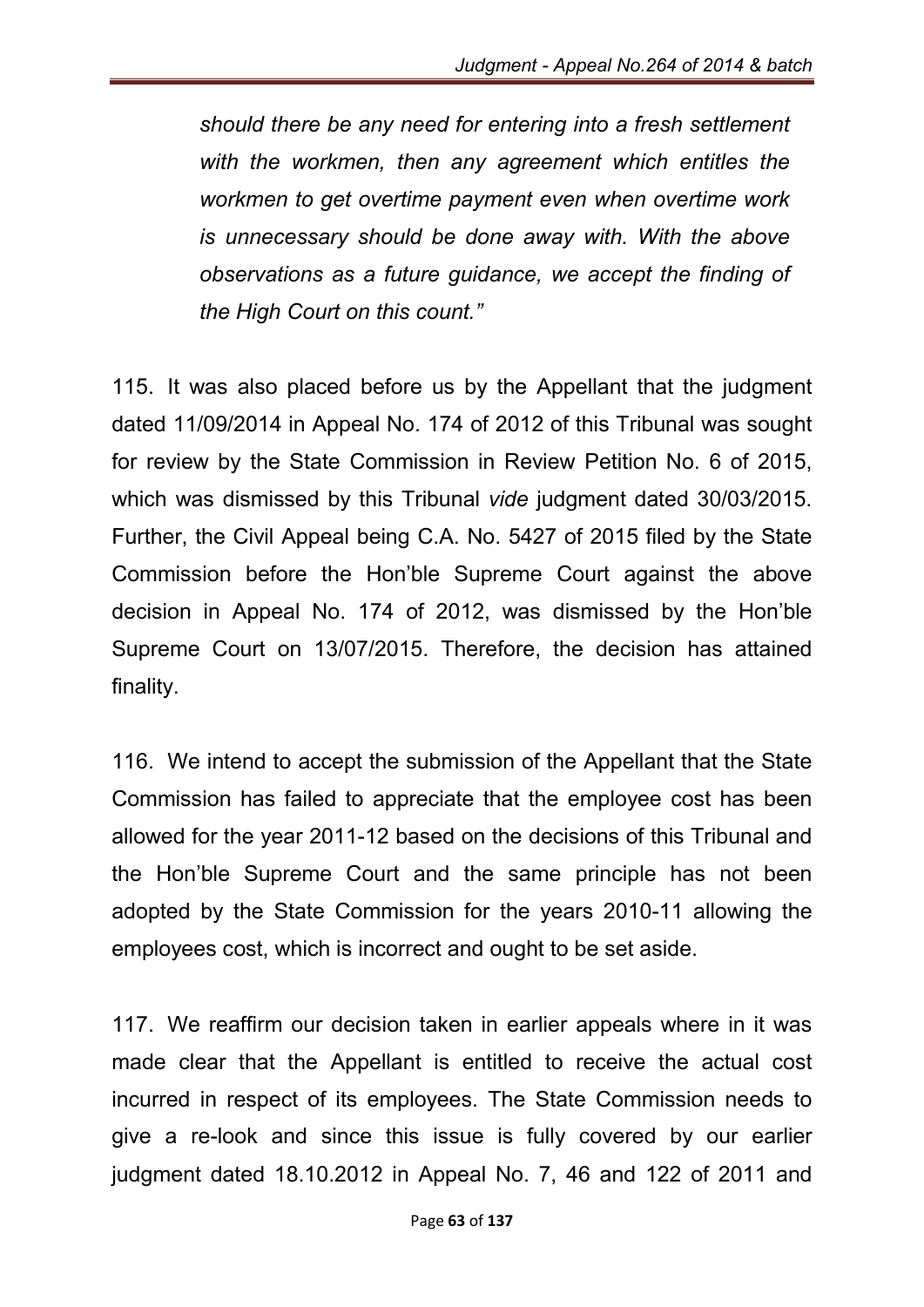11.09.2014 in Appeal No. 174 of 2012*,* it is decided in favour of the appellant.

118. The Appellant is also directed to judiciously formulate a policy for the reduction in the employee cost to the extent possible.

119. Issue No. 10- Repair & Maintenance (R&M) Expenses and Administrative & General (A&G) Expenses: The Appellant is aggrieved by the arbitrariness in determining and allowing the R&M and A&G expenses for the years 2010-11, 2011-12, 2013-14, and 2014-15, instead of adopting the normative figures as have been provide in Regulation 28 (4).

120. Regulation 28(1) and (4) of the Tariff Regulations, 2005, *inter-alia*, reads as under:

# *"28. Operation and Maintenance Expenses*

*(1) 'Operation & Maintenance expenses' or 'O&M expenses' shall mean repair and maintenance (R&M) expenses, employees expenses and administrative & general expenses including insurance.*

*…………..*

*(4) O&M expenses for distribution functions shall be determined by the Commission as follows:*

*a. O&M expenses as approved by the Commission for the year 2005-06 shall be considered as base O&M expenses for determination of O&M expenses for subsequent years;*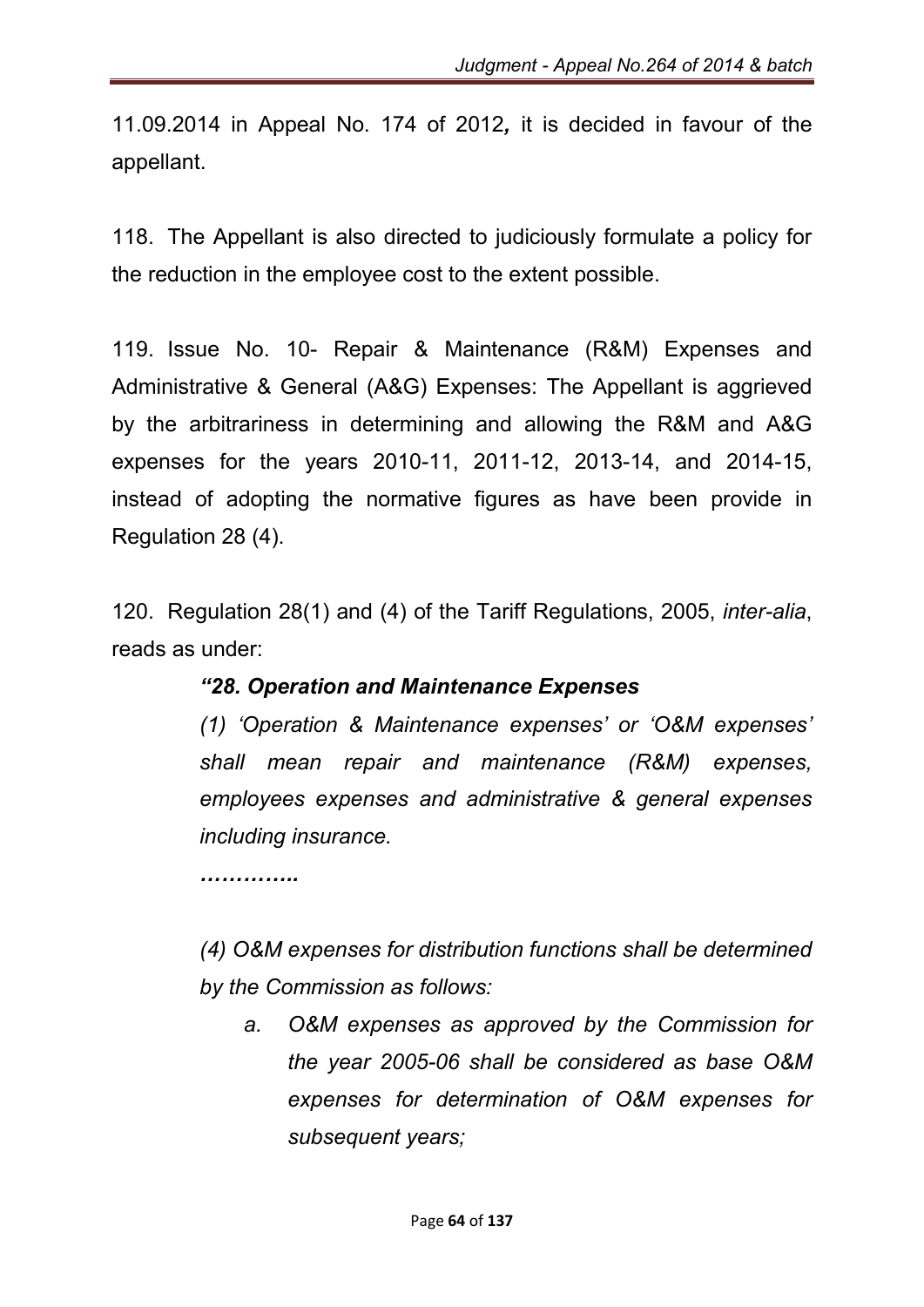- *b. Base O&M expenses as above shall be adjusted according to variation in the rate of WPI per annum to determine the O&M expenses for subsequent year, where WPI is the Wholesale Price Index on April 1 of the relevant year;*
- *c. In case of unbundling of the Board and formation of separate distribution companies, the Commission will make suitable assessment of base O&M expenses of individual distribution companies separately and allow O&M expenses for subsequent years for individual companies on the basis of such estimation and above principle."*

121. The issue in hand is duly covered by judgment dated 18.10.2012 rendered by this Tribunal in Appeal No. 7, 46 and 122 of 2011, the relevant extract is quoted as under:

# *"Issue No.7*

*On this issue, Commission followed the Regulation 28 of the State Regulations 2005, and it provides for adjusting A&G expenses for the previous years according to average variation in Wholesale Price Index over the year to determine the O&M expenses for the subsequent year. The Commission adheres to the principle of consideration of actual cost while the appellant claims normative consideration. Both the parties relied on Regulation 28 (4) and based on that the Commission for the Financial Year 2008-09 had allowed A&G expenses at Rs.78.44 crores. This appears to be on normative basis but*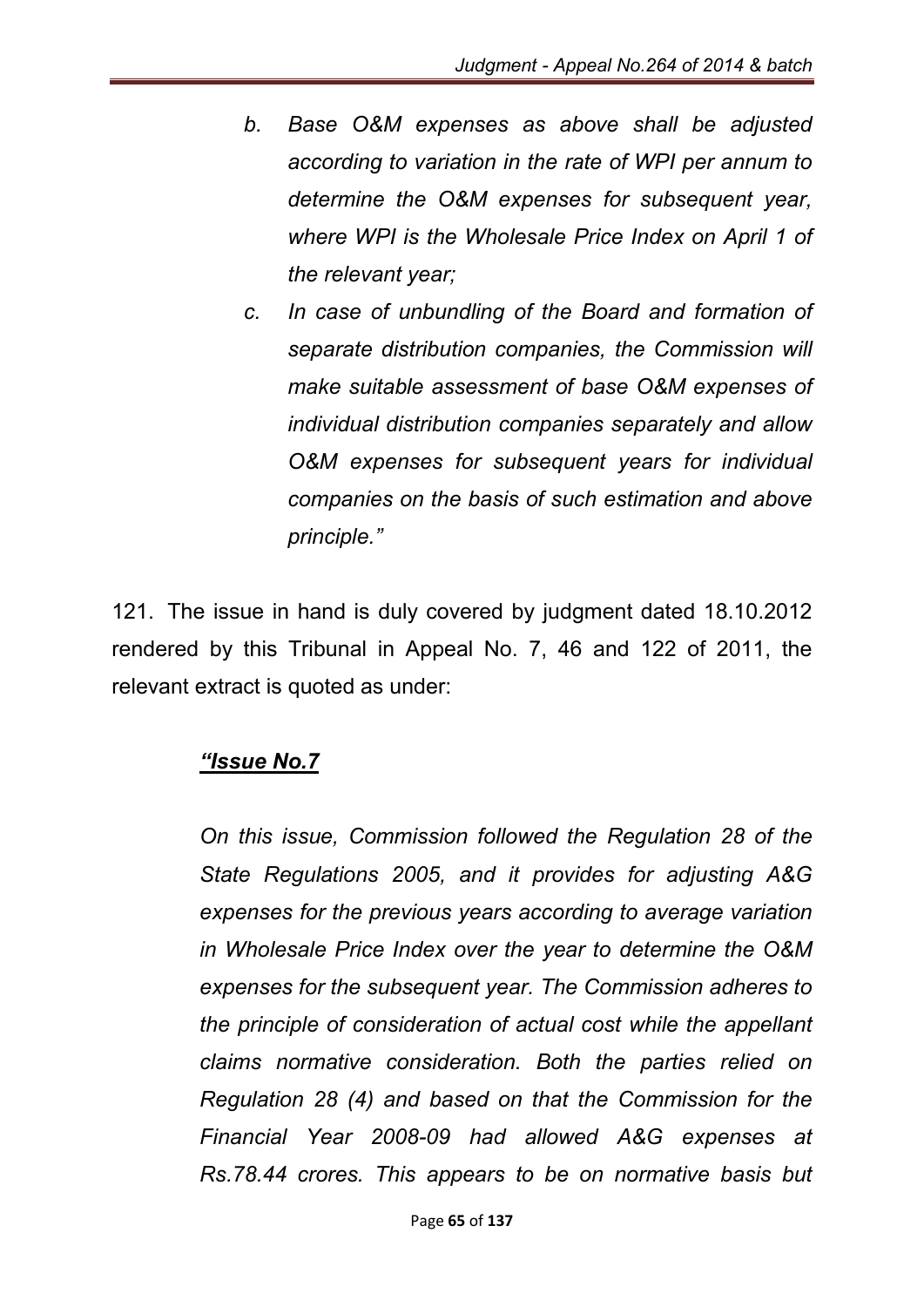*subsequently the Commission proceeded to adjust the same against the actual at Rs.70.96 crore. Consequently, the State Commission has reworked the A&G expenses for the year 2009-10 and 2010-11 at Rs.75.95 crore and Rs.79.95 crore respectively as against the normative expenses of Rs.82.06 crores and Rs.82.78 crore respectively. For R&M expenses, for the year 2009-10, the Commission reduced the expenses to Rs.385.93 crores from Rs.394.03 crores which was earlier allowed for the year 2009-10 on normative basis. In true up for the year 2009-10 the Commission fixed the R&M expenses at Rs.378.16 crore as against the normative allowable expenses at Rs.391.26crore, argues the appellant. The State Commission also reworked the R&M expenses for the year 2010-11 at Rs.400.73 crores as against the normative expenses of Rs.408.83 crores respectively. According to the appellant, once the normative approach has been adopted by the Commission, there cannot be any further adjustment on the basis of the actual expenses on account of it being less. When the State Regulations make a provision on this issue no different norm does call for any consideration. The Tariff Regulations, 2005 provided for determination of O&M expenses on normative basis considering the expenses for the year 2005- 2006 as the base year with application of escalation factor and this was applied for in the year 2008-2009 but in the impugned orders actuals have been provided for and on the basis of the actuals A&G expenses and R&M expenses were reworked out. In this connection, reference has been made to the decision in Haryana Power Generation Corporation Ltd. Vs. Haryana Electricity Regulatory Commission & Another (Appeals No.42*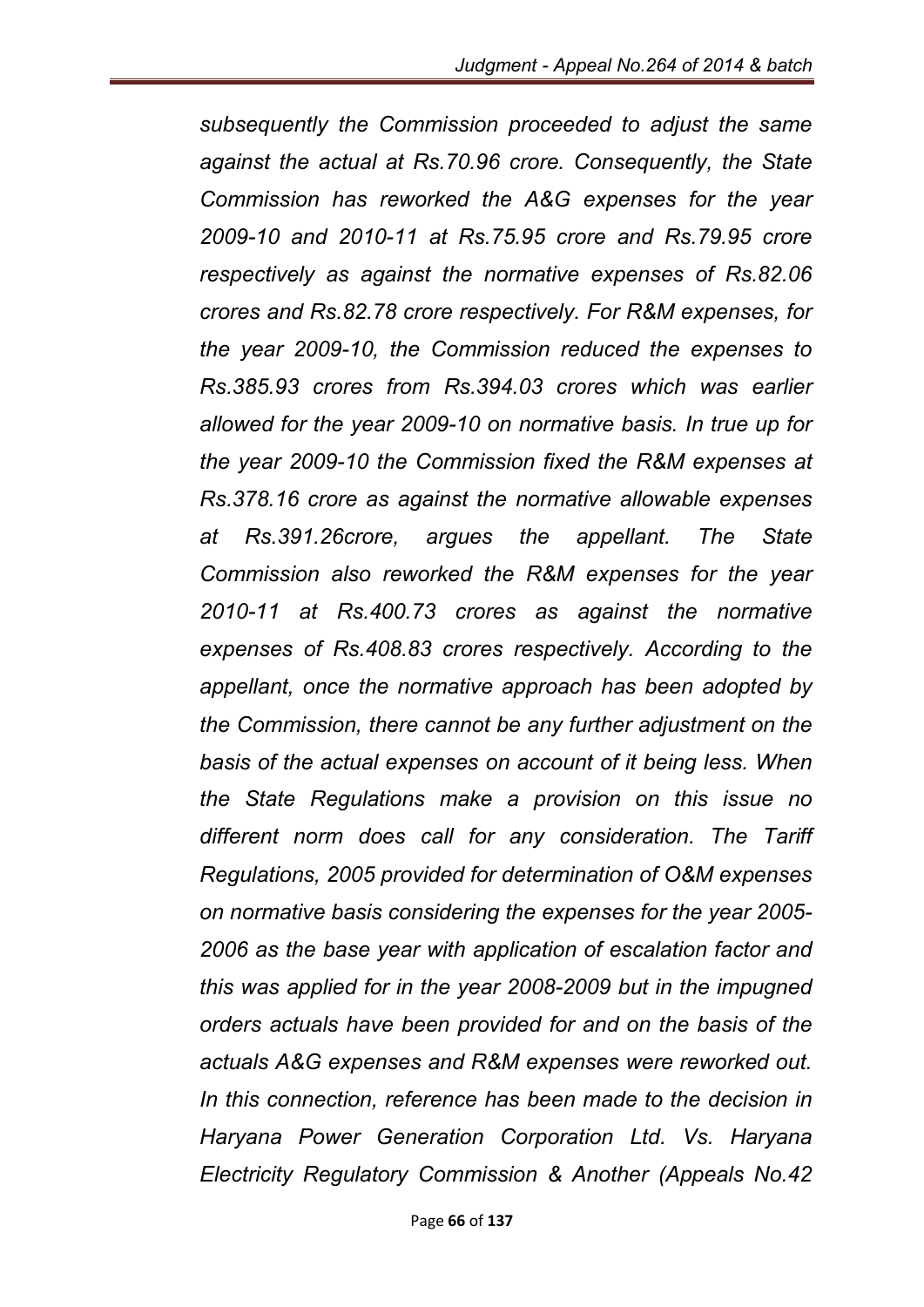*&43 of 2008 dated 31.07.2009) and NTPC Ltd. Vs. Central Electricity Regulatory Commission &Ors., 2007 ELR APTEL 828. When once norms as per the Regulations were followed it should be followed so far as the Regulations remain unaltered. Regulation 10 of the Tariff Regulations, 2005 specifically provides for the manner in which the under achievement and over achievement of the normative parameters are to be adjusted. In respect of the tariff order for Financial Year 2011- 12 the Commission in respect of the R&M expenses allegedly did not allow Rs.38.52crores. Since the true-up for this period is yet to come the Commission will have re-look into the matter according to the Regulations in vogue. We, therefore, direct the Commission to re-examine the point and pass appropriate order according to the law."*

122. In response to the submissions of the Appellant, the Respondent Commission has submitted that it has allowed the expenses as per the audited actual expenses and invited our attention to paras 10, 11, 12 of a later judgment dated 14.01.2016 in Appeal No.262 of 2014 PSTCL versus PSERC of this Hon'ble Tribunal. The relevant part is extracted hereunder:

> *"10) Now we deal with the point-wise grievances/issues raised by the appellant: Reduction of O&M expenses on the basis of actual expenditure: (a) The first grievance of the appellant is that the*

*State Commission had deviated from the normative O&M expenses allowed in the main tariff order as per*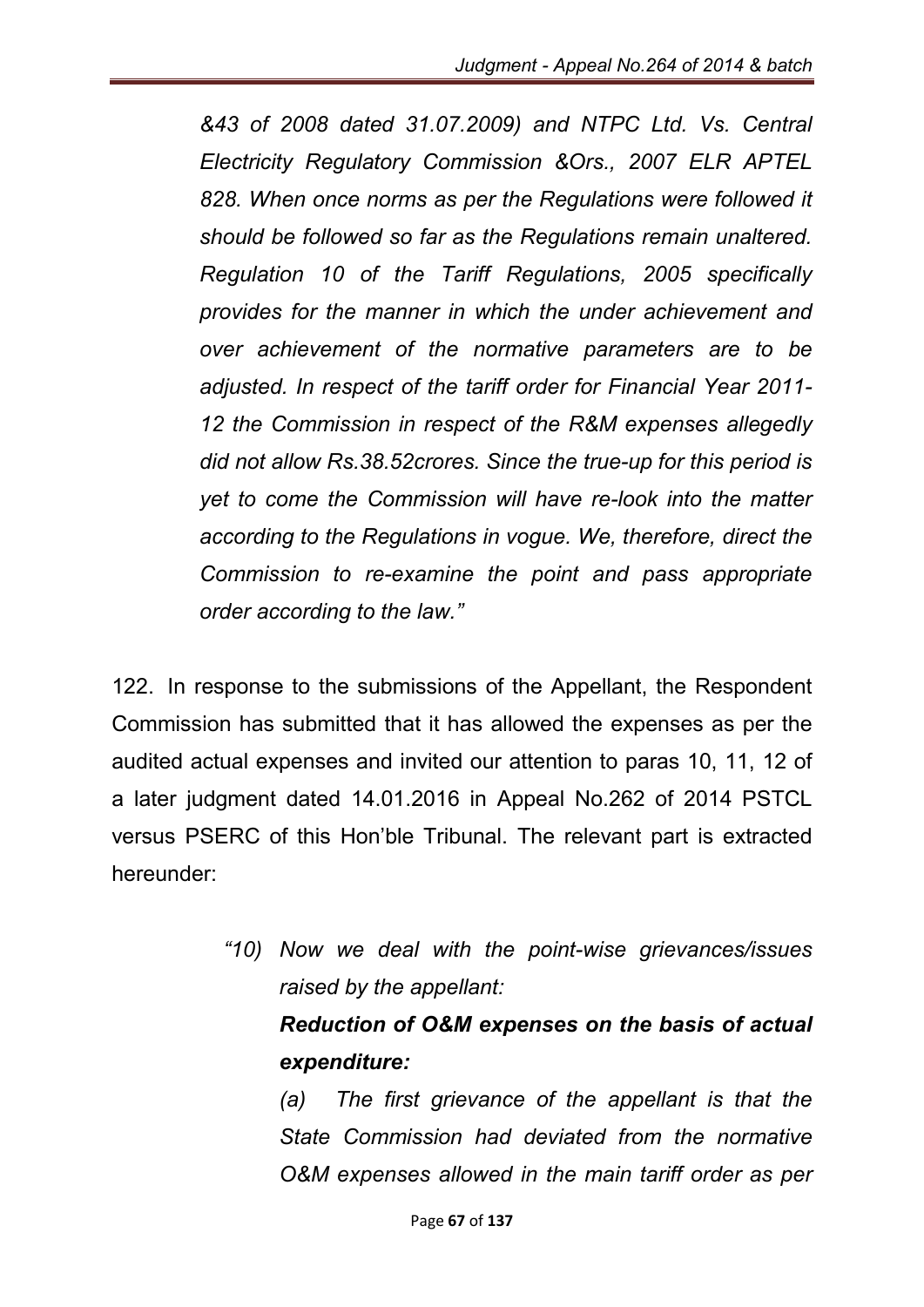*theTariff Regulations and restricted such O&M expenses to actual in the Impugned Order dated 22.08.2014 while truing up financials of FY 2010-11 and 2011-12. According to the appellant, the State Commission cannot act contrary to the statutory regulations which provide for normative O&M expenses and not normative or actual O&M expenses whichever is lower. Further the State Commission has failed to consider the O&M expenses relating to Employee Cost, Repair and Maintenance and Administrative and General Expenses correctly while truing up financials of FY 2010-11 and 2011-12. The O&M expenses have wrongly been reduced by the Commission on the basis of actual expenditure incurred by the appellant because once O&M expense is fixed on normative basis and allowed in the main tariff order, the State Commission cannot change the methodology at the truing up stage to reduce O&M expenses relating to employee cost, R&M cost and A&G cost for the FY 2010-11 and 2011-12.*

*(b) The main thrust of the arguments by the appellant on this issue is that the State Commission had committed an error in adopting the principle of normative O&M expenses or actual expenditure, whichever is lower, at the time of truing up.*

*(11) Against the above contention of the appellant on this issue, the learned State Commission has urged as under:*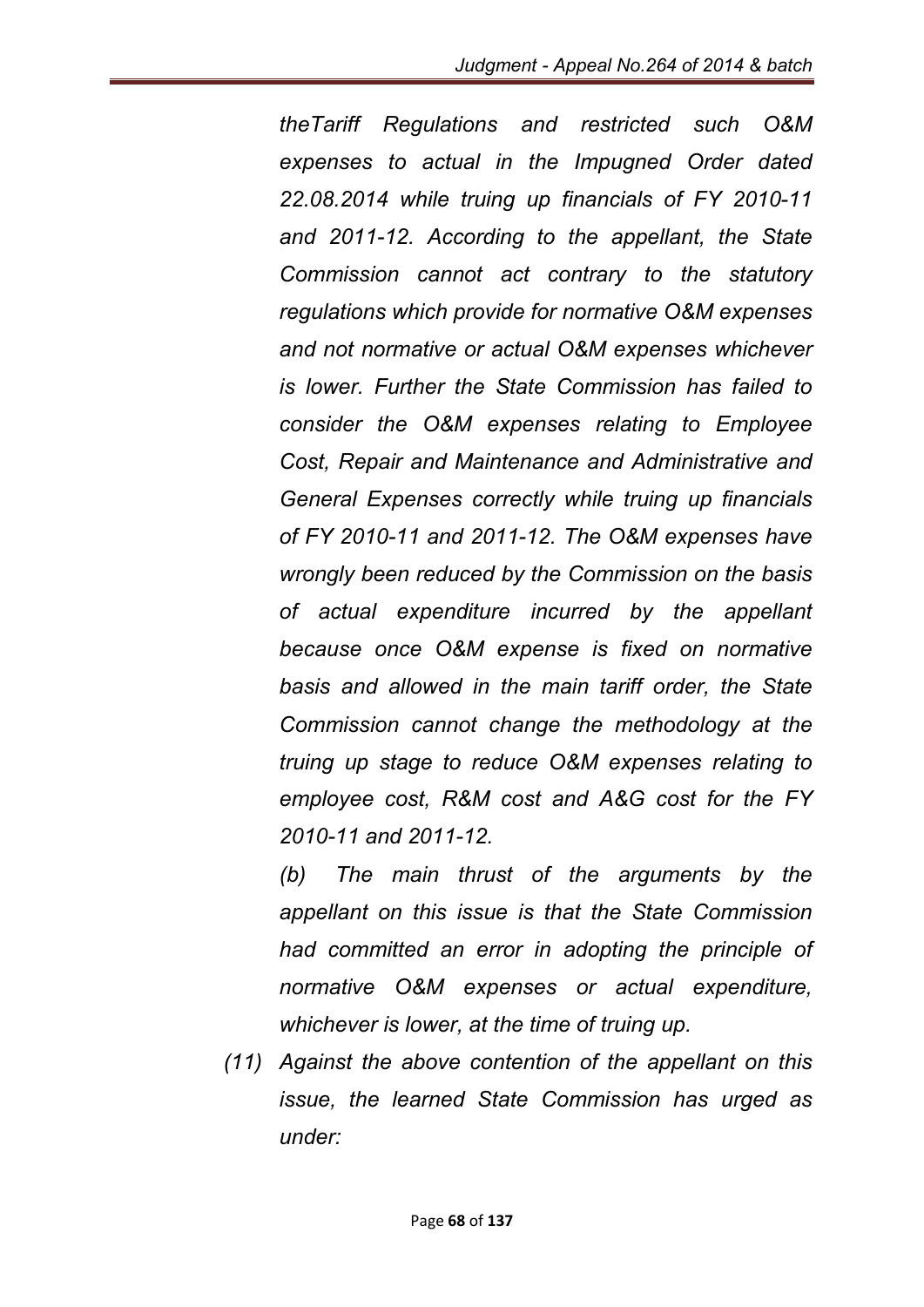*(a) That the Regulation 28 of Punjab State Electricity Regulatory Commission (Terms and Conditions of Tariff Determination) Regulations 2005 deals with the operation and maintenance expenses. The word 'normative' as claimed by the appellant/petitioner has neither been prescribed in original Regulation 28 of Tariff Regulations 2005 nor in its first amendment dated 27th July 2009 or second amendment dated 17.09.2012. It is clear from the perusal of Regulation 28, clause 3(a)(ii), as amended by first and second amendment, that "the other employee expenses" under sub-head shall be limited to the increase in Whole Sale Price Index (all commodities). Thus, the cost component of terminal benefits and BBMB expenses shall be allowed on actual basis and increase in all other expenses under different sub-heads shall be limited to increase in Whole Sale Price Index (all commodities) as per clause 2(b) of Regulation 28. Thus the meaning of 'limited to the increase in WPI (all commodities)' can easily be interpreted as incurred should either be for WPI or the actual, 'Other employee cost' whichever is lower. Similarly, the O&M expenses (except Employee cost) for transmission licensee is to be allowed as the provisions of clause 2(b) of Regulation 28 which states that based on O&M expenses (except Employee cost) shall be adjusted according to variation in the average rate (on monthly basis) of WPI (all commodities) over the year to determine the O&M expenses for subsequent years.*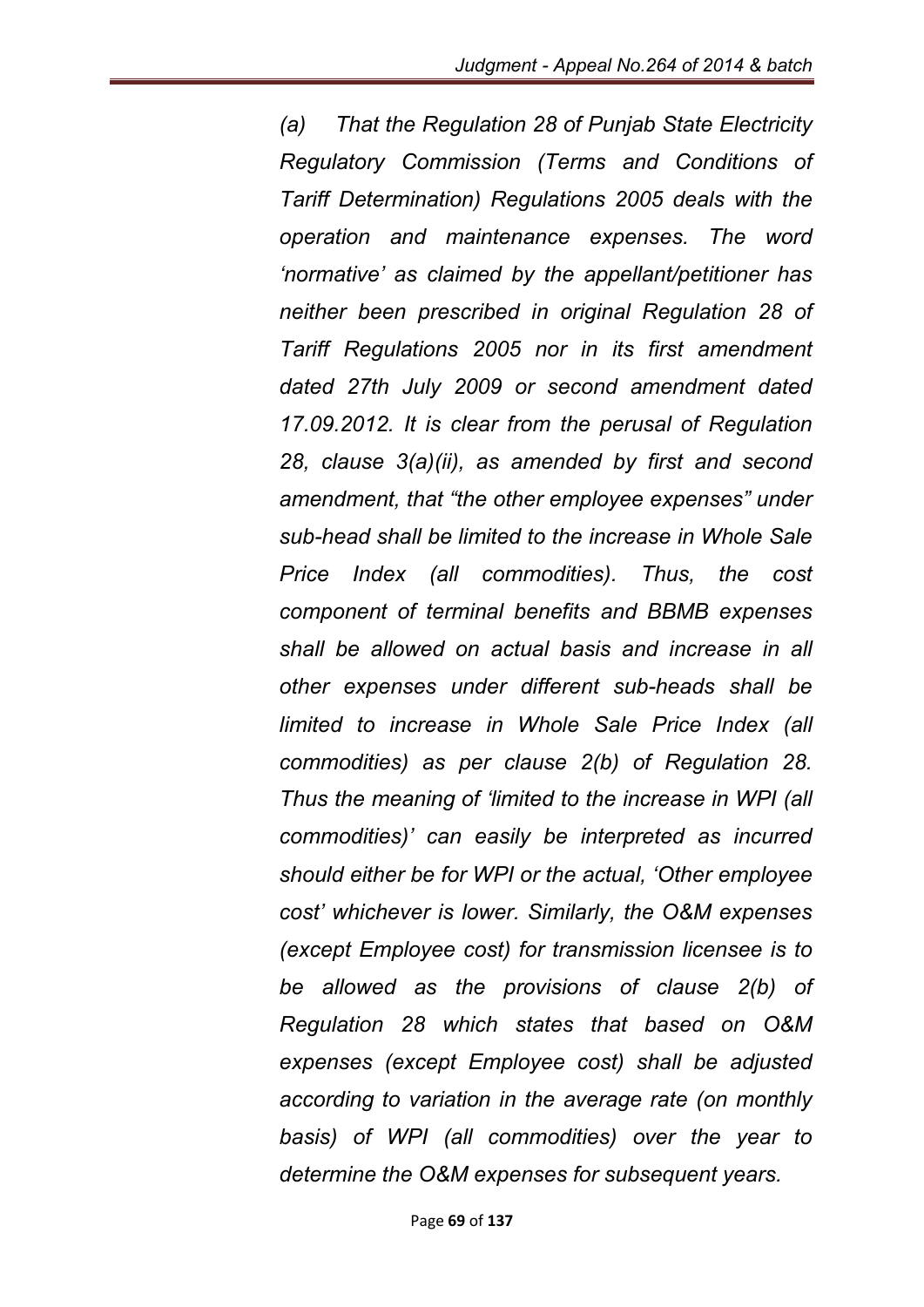*(b) The word 'adjusted' in Regulation 28 clearly shows that the O&M expense (other than Employee Cost) is to be restricted/limited to increase in the Whole Sale Price Index and have the same implication and interpretation which is considered for 'other employee cost'. Further, as per Section 61(a) to (i) of the Electricity Act, 2003, the appropriate Commission has to specify the terms and conditions for the determination of tariff and in doing so it has to be guided by the provisions of Section 61(a) to (i). Section 61(c) and (d) of the Electricity Act, 2003 states as under:*

> *"(c) the factors which would encourage competition, efficiency, economical use of the resources, good performance and optimum investments;*

> *(d) 'safeguarding of consumers' interest and at the same time, recovery of the cost of electricity in a reasonable manner."*

*(c) Thus the State Commission has to be guided by safeguarding of consumers' interest and at the same time, recovery of cost of electricity in a reasonable manner. Also it has to be guided by the fact that it has to encourage efficiency and economic use of resources and to ensure this the Commission has to restrict these expenses in the interest of the consumers.*

*12) Our consideration and conclusion on this issue: Regulation 10 of the Tariff Regulations 2005 provides*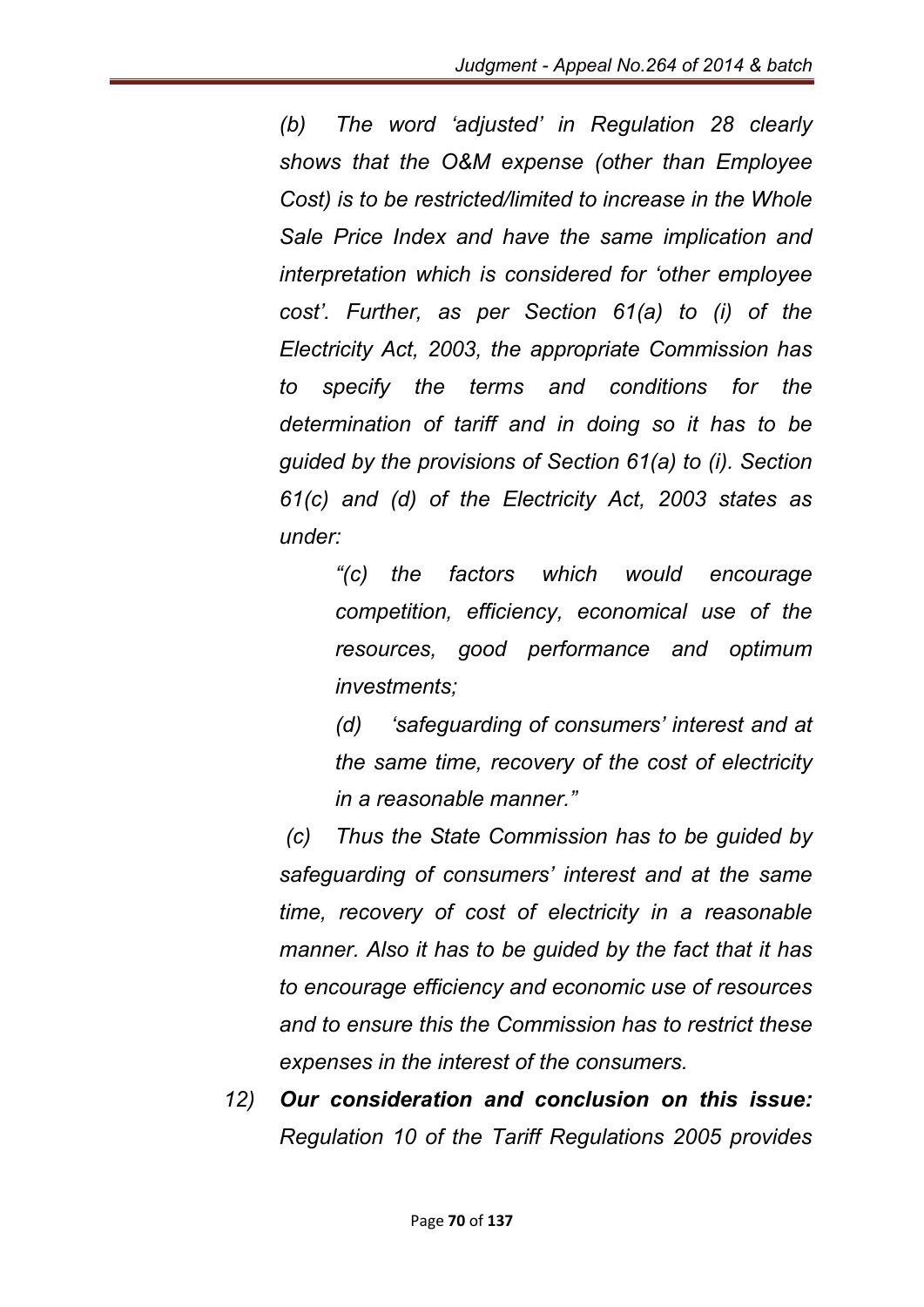*as under:*

# *"10. EXCESS OR UNDER RECOVERY WITH RESPECT TO NORMS AND TARGETS*

*i) The generating company or the licensee, as the case may be, shall retain the entire gain arising from over achievement of the norms laid down by the Commission in these Regulations or targets set by the Commission from time to time.*

*ii) The generating company or the licensee, as the case may be, shall bear the entire losses on account of its failure to achieve the norms laid down by the Commission or targets set by the Commission from time to time."*

*(a) The perusal of this Regulation 10 makes it abundantly clear that this Regulation 10 only deals with excess or under-recovery with respect to norms and targets and it does not specifically provide for the manner in which underachievement and overachievement of the normative parameters are to be adjusted. It merely provides that the generating company or the licensee shall retain the entire gain arising from over-achievement of the norms laid down by the Commission in these Regulations or the targets set by the Commission from time to time. The generating company of the licensee shall bear the entire*

*losses on account of its failure to achieve such norms*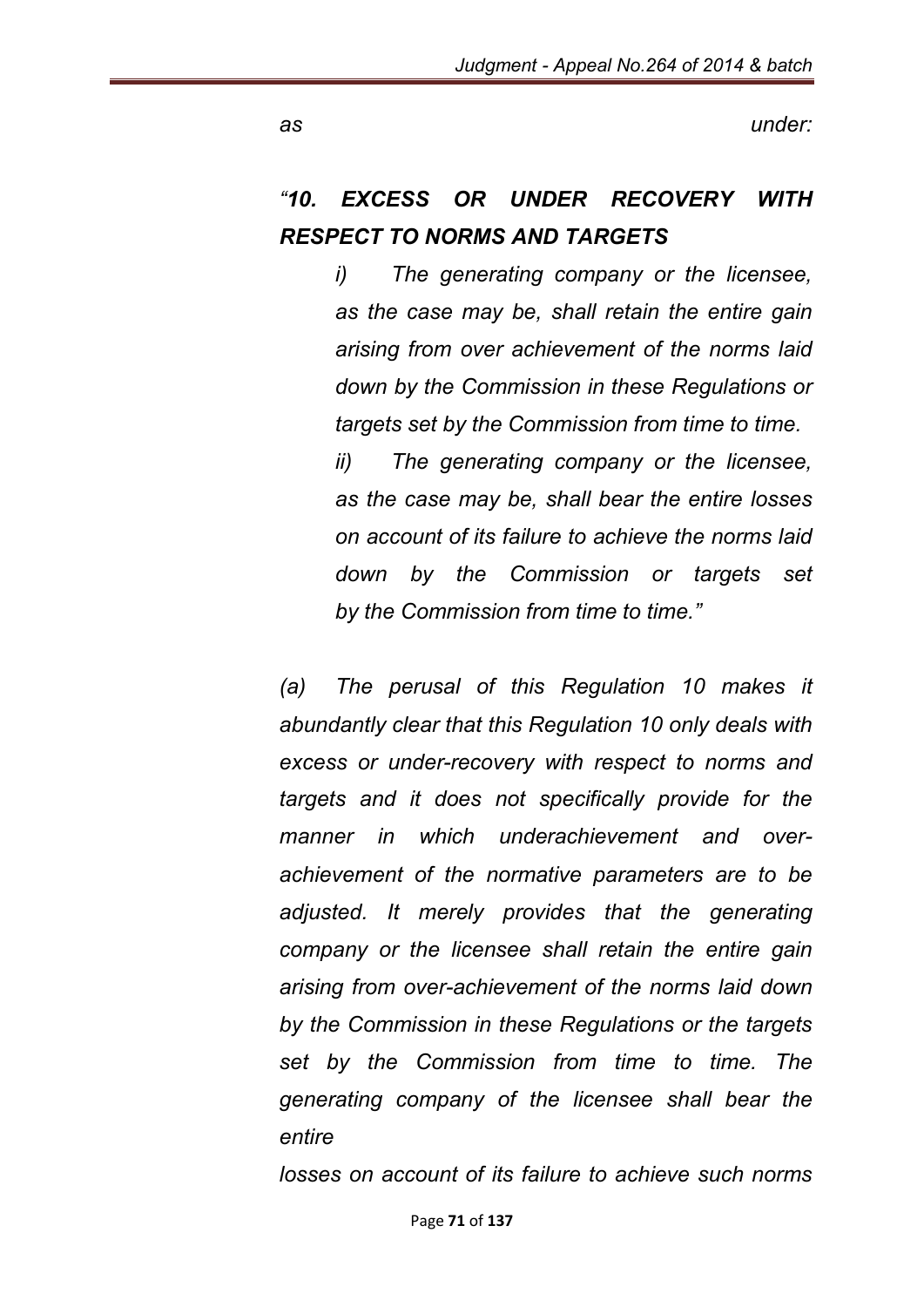*laid down by the Commission or targets set by the Commission from time to time.*

*(b) The Commission followed Regulation 28 of the State Regulations 2005 and it provides for A&G expenses for the previous years according to average variation in WPI over the year to determine the O&M expenses for the subsequent year. The Commission adhered to the principle of consideration of actual cost while the appellant claimed normative consideration. The plea of the appellant PSTCL, a transmission licensee in the State of Punjab was that once normative approach has been adopted by the Commission there cannot be any further adjustments on the basis of actual expenses on account of it being less because when the State Tariff Regulations 2005 make the provision on this issue, no different norm does call for any consideration. In those circumstances this Appellate Tribunal held that since the true up for the relevant period is yet to come the Commission will have a relook into the matter according to the Regulation in vogue, thus proposition of law laid down by this Appellate Tribunal in judgment dated 18.10.2012 does not squarely apply to the matter in hand on the issue before us. In the matter of Haryana Power Generation Corporation Ltd. Vs. Haryana Electricity Regulatory Commission this Appellate Tribunal in judgment dated 31.07.2009 had observed that it is true that the consumer should not be*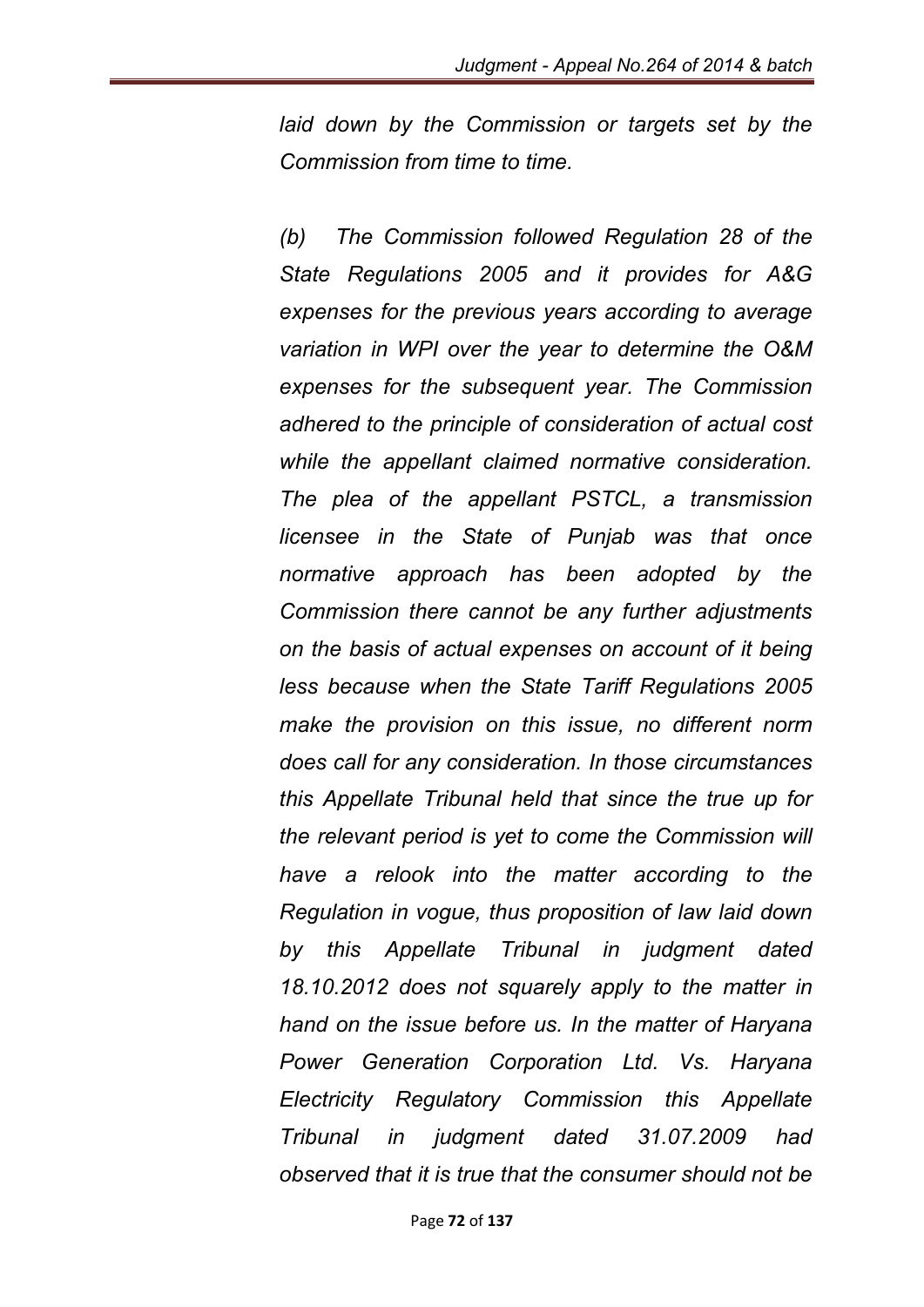*burdened with unnecessary costs, but the same is equally applicable to the appellant, a power generating company when it is denied recovery of costs incurred by it if the same is not in line with the norms. This Appellate Tribunal while passing judgment dated 14.11.2006 in the matter of NTPC Vs. CERC was dealing with the normative debt equity ratio of 50:50 hence the proposition of law laid down therein is not applicable to the issue before us.* 

*c) It appears from paragraph 2.4.3 of the Impugned Order that the appellant/petitioner in its ARR Petition for FY 2014-15 had claimed Rs.232.32 Crores on account of Employee Cost based on audited accounts for FY 2010- 11. This includes Rs.129.96 crores on account of terminal benefits. The learned State Commission in paragraph 2.4.4 of the Impugned order had*

*stated as under:*

*"2.4.4. The provisions of the PSERC Tariff Regulations provide for determination of employee cost in two parts, as under:* 

- *\* Terminal benefits on actual basis*
- *\* Increase in other expense limited to average increase in WPI*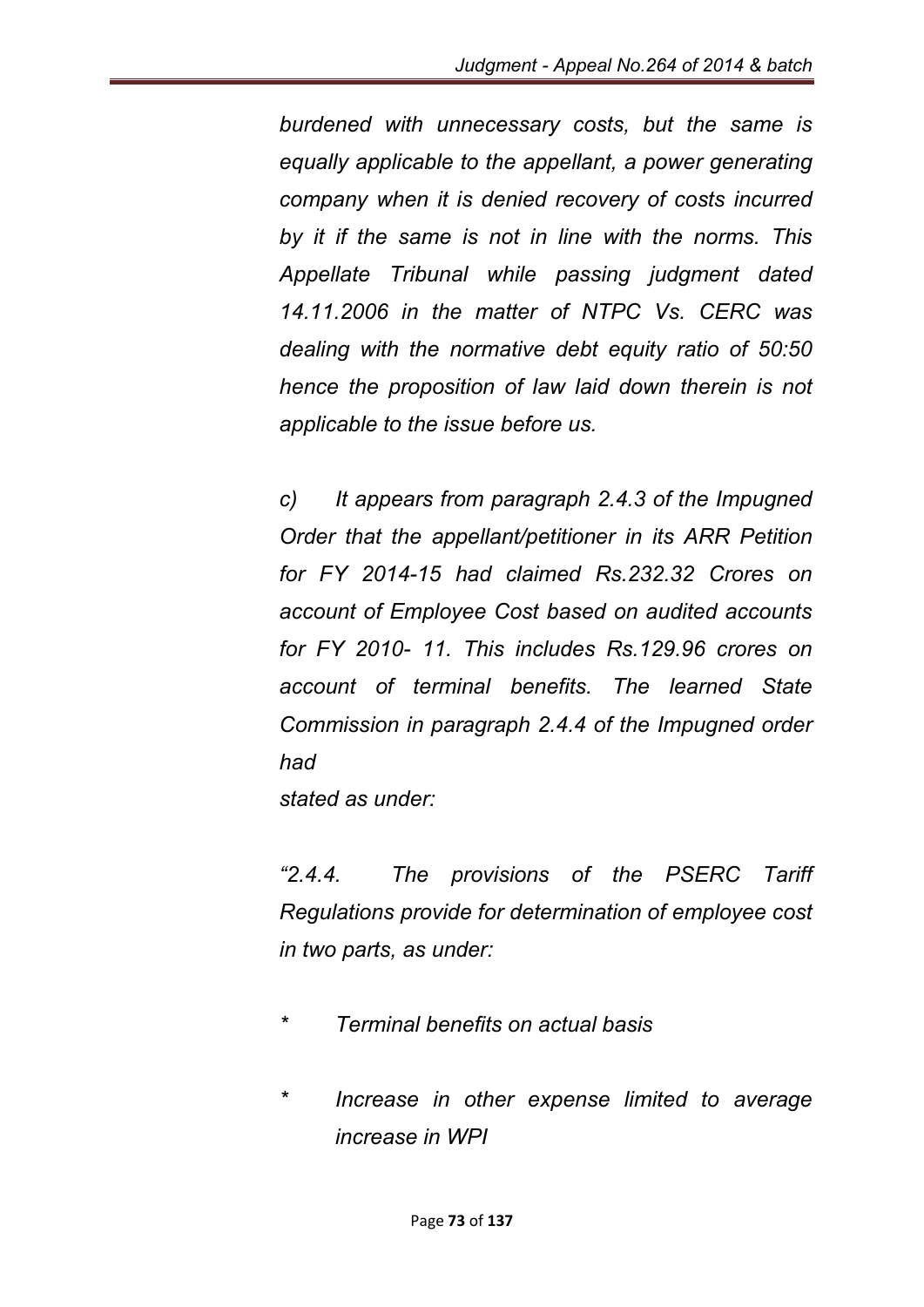*PSTCL has claimed terminal benefits of Rs.129.96 crore based on the Audited Accounts and in line with amended Transfer Scheme notified by Govt. Of Punjab vide Notification dated 24.12.2012.* 

*Since terminal benefits are to be allowed on actual basis as per PSERC Tariff Regulation 28(8), the Commission allows terminal benefits of Rs.129.96 crore for FY 2010-11 to PSTCL for its Transmission and SLDC business."*

*(d) The learned State Commission in paragraph*  2.4.12 of the Impugned Order has approved the *Employee Cost of Rs.232.32 crores (129.96 + 102.36) to the appellant for FY 2010-11 for transmission and SLDC business as per the actual expenses incurred and claimed by PSTCL (appellant herein). Thus the amount claimed in the ARR Petition for 2014-15 by the appellant on account of Employee Cost including the amount of Rs.129.96 crores on account of terminal benefits has been allowed. Thus the learned State Commission in the Tariff order for 2014-15 has allowed the O&M expenses for FY 2010-11 and 2011-12 as per the requirements of the appellant/petitioner after recording cogent and sufficient reasons. The State Commission in its tariff order had recorded the reasons for allowing O&M expenses as given below:*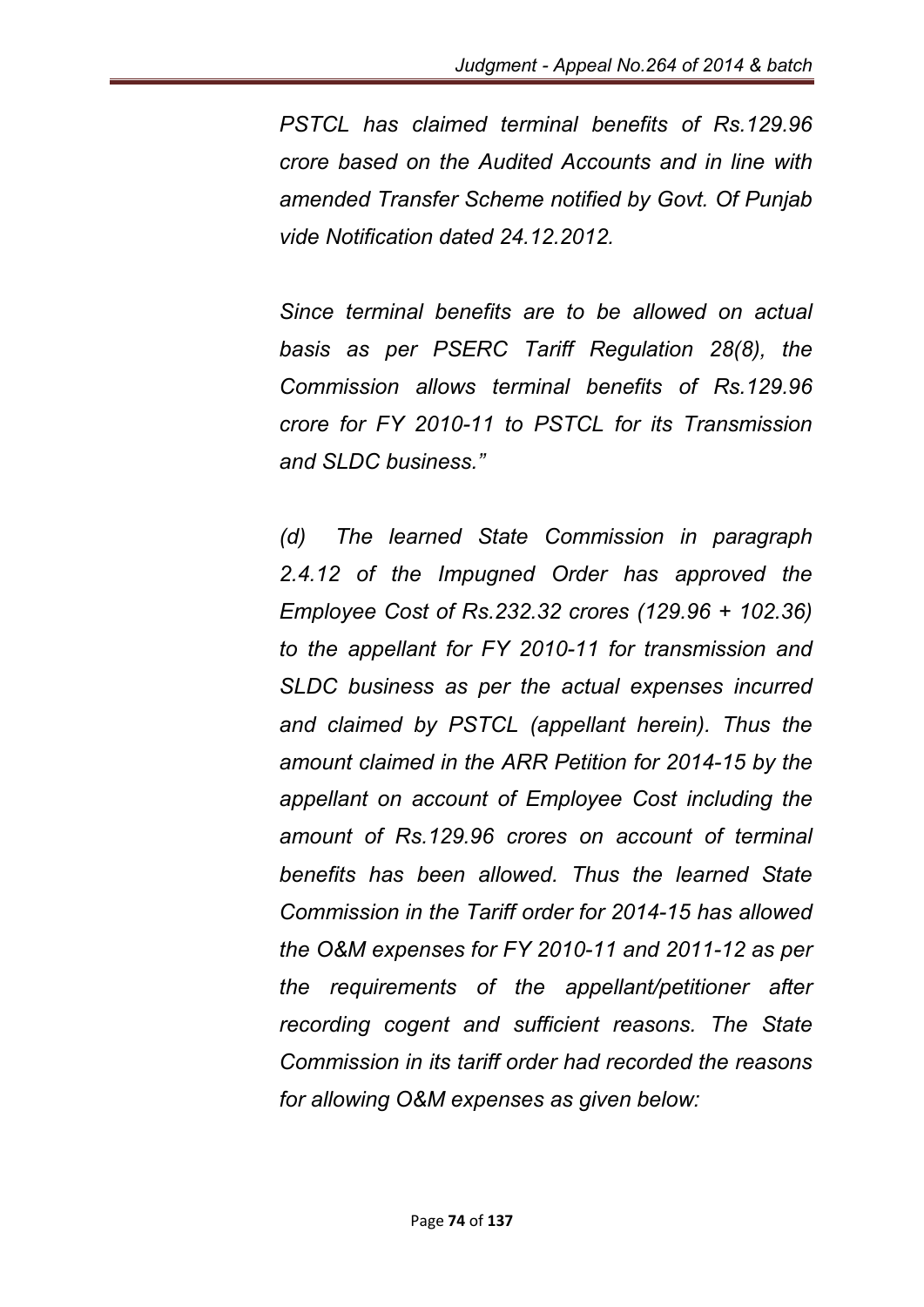*"Actual employee cost, Repair & Maintenance expenses and Administrative & General expenses for FY 2010-11 was Rs.232.32 crore, Rs.16.33 crore and Rs.10.70 crore against increased amount by WPI Rs.248.92 crore, Rs.51.89 crore and Rs.11.94 crore respectively. The Commission had redetermined the base of O&M expenses in FY 2011-12 as per amended regulations. Accordingly, the Commission had redetermined the base of employee expenses as Rs.263.75 crore, R&M expenses as Rs.27.85 crore and A&G expenses as Rs.12.15 crore for FY 2011-12 and subsequent years. The O&M expenses as claimed by the petitioner in FY 2010-11 being more than base expenses of FY 2011-12 in the same Tariff Order neither seems to be logical nor in the interest of consumers."* 

*(e) The claim of the appellant was Rs.232.32 crores and the same was granted. The appellant PSTCL never intended to invoke CERC Regulations but actual. In fact, the appellant contradicts its own stand by asking for normative.*

*(f) This Appellate Tribunal in judgment dated 04.12.2007 in Appeal No. 100 of 2007 in the matter of Karnataka Power Transmission Company Limited Vs. Karnataka Electricity Regulatory Commission &Ors. in*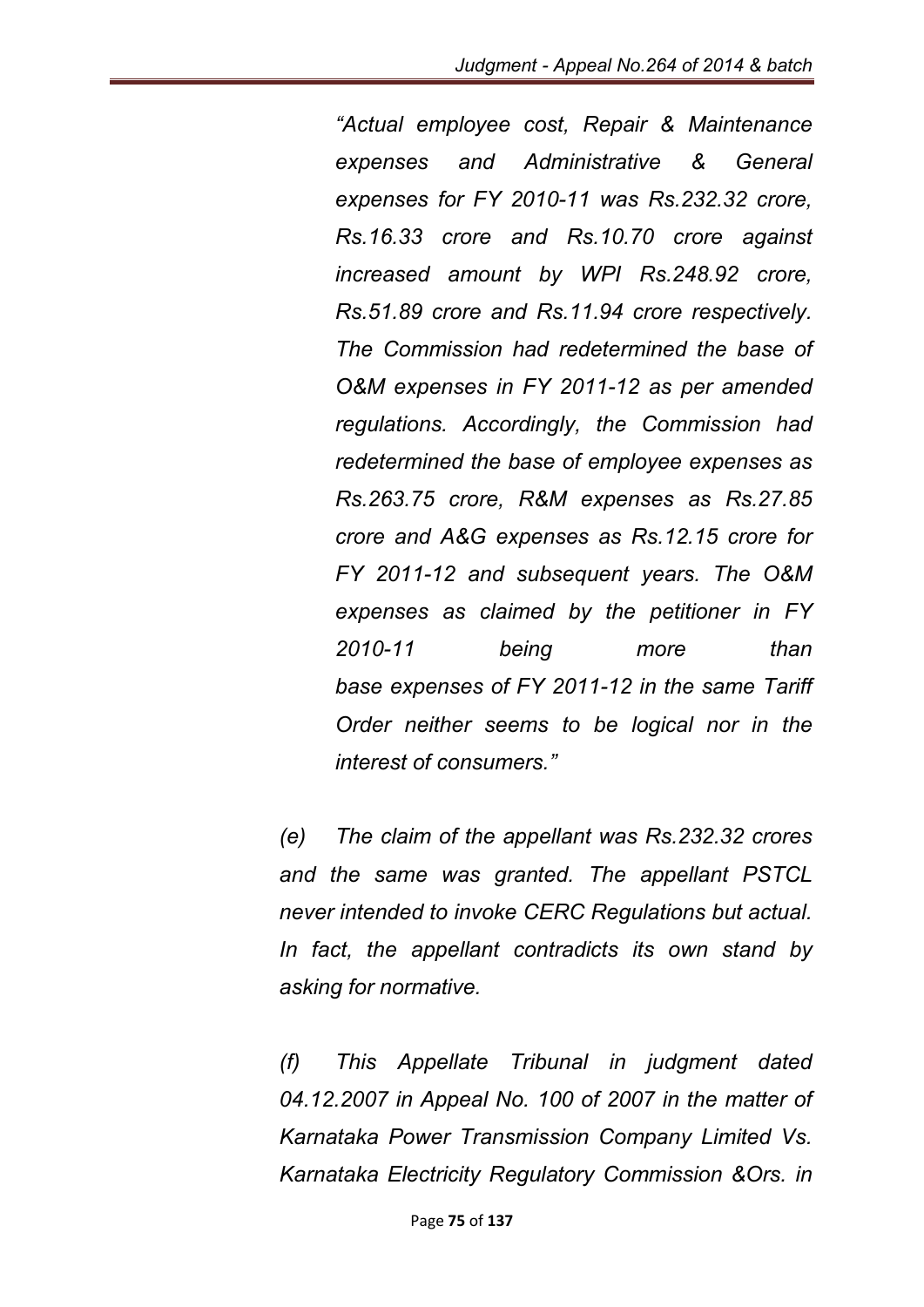*paragraph 29 thereof clearly noted that the Commission has been carrying out the truing up exercise*

*on year to year basis but had not given effect to the results of such exercise during all these years and once the true up exercise has been carried out, the Commission is not permitted again to take up the true up exercise based on new assumptions. This Appellate Tribunal, in the matter of North Delhi Power Limited Vs. Delhi Electricity Regulatory Commission &Ors. reported at 2007 ELR (APTEL) 193 observed that while considering the tariff petition of the utility the Commission has to reasonably anticipate the revenue required by a particular utility and such assessment should be based on practical considerations. It cannot take arbitrary figures of increase over the previous period's expenditure by an arbitrarily chosen percentage and leave the actual adjustment to be done in the truing up exercise. The truing up exercise is mentioned to fill the gap between the actual expenses at the end of the year and anticipated expenses in the beginning of the year. When the utility gives its own statement of anticipated expenditure, the Commission has to accept the same except where the Commission has reasons to differ with the statement of the utility and*

*records reasons thereof or where the Commission is able to suggest some method of reducing the anticipated expenditure. This process of restricting the*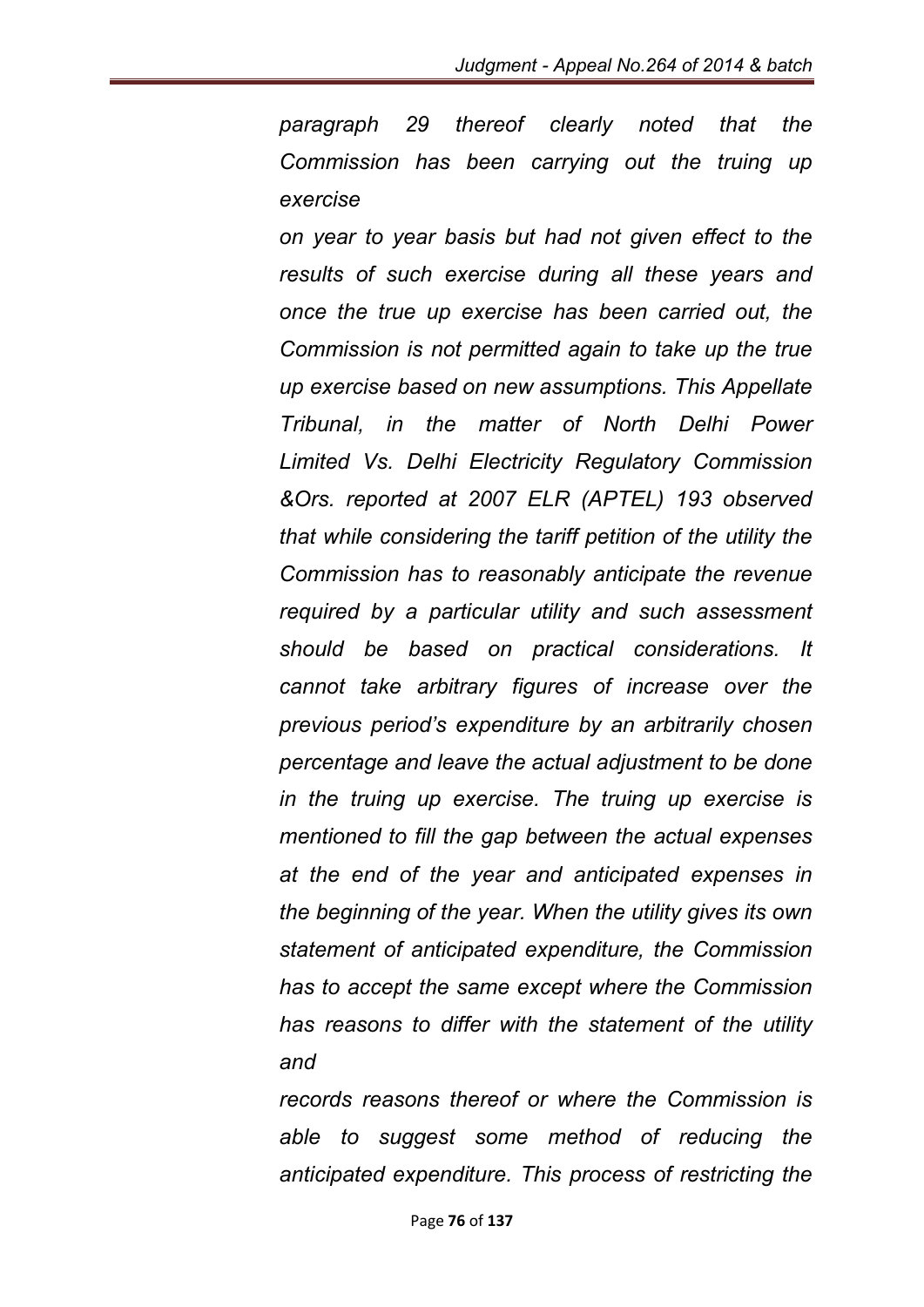*claim of the utility by not allowing the reasonably anticipated expenditure and offering to do the needful in the truing up exercise is not prudence. In the said ruling this Appellate Tribunal has tried to make the Commission understand the real concept of truing up.*

*(g) We are unable to accept this contention of the appellant that the State Commission in the truing up of O&M expenses for the FY 2010-11 and 2011-12 has given retrospective effect to the second amendment Regulation dated 17.09.2012 and more specifically Regulation 28 thereto.*

*(h) In the light of the above discussions, the contentions of the appellant on this issue do not have any merit, so this issue is decided against the appellant."*

Further, submitted that The State Commission, in the circumstances, while truing-up allowed the R & M and A & G expenses on the basis of actual audited accounts of the Appellant."

123. The State Commission while finalizing the ARR for the year 2014- 15, worked out the R&M cost as Rs. 412.46 crores for 2011-12 which has to be enhanced based on WPI as per Regulation 28(4) as claimed by the Appellant. However, the State Commission has taken the actuals of 2011-12 and escalated the same to fix the R&M cost at Rs. 412.17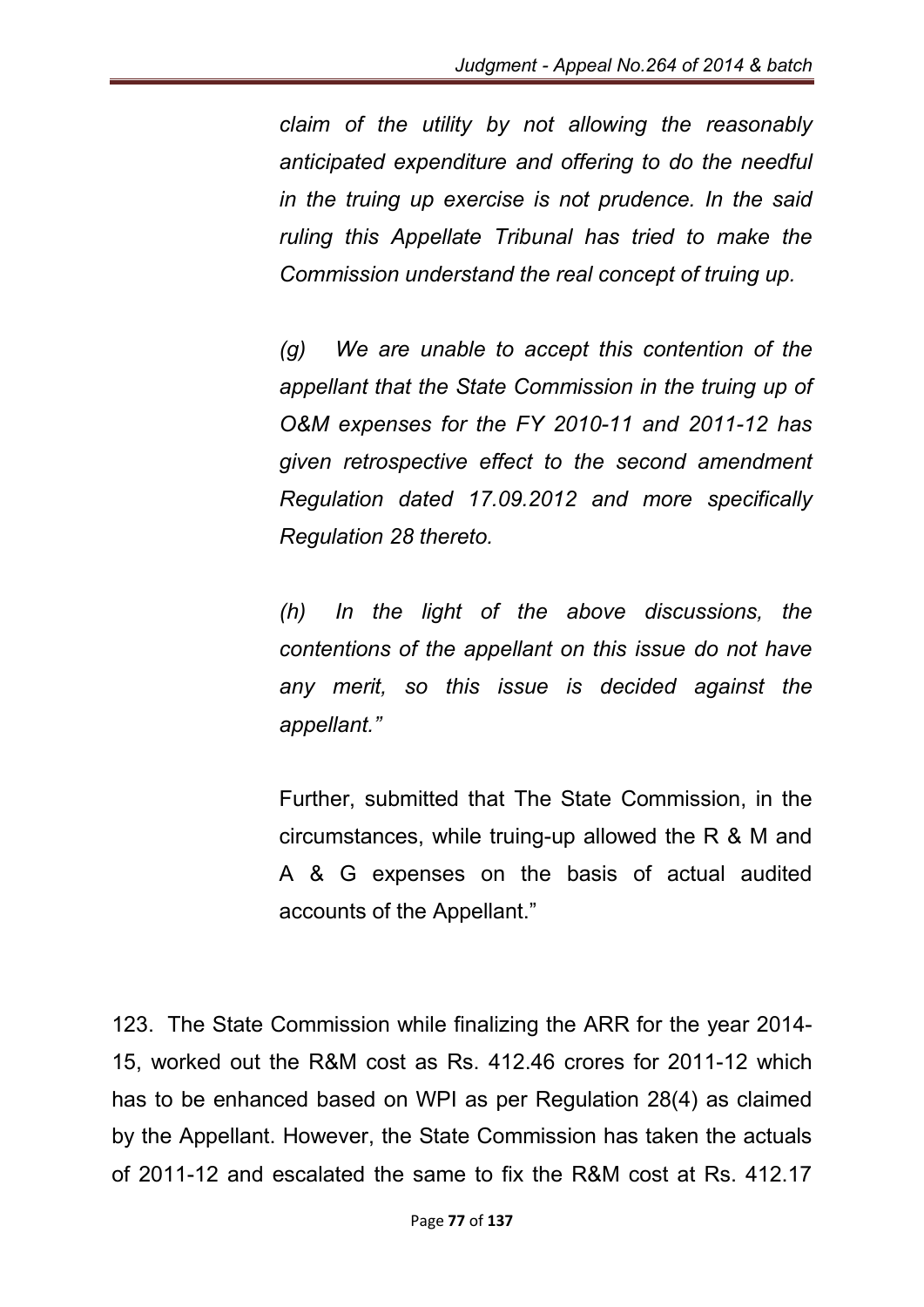crores for the year 2014-15. The same approach has also been followed in the case of A&G expenses. The relevant part of the decision of the State Commission is reproduced below:

### *"6.10 Repair and Maintenance (R&M) Expenses*

*6.10.1 In the ARR Petition for FY 2014-15, PSPCL has projected the R&M expenses at ₹ 442.65 crore, which includes R&M of ₹ 18.43 crore for asset addition during FY 2014-15. PSPCL has submitted that R&M expenses have been projected by further escalating the re-estimated expenses for FY 2013-14 by 9% as actual increase in WPI and CPI for FY 2013-14 is not yet available.*

*6.10.2 The Commission has been approving the R&M expenses in accordance with the provisions of Regulation 28 (2)(b) of PSERC Tariff Regulations by adjusting the base R&M expenses in proportion to the increase in WPI. The base R&M expenses of ₹ 391.46 crore (₹373.72 crore as the R&M expenses approved for FY 2013-14 and 17.74 crore as additional R&M expenses for assets added during the year) have been considered for FY 2014-15. After applying WPI increase of 5.29% as discussed in para 6.9.4 of this Tariff Order, allowable R&M expenses for FY 2014-15 work out to ₹. 412.17 crore.*

*6.10.3 PSPCL has claimed R&M expenses of ₹18.43 crore for likely asset addition of ₹2200.00 crore during FY 2014-15 in terms of Regulation 28(6) of PSERC Tariff Regulations. As*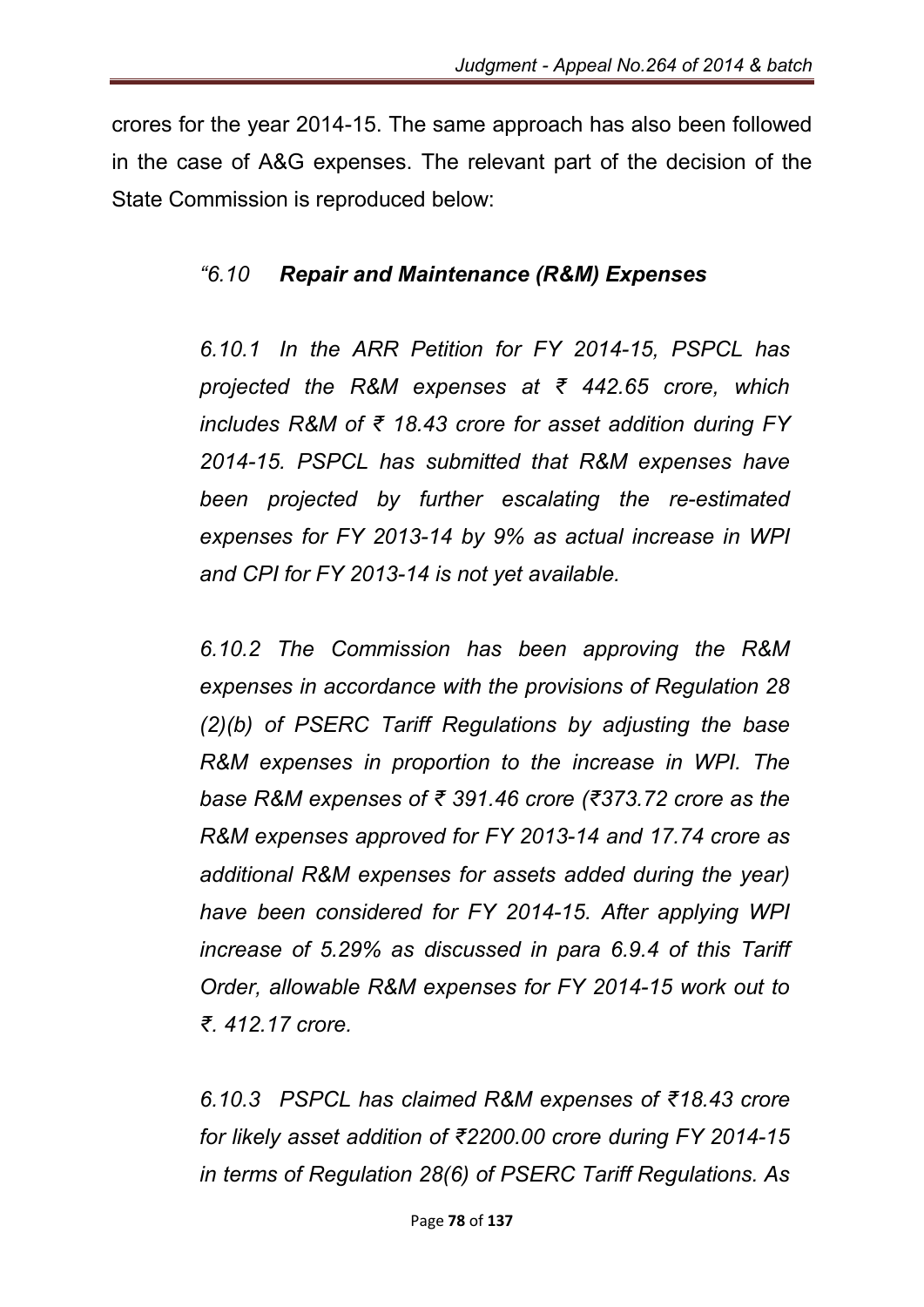*regards this claim of ₹18.43 crore on proposed addition of assets in terms of the PSERC Tariff Regulations, the Commission is of the view that the increase in R&M expenses demanded on this account cannot be allowed at this stage and will be considered at the time of Review.*

### *The Commission, accordingly, approves the R&M expenses of ₹412.17 crore for FY 2014-15."*

124. The Appellant submitted that the State Commission has failed to appreciate that the costs were to be allowed by allowing the escalation on the figures approved for the previous years and worked out on normative basis and not on the actual basis, benefit of which should remain with PSPCL.

125. This Tribunal vide judgment dated 31.07.2009 *(Haryana Power Generation Corporation Limited vs. Haryana Electricity Regulatory Commission and Ors.)*has settled the principle that the better of normative or actual cannot be adopted, and when the Regulations provide for normative determination, the same has to be adopted. In this regard, the following authorities are relevant:

> *"34. In submissions before this Tribunal, the State Commission submitted that 10% was the rate at which HPGCL had been borrowing on short-term basis. As regards interest on working capital, the State Commission has adopted the normative approach adopted by the CERC. In our opinion, once the State Commission adopts normative approach, it is neither in the interest of the long term*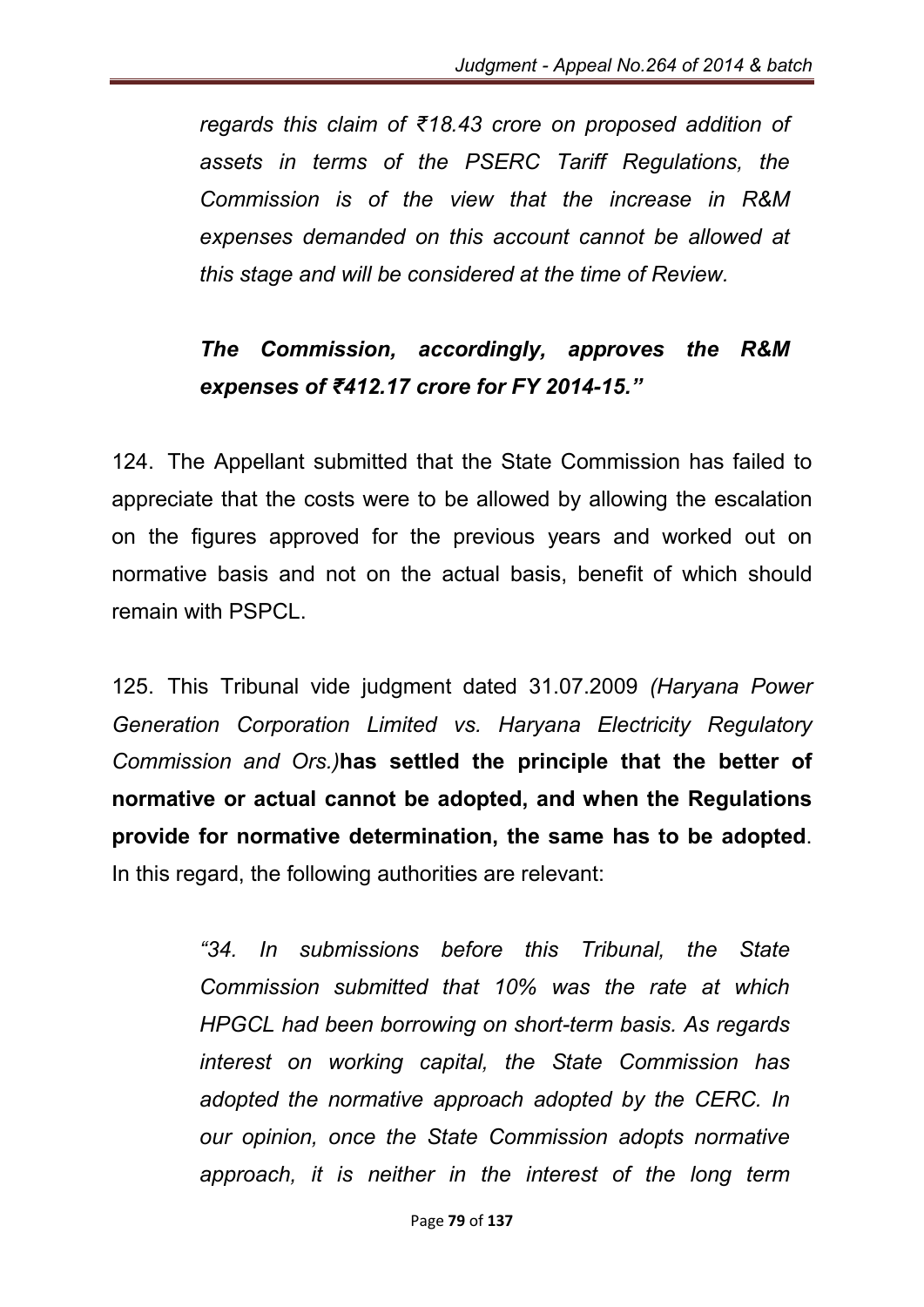*development of the electricity industry in the State nor is a fair play to the appellant to deny the benefits of the normative approach to the appellant. The very purpose of normative approach is that the parties are informed of the benchmarks beforehand and that if they are in a position to better the benchmarks, they are entitled to the benefits unless there is some unhealthy practice adopted by them. In the case before us, if the appellant is able to raise resources below the benchmark rates, it indicates efficiency on the part of the appellant for which it should be allowed benefit in terms of the norms. Otherwise, the purpose of normative approach would get defeated and the appellant may not remain adequately motivated to work with the desired efficiency. It is true that the consumers should not be burdened with unnecessary costs, but the same is equally applicable to the*  appellant when it is denied recovery of costs incurred by it if *the same is not in line with the norms.* 

*35. In view of the above, we decide the issue in favor of the appellant. The appellant may approach the State Commission for re-determination of its tariff after allowing for interest rate on working capital requirements as per the applicable norms."*

126. Further, this Tribunal in Appeal Nos. 94 and 96 of 2005 (*NTPC Limited vs. Central Electricity Regulatory Commission and Ors.* dated 14.11.2006*)* has held that: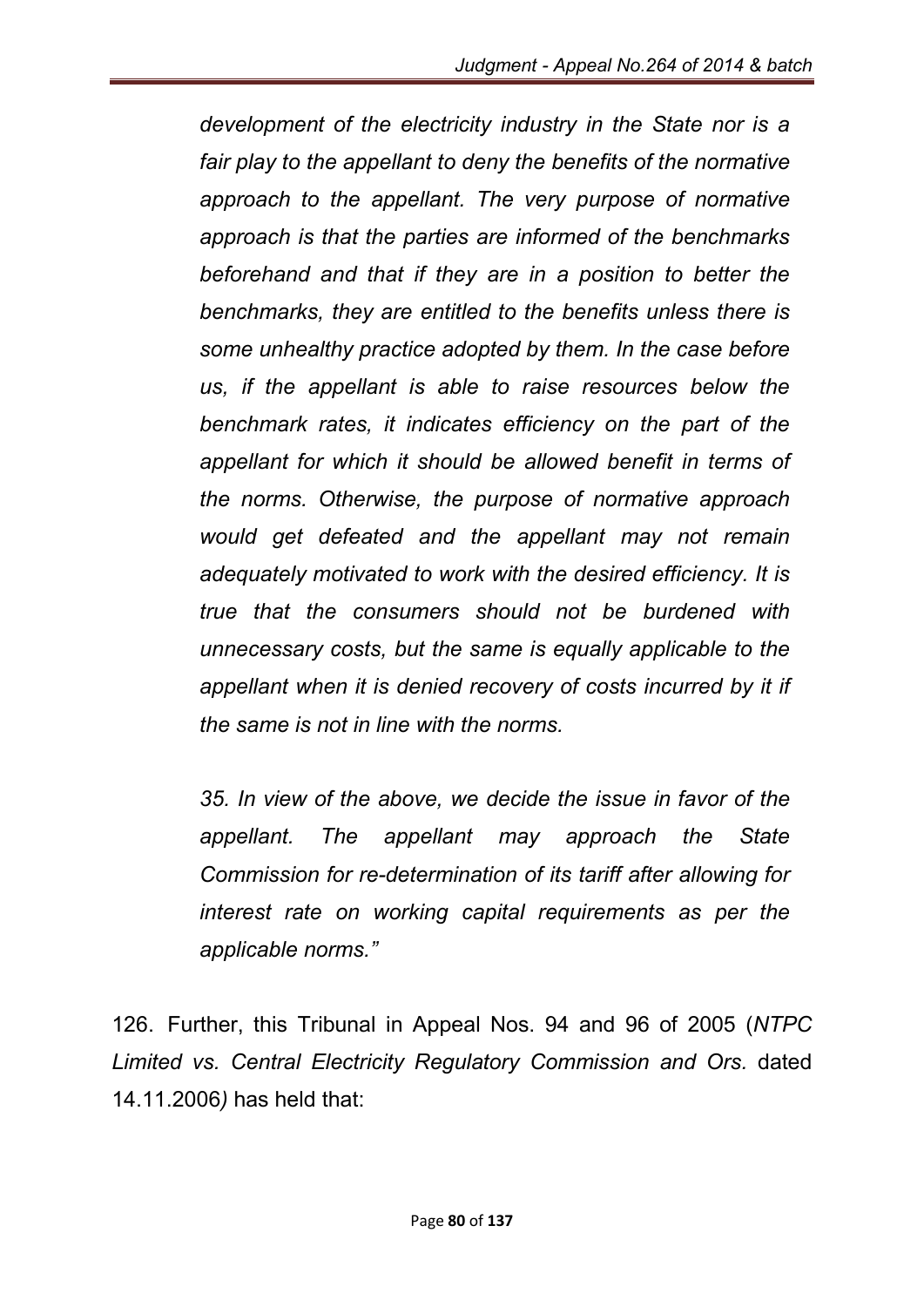*"10. The aforesaid results into two methods of determining the quantum of debt repayment i.e. the quantum of repayment based on actual debt and quantum of repayment based on allocation of normative debt at normative debt-equity ratio of 50:50. The controversy that has arisen is that the Central Commission prescribing a formula in the tariff order which while computing the repayment of debt and outstanding amount of debt at the beginning of the tariff period, used for determining the interest, has adopted the higher of the actual or normative debt.*

…………………………..

*16. After normalizing the repayment of debt on the basis of debt equity ratio of 50:50, it appears unfair to compare it with the actual repayment and taking either normative debt repayment or actual debt repayment 'whichever is higher' for computing the interest. This will render a part of debt un-serviced to the disadvantage of the appellant as demonstrated in the succeeding paragraphs."*

127. Further, the National Tariff Policy, 2005 notified by the Central Government under Section 3 of the Electricity Act also mandates that the State Commission ought to adopt a normative approach and not adopt the principle of actual or normative which-ever is lower. In this regard, the National Tariff Policy, *inter-alia*, provides as under:

*"f) Operating Norms*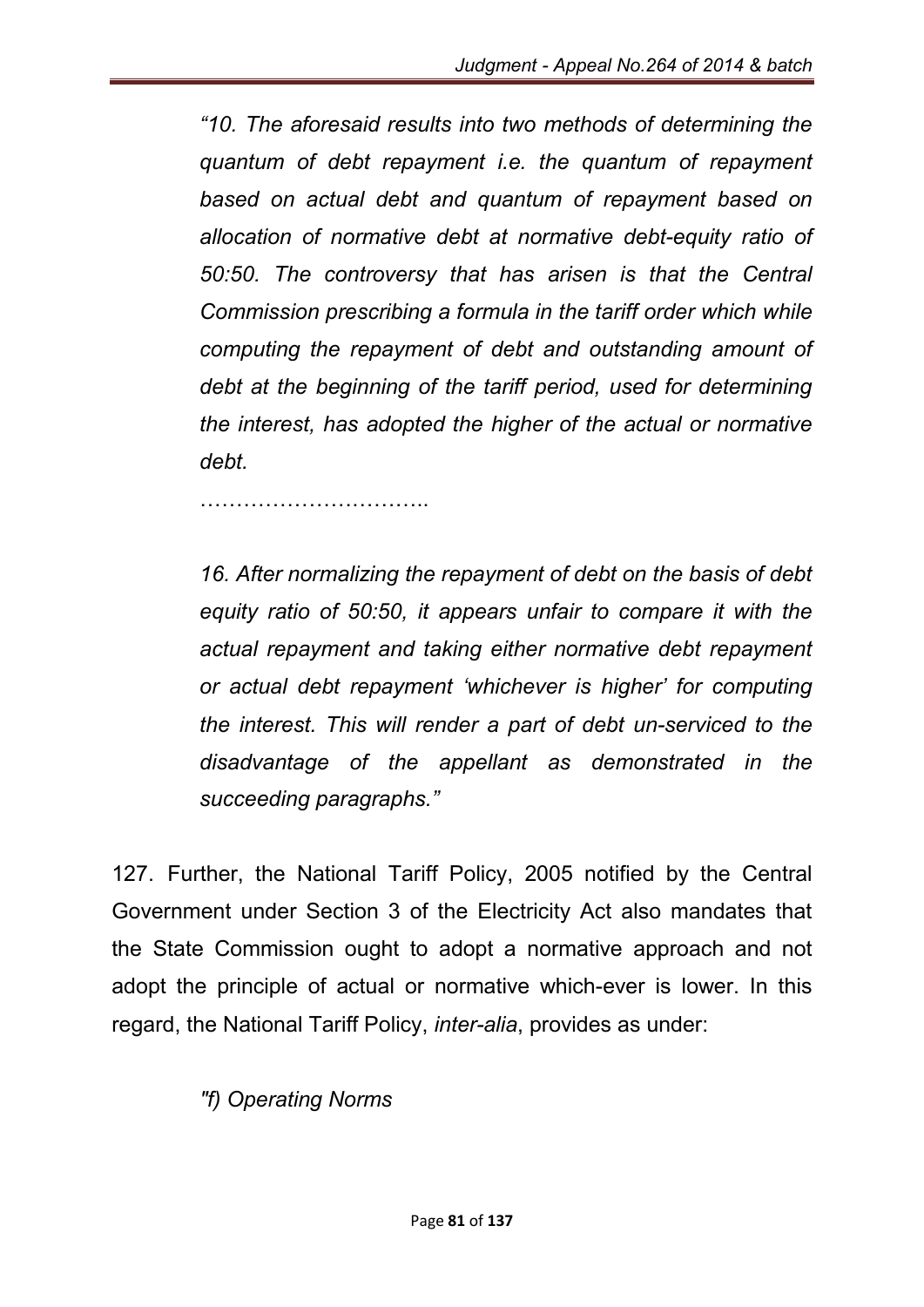*Suitable performance norms of operations together with incentives and dis-incentives would need be evolved along with appropriate arrangement for sharing the gains of efficient operations with the consumers. Except for the cases referred to in para 5.3 (h)(2), the operating parameters in tariffs should be at "normative levels" only and not at "lower of normative and actuals". This is essential to encourage better operating performance. The norms should be efficient, relatable to past performance, capable of achievement and progressively reflecting increased efficiencies and may also take into consideration the latest technological advancements, fuel, vintage of equipments, nature of operations, level of service to be provided to consumers etc. Continued and proven inefficiency must be controlled and penalized."*

(Emphasis supplied)

128. It may be seen that Regulation 10 as quoted above provides the process of dealing with the excess or under recovery by a generator or licensee, as the case may be, and in no way is relevant here, as the subject in hand is whether the Commission is ought to follow the mandate of the Regulation specified, Regulation 28 in this case i.e. normative figures, or the audited or the actual figures.

129. The present issue is not covered by the judgment relied upon by the Respondent Commission, where the claim of the Appellant is on the basis of expenditure incurred by the Appellant where it is above the base figure arrived at by the Commission.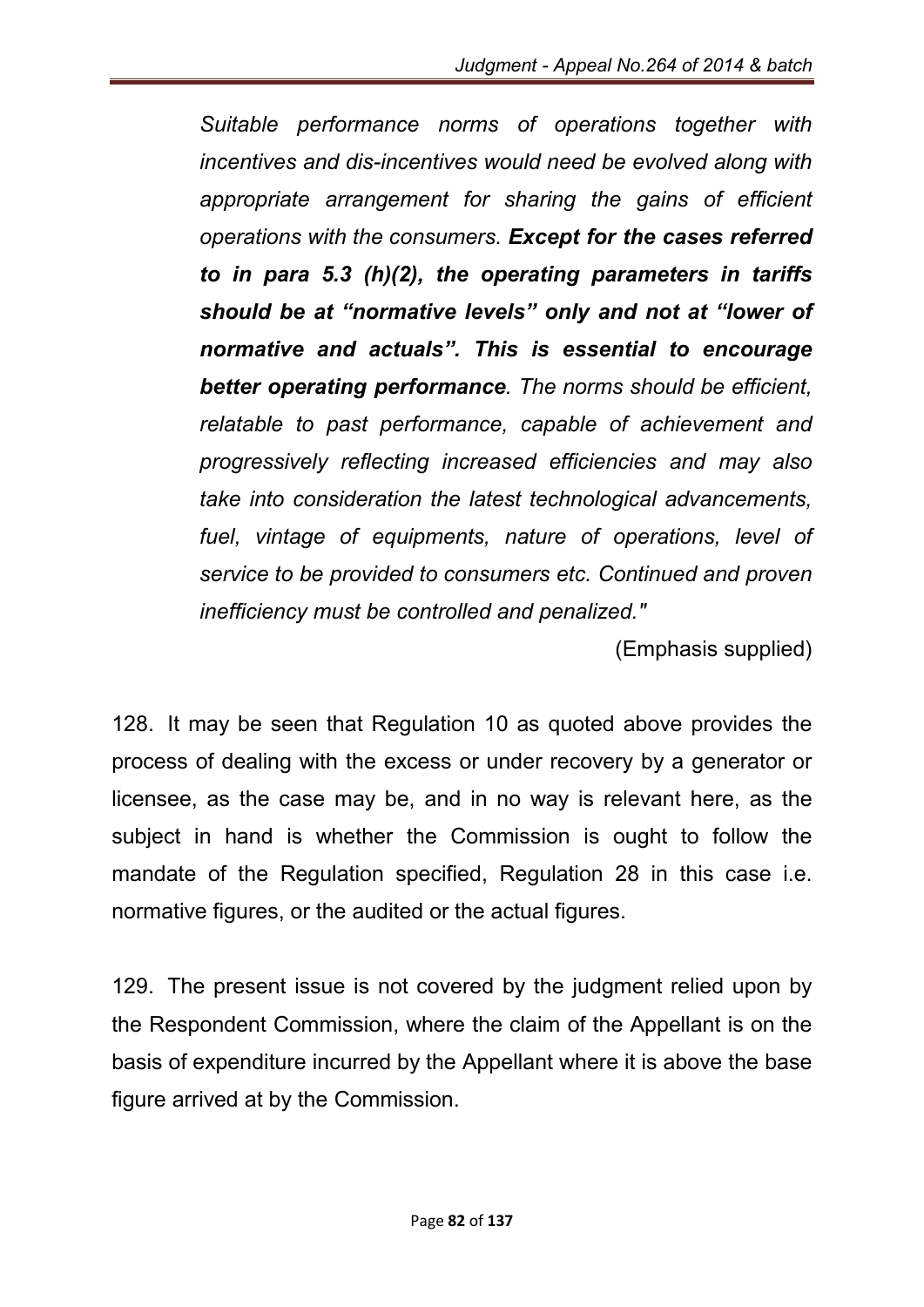130. It is settled principal of law that the State Commission are bound to comply and act within the four corners of the Regulations specified by it and any interpretation by it contrary to the provisions contained therein is bad in law.

131. In our opinion, the State Commission ought to allow the R&M expenses and A&G expenses on normative basis and not on the principle of normative or actual, whichever is lower.

132. Issue No. 11- Disallowance of Interest and Finance Charges: The Appellant submitted that the State Commission has not fully allowed the interest and finance charges as claimed by the Appellant. The major disallowance is on account of interest on term loans (other than working capital loan), interest on working capital loans, interest on accounts of diversion of capital funds and guarantee fee, interest on the short-term loans taken in order to meet its expenditure, but has only restricted the interest on working capital to the normative levels and further, reduced the interest charges of PSPCL primarily on account of reducing the interest on working capital. The State Commission ought to have considered that PSPCL has an actual cash outflow on the loans taken.

133. The appellant has further submitted that assets and liabilities have been vested in PSPCL by virtue of the statutory notification of the Government of Punjab under Section 131 of the Electricity Act, 2003 with effect from 16/04/2010. Under the transfer scheme, the cumulative deficit of Rs. 2162.89 crores pertaining to the period of erstwhile Punjab State Electricity Board has not been allowed. At the same time, in terms of the notification, the short-term and medium-term loans and capital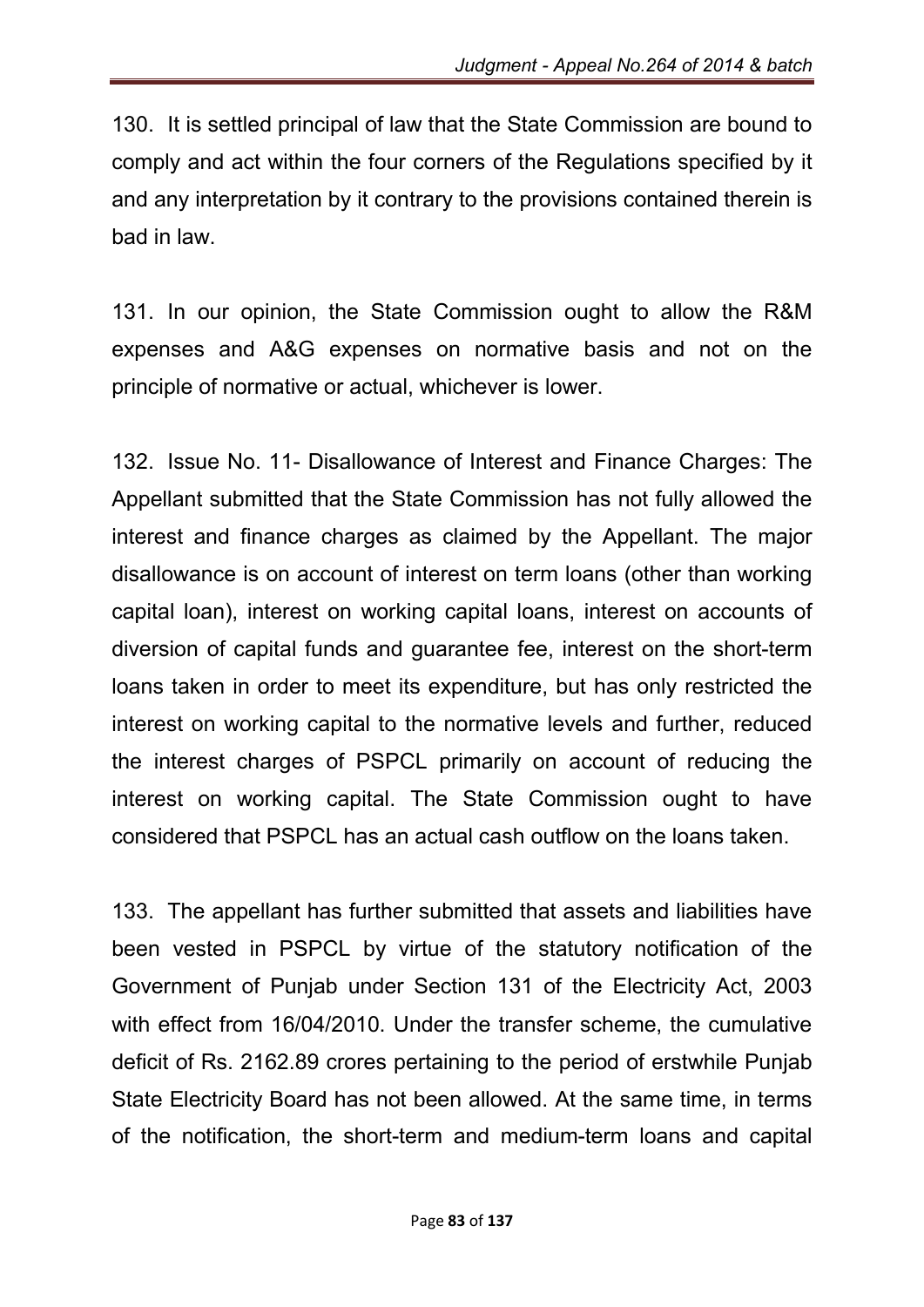liabilities have been vested with PSPCL and that PSPCL is required to service such loans.

134. It is noted here that the Appellant has used the Working Capital loans for asset creation also, which is not a correct methodology, the Working Capital is meant for managing the day to day operations of the company. Therefore, asset creation, a long term investment should not be carried out through Working Capital. The established practice is creating the assets through long term loans which are cheaper as compare to short term loans.

135. The Respondent Commission submitted that the State Commission has to examine actual expenditure incurred and loan taken by the utility before allowing such expenditure considering that the capital expenditure would need to be as per the debt and equity in accordance with the Regulations. It was pointed out that the claims of the Appellant in this regard have been coming gradually without any substantiated and therefore the State Commission could not have waited for all the relevant accounts even after true-up, since no second or review true-up is allowed. The Commission therefore allowed the financing of capital expenditure specific to the facts and circumstances of the year in review basis. It is submitted that the subsequent facts brought by the Appellant could not be considered in view of the judgments of this Hon'ble Tribunal and Hon'ble Supreme Court that no second true-up is allowed.

136. It is, thus, clear that the State Commission has determined and allowed the Interest & Finance charges on the basis of information which is incomplete or inadequate as furnished by the Appellant. The actual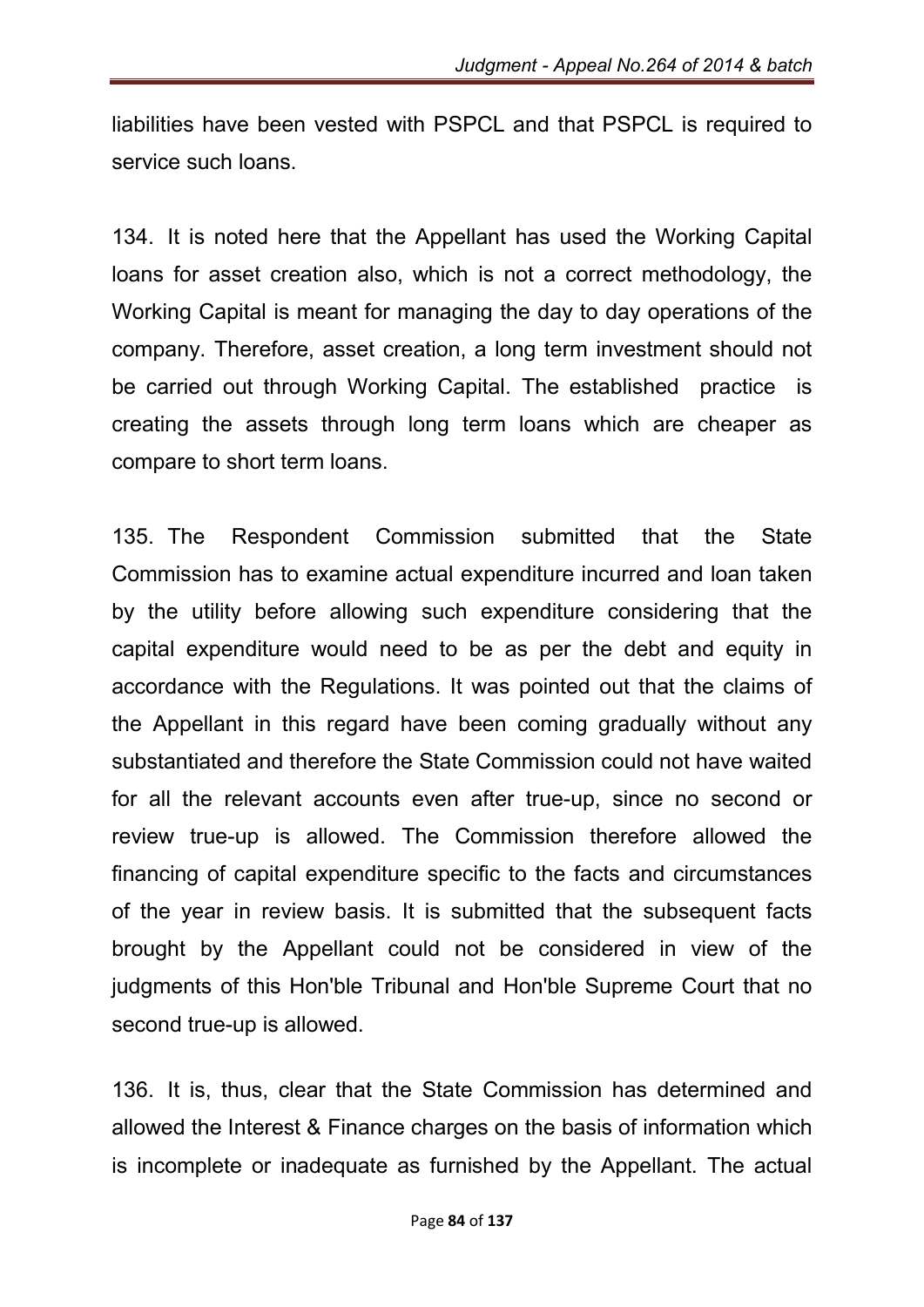gaps in the information have not been mentioned herein. Therefore, even agreeing to the fact that it is a settled principle of law that no second true up is allowed, however, certain deficiencies if are observed before or during the first truing up, then the Appellant has its right to claim the same.

137. The Appellant contested that various step have and are being taken, including replacing the loans for longer duration at lower interest cost and has also avoided the recalling of the loans, at this stage the continuing disallowance of the working capital loans would severely and in perpetuity prejudice the Appellant and pleaded for the State Commission to consider the actual loans on its books as a part of the working capital requirements of the Appellant.

138. The Appellant, further submitted that, without prejudice to the above claim, even if the working capital interest is to be allowed only on normative basis, the Appellant is entitled to servicing of the loan which has been used for creation of assets by the Appellant.

139. In addition to above, the Appellant submitted that it has been vested, in the opening balance sheet as on 16.04.2010 pursuant to the unbundling under section 131 of Electricity Act, the same ought to be allowed by the State Commission as liability for Reserve Bank of India bonds, from the State Government which is required to be repaid the amount on yearly basis from 16th April 2010 at the interest rate as decided by Government of Punjab from time to time. The Appellant is paying the interest on this amount as liability recast on it on behalf of Government of Punjab. However, the State Commission has disallowed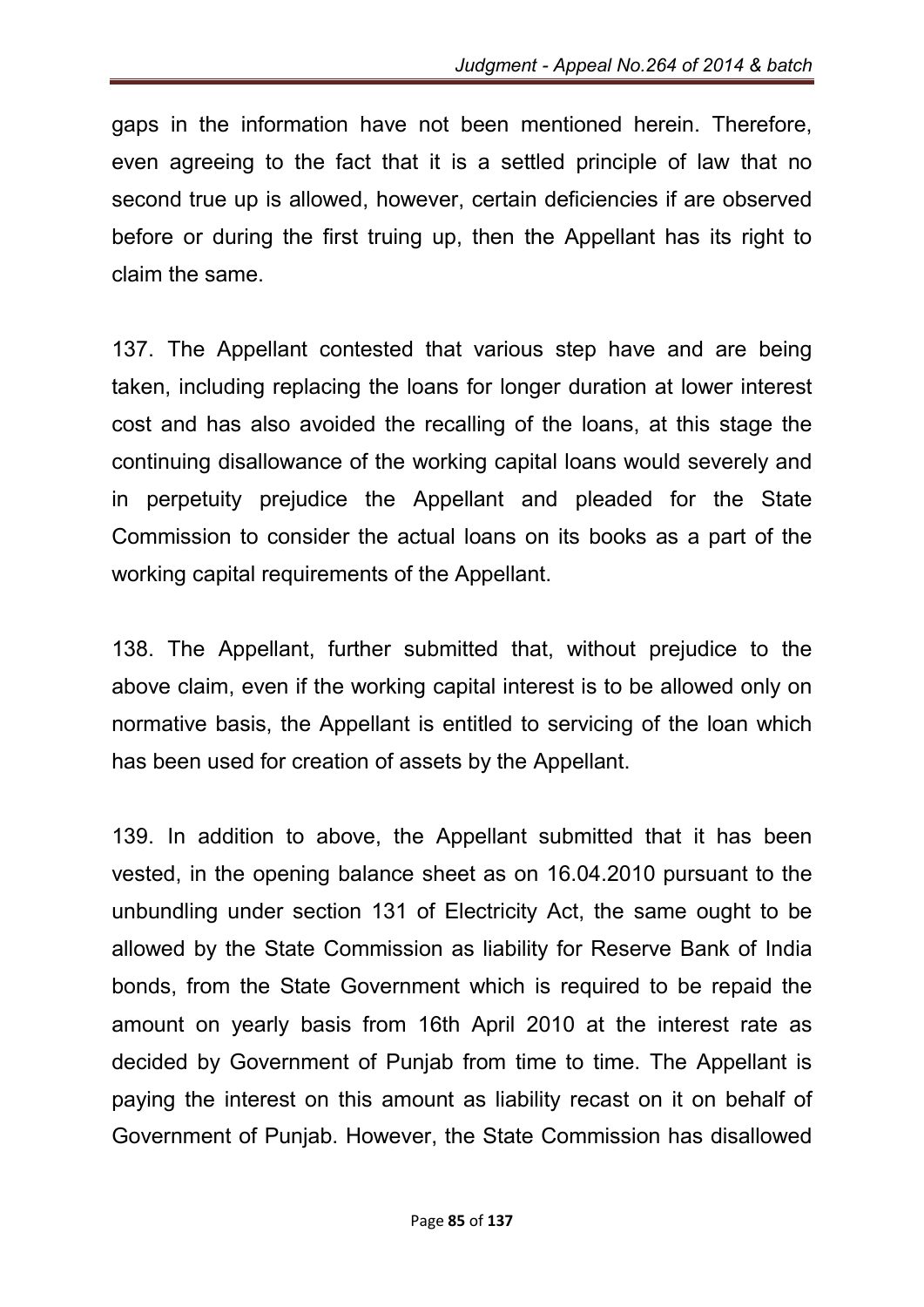such interest payments during true-up of 2010-11 & 2011-12, review for 2013-14 and ARR 2014-15.

140. The State Commission has, for the purposes of generation norms and parameters including the debt equity ratio of 70:30, adopted the norms and parameters as specified by the Central Commission in its tariff regulations, further, the Punjab State Electricity Regulatory Commission (Terms and Conditions for Determination of Generation, Transmission, Wheeling and Retail Supply Tariff) Regulations, 2014, also provide for the debt equity ratio of 70:30, with the equity to be on actual basis subject to a maximum of 30%. The balance is considered as normative loan. However, in the State of Punjab, there has not been any equity contribution by the Government of Punjab and the entire capital investments going forward has been funded by way of loan, a substantial part of the capital assets has been funded by the Appellant by means of short-term loans, which are also termed as working capital loans, which the State Commission has not considered for allowing Interest and Finance Cost for the capital assets, the full value of the capital assets for the purposes of servicing the funding, but has only considered the long-term loans taken by the Appellant for funding of the capital assets.

141. As a consequence of the above, a portion of the asset value, though funded by the Appellant by way of loan has been left un-serviced completely. This is contrary to the Tariff Regulations wherein the asset value is to be serviced by way of return on equity and interest on loan.

142. The Appellant has submitted that the claim has always been for the interest on the entire working capital loans to be allowed as a pass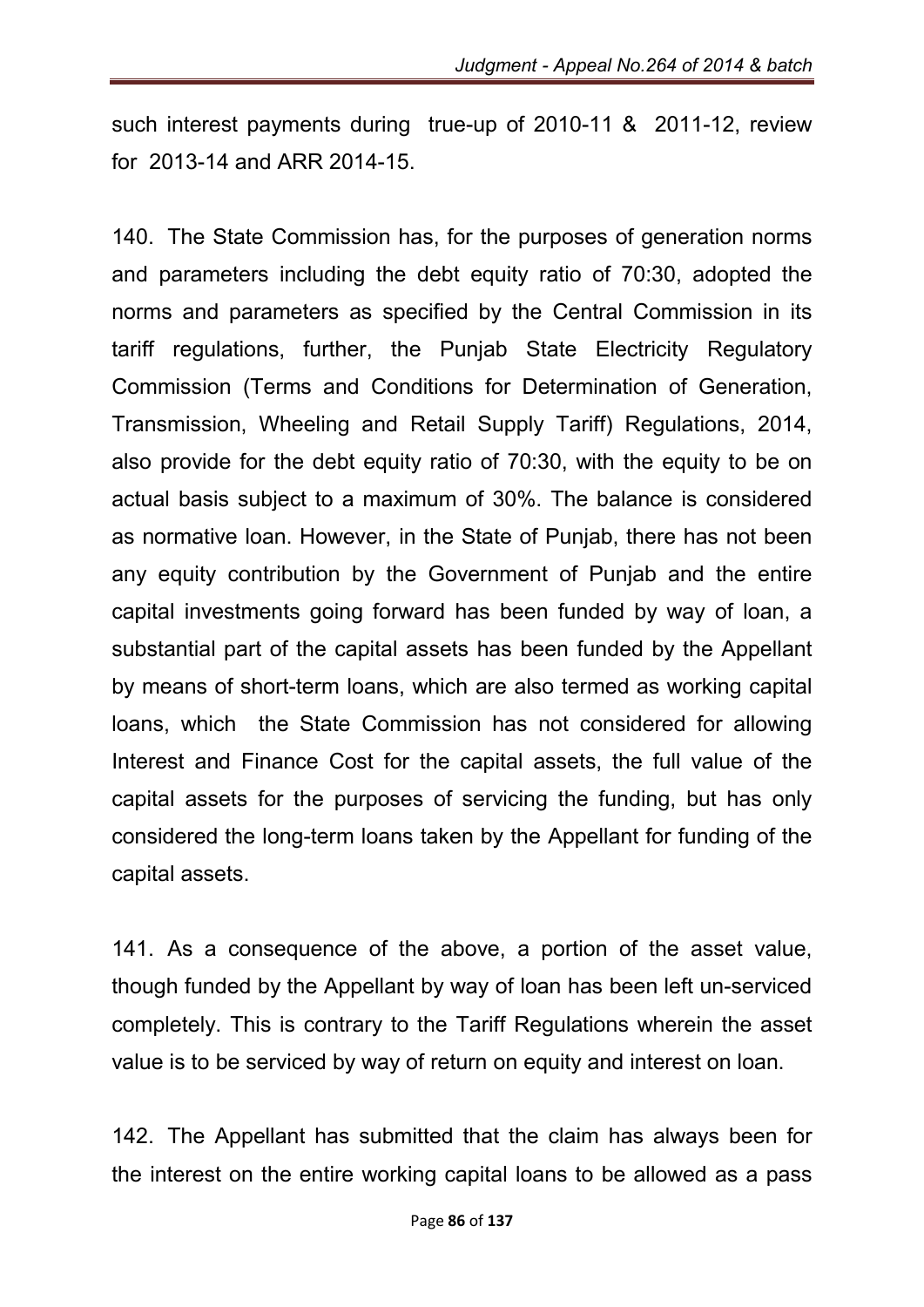through in the tariff. In case the same was allowed, the entire loans taken by the Appellant would be allowed as a pass through in the tariff, without any distinction between loans for working capital purposes or long-term loans for capital asset creation, the question of diversion of working capital loans for asset creation does not arise. When the assets have been created and put to use and the entire cost of the asset has also been recognized for the purposes of tariff determination in the form of depreciation, the State Commission ought to recognize the full value of the asset for the purposes of servicing the funding of the asset by way of equity on loan.

143. The Appellant has used an aggregate of Rs. 2846.33 crores as loans for the capital expenditure from FY 2010-11 to FY 2016-17 which have not been considered while allowing the interest on long term loan for addition of fixed assets. This is on account of the fact that State Commission has been considering only the long-term loans taken, without considering the short-term loans which have been used for capital asset creation.

144. The Appellant has challenged the Impugned order on the issue of disallowance of the actual working capital loans and non-recognition of the working capital loans taken by the Appellant for allowing the interest cost, if it is allowed, the issue of considering the working capital loans used for creation of assets would not survive as the entire relief would be available to the Appellant, however, in case in its entire claim towards the working capital loans, to the extent such loans are used for creation of capital assets which are put to use and recognized by the State Commission is disallowed, the Appellant ought to be allowed servicing of the capital cost of the assets to the full value by way of return on equity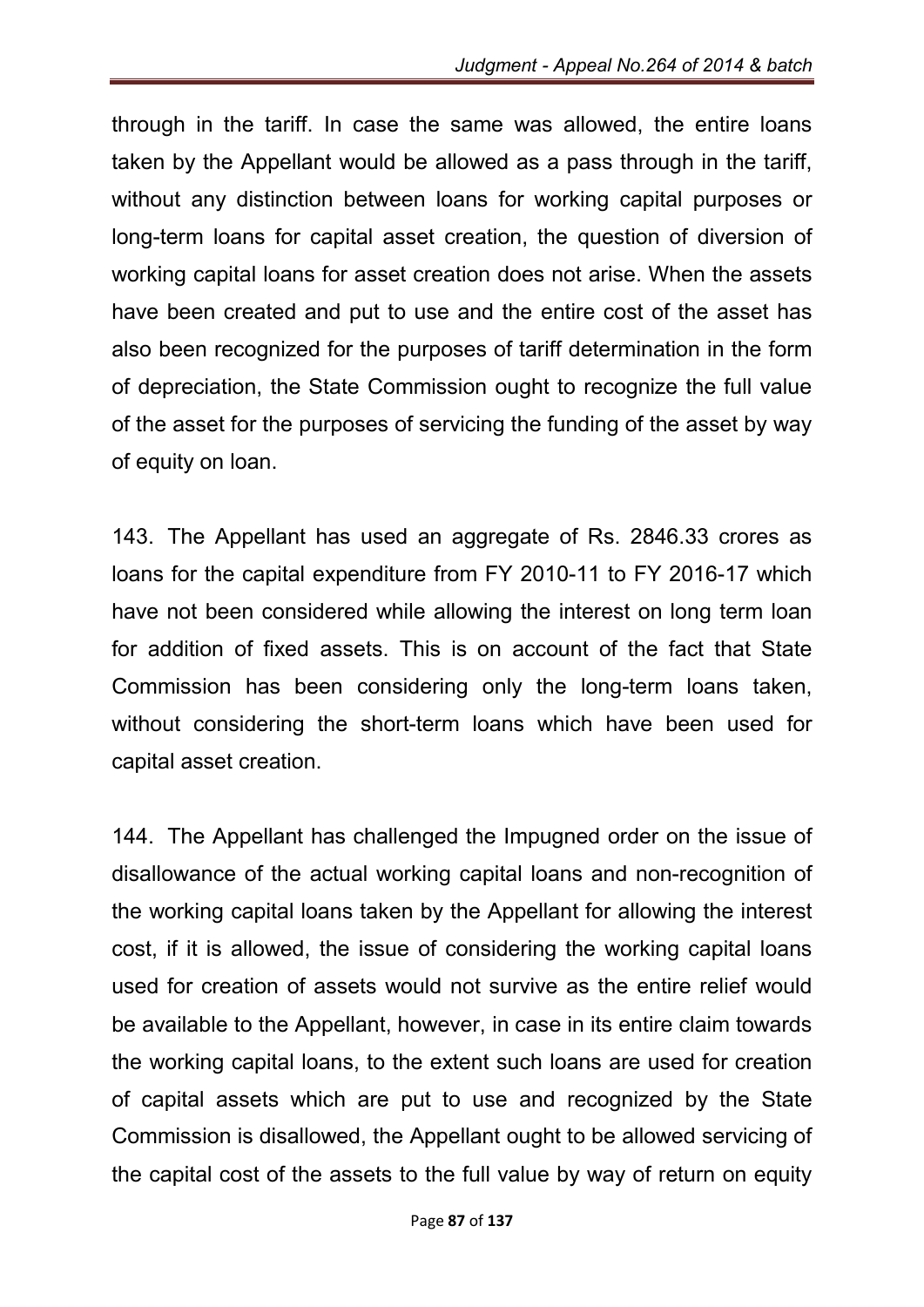and interest on loan. This is a lower relief claimed by the Appellant in the alternative and without prejudice to the full relief claimed on account of working capital loans.

145. The State Commission, while truing up the financials of the Appellant including the capital expenditure incurred, ought to ensure servicing of the capital cost by way of return on equity and/or interest or loan. The capital assets admitted by the State Commission ought to be serviced in the capital cost of the Appellant.

146. The Appellant also raised the issue of interest accrued on loan transferred to PSTCL by PSPCL to an amount of Rs. 77 crores whereby this resulted in a situation wherein the Appellant would pay for the interest in the transmission tariff to PSTCL, and also to the banks for the loan raised, while recovering the interest only once from PSTCL, and thus double counting of the interest payable by the Appellant. Additionally raised the issue of incorrect consideration of opening loan, incorrect computation of share payable by Government of Punjab.

147. The Respondent Commission has only argued that the Commission has to examine actual expenditure incurred and loan taken by the utility before allowing such expenditure considering that the capital expenditure would need to be as per the debt and equity in accordance with the Regulations, however, due to the fact that the claims made by the Appellant are submitted gradually without any substantiated and therefore the State Commission could not have waited for all the relevant accounts even after true-up, since no second or review true-up is allowed. No proper justification has been given by the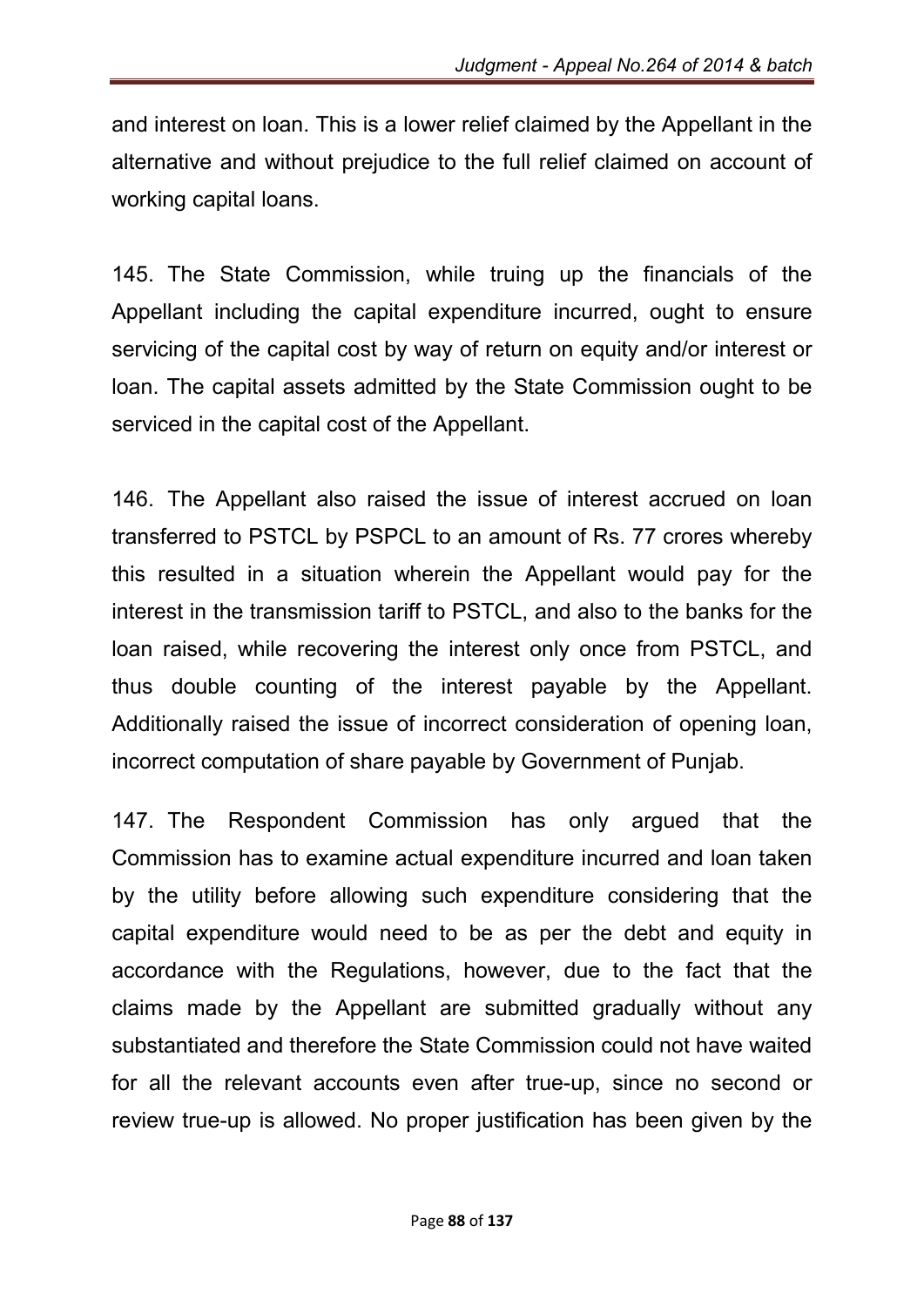State Commission for disallowing the claims of the Appellant except that the information furnished was incomplete.

148. Based on above, the State Commission is directed to have a prudence check once again to consider the short-term loans which have not been covered under long term loans, but have been utilized by the Appellant for building assets for customers to be considered in ARR. The Appellant is advised to convert all these short-term loans to long term loans in time bound manner as may be decided by Commission or otherwise the State Commission should pass the interest separately as would have been allowed if the Appellant had drawn this loan for asset building and not for Working Capital.

149. We are not going into the claims and their merit at this stage as we could not find any reasonable reply from the Respondent Commission and direct the Respondent Commission to look into the submissions made by the Appellant and revisit its order bringing out all the gaps in furnishing of information by the Appellant and the reasonability of various loans taken including short term loans, the accrued or past liabilities forced upon the Appellant, and prudent checks on the interest payments made.

150. The Appellant is also directed to submit all information in time before the State Commission to avoid these errors. Notwithstanding above the State commission is advised to revise the interest and financing charges *inter-alia* computational errors as pointed out by the Appellant in its submissions.

151. Issue No. 12- Overestimating revenues: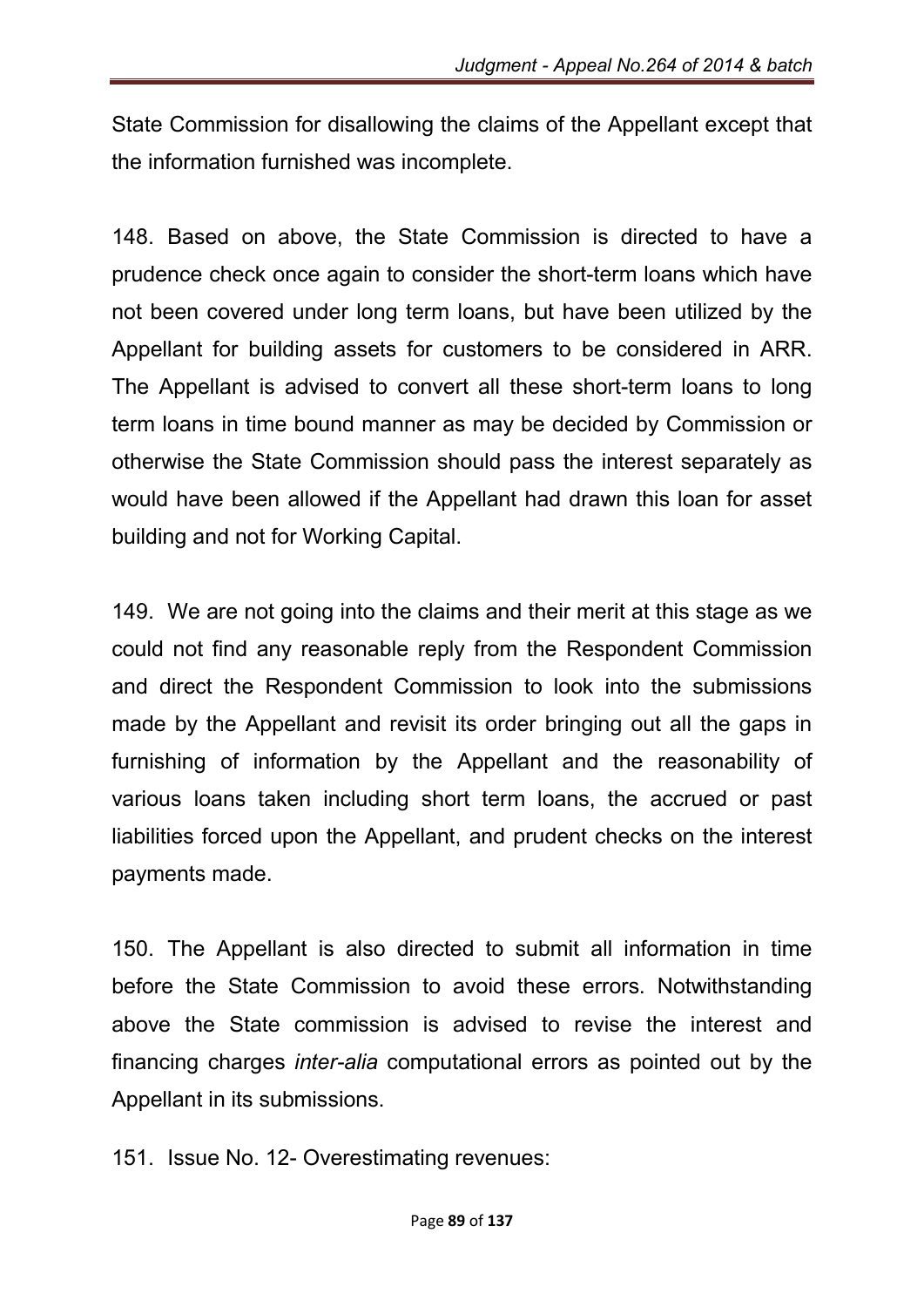152. The Appellant submitted that the State Commission has artificially increased the revenue of the Appellant, by Rs. 313 crores for the year 2010-11 and Rs. 178.56 crores for the year 2011-12, through reworking the sales and revenue figures of PSPCL, from its audited accounts, which has actually not been received by the Appellant, and is not in accordance with the regulatory tariff determination process, the revenues of the Appellant are audited and it cannot be that any revenue received by the Appellant is not captured in its audited accounts. There can be no question of any artificial increase in the revenues to PSPCL, without any actual receipt, the extract of the impugned order as under:

### *"2.24 Revenue from sale of power*

- *2.24.1 The Commission approved the Revenue from tariff at 12740.82 crore in the Tariff Order 2010- 11. In the review, the revenue from sale of power was revised to Rs. 13992.74 crore inclusive of GoP Subsidy.*
- *2.24.2 As per ARR Petition for FY 2014-15, net revenue from sale of power is 9760.90 crore. Besides this, the PSPCL had received subsidy of Rs. 3341.34 crore. As such, total amount works out to Rs. 13102.24 (9760.90 +3341.34) crore.*
- *2.24.3 However, Commission observed that there was a mis-match of revenue between the revenue figures approved by the Commission in the*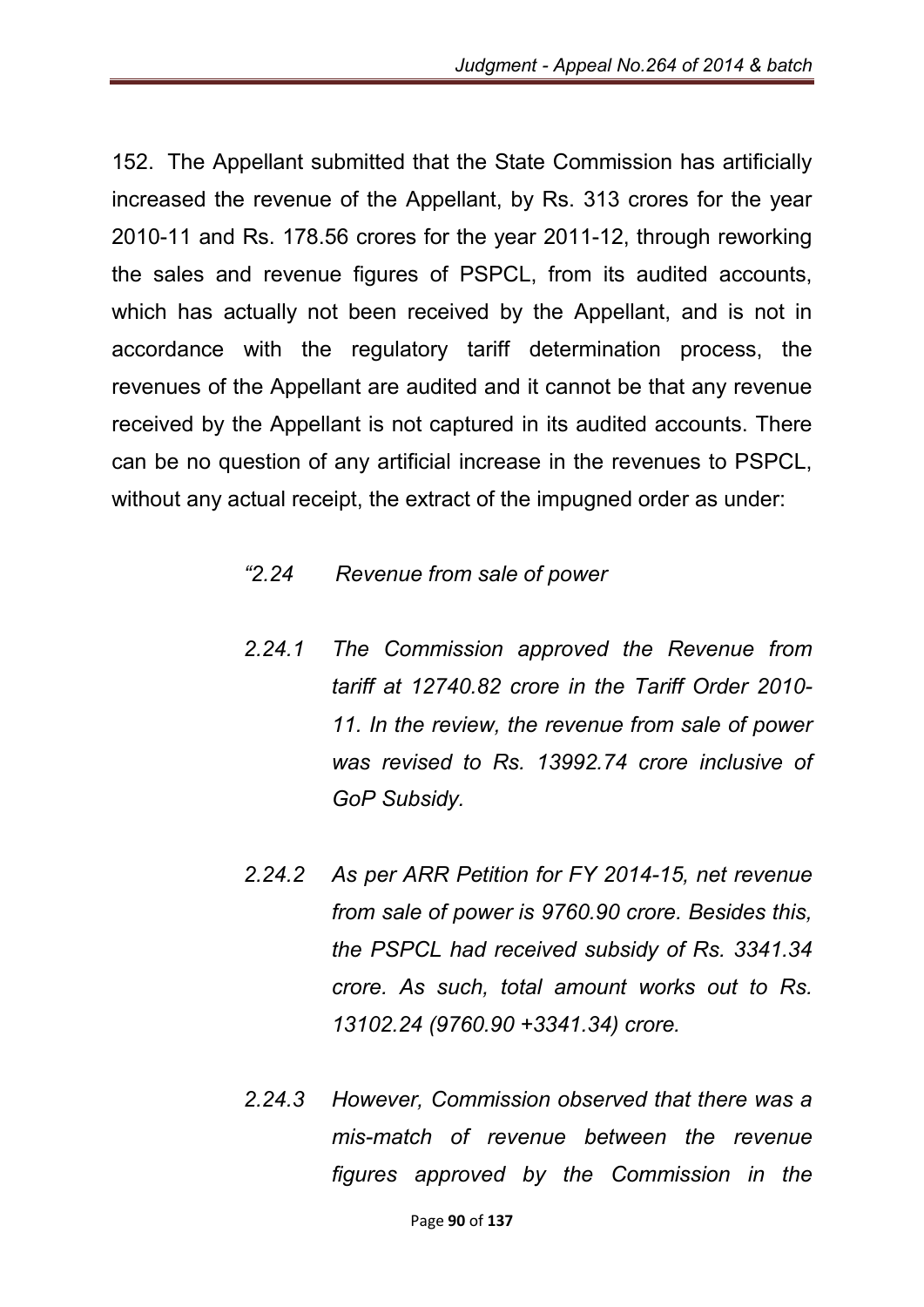*review and the actual revenue realised during FY 2010-11 as per the Audited Annual Accounts. The PSPCL was asked to explain the reasons for the mis-match in revenue. PSPCL vide letter no. 8/DTR/Dy.CAO/241/Vol-ll dated 25.02.2014 has explained the mis-match in revenue as under:*

- *1. "It has come to the notice that the AP subsidy in the accounts has been under-stated by 105.41 crore. While projecting the receivable from AP consumers, the amount has been considered as 520.60 crore based on the provisional accounts, whereas the actual figure received was 415.19 crore. Accordingly the subsidy from GoP for FY 2010-11 works out to (3446.75 crore instead of 23341.34 crore. The revised format no. 35 has already beer. submitted vide this office memo no. 350/DTR/DY.CAO /241/Vol-il dated 24.02.2014.*
- *2. Power factor incentives are being given to consumers. Similarly, power factor surcharge is being charged from the consumers. Further, demand surcharge voltage surcharge etc. are also being charged from the consumers. The net payment on these accounts comes to 22.90 crore. This is also one of the reasons for mismatch in the revenue.*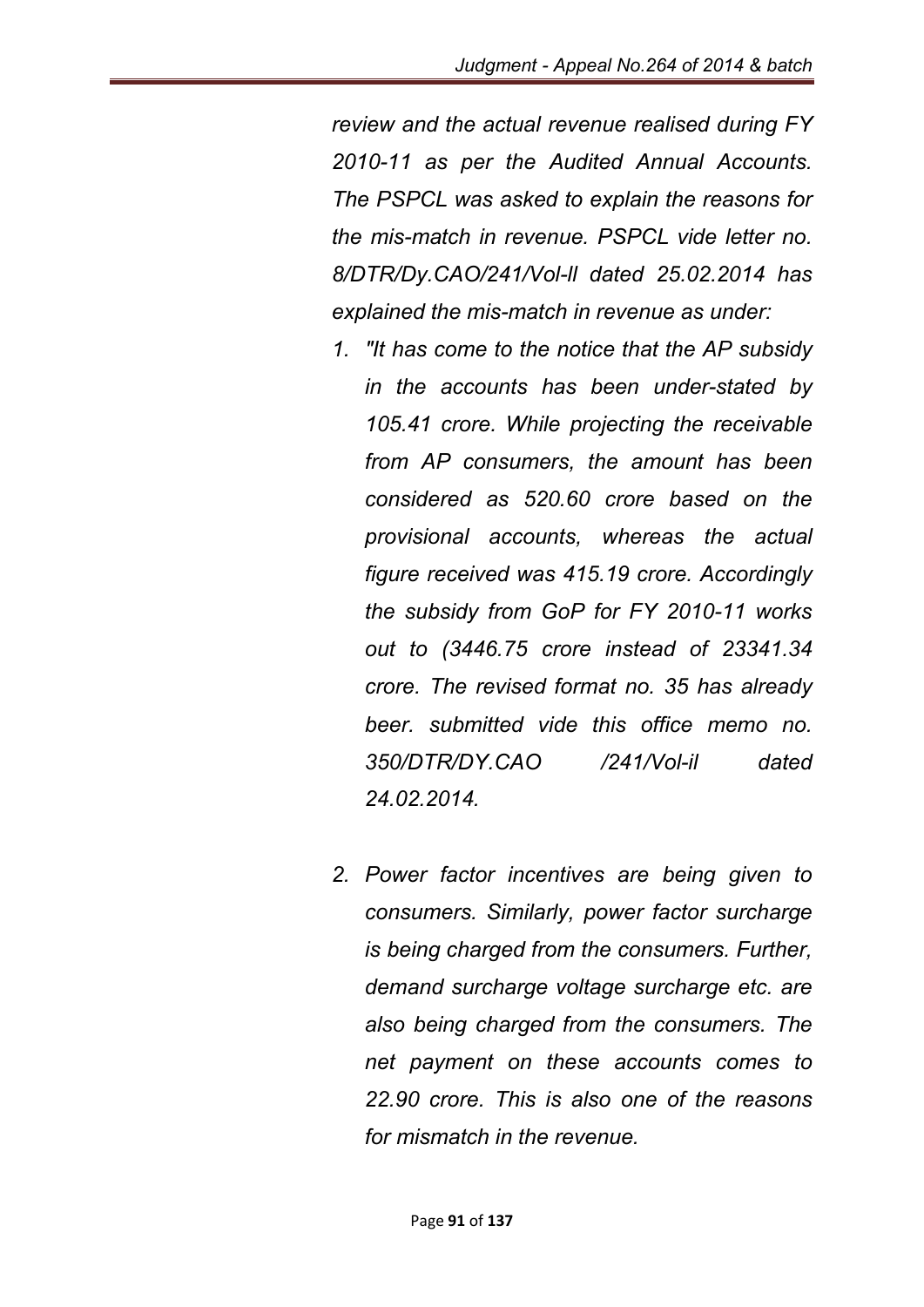- *3. Against theft units of 508 MU revenue of Rs. 61.16 crore only is accounted for, whereas the actual revenue at an average rate of Rs. 4.00 works out to approximately 200.00 crore. Difference of 139.00 (200.00-61.00] crore is due to the reason that amounts are challenged by various categories of consumers and some consumers may have deposited only 1/3rd of the assessed amount. It is further submitted that Hon'ble PSERC considers the units on account of theft of energy for calculating the T&D losses. It is further submitted that this principle is consistently being adopted/ followed by the Hon'ble PSERC from year to year in the past.*
- *4. As revenue from MMC has been shown under approved revenue which includes some amount of MMC with units, therefore, the net units consumed against MMC are required to be deducted category wise to compare the approved sale & actual sales. Therefore an adjustment is required with regard to incremental MMC units of 286.38 MU to compare the mis-match.*
- *5. There is a security deposit from consumers outstanding as on 31.03.2011 amounting to Rs. 1581.45 crore as per Audited Accounts of*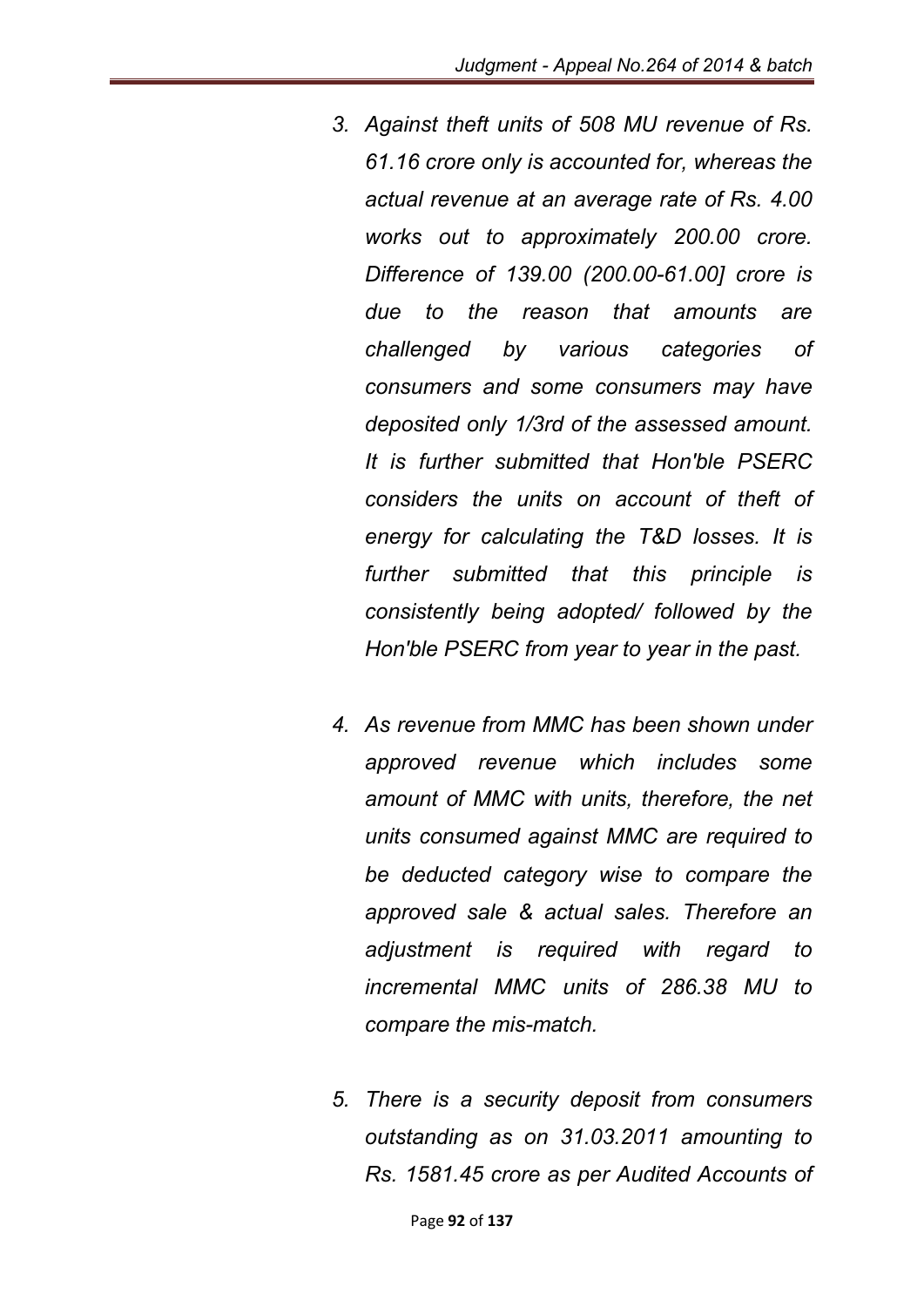*FY 2010-11. The interest payable to the consumers comes to Rs. 183.79 crore. It is submitted that interest on security deposit is given to the consumers at the first instance by giving credit in the energy bills and thereafter making adjustment by debit to interest on security and credit to Revenue Account. However, interest on security is given to the consumers through energy bills and in some of the cases the possibility of non-debit of interest on security account per contra credit to revenue cannot be ruled out as there are about 600 No. DS sub divisions in PSPCL and 100% accuracy cannot be assured. This fact can be verified to some extent where interest payable to consumers comes to the tune of Rs.183.79 crore and the interest paid on security comes to Rs.88.31 crore as per audited P&L a/c of PSPCL for FY 2010-11."*

*The Commission has considered the submission of the utility and the observations of the Commission on the issues raised are detailed below:*

> *1. The Commission is of the view that the PSPCL has taken Rs. 419.52 crore in the revenue from SOP in the actual revenue received from AP consumers during the year 2010-11. As such, the plea of the utility that an*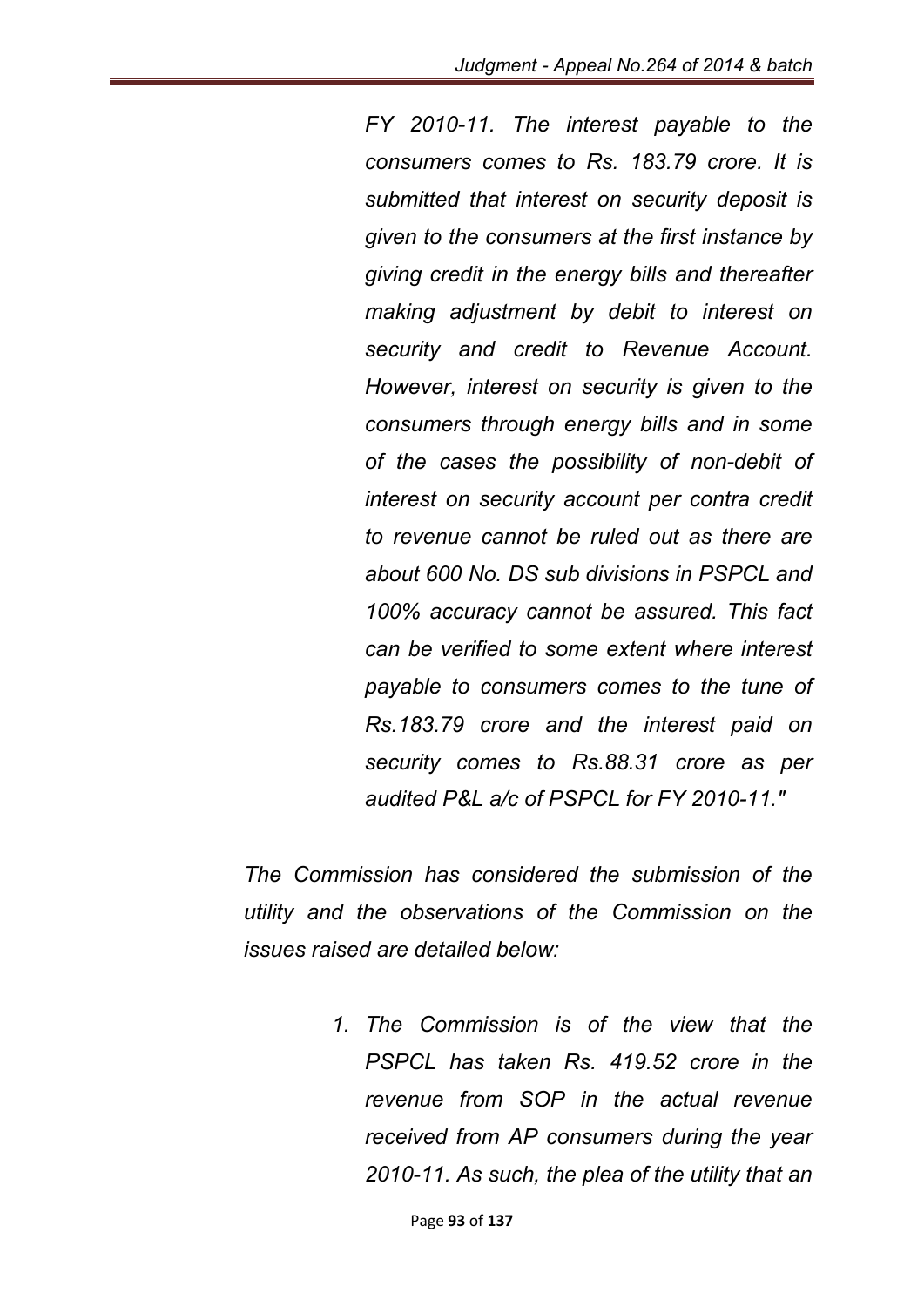*amount of Rs. 520.60 crore has been considered as revenue from AP consumers instead of Rs. 419.52 crore, is not acceptable.* 

- *2. The Commission accepts the plea of PSPCL that a mis-match of Rs. 22.90 crore is on account of deduction of said amount from revenue from SOP in the actual revenue received on account of power factor incentives, power factor surcharge and demand surcharge/ voltage surcharge.*
- *3. The Commission finds no logic in the plea of PSPCL that amounts are challenged by the various categories of consumers and some consumers may have deposited only 1/3rd of the assessed amount as PSPCL may be recovering the remaining 2/3rd amount in subsequent years. Moreover assessment & recovery is a continuous process. So, the plea of the utility is not acceptable.*
- *4. The Commission accepts the plea of PSPCL and decides that the incremental MMC amount of Rs. 123.28 crore is deductable from assessed revenue from sale of power.*
- *5. The Commission accepts the plea of PSPCL that interest on security is to be given to the*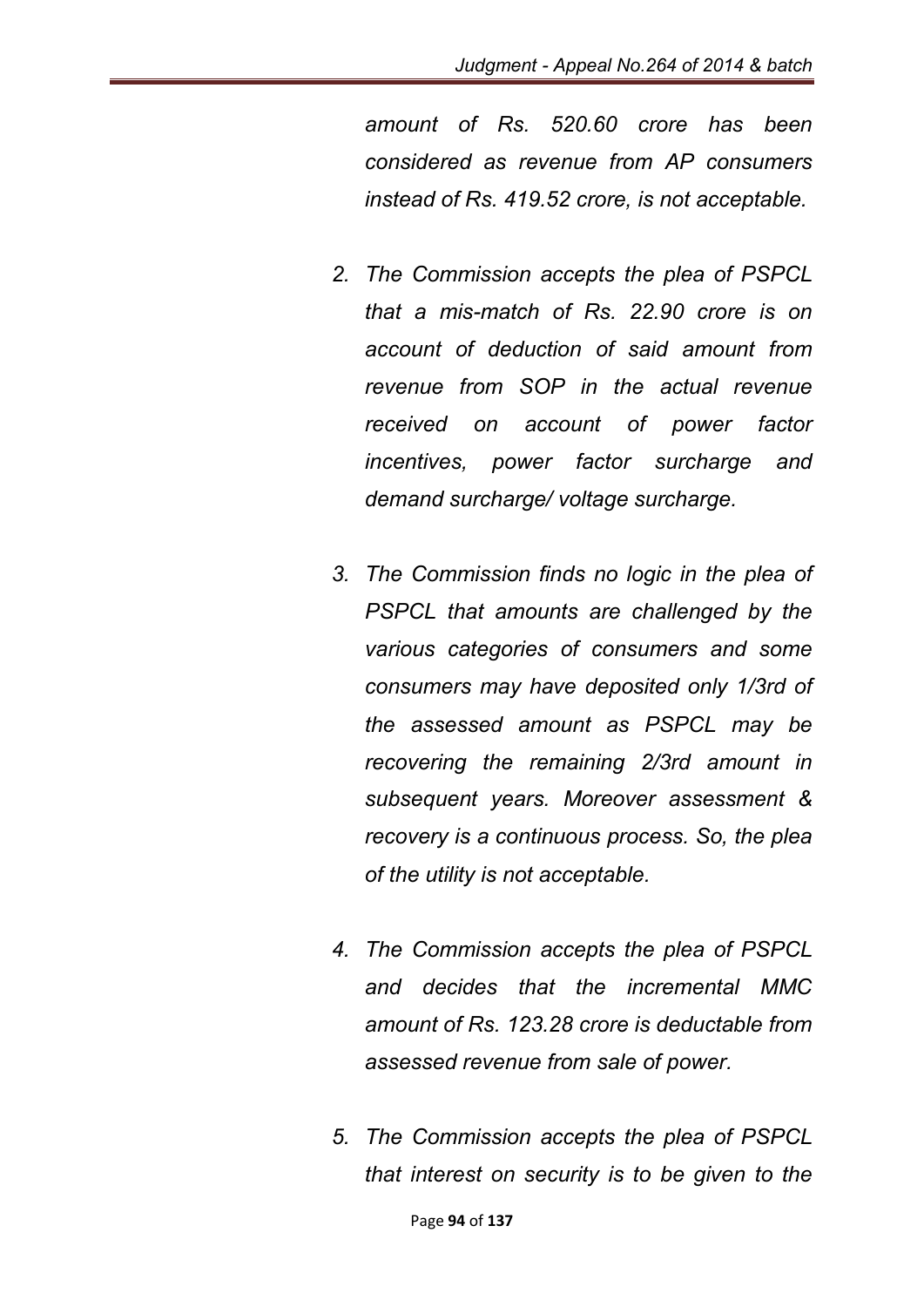*consumers through energy bills. But in some of cases the possibility of non debit of interest on security account per contra credit to revenue cannot be ruled out. However, it does not effect the revenue from sale of Power assessed by the Commission*

*Thus, PSPCL has been able to explain the mismatch of revenue to the extent of 146.18 (22.90+123.28) crore.*

# *The Commission, approves the revenue from sale of power as Rs. 13415.32 crore for energy sales of 32911 MU for FY 2010-11 as detailed in Table 2.15.*

153. Relevant extract of the impugned Order with respect to FY 2011- 12 is as under:

- *"3.23 Revenue from Sale of Power*
- *3.23.1 The Commission approved the Revenue from tariff at 214682.03 crore in the Tariff Order 2011-12. In the review, the revenue from sale of power was revised to 15394.50 crore inclusive of GoP Subsidy.*
- *3.23.2 As per ARR Petition for FY 2014-15, net revenue from sale of power for FY 2011 12 is 11255.23 crore. Besides this, the PSPCL had added subsidy of 24103.99 crore. As such, total amount works out to 15359.22 crore.*
- *3.23.3 However, Commission observed that there was a mis-match of revenue between the revenue figures approved by the Commission in the review and the*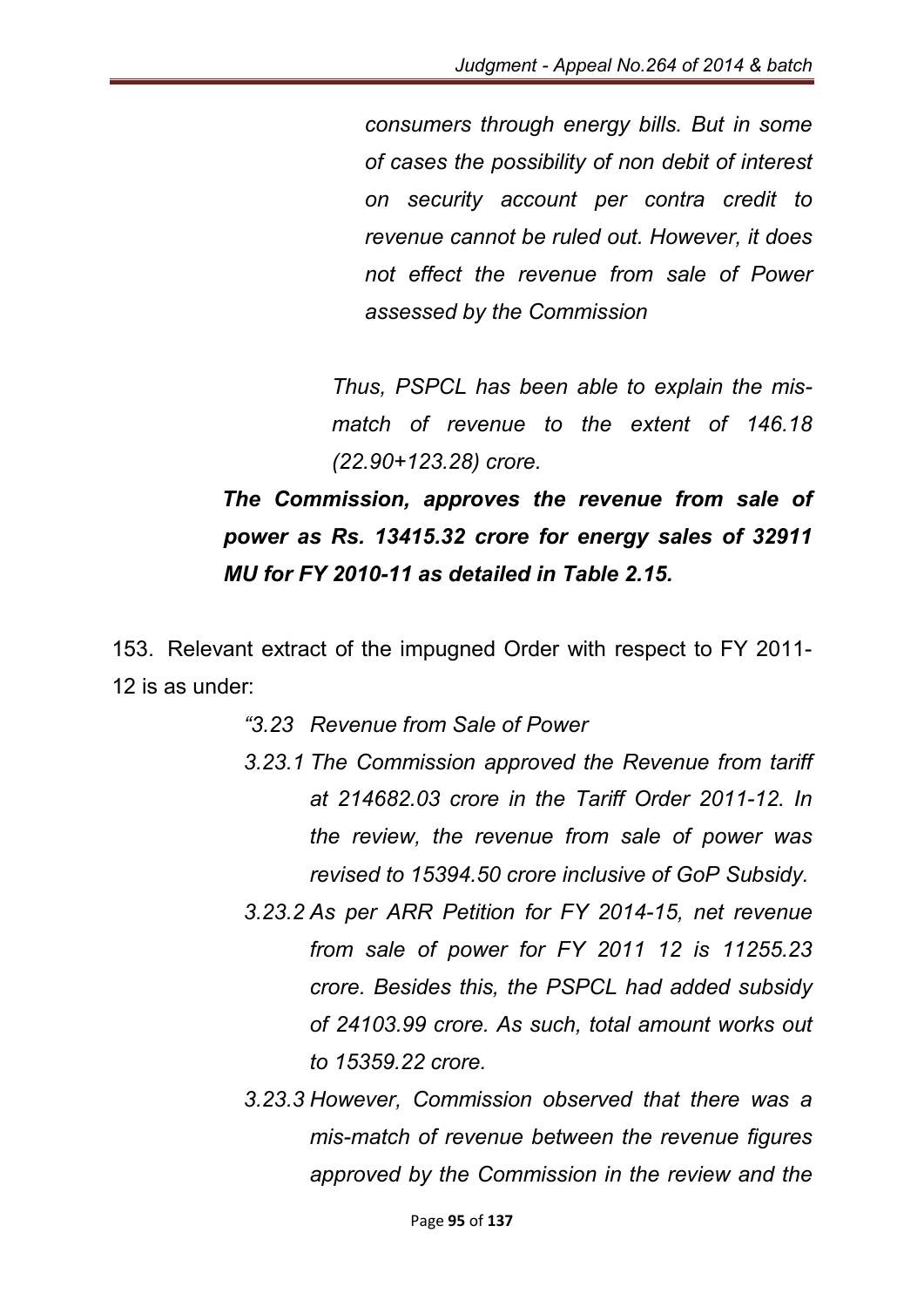*actual revenue realised during FY 2011 - 12 as per the Audited Annual Accounts. The PSPCL was asked to explain the reasons for the mis-match in revenue. PSPCL vide letter no. 387/DTR/Dy.CAO/ 241/Vol-ll dated 28.02.2014 has explained the mismatch in revenue as under:*

- *1. "Power factor incentives are being given to consumers. Similarly, power factor surcharge is being charged from the consumers. Further, demand surcharge/voltage surcharge etc. are also being charged from the consumers. The net payment on these accounts comes to 25.06 crore. This is one of the reasons for mismatch in the revenue.*
- *2. Against theft units of 494 MU, revenue of 38.40 crore only is accounted for, whereas the actual revenue at an average approved rate of 4.53 works out to approx. 224.00 crore. Difference of 185.00 (224.00-38.40) crore is due to the reason that amounts are challenged by various categories of consumers and some consumers may have deposited only 1/3rd of the assessed amount. It is further submitted that Hon'ble PSERC considers the units on account of theft of energy for calculating the T&D losses. It is further submitted that this principle is*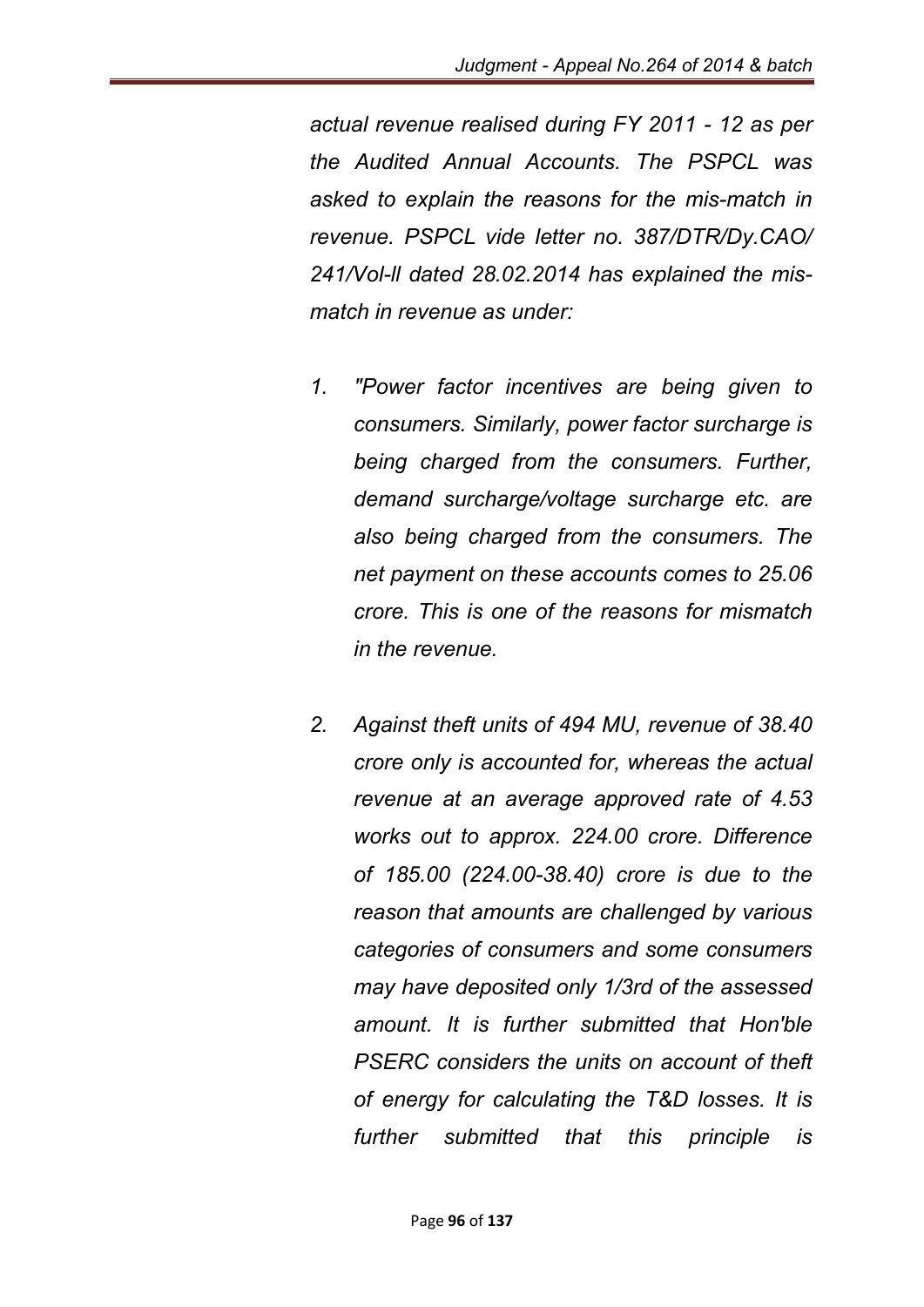*consistently being adopted/followed by the Hon'ble PSERC from year to year in the past.*

- *3. As revenue from MMC has been shown under approved revenue, which includes some amount of MMC with units, therefore, the net units consumed against MMC are required to be deducted category wise to compare the approved sale & actual sales. Therefore, an adjustment is required with regard to incremental MMC units of 173.20 MU to compare the mismatch.*
- *4. There is a security deposit from consumers outstanding as on 31.03.2012 amounting to Rs. 1915.53 crore as per Audited Accounts of FY 2011-12. The interest payable to the consumers comes out to be 179.53 crore. It is submitted that interest on security deposit is given to the consumers at the first instance by giving credit in the energy bills and thereafter making adjustment by debit to interest on security and credit to Revenue Account. However, interest on security is given to the consumers through energy bills and in some of the cases the possibility of non-debit of interest on security account per contra credit to revenue cannot be ruled out as there are about 500 No. DS sub- divisions in PSPCL and 100%*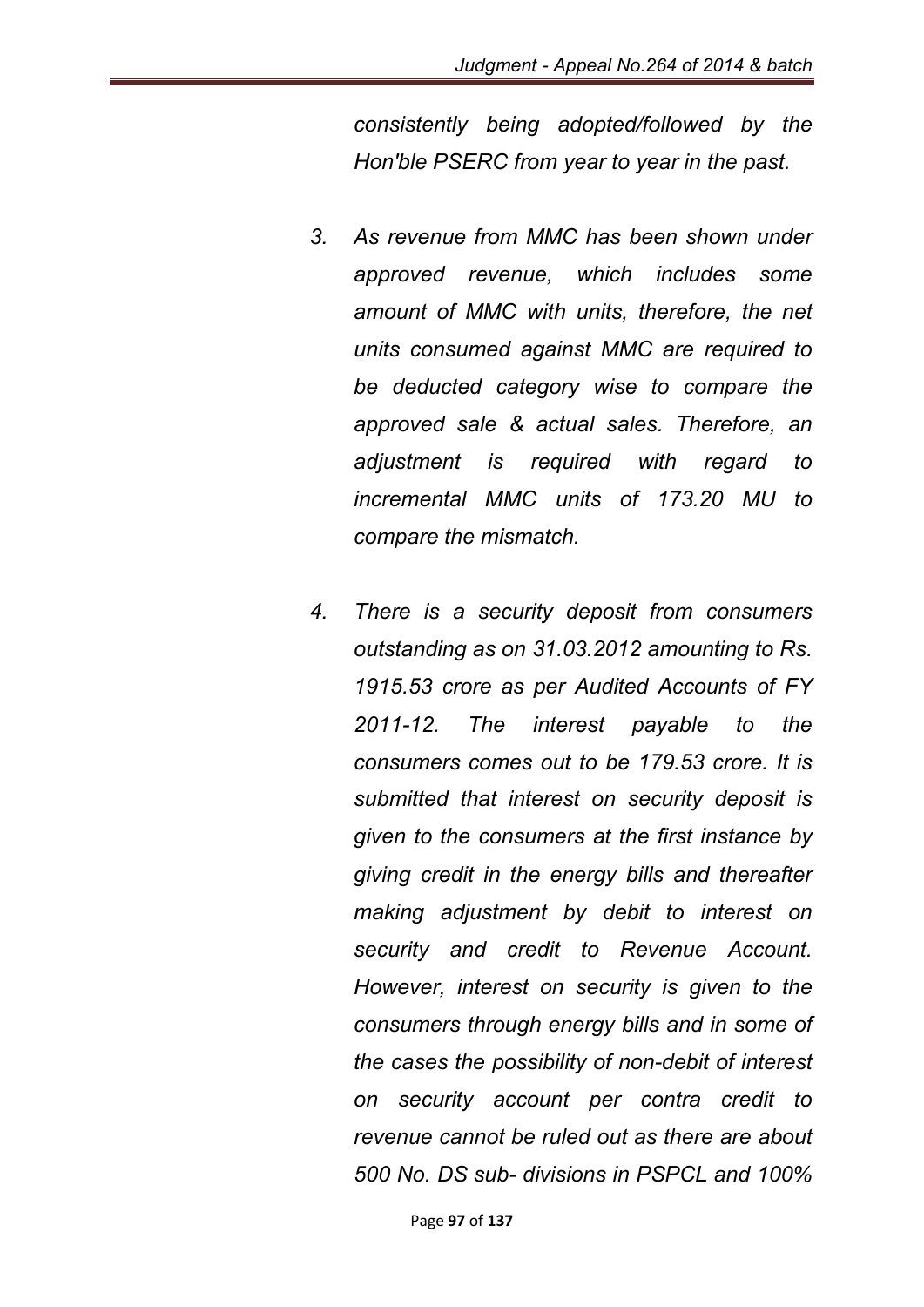*accuracy cannot be assured. This fact can be verified to some extent where interest payable to consumers comes to the tune of 179.53 crore and the interest paid on security comes out to 90.57 crore as per audited P&L A/C of PSPCL for FY 2011-12."*

*The Commission has considered the submission of the utility and the observations of the Commission on the issues raised are detailed below:*

- *1. The Commission accepts the plea of PSPCL that a mismatch of 25.06 crore is on account of deduction of said amount from revenue from SOP in the actual revenue received on account of power factor incentives, power factor surcharge and demand surcharge/ voltage surcharge.*
- *2. The Commission finds no logic in the plea of PSPCL that amounts are challenged by the various categories of consumers and some consumers may have deposited only 1/3rd of the assessed amount as PSPCL may be recovering the remaining 2/3rd amount in subsequent years. Moreover assessment & recovery is a continuous process. So, the plea of the utility is not acceptable.*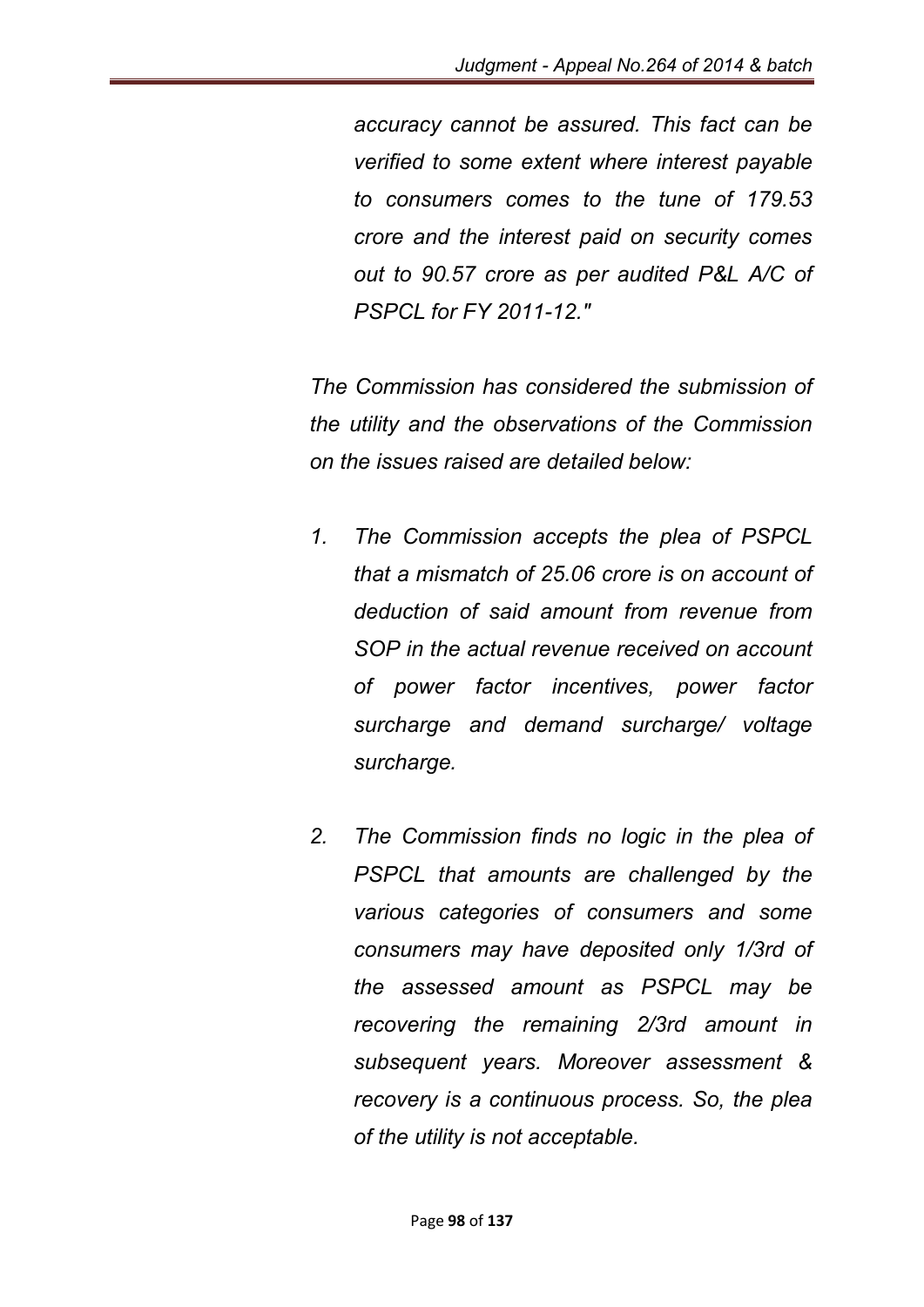- *3. The Commission accepts the plea of PSPCL and decides that the Incremental MMC amount of 79.39 crore is deductable from assessed revenue from sale of power.*
- *4. The Commission accepts the plea of PSPCL that interest on security is to be given to the consumers through energy bills. But in some cases the possibility of non debit of interest on security account per contra credit to revenue cannot be ruled out. However, it does not effect the revenue from sale of power assessed by the Commission.*

*Thus, PSPCL has been able to explain the mismatch of revenue to the extent of 104.45 (25.06+79.39) crore.*

# *The Commission approves the revenue from sale of power as Rs. 15537.78 crore for energy sales of 34157 MU for FY 2011-12 as detailed in Table 3.15.*

154. There cannot be any dispute that the State Commission is required to consider the expenditure of the Appellant and allow the expenditure, subject to prudence check, to be recovered in the tariff from the consumers. The tariff is based on the expenses permitted to be incurred. The State Commission however cannot have notional income to be accounted for the Appellant, on the basis of assumptions, when the revenue has not been received by the Appellant, for example, the State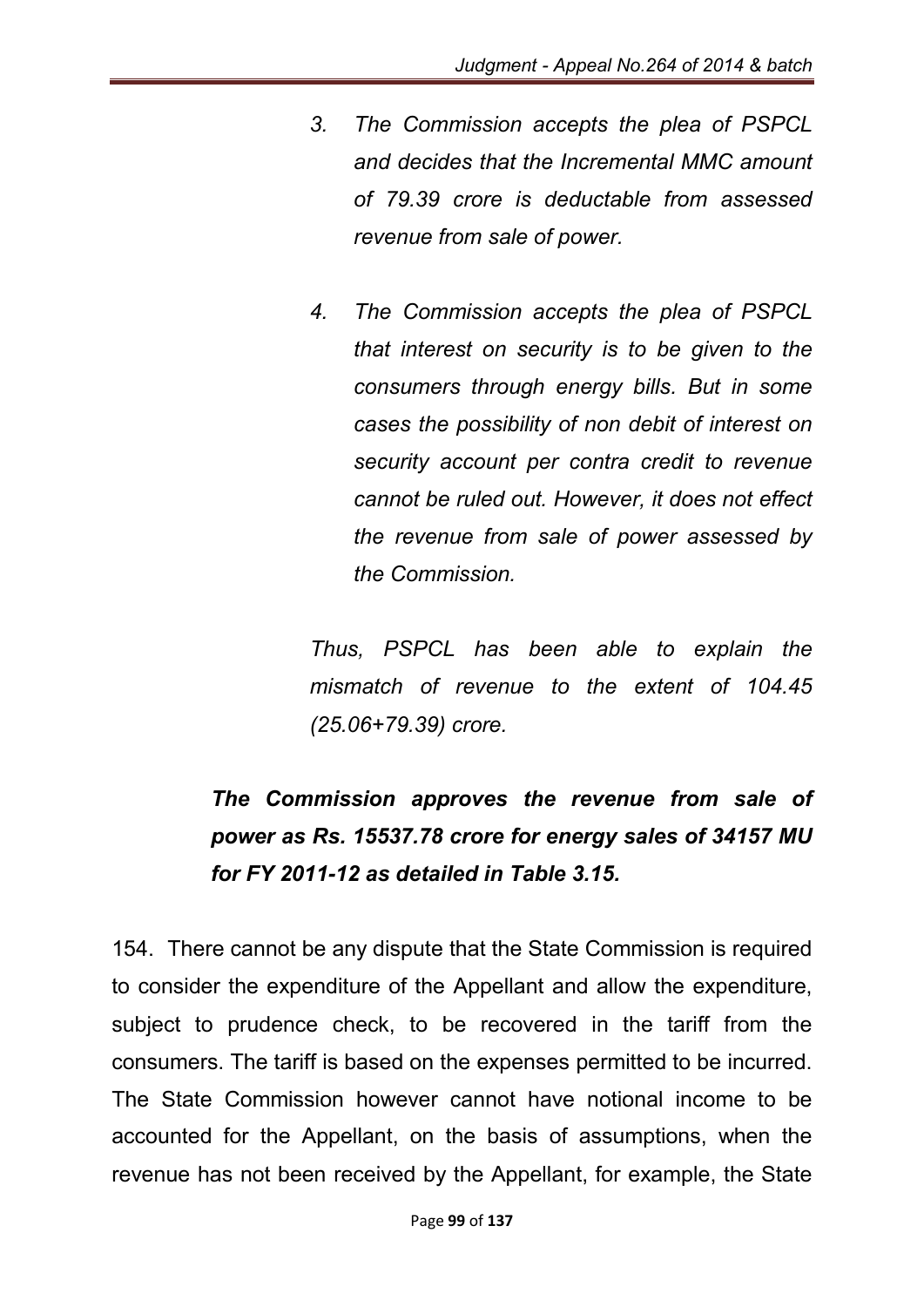Commission has assumed 100% revenue from the assessment on account of theft, notwithstanding that there may be judicial proceedings pending under which only part payments are made, similarly, the different between the interest on security deposit payable and the contra credit in the revenue has not been accepted by the State Commission.

155. The Appellant submitted that, for the year 2013-14, the State Commission has erroneously calculated the subsidy for the SC/BPL consumers, which has been allowed considering average consumption of 82 units against estimated consumption of 132 units per month and thus the State Commission has allowed less subsidy by about Rs. 180 crores. The figure of 82 units is based on average actual consumption of 74 units in the year 2011-12 when consumption up to 100 units was free, the free units were subsequently increased to 200 but the same have not been considered by the State Commission.

156. The Appellant, further, added that the State Commission has not considered all the rebates announced while calculating the revenue realized on existing tariff for the year 2014-15. There were various rebates that were provided to the consumers under the tariff order passed by the State Commission. However, the same has not been accounted for by the State Commission in estimating the revenues from the consumers for the year 2014-15.

157. The Respondent Commission submitted that it has taken into consideration the effect of rebate to consumers catered at higher voltage, impact of extension in the period of Time of the Day (ToD) tariff and impact of rebate of 7.5% in view of this Tribunal judgment on revenue realized during FY 2014-15. Further, at the time of approval of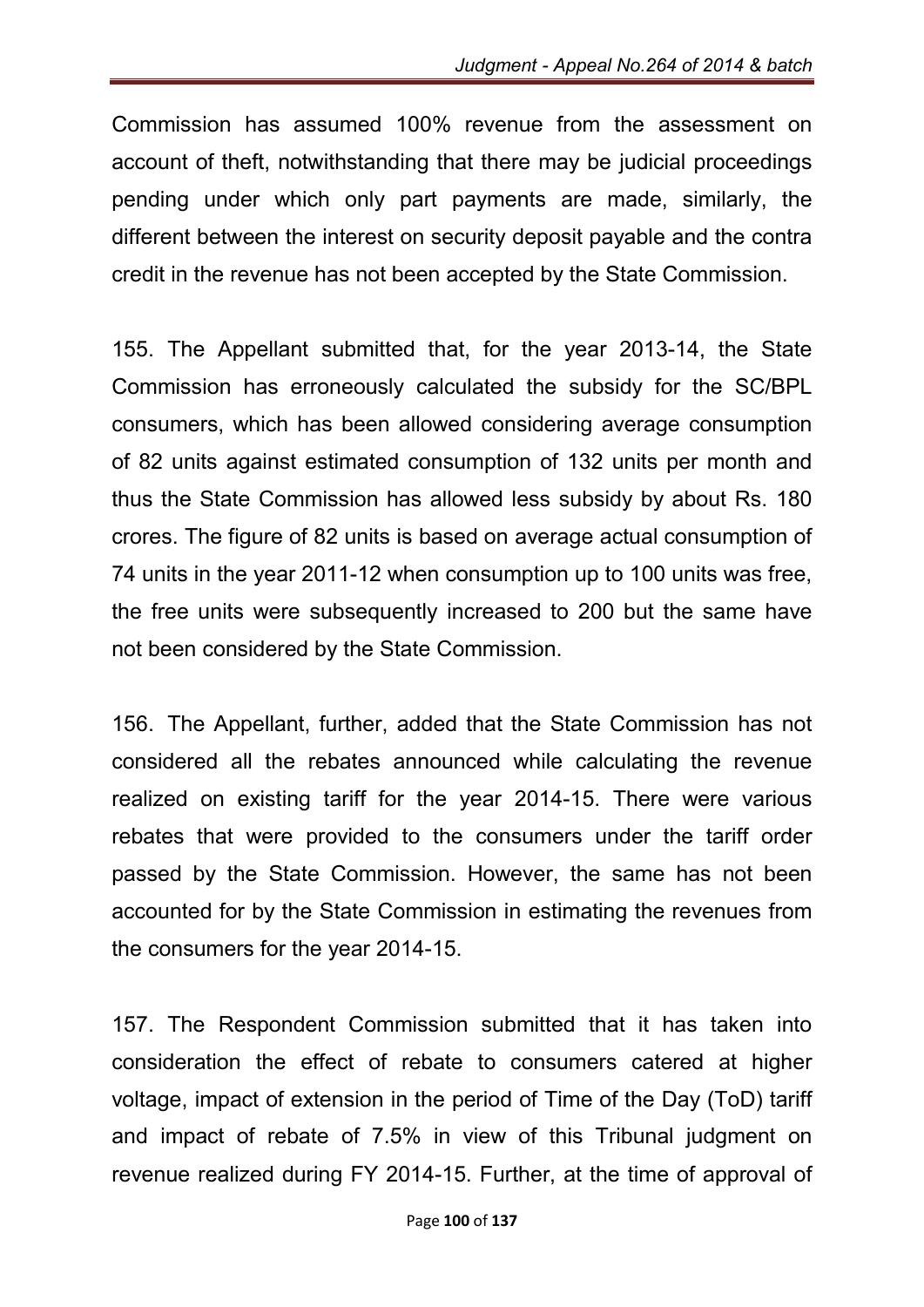rebate of Rs.1/kWh (or kVAh) for exceeding the threshold limit of the consumption of energy for all the metered category of consumers (except street lighting and AP categories), it was observed by the Commission that this extra sale of power will result in reducing fixed cost of the surrendered power to some extent, the actual quantum of which and savings will only be known at the end of FY 2014-15 and shall be considered by PSERC at the time of true up. The relevant paras of the Tariff Order for FY 2014-15 in the matter are reproduced below.

#### *"7.6. Sale of Surplus Power*

*7.6.1 PSPCL has projected in the ARR for FY 2014-15 that it shall be having 12904 MU (gross) and 12807 MU (net) surplus power during FY 2014-15, available from tied up sources i.e. central generating stations and the upcoming IPPs in Punjab. In order to manage and to maintain energy balance, the surplus power during FY 2014-15 has been projected to be surrendered by PSPCL, on merit order of power purchase from these stations. After surrender of surplus power, only variable charges have been reduced and fixed/other charges have been considered in the power purchase cost. The impact of fixed charges to be borne due to surrender of surplus power has been projected as Rs.1706 crore. It has further been submitted that the projections for power availability as submitted for long term plan of PSPCL differ from the projections submitted in ARR due to difference in demand forecasts based on restricted and unrestricted demand. The projections during FY 2014-15 for generation from Talwandi Sabo*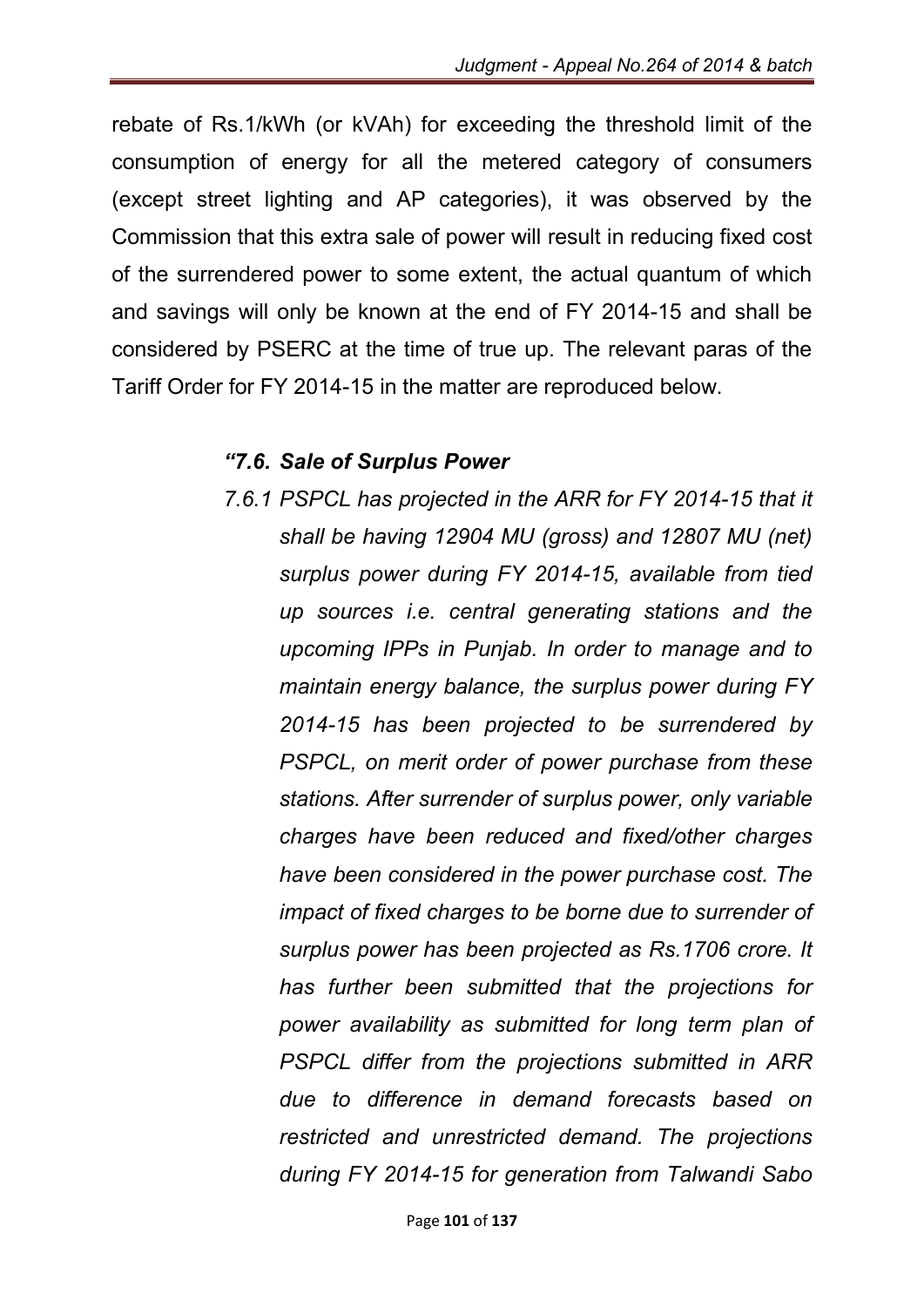*TPS, Rajpura TPS and Goindwal Sahib TPS are based on availability of 65% considering the stabilization period after commissioning of plants and PLF of 80%. PSPCL has not submitted any proposal to utilize/sell this power within the State or outside the State. PSPCL has not considered its own thermal generating stations in the merit order dispatch. However, PSPCL has stated that due to capacity overhang across the country, it may be difficult to sell surplus power outside Punjab.*

*7.6.2 The variable cost of surplus power has been projected in the ARR for FY 2014-15 as Rs.3376 crore, which gives average per unit variable cost as Rs.2.64. After adding T&D losses @16% as projected by PSPCL in the ARR, the average variable per unit cost works out to Rs.3.06 (approximately). Further, average per unit fixed cost of the surrendered power works out to Rs.1.31. The total average per unit cost of the surplus power, as such, works out to Rs.4.37."*

158. Further, submitted that, in view of the above submissions, it is clear that the Commission has kept the impact on revenue in view as a result of extension of various rebates as brought out by the appellant in the petition.

159. In response to the submissions made by the Appellant, the Respondent Commission argued only on the rebate announced for the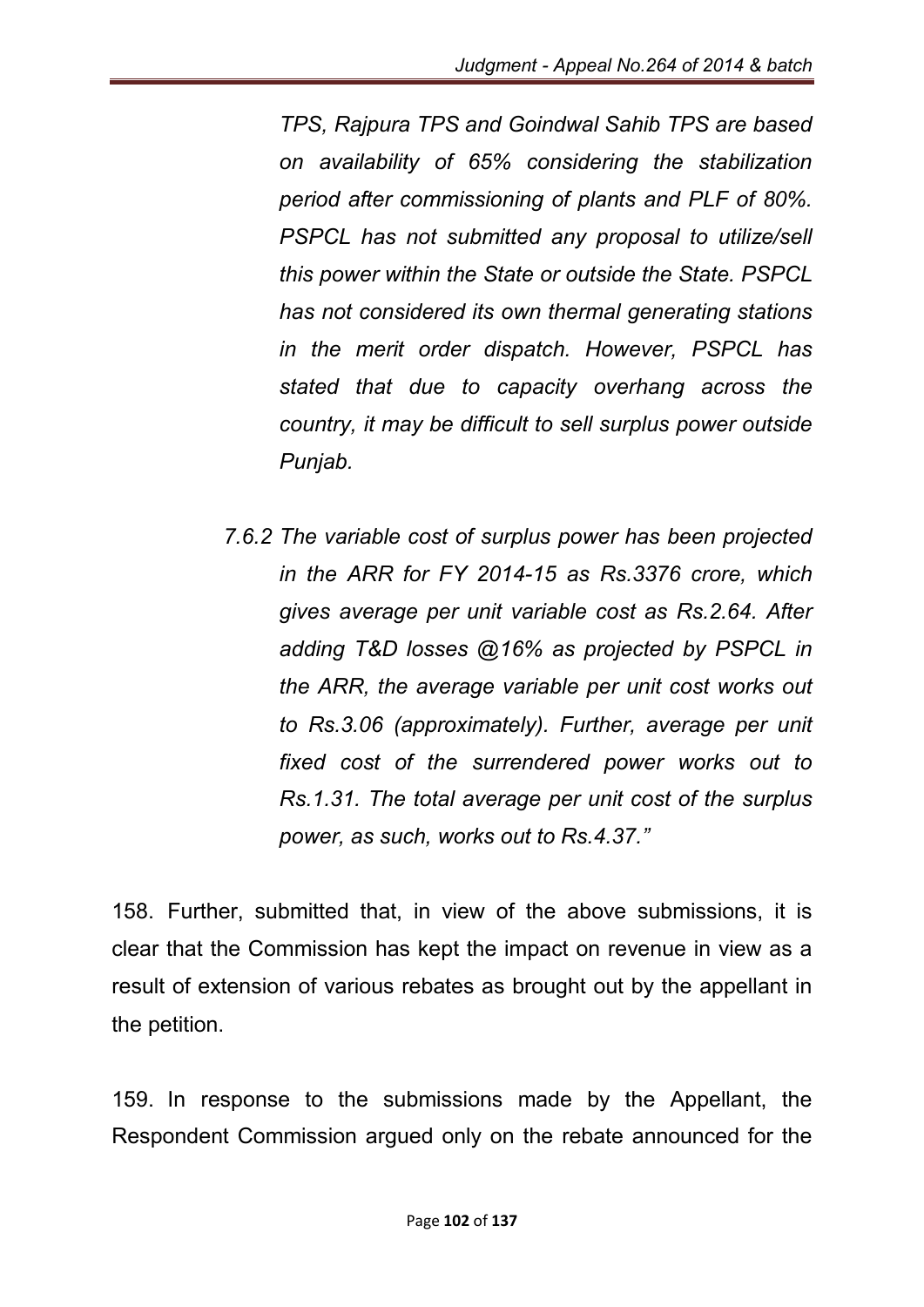year 2014-15. No reply was submitted against the submissions made by the Appellant on other counts.

160. We are not satisfied with the submissions of the State Commission, which are incomplete and are deprived of any merit. There response cannot be appreciated.

161. We direct the State Commission to look into the afresh based on the submissions of the Appellants and decide on the issue afresh.

162. Issue No. 13- Late Payment Surcharge: The Appellant submitted that the State Commission has included the late payment surcharge collected by the Appellant in non-tariff income, considering that the interest on working capital is allowed to the Appellant on normative basis which is lower and therefore, does not include the actual interest which the Appellant has to fund through late payment. Thus, when the payment was received late by the Appellant, the loan taken to fund the gap and the delay in receipt in payment is to be on the account of the Appellant and the same is not allowed in the revenue requirement of Appellant. However, when the consumer pays the late payment surcharge for the delay in the payment, instead of the same to the income of the Appellant to set off the cost incurred by the Appellant, the late payment surcharge is included in the non-tariff income to reduce the revenue requirement of the Appellant. This has resulted in less cash flow of the Appellant.

163. The Appellant, further, submitted that the State Commission has erroneously included the Late Payment Surcharge collected by PSPCL from the consumers in the non-tariff income of PSPCL for all the years,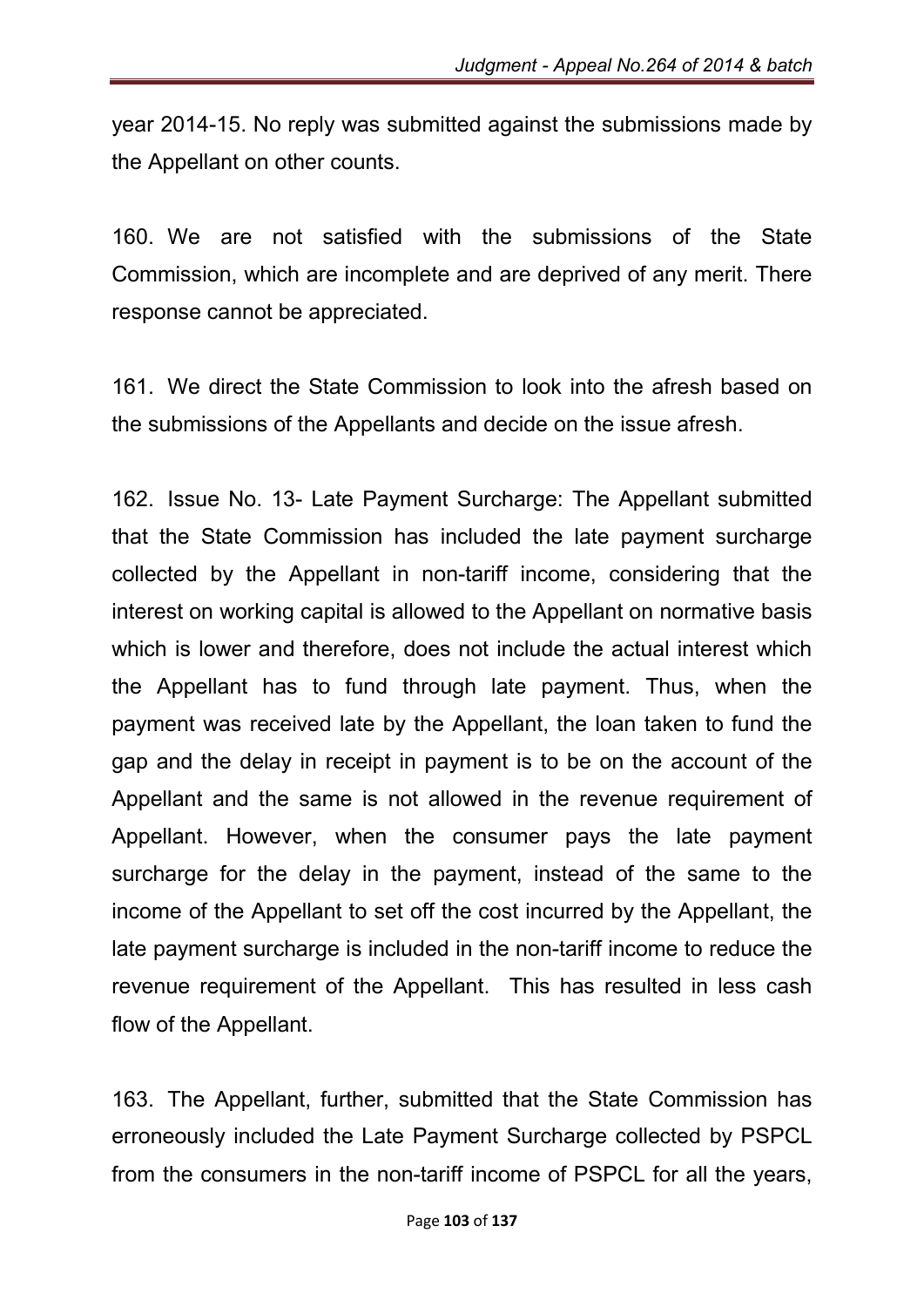namely, in the truing up for the years 2010-11 and 2011-12, the review for the year 2013-14 and the tariff fixation for the year 2014-15. Relevant extract of the impugned Order for FY 2010-11 is as under:

### *"2.23 Non-Tariff Income*

*2.23.1 In the Tariff Order for FY 2010-11, the Commission approved Non-Tariff income of 448,66 crore. This was increased to 2565.95 crore in the review for FY 2010 11 by the Commission based on the revised estimates of the PSPCL.*

*2.23.2 In ARR & Tariff Petition for FY 2014-15, PSPCL has shown Non-Tariff Income of Rs. 562.95 crore for FY 2010-11 as per the Audited Annual Accounts. This includes an amount of Rs. 142.74 crore on account of late payment surcharge. In the petition, PSPCL has prayed that the late payment surcharge be not treated as part of the Non-Tariff Income as PSPCL's working capital requirements are being determined as per norms and there is no compensation to the PSPCL on account of interest accrued on delayed payments against bills issued and including the Late Payment Surcharge in Non-Tariff/ Other Income adversely impacts the cash flow position of the*  **PSPCL.** The Commission observes that receipts on account of *Late Payment Surcharge are to be treated as Non-Tariff Income as per Regulation 34 of PSERC (Terms and Conditions for Determination of Tariff) Regulations, 2005. Moreover, interest on working capital is allowed to the utility on normative basis notwithstanding that the licensee has not taken working capital loan from any outside agency or has exceeded the*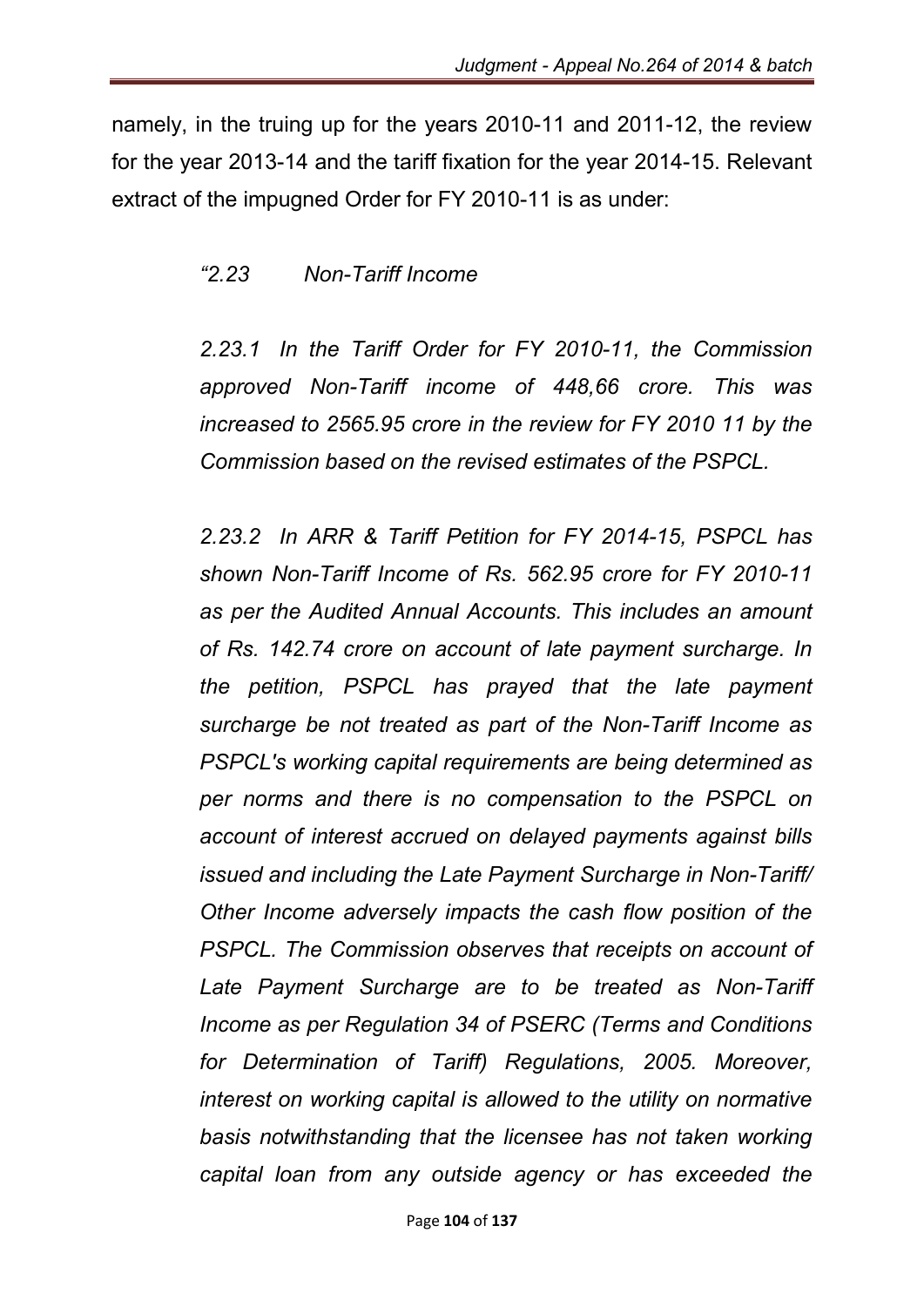*working capital loan amount worked out on normative basis. So the plea of the utility not to treat the late payment surcharge as part of the Non-Tariff Income finds no merit.*

164. Further submitted that identical reasoning has been given for other years while categorizing late payment surcharge as non-tariff income, such decision of the State Commission is self-contradictory. The State Commission permits the interest on working capital, which includes the receivables on normative basis and not on actual basis. Therefore, the funding of the working capital for any delay in the payment by the consumers is arranged for by PSPCL, without any corresponding recovery in the working capital interest.

165. It was stated that the approach of the State Commission cannot be different and should follow one of the two principles, either the cost of funding the delay in payment should be allowed to the Appellant while treating the Late Payment Surcharge as non-tariff income, or if the Appellant is required to fund the additional expenses on its own, the Late Payment Surcharge should be set off against the additional expenses and not as Late Payment Surcharge.

166. This Tribunal in the case of North Delhi Power Limited v. Delhi Electricity Regulatory Commission, Appeal No. 153 of 2009 dated 30/07/2010, has held as under:

> *"19. According to the MYT Regulations, the non-tariff income is deducted from Aggregate Revenue Requirements to work out the Net Revenue Requirement. Working capital cost for financing the Receivables of revenue within the due date is*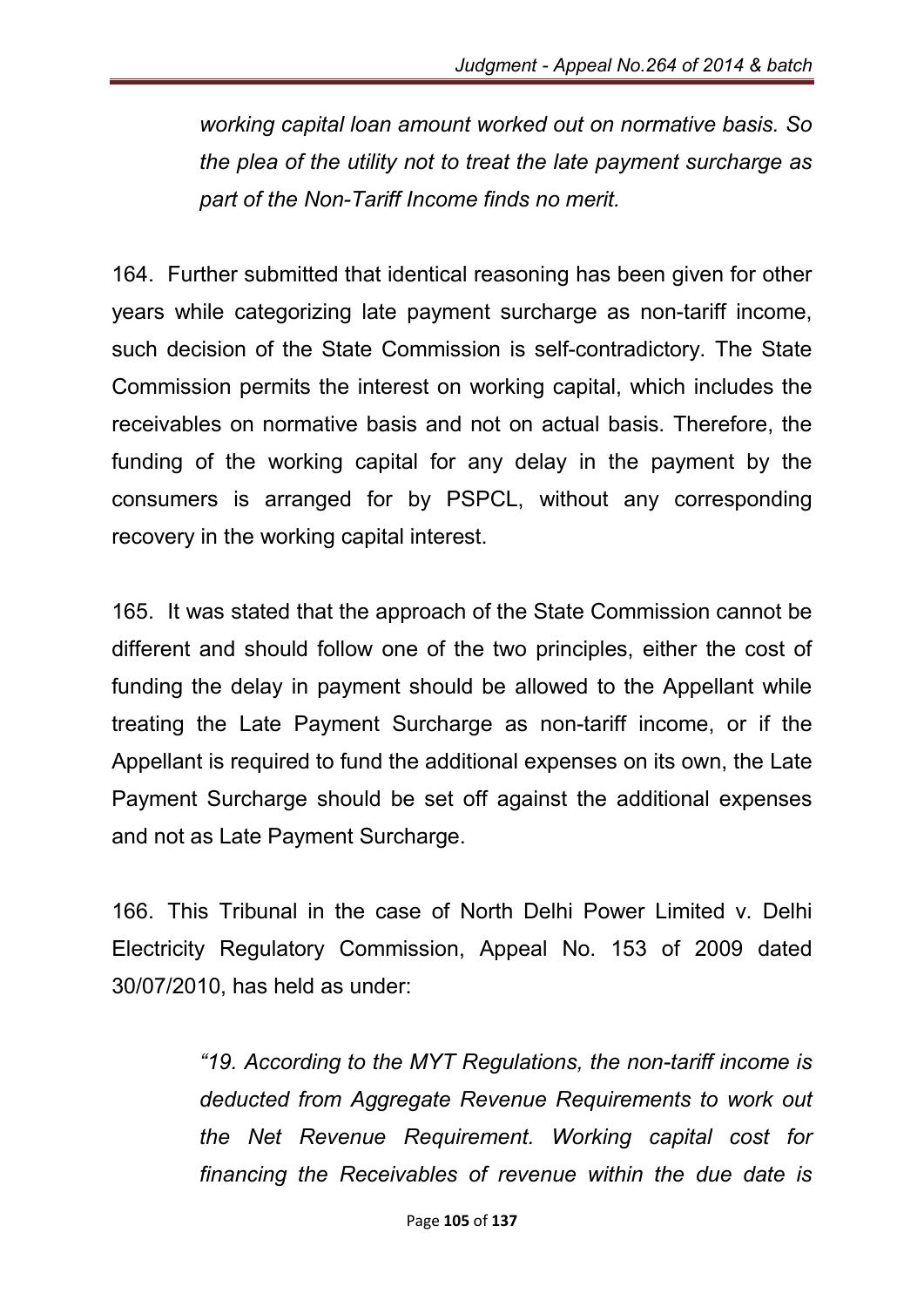*allowed in tariff determination. As such, no late payment surcharge is leviable or earned for Receivable Liquidated up to due date. The late payment surcharge is levied on consumers who do not make payment within the stipulated period allowed for payment. This compensates the licensee for the interest cost that would be incurred on the additional working capital requirements due to consumers not paying their dues in time. Therefore, the entire late payment surcharges should accrue to the licensee to off-set additional financing costs of incremental working capital requirement beyond the normative two months receivables allowed in working capital. However, as per the Tariff Regulations, the amount received by the Licensee on account of Non-Tariff Income is deducted from the Aggregate Revenue Requirement in calculating the Net Revenue Requirement of the Licensee.* 

20. The State Commission having treated the late payment *surcharge as a part of the non-tariff income for tariff determination, it would be proper on its part to allow the entire associated financing cost of the outstanding principal amount on which late payment surcharge was charged for the delay beyond the due dates. The Commission, instead of allowing interest/financing cost on the entire outstanding principal amount, has treated the late payment surcharge amount alone, which is nothing but interest cost for the delayed payment, as outstanding principal amount itself and allowed interest/financing cost on the said amount. This is a wrong approach. Having considered the entire late payment surcharge as principal outstanding amount beyond due date as a non-*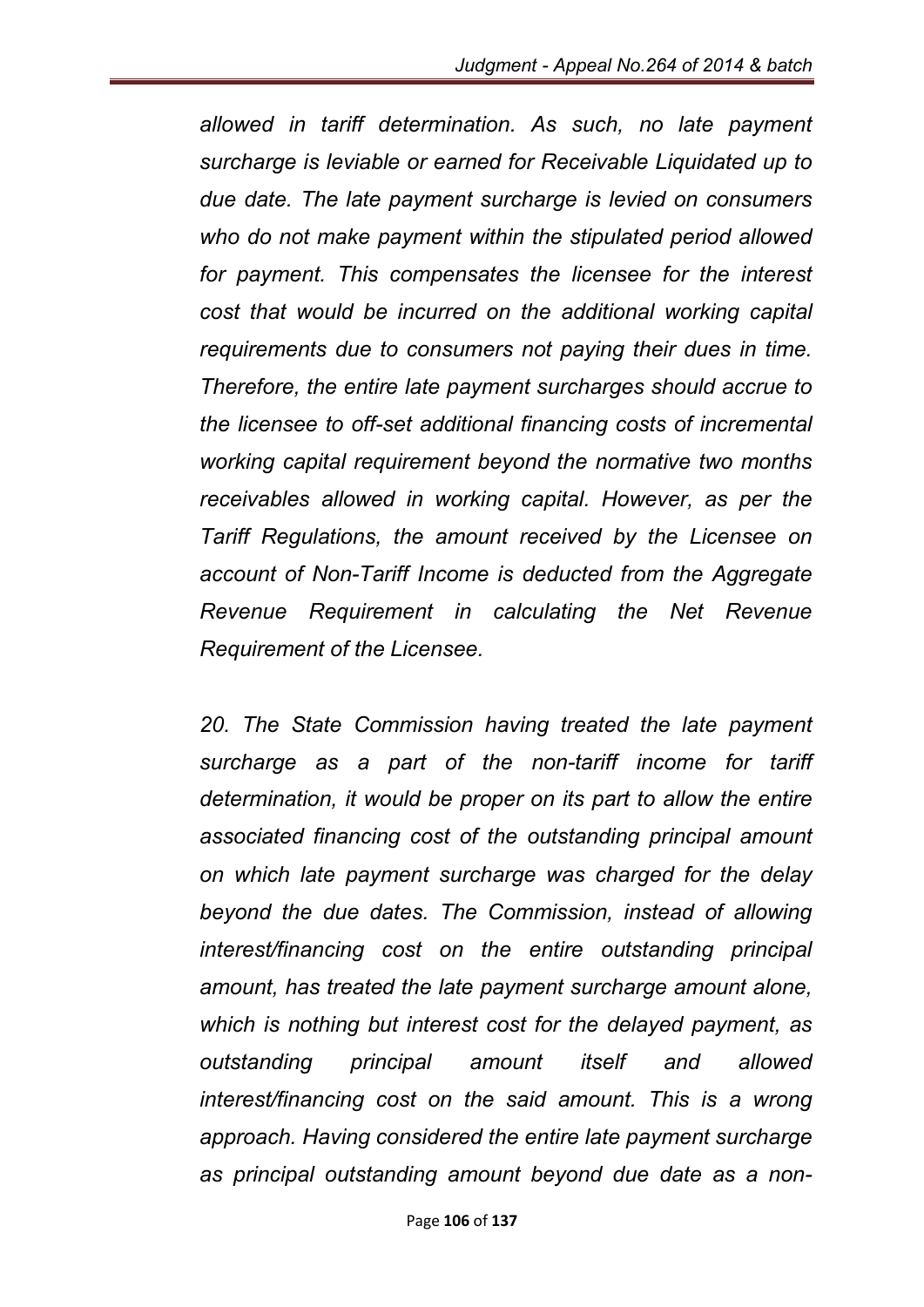*tariff income, the State Commission should have allowed the entire cost computed by applying an appropriate financing rate to the said principal amount on which late payment surcharge has been levied. According to the Appellant, the financing cost should have been allowed on Rs. 84.89 crores of principal amount which was outstanding beyond the due date rather than on Rs. 15.28 crores which is late payment surcharge, as erroneously calculated by the State Commission."*

167. The Respondent Commission submitted that, in the tariff order for FY 2014-15, it was observed that receipts on account of Late Payment Surcharge are to be treated as Non-Tariff Income as per Regulation 34 of PSERC (Terms and Conditions for Determination of Tariff) Regulations, 2005, whereas, interest on working capital is allowed to the utility on normative basis notwithstanding that the licensee has not taken working capital loan from any outside agency or has exceeded the working capital loan amount worked out on normative basis. Hence, the plea of the utility not to treat the late payment surcharge as part of the Non-Tariff Income does not bear any merit. The utility did not take into account the receipt on account of Late Payment Surcharge in the Non-Tariff Income for FY 2014-15. Keeping in view the rationale given in above para, the Commission decided that the receipt on account of Late Payment Surcharge be taken as Non-Tariff Income.

168. We decline to accept the submission of the State Commission, the appeal has merit, and issue is decided in favour of Appellant. The State Commission shall consider the impact of late payment surcharge appropriately without limiting under the condition of normative norms as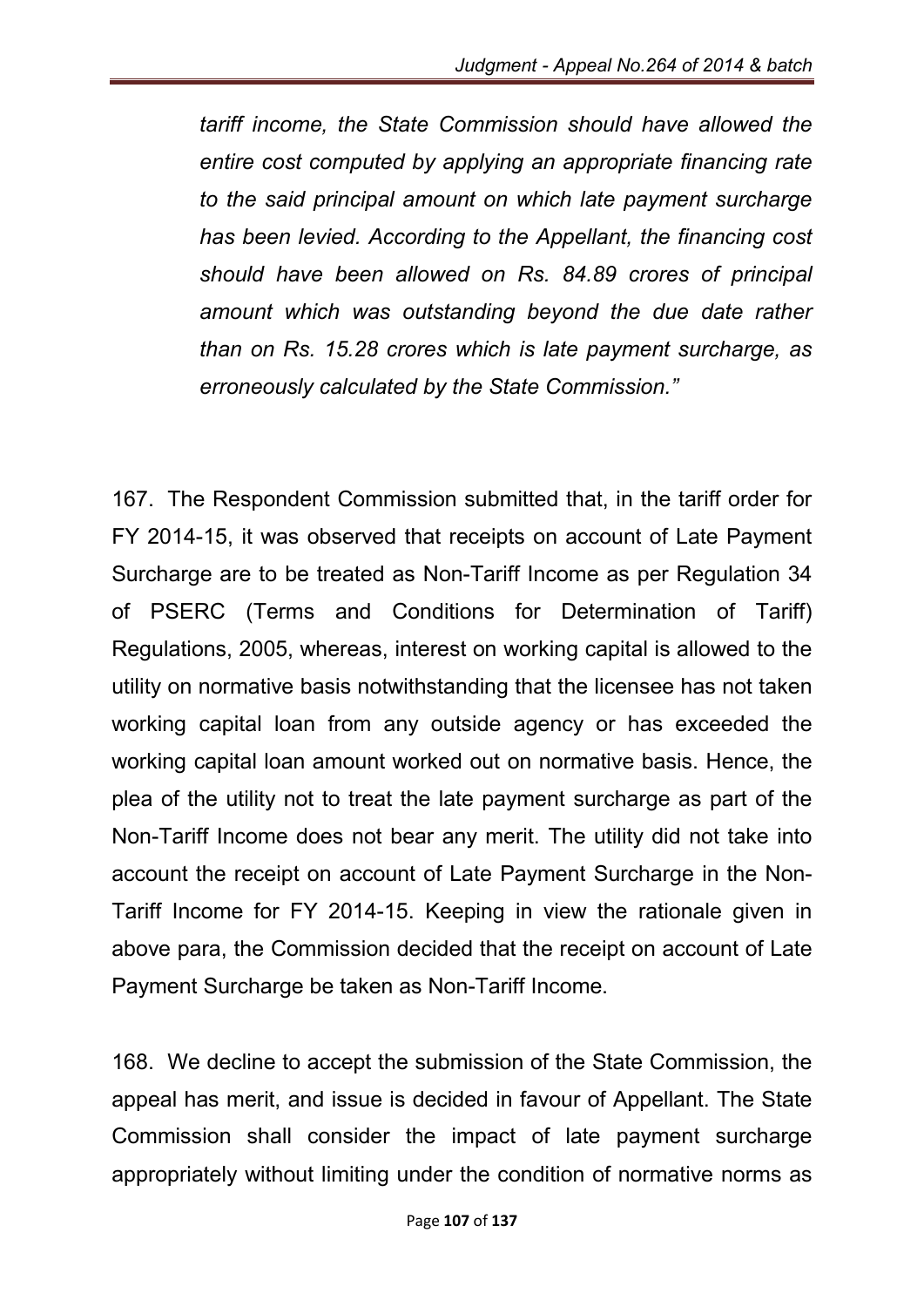disallowance of it may badly impact the financial condition of the Appellant, if it keep on growing having cumulative impact also.

169. Issue No. 14- Carrying Cost on Cumulative Revenue Gap:The Appellant submitted that the State Commission, for the year 2010-11 and 2011-12, has not allowed the carrying cost on the revenue gap which has been recognized in the books of PSPCL even after truing up, if a revenue gap is being left behind in the books of PSPCL, then there has to be some avenue of funding the same.

170. Further, added that when the expenses are recognized and the gap is created, the carrying cost ought to be allowed from the time the expenses are incurred till the time the same is actually recovered in the tariff. The State Commission in the impugned Order for FY 2010-11 has held as under:

### *"2.25 Carrying over of Cumulative deficit*

*As per Tariff Order for FY 2011-12, there is a consolidated gap of Rs. 2162.89 crore upto FY 2009-10. As per Audited Annual Accounts of Erstwhile Board for the period upto 31.03.2010, there was a revenue deficit of Rs. 9712.75 crore, which was increased to Rs. 10180.35 crore upto 16.04.2010 i.e. the date of unbundling of the Board. However in the Punjab Power Sector Reforms Transfer Scheme, 2010 notified by GoP on 16.04.2010, which was further amended vide notification dated 24.12.2012, the cumulative revenue deficit of 10180.35 crore of Erstwhile Board, at the time of re-vesting of assets and liabilities of the Board by GoP, has been shown as nil as per the Opening Balance Sheets of the successor companies i.e.*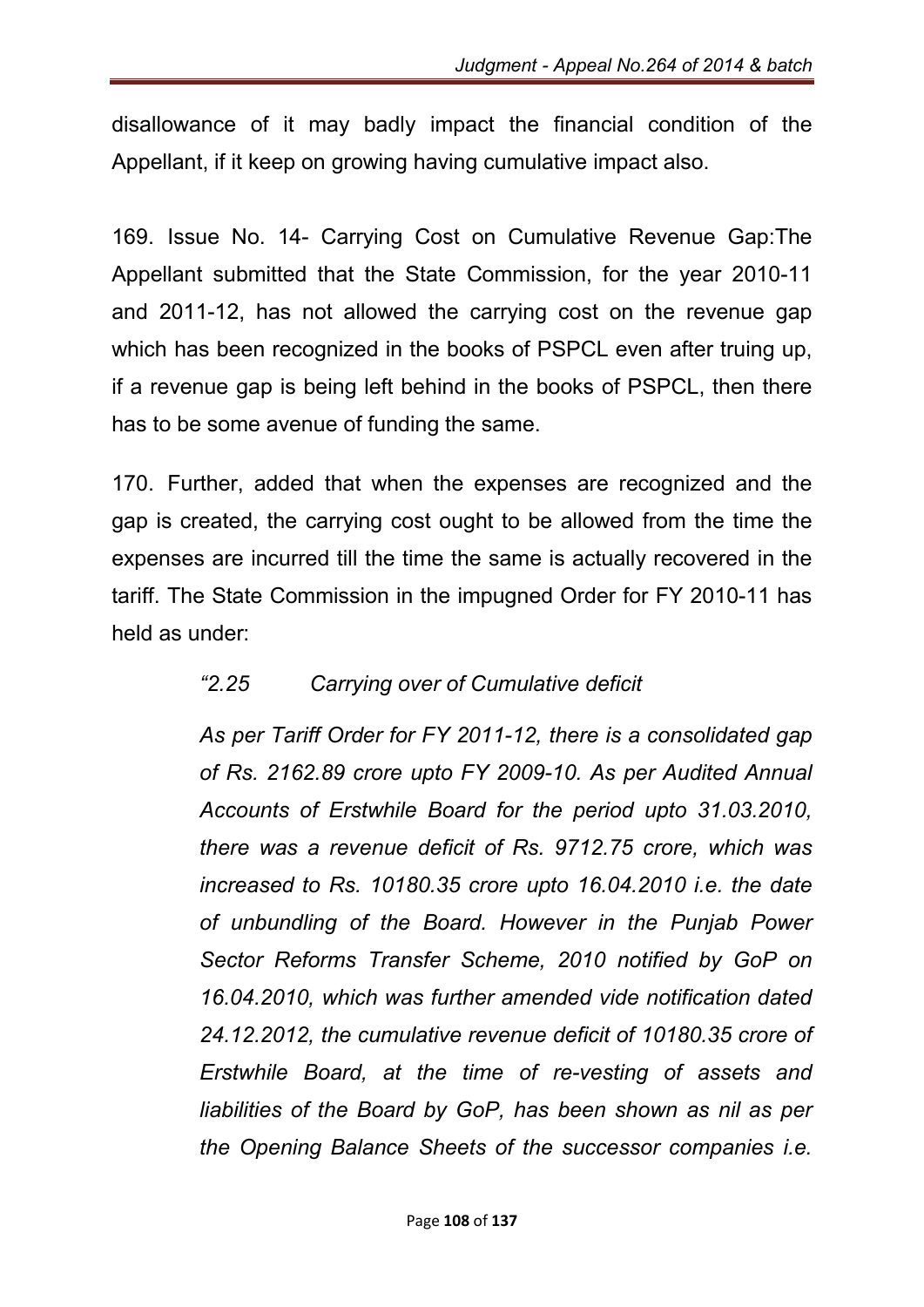*PSPCL and PSTCL. It indicates that the revenue deficit of 10180.35 crore has been written off as per notification of Punjab Power Sector Reforms Transfer Scheme, 2010. As the entire deficit of the Erstwhile Board upto the date of unbundling i.e. 16.04.2010 has been written off, so the Commission finds no justification in carrying forward the cumulative deficit of 32162.89 crore determined upto FY 2009-10 in the Tariff Order for FY 2011-12 which is a part of the revenue deficit of 10180.35 crore. So, the Commission is not carrying forward the cumulative deficit of ₹2162.89 crore to the subsequent years."*

171. In support of his appeal, the judgment rendered by this Tribunal in the case of "Reliance Infrastructure Limited v. Maharashtra Electricity Regulatory Commission", Appeal No. 202 and 203 of 2010 dated 13/09/2012 is placed before us, wherein this Tribunal has held that:

> *"11.5 On the basis of the above findings of the Tribunal we decide as under:*

> *i) When the utility gives its projected expenditure under a head in the ARR, the Commission either accepts it or decides a lower expenditure. However, if in the true up of the ARR subsequently the Commission finds that the expenditure which was denied/reduced earlier under that head needs to be approved then carrying cost may be allowed for such additional expenditure under that particular head which was denied earlier.*

> *ii) The utility is entitled to carrying cost on his claim of legitimate expenditure if the expenditure is:*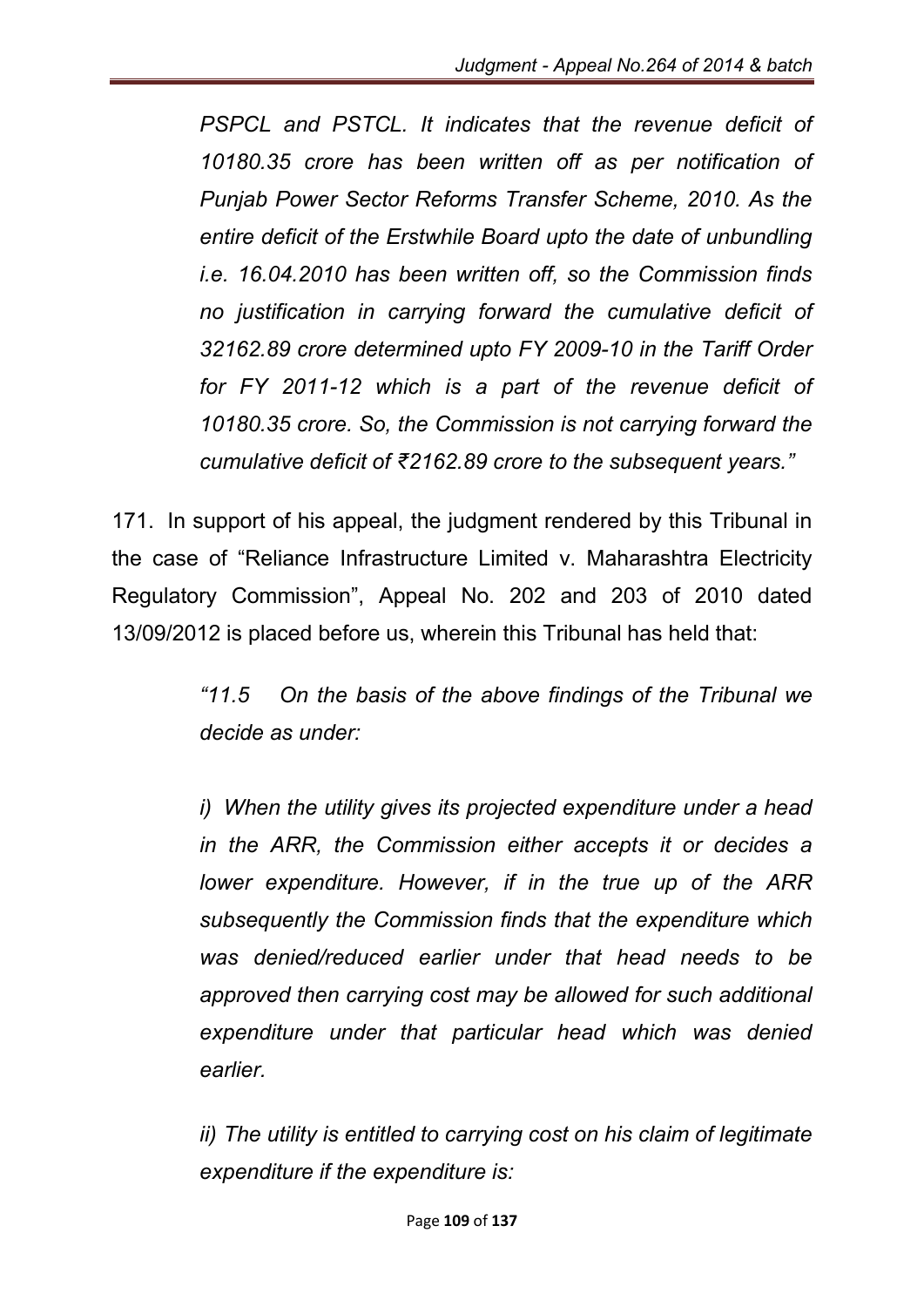*a) accepted but recovery is deferred e.g. interest on regulatory assets,* 

*b) claim not approved within a reasonable time, and* 

*c) disallowed by the State Commission but subsequently allowed by the Superior authority.* 

*11.6 If the revenue gap is as a result of routine true up carried out in the time frame specified in the Regulations and not on account of genuine expenditure denied on a claim by the appellant earlier or on account of deferred recoveries then no carrying cost may be admissible as the claim was made for the first time at the time of true up. The State Commission shall decide the claim of the appellant on the above principles. Decided accordingly."*

172. The above decision has also been relied upon by this Hon'ble Tribunal in the judgment dated 18/10/2012 in Appeal No. 7, 46 and 122 of 2011 in the case of the Appellant to allow carrying cost.

173. In the Impugned order, the State Commission has decided that the true up for the year 2012-13 shall be undertaken along with ARR petition of the Appellant for 2015-16 when the audited annual accounts for 2012- 13 are made available. Relevant extract of the Order in this regard is as under:

#### *"4.2 True up for FY 2012-13*

*PSPCL in its ARR for FY 2014-15, has prayed that the truing up of costs and revenue for FY 2012-13 may be undertaken by*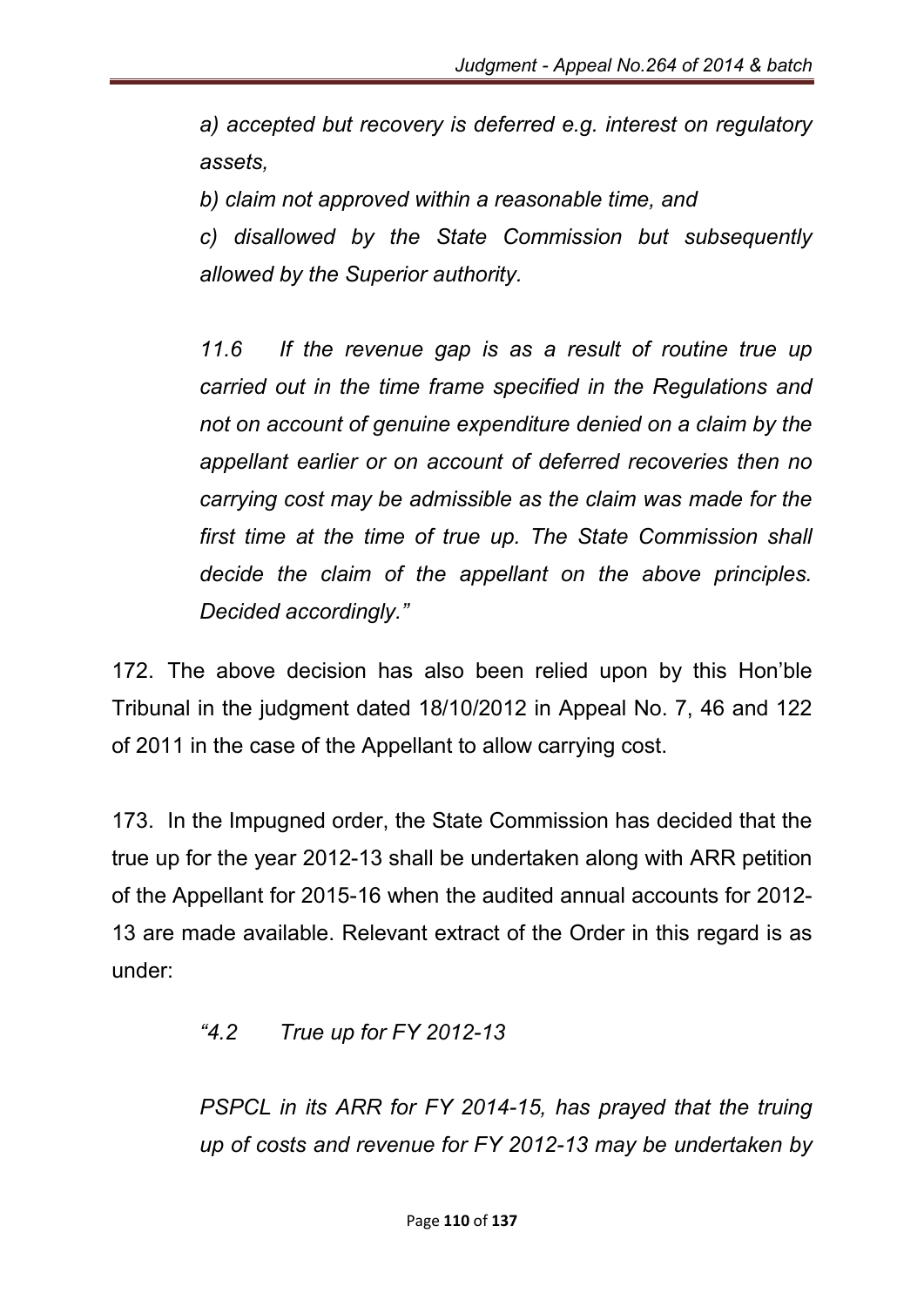*the Commission after the finalization of the Audited Annual Accounts for the year.*

*PSPCL has further submitted that the audit of accounts for FY 2012-13 is under process and is likely to be completed before filing of next ARR & Tariff Petition, and as such has requested that the True up of costs and revenue for FY 2012-13 be undertaken alongwith ARR petition of PSPCL for FY 2015-16, when the Audited Annual Accounts for FY 2012-13 are likely to be made available.*

*As per provision under Tariff Regulations, True up can be undertaken only after the Audited Annual Accounts are made available. Hence, the Commission decides to undertake the True up for FY 2012-13 alongwith ARR petition of PSPCL for FY 2015-16, when the Audited Annual Accounts for FY 2012- 13 are made available by PSPCL to the Commission."*

174. It may, therefore, be seen that the State Commission has not done the true-up for the year 2012-13. However, the State Commission has recovered carrying cost of Rs. 145.15 crore on the surplus as determined by the State Commission in tariff order for the year 2013-14 for the review of the year 2012-13. When the State Commission has not done anything regarding the year 2012-13 in the Impugned Order for 2014-15, the recovery of Rs. 145.15 crore on account of carrying cost by the State Commission on the surplus as determined by the State Commission in tariff order for 2013-14 in the review for the year 2012-13 is not justified. Relevant extract of the impugned Order in this regard is as under: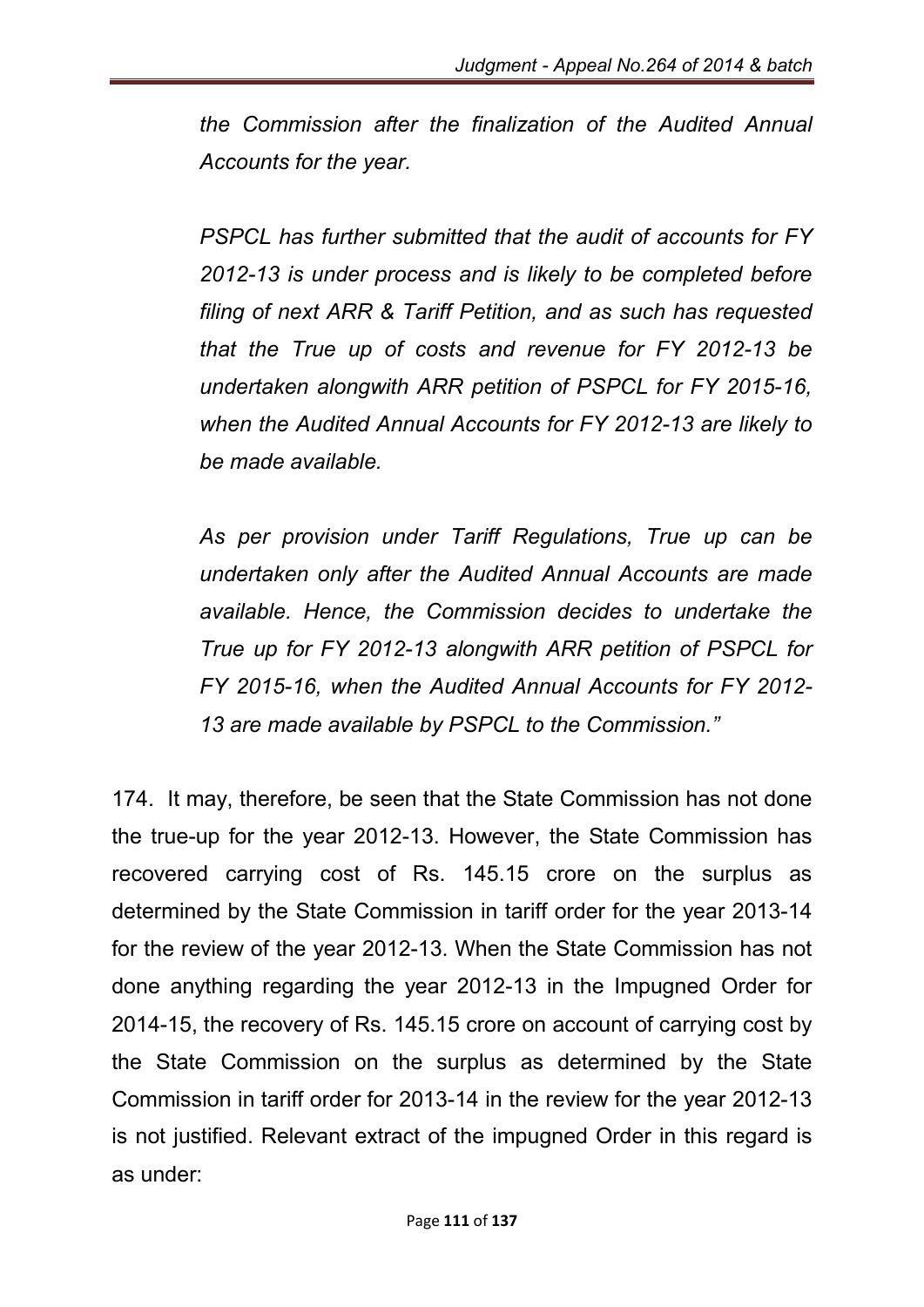*"6.23.3 The Commission has allowed carrying cost on revenue gap in T.O. for FY 2012-13 amounting to Rs. 279.99 crore. The Commission had ascertained a surplus of Rs. 645.67 crore in the review for FY 2012-13 in the Tariff Order for FY 2013-14. Similarly, Commission has ascertained a surplus of Rs. 971.16 crore during review of FY 2013-14. The Commission, accordingly, considers it appropriate to recover Rs. 279.99 crore carrying cost allowed in Tariff Order for FY 2012-13, Rs. 145.15 crore as carrying cost on the surplus for FY 2012-13 and Rs. 109.16 crore on the surplus for FY 2013-14.*

*Thus, the total carrying cost of PSPCL works out to 316.57 crore out of which 63.38 (351.23+119.69-279.99-145.15- 109.16) crore (recovery) is attributable to PSPCL and 379.95 (322.35+57.60) crore is payable by Government of Punjab to PSPCL."*

175. The State Commission has also recovered carrying cost allowed in tariff order for 2012-13 amounting to Rs. 279.99 crore as allowed by the State Commission on the revenue gap determined by the State Commission in excess of Regulatory Assets for 2011-12 (review) and on the amount of Regulatory Assets. It is pertinent to mention that carrying cost of Rs. 279.99 crore allowed by the State Commission in tariff order for 2012-13 has not been carried forward by the State Commission while doing the review of 2012-13 in the tariff order for 2013-14. Though this issue pertains to the previous tariff order, the carrying cost and regulatory asset being a continuous cause of action, the State Commission ought to have rectified the error in the impugned order.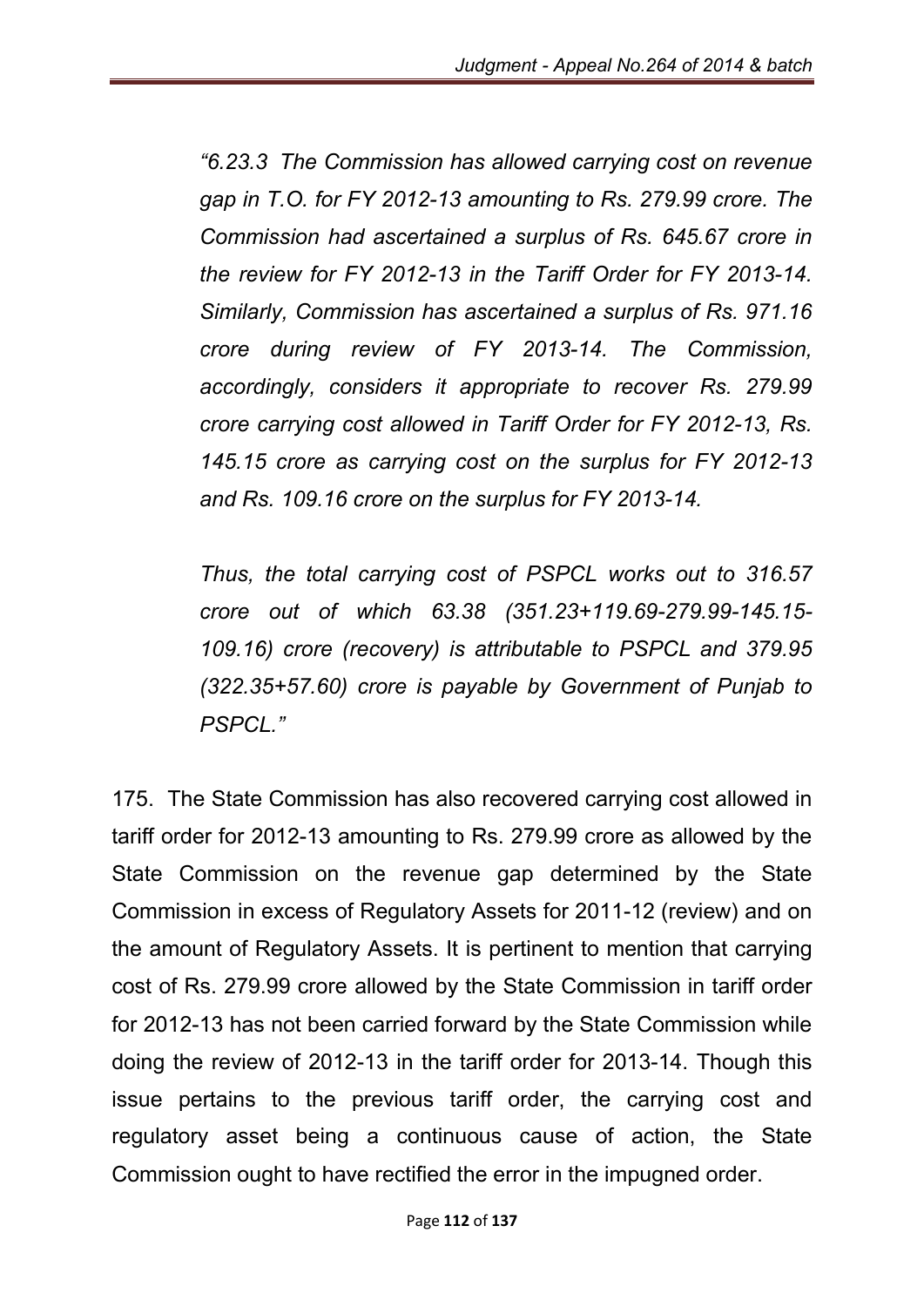176. Further, the State Commission in the Impugned Order for the year 2014-15 has allowed of Rs. 351.23 crore and Rs. 119.69 crore as carrying cost on the gap determined by the State Commission in the true-up for the year 2010-11 and 2011-12 respectively but the same has been allowed to be recovered in the year 2014-15. However, this does not account for the delay in the recovery of the carrying cost. The State Commission ought to have added the carrying cost of Rs. 351.23 crore and Rs. 119.69 crore as an expense in the respective tariff years of 2010-11 and 2011-12 to be recovered in future, as the entire gap would then be recovered with carrying cost.

177. On the contrary, the Respondent Commission relied upon the judgment of this Tribunal in Appeal no. 174/2013 wherein this Tribunal has held that it is at the time of true-up the carrying cost be allowed to the extent of the expenditure which has been allowed in the true-up and not otherwise. However, the Appellant, in this appeal, seeks to allow the carrying cost on the basis of reduced expenditure which has not been allowed by the Commission earlier in the tariff order. Hence, the additional expenses could only be the difference between the revenue allowed in the tariff order and the expenses ultimately allowed in the true-up exercise and added that none of the expenses which are admissible is not denied in the carrying cost.

178. The Respondent Commission cited the judgment of this Tribunal in Appeal No.262/2014 and Appeal No.174/2013. Further, argued that the method for calculation adopted by the Commission was based on principle laid down by this Tribunal in its order dated 18th Oct, 2012 in Appeal No.7 of 2011 and batch wherein it was held: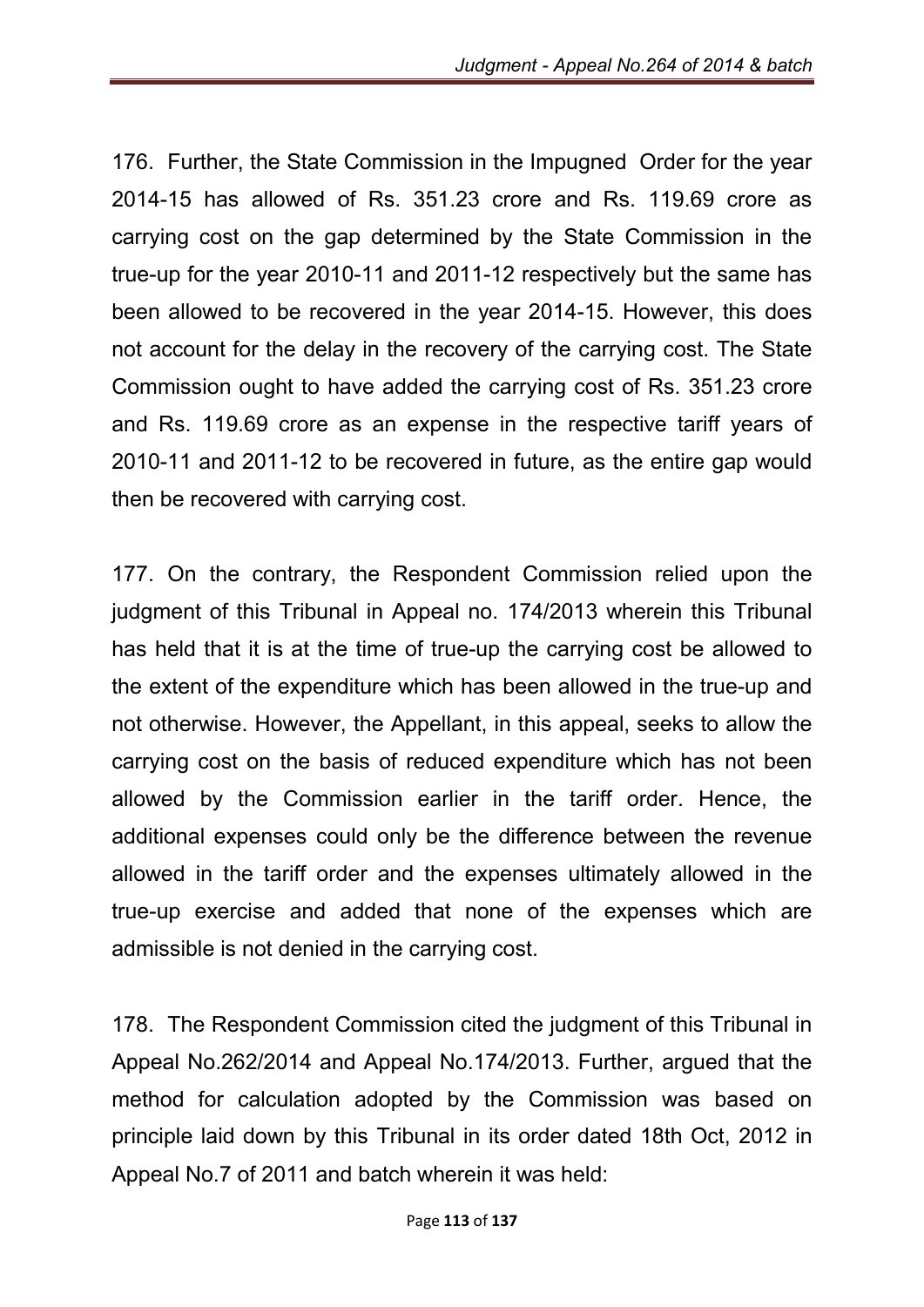*"However, if in the true up of the ARR subsequently the Commission finds that the expenditure which was denied/reduced earlier under that head needs to be approved then carrying cost may be allowed for such additional expenditure under that particular head which was denied earlier"*

179. The State Commission, in its order dated 28.3.2013, explained the meaning of "additional expenditure" as follows:

> *"The word "additional expenditure" clarifies that expenditure which has already been allowed cannot be treated as an expenditure for the subsequent period. On similar lines, expenditure on account of carrying cost on revenue gap which was allowed at the time of review exercise cannot be considered as expenditure at the time of True-up exercise or for subsequent periods. The Carrying cost can be ascertained only on additional expenditure/revised revenue gap determined at the time of true up or review."*

180. Based on such explanation, justified carrying cost on the revenue gap determined by the Commission after prudence check of all the cost heads has been allowed by the Commission in all the Tariff Orders.

181. The State Commission also stated that PSPCL was unable to furnish Audited Annual Accounts for FY 2010-11 for true-up in time i.e. during FY 2012-13 due to late finalization of the Opening Balance Sheet of PSPCL by GoP. The Commission, further, decided that the carrying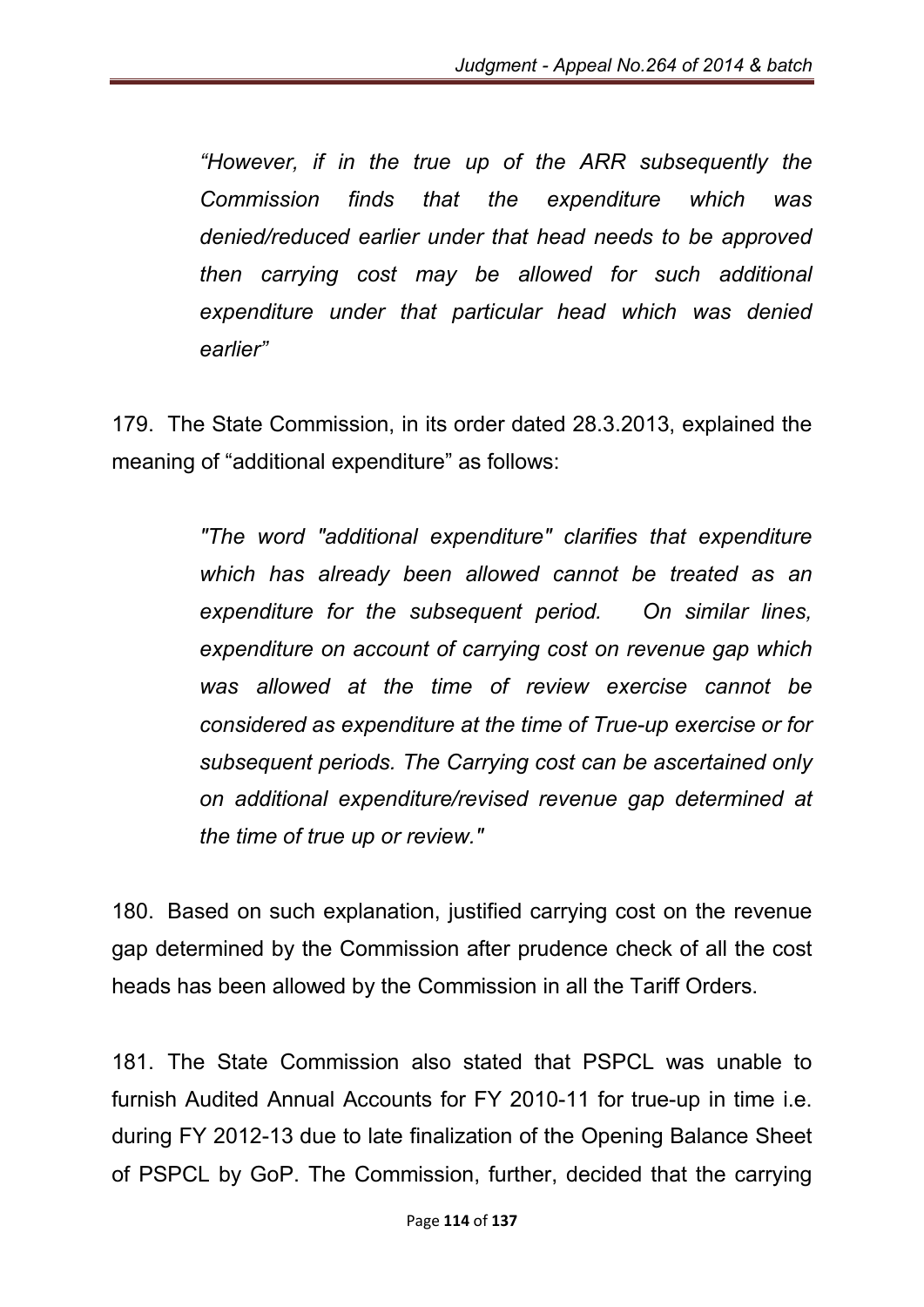cost due to delay in the finalization of the Opening Balance Sheet of PSPCL, which has been notified by GoP on 24.12.2012, is attributable to Government of Punjab. Accordingly, the carrying cost of revenue gap of 1433.91 crore for FY 2010-11 amounting to 322.35 crore (80.59 crore for 6 months of FY 2012-13 + 161.17 crore for 12 months of FY 2013-14 and 80.59 crore for 6 months of FY 2014-15) is passed on to GoP.

182. Without going into the arithmetic of carrying cost, we again reiterate our earlier decisions and decides the methodology for determining carrying cost. There cannot be any dispute that carrying cost cannot be denied to the extent that certain amount which the Appellant incurred within the four corners of law and has not been granted / allowed earlier.

183. We have carefully noted the contentions of the Appellant and the Respondent Commission on the issue of carrying cost. The carrying cost within the legal provisions has to be allowed on truing up the revenue gap, it is a settled financial principle. Our reference attention has already been invited on judgment in Appeal No. 202 & 203 of 2010, need not to add that this Tribunal has allowed Review Petition filed by Reliance Infrastructure Ltd vide its order dated 02/01/2013 in Review Petition no. 13 of 2012 in Appeal No. 203 of 2010. Accordingly, the factual matrix is as under:

184. 15. Accordingly, paragraphs 11.5 & 11.6 of the judgment dated 13.9.2012 may be amended to read as under:

> *"11.5. The utility is entitled to carrying cost on its claim of legitimate expenditure if the expenditure is:*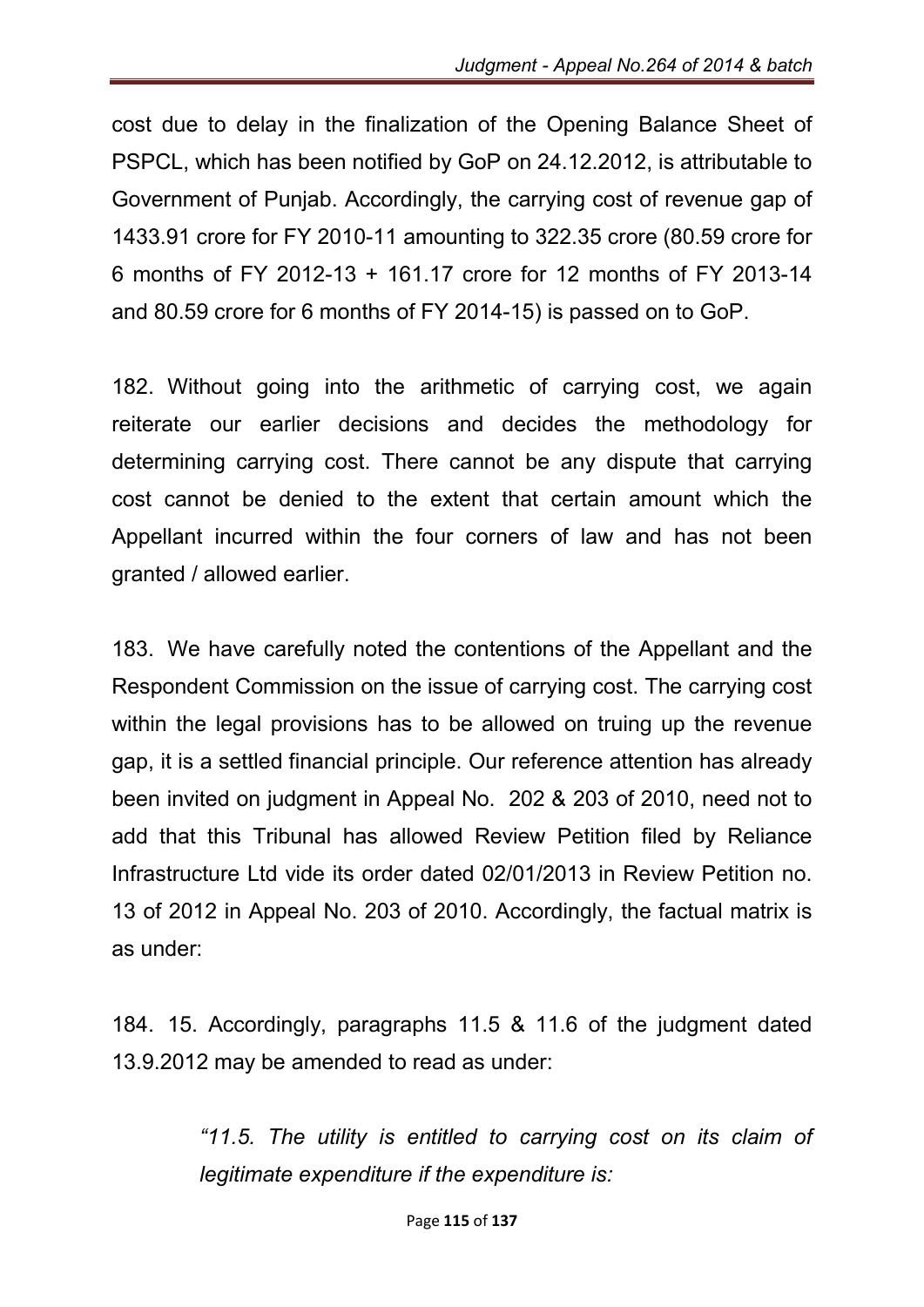*i) accepted but recovery is deferred e.g. interest on regulatory assets,* 

*ii) claim not approved within a reasonable time, and iii)disallowed by the State Commission but subsequently allowed by the Superior authority.* 

*iv)Revenue gap as a result of allowance of legitimate expenditure in the true up.* 

*11.6. The State Commission shall decide the claim of the appellant on the above principles"* 

185. From perusal of rival contentions, we note that the Respondent Commission has allowed carrying cost for FY 2010-11 (351.23 Cr) and FY 2011-12 (119.69 Cr) during true up exercise and approved the same based on Audited accounts. However, the recovery of same is allowed in FY 2014-15. Thus, we observe the issue in its implementation is delayed by years. Therefore, it is important to deal the subject keeping in view such circumstances also where there is a delay in allowing the carrying cost resulting into under recovery, in the following paragraphs the methodology and principles for factoring the trued up Gap/(Surplus) and corresponding Carrying Cost are once again decided and laid down.

186. Regarding the treatment to be meted out to allow recovery of trued up gap of any year and corresponding carrying cost, the State Commission should add the trued up gap of FY 10-11 (for present Appeal) and carrying cost on the trued up gap for recovery of same in next tariff determination exercise. For example, if the true up of 2010-11 is carried out along with ARR of 2012-13, the trued up revenue gap of 2010-11 with carrying cost of 2 years (as recovery is deferred for 2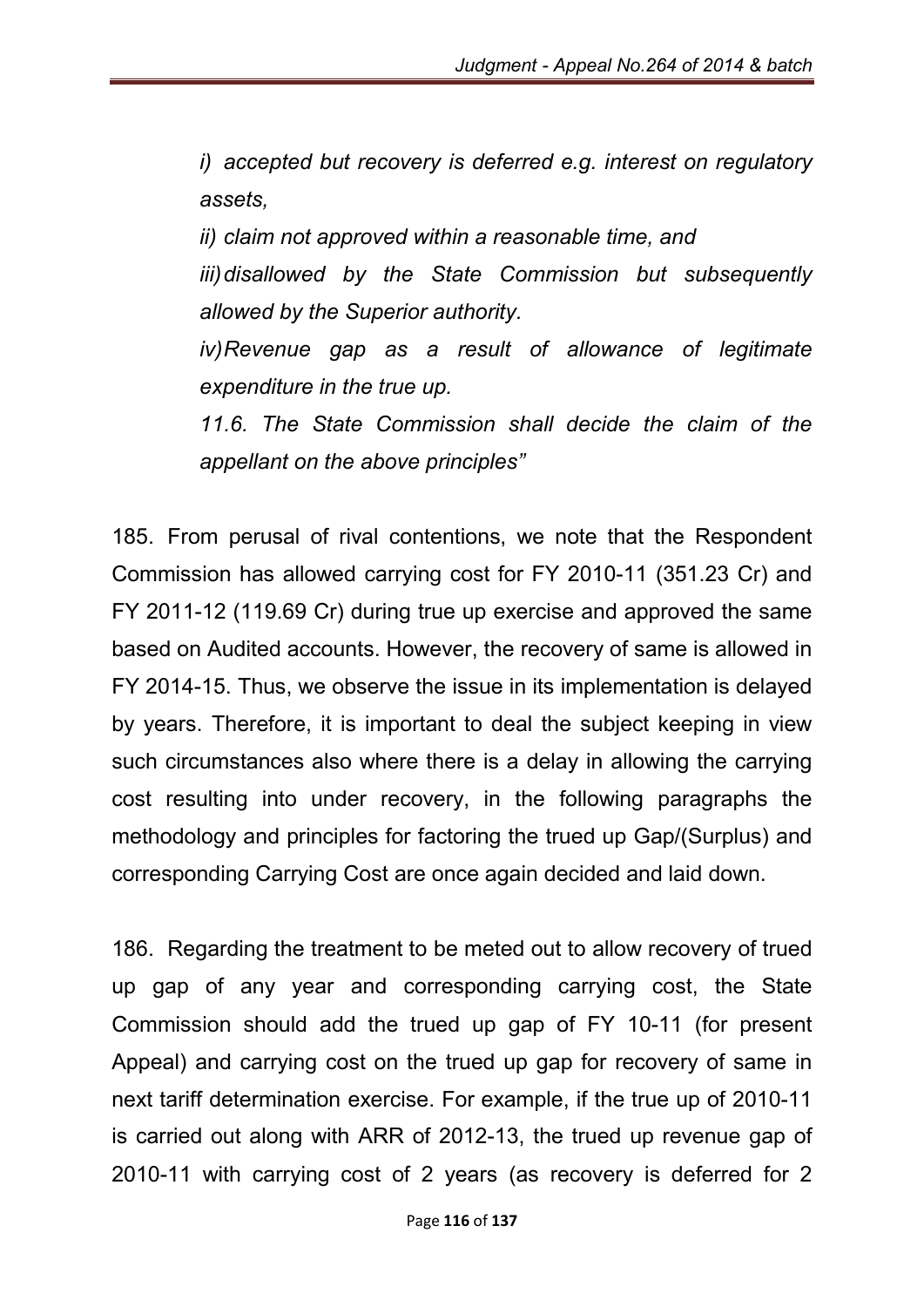years) has to be added in the ARR of FY 2012-13. Thus, carrying cost along with Trued up gap of FY 2010-11 should get recovered during FY 2012-13. Accordingly, during truing up exercise of FY 2012-13, the trued up gap of FY 2010-11 and carrying cost allowed thereon should be added to ARR of FY 2012-13 to arrive at the correct Trued up gap/(surplus) of FY 2012-13. This addition of trued up gap of FY 2010- 11 and carrying cost allowed thereon is necessary as recovery of same happens through Revenue stream of tariff in FY 2012-13. Based on this methodology, trued up gap/ (surplus) arrived at is Trued up Gap/(Surplus) of FY 2013-14 and same is to be considered along with corresponding Carrying Cost for Tariff determination of FY 2015-16. Thus, over/ under recovery by way of tariff will get adjusted in subsequent period. The State Commission will have to consider this methodology and pass necessary consequential order according to above principles.

187. Regarding, the period for which carrying cost is to be allowed, we would also like to clarify that Carrying Cost is to be allowed for the period of delay i.e. from the date Revenue Gap has become due till the recovery of same is allowed by the Commission. As per well settled financial principle in catena of judgments, carrying cost is to be allowed to compensate the utility for such delayed recovery.

188. We decide the issue of carrying cost as detailed hereinabove, the Appeal is allowed, the State Commission is directed to revisit its order and issue reasonable order on the above principles.

189. Issue No. 16- Non-allowance of Interest & Finance Charges pertaining to use of Working Capital Loans for the creation of Assets of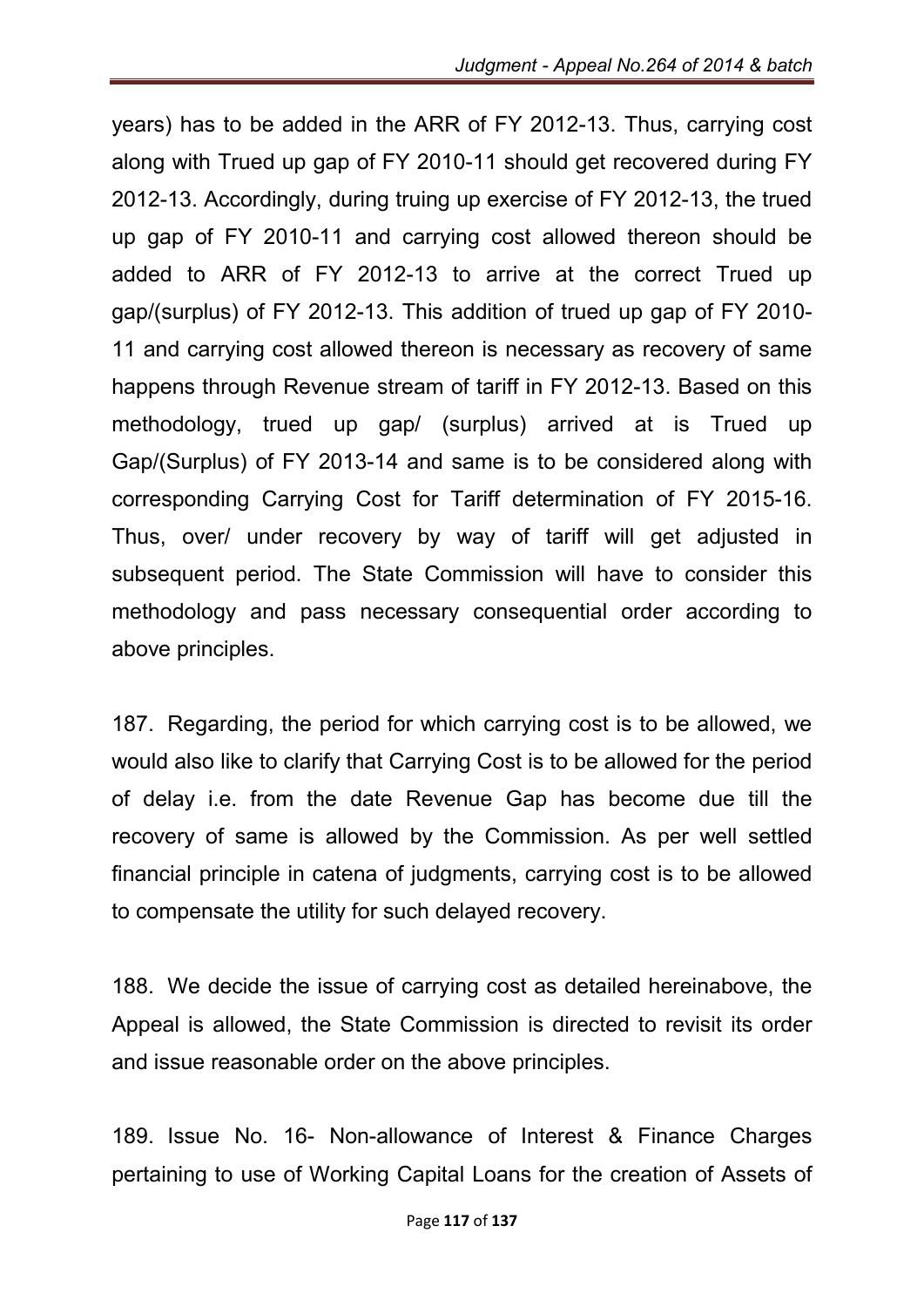the Appellant: The issue has already been deliberated and decided under issue No. 11 (Disallowance of Interest and Finance Charges).

190. Issue No. 17- Non-allowance of Subsidy amounting to Rs. 178.82 crores in True up of FY 2011-12:The Appellant's claim for Rs. 178.82 crores on account of Govt subsidy has been disallowed by the Respondent Commission citing that the Appellant has raised the issue very late, even after the truing up. It is submitted that Government of Punjab vide its Memo No. 11/68/2010-EB2/4175 dated 16/12/2011, had decided to waive off the outstanding electricity bills against the tube well consumers and grant subsidy of Rs. 357.64 crores to be paid to the Appellant in six equated monthly instalments, however, only three instalments i.e., Rs. 178.82 Crore (@Rs. 59.61 crore per month) were considered to be payable during FY 2011-12 by the Government of Punjab to the Appellant and balance amount of subsidy of Rs. 178.82 crores were required to be paid by Government of Punjab to the Appellant during the year 2012-13.

191. In the Tariff Order for FY 2012-13, the State Commission has allowed the above-mentioned subsidy amounting to Rs. 178.82 Crores (i.e., first 3 instalments) while reviewing the year 2011-12 of the said Tariff Order. Further, the State Commission had allowed the balance amount of Rs. 178.82 Crores on account of waiver of outstanding amount against the AP consumers, in the Impugned Order, the State Commission has carried out the true-up of the year for the year 2011-12 and the amount of Rs. 178.82 Crores (as already allowed in review of 2011-12) was required to be included in the truing up of 2011-12. However, this has inadvertently not been allowed by the State Commission.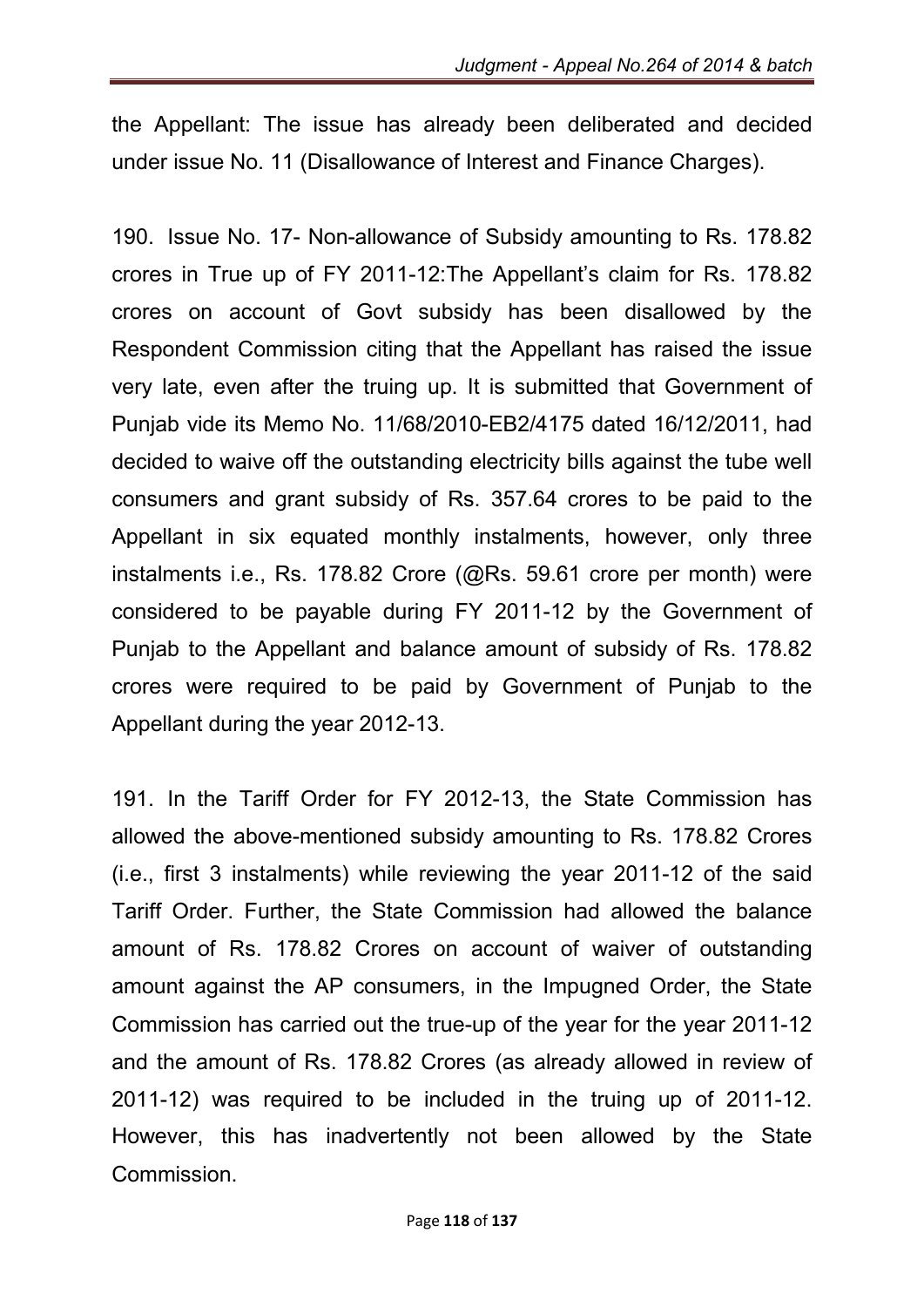192. The Appellant had consequently prayed to allow the full amount of Rs. 357.64 Crores in its ARR for the year 2016-17 (Rs. 178.82 Crore pertaining to the year 2011-12 and Rs. 178.82 Crore pertaining to FY 2012-13).

193. The State Commission argued that while being aware of the subsidy amount the Appellant failed to dispose of the same during the true-up of 2011-12. Having failed to do so at the time of true-up, the Appellant filed a Review Petition no. 5 of 2016 and raised the same issue. The Commission could not have gone in to such a far fetched claim at such a late stage, after the true-up process was over. As aforesaid, the Commission is not empowered to re-open the true-up, as per the judgments of this Hon'ble Tribunal and Hon'ble Supreme Court.

194. We are not convinced by the response received from the State Commission.

195. The Appellant submitted that the State Commission only allowed the amount of Rs. 178.82 Crores pertaining to FY 2012-13 and not the amount pertaining to the year 2011-12. The Appellant had filed Review Petition No. 5 of 2016 against the Tariff Order for the year 2016-17 wherein the issue of non-allowance of subsidy for the year 2011-12 was raised by the Appellant again before the State Commission. The State Commission disposed of the Review Petition No. 5 of 2016 vide Order dated 14/07/2016 holding that the year 2011-12 was not part of the tariff order and only 2012-13 was considered.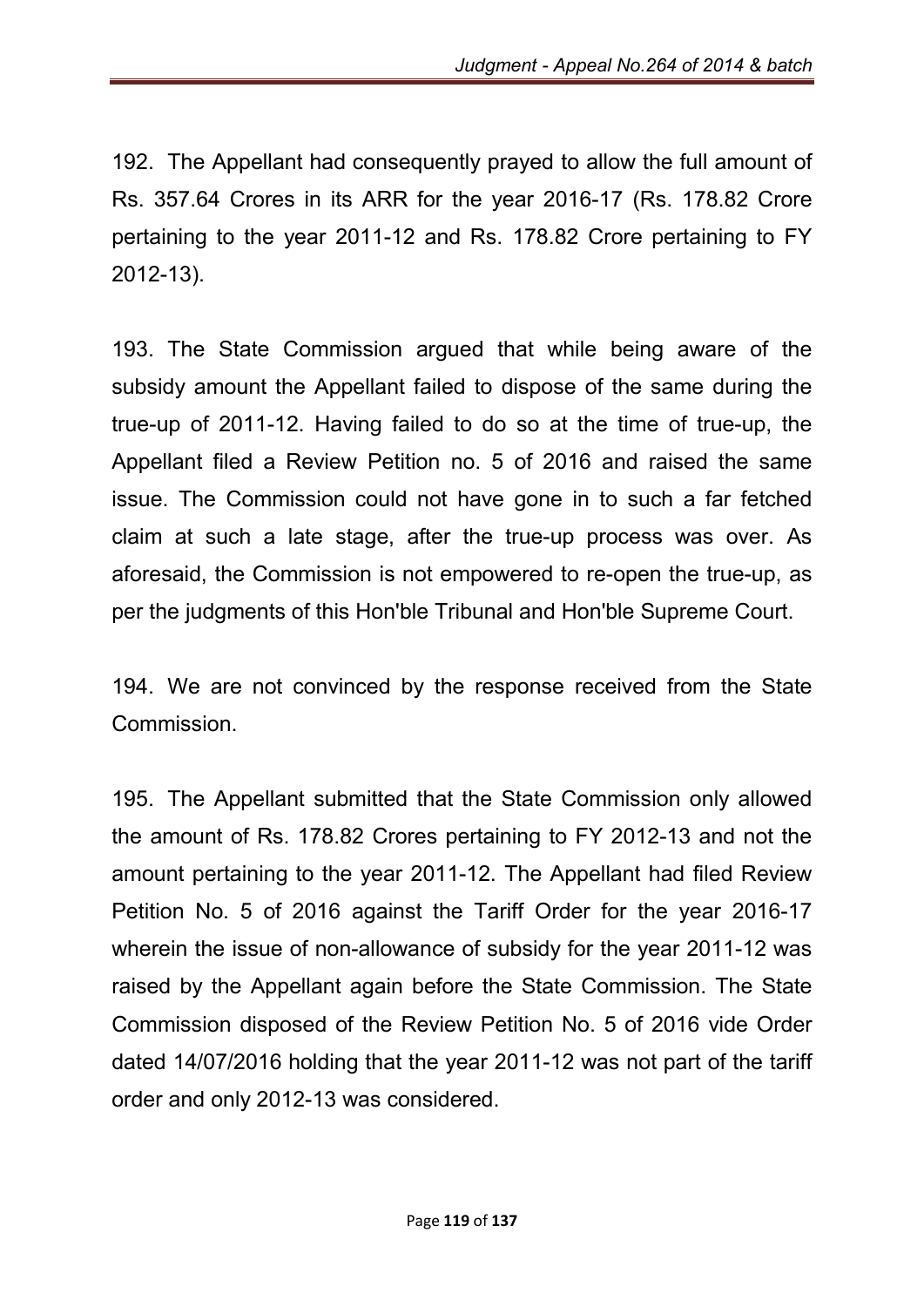196. Even if, there is no dispute on the principle by the State Commission followed but, in the circumstances, since the truing up for the year 2011-12 is under challenged before the Tribunal, the said amount, for which the Appellant deserves to be allowed, shall be granted. It is relevant to mention that the said amount is towards the subsidy payable by the Government of Punjab and is not to be recoverable from the consumers. The Appellant is duly entitled for the same and the appeal is allowed accordingly.

197. Issue No. 15- Other Allowances/ issues: There are certain other allowances/ disallowances raised by the Appellant, these are:

- 1. Rs. 25 crores incurred for the buiding of cancer hospital.
- 2. Disallowance/penalty of Rs 72.27 Cr for nonimplementation of Energy saving measures.
- 3. Disallowance /Penalty of Rs 5 Cr for 100% metering and Rs 10 Cr towards shifting of meters.
- 4. Disallowance /Penalty of Rs 14 Cr for non-implementation of micro hydro projects.
- 5. Disallowance of Rs 20 Cr for non-rationalisation of employee cost.
- 6. Disallowance of contribution of Rs 914 Cr in FY 2014-15 to Terminal benefit Trust.

198. The Appellant has contested certain disallowances as detailed above treating these as penalty. As per Appellant, penalty provision is covered under section 142 of Electricity Act, 2003 where there is a default or non-compliance and to the extent provided in section 142 of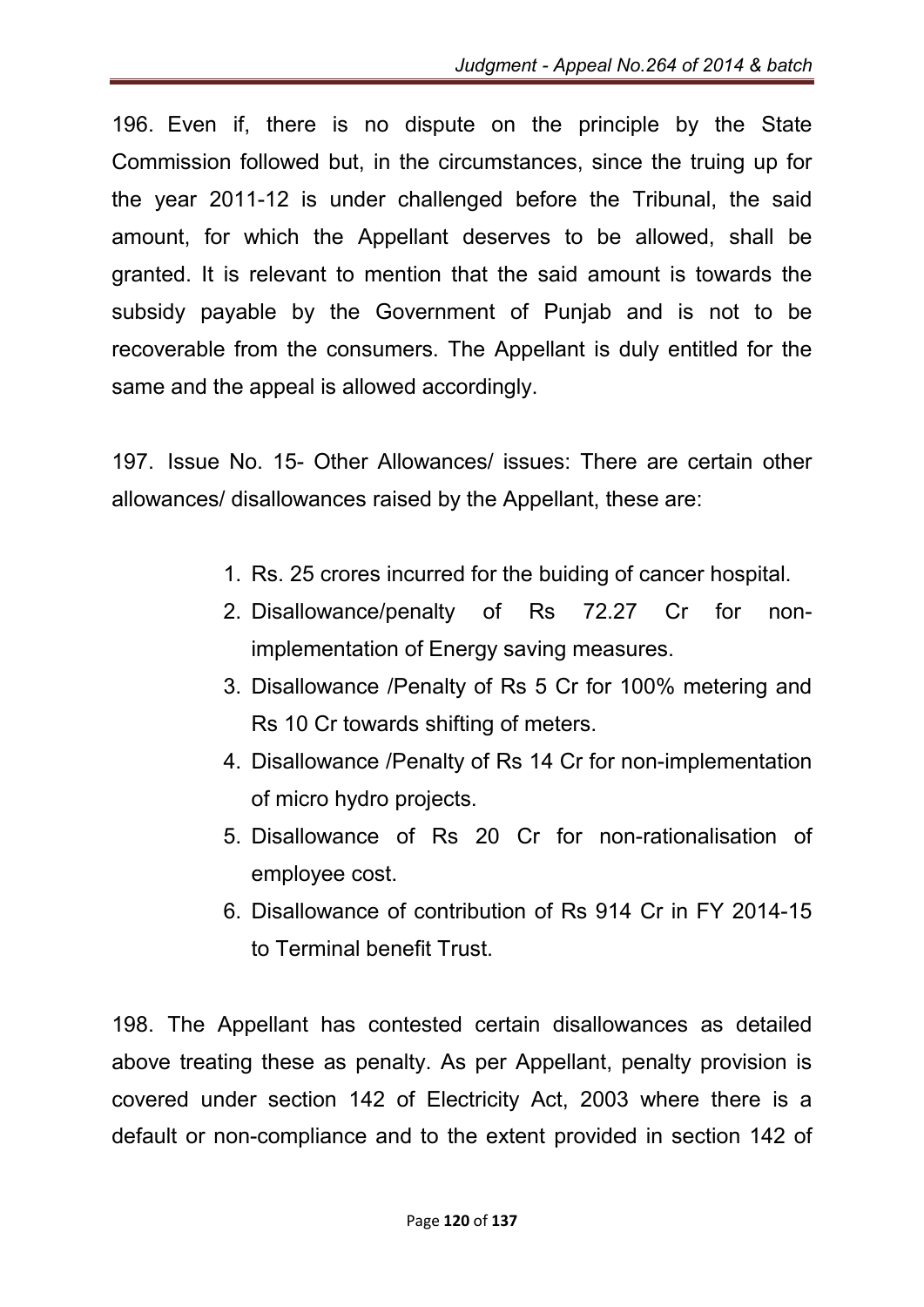the Act. Even in such cases, the State Commission needs to come to the finding that the default is wilful or non-compliance.

199. We have gone through the Appellant contentions and the findings of State Commission on these issues in detail. In our view the State Commission has not imposed any penalty on Appellant, only certain disallowance of some amount has been made for revenue lost/extra amount spent by Appellant, due to failure in achieving certain milestone as prescribed by the State Commission in its various orders. There is no mention of section 142 in the Impugned Order for such disallowances. The State Commission has used the word "disallowance". Therefore, the issue of comparing these disallowances with penalty under Section 142 is not correct.

200. We are not inclined to accept the contention of the Appellant. All such measures are for the benefit of the Appellant and consumers. The State Commission has made adverse comments regarding the reluctance, delay tactics of the Appellant in achieving milestones set by the State Commission for the improvement of the electricity system in the State which certainly result in large cost savings.

201. These are dealt herewith based on the merit only.

202. Rs. 25 crores incurred for the building of cancer hospital:-The appellant has contested the disallowance of Rs 25.00 crore claimed by PSPCL as donation made to Cancer & Drug Addiction Treatment Infrastructure Fund during FY 2013-14.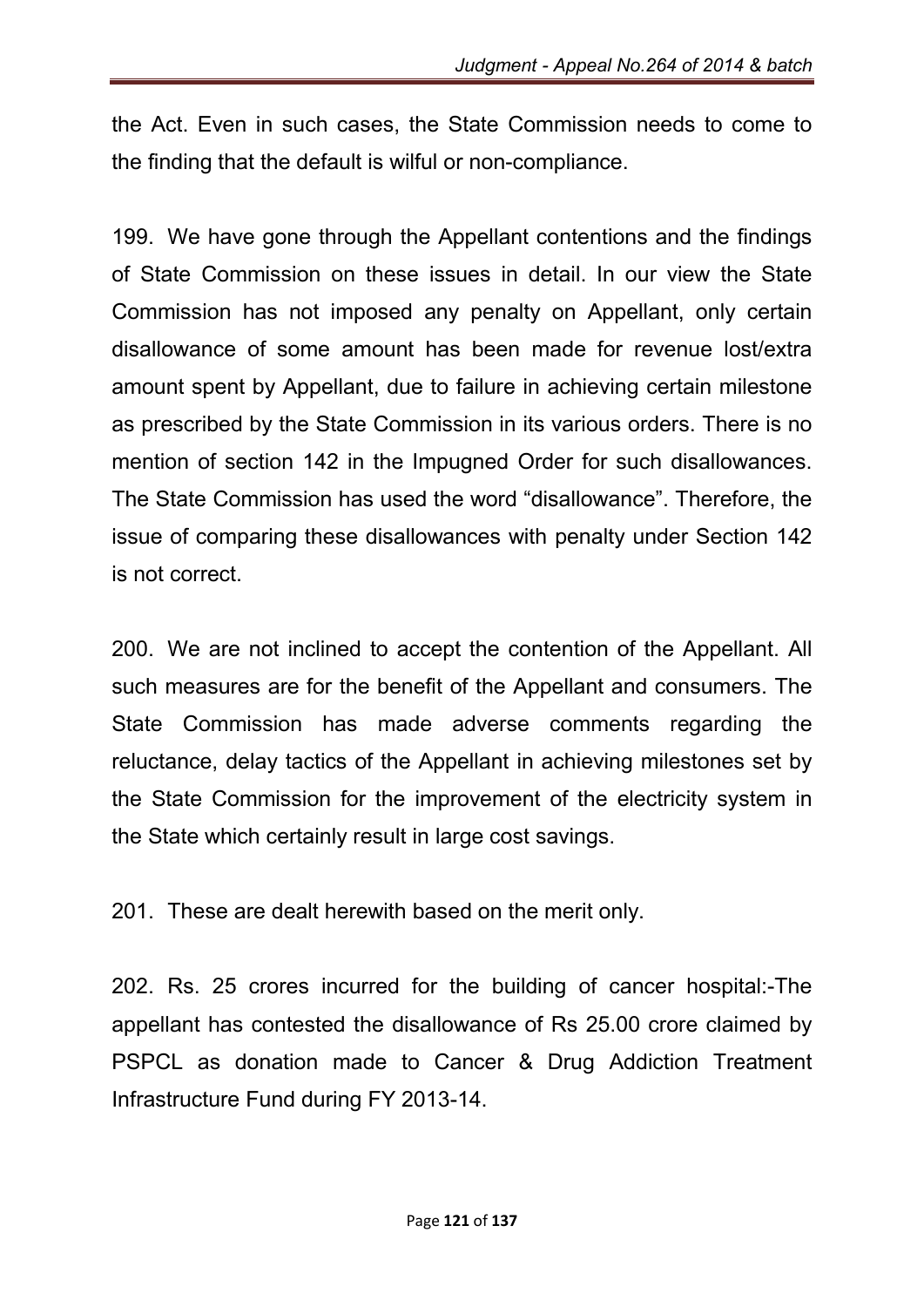203. As per State Commission, it is allowing A&G expenses as per PSERC (Terms and Conditions for Determination of Tariff) Regulations, 2005, so amount of ₹25.00 crore claimed by PSPCL as donation made to Cancer & Drug Addiction Treatment Infrastructure Fund should be meted out of profit earned by PSPCL during FY 2013-14 and not passed on to the consumers. Accordingly, this donation is not being allowed over & above the A&G expenses allowed on a normative basis in line with the regulations.

204. The Appellant submitted that the State Commission has disallowed a sum of Rs. 25 crores paid by PSPCL to the cancer hospital, which was in the larger public interest and even the Companies Act has now mandated Corporate Social Responsibility to be discharged by companies.. There is no basis for such a disallowance. Relevant extract of the impugned Order in this regard is as under:

> *"6.11.6 As Commission is allowing A&G expenses as per PSERC (Terms and Conditions for Determination of Tariff) Regulations, 2005, so amount of Rs. 25.00 crore claimed by PSPCL as donation made to Cancer & Drug Addiction Treatment Infrastructure Fund should be meted out of profit earned by PSPCL during FY 2014-15 and not passed on to the consumers. Accordingly, this donation is not being allowed over & above the A&G expenses allowed on a normative basis in line with the regulations."*

205. We decline to accept the contention of the Appellant. Such donations are covered under the A&G expenses as per PSERC (Terms and Conditions for Determination of Tariff) Regulations, 2005 which has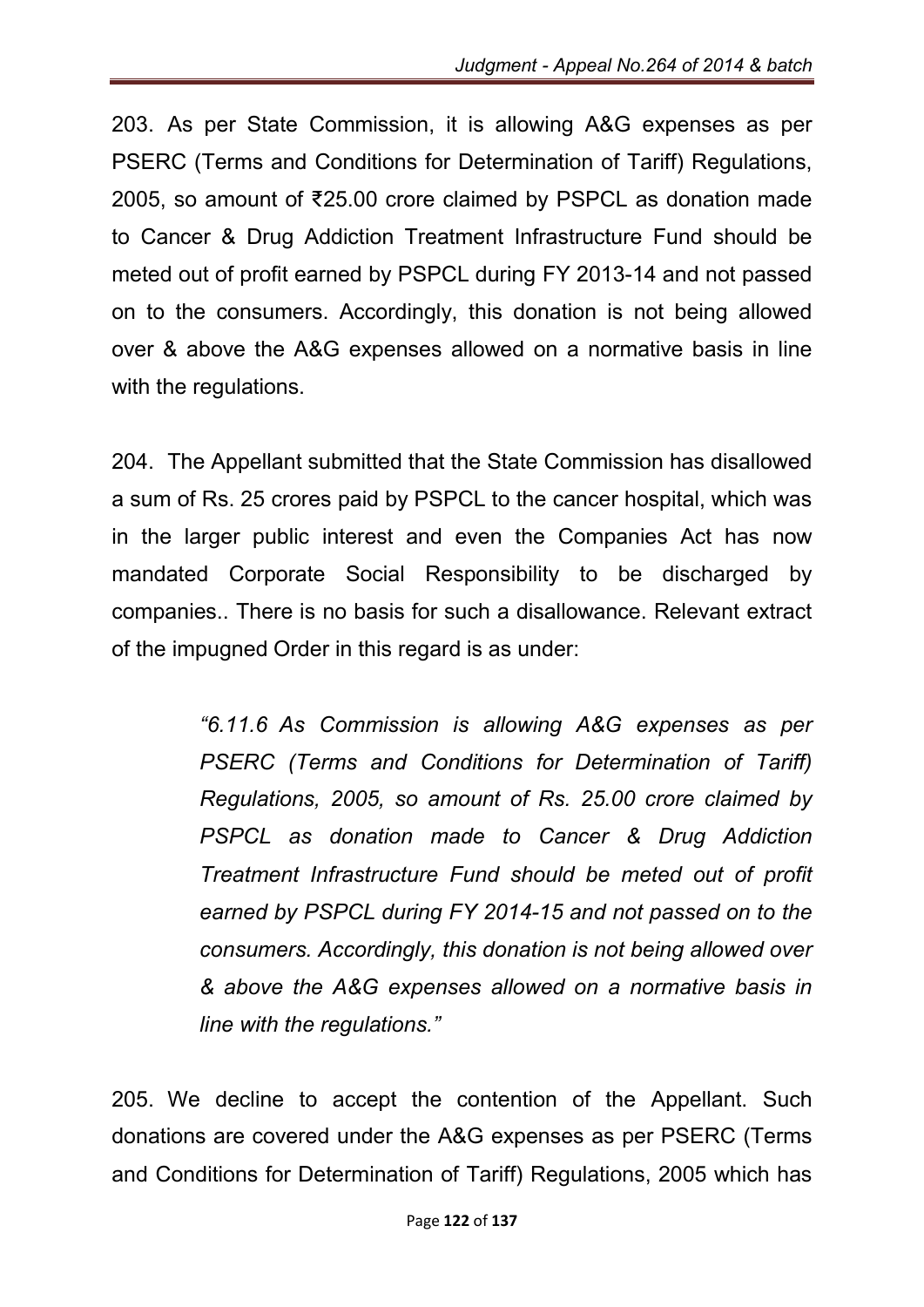already been provided to the Appellant, therefore, the amount of ₹25.00 crore claimed by PSPCL as donation made to Cancer & Drug Addiction Treatment Infrastructure Fund should be meted out of profit earned by PSPCL during FY 2013-14 and not passed on to the consumers. Accordingly, this donation is not being allowed over & above the A&G expenses allowed on a normative basis in line with the regulations. We agree with the findings of State Commission as there is no provision in PSERC Tariff Regulations under A&G expenses for expenses. The appeal is disallowed to this extent.

206. Disallowance/penalty of Rs 72.27 Cr for non-implementation of Energy saving measures:-The Appellant has submitted that the State Commission has erred in imposing a penalty/disallowance of Rs 72.27 Cr towards non implementation of Demand side Management (DSM) regulations and measures by the Appellant. As per Appellant the State Commission has not even specified as to what measures were to be taken which have not been taken and for that reason the penalty is imposed. It is not clear as to what are the DSM measures the Appellant is expected to implement and has not implemented.

207. As per State Commission the National Electricity Policy (NEP) recognizes electricity as the basic human need and a critical infrastructure for economic development of the country. Availability of adequate, reliable electricity at affordable rates to give impetus to overall development has been the ultimate goal of power sector in the state. Commission has been issuing various directives to PSPCL as part of its various Tariff Orders to enable the utility to achieve various performance parameters in a time bound manner to attain the aforesaid goal.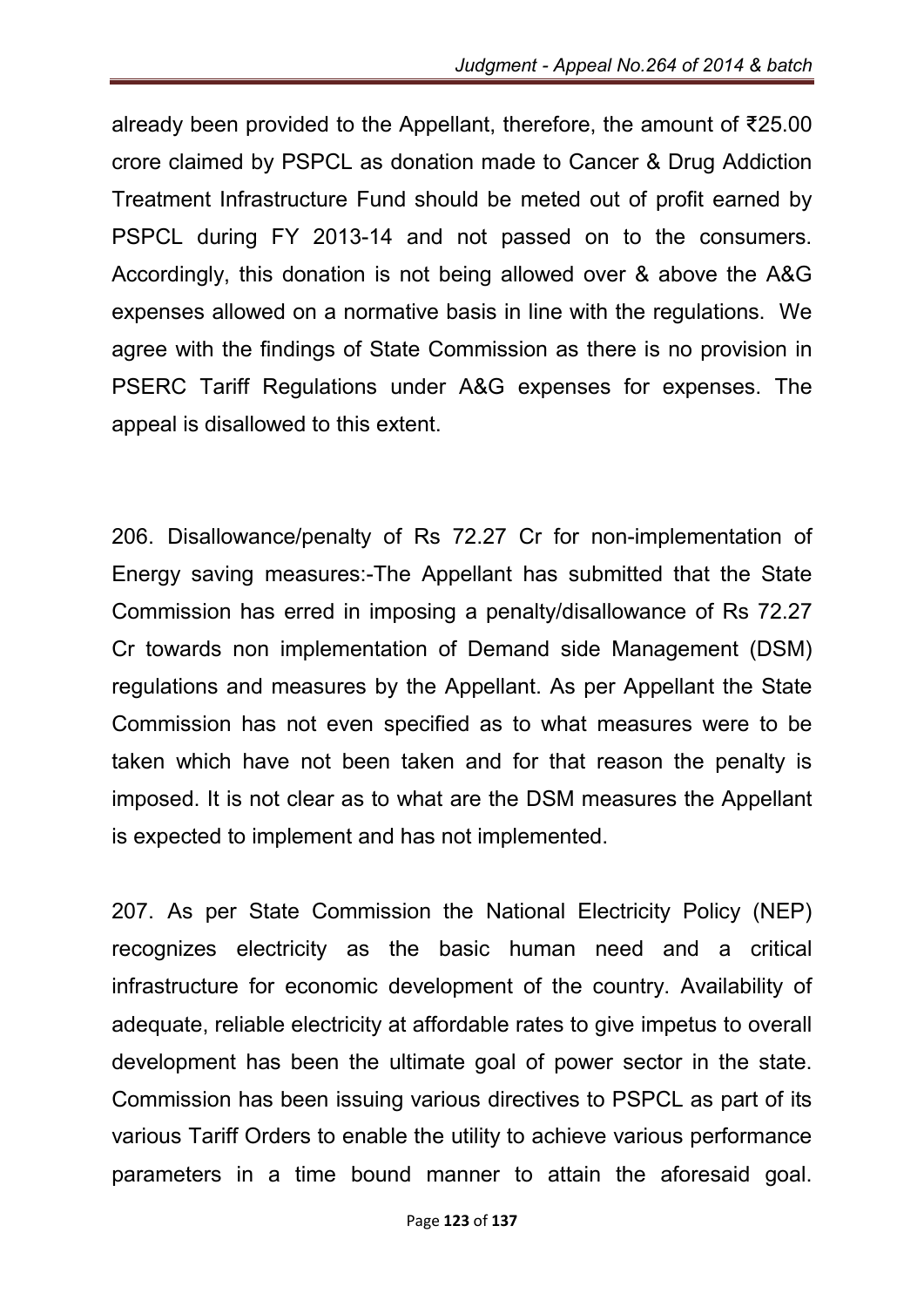However, PSPCL failed to implement various directives which directly impacted consumer service and performance of the utility.

208. The State Commission has stated in Impugned Order passed in Appeal 264 that Commission in the Tariff Order for FY 2013-14 issued directive to PSPCL to submit "Technical Potential Report" as per DSM Regulations notified by the Commission latest by 30.06.2013 failing which the Technical Potential Estimate as per the data and information available with the Commission shall be declared after 30.06.2013. PSPCL was required to achieve at least 10% of energy saving in potential declared by the Commission during the year 2013-14.

209. In view of the failure of PSPCL to carry out any technical potential study, the Commission fixed a modest energy saving target of 250 MU for 2013-14 and 500 MU for 2014-15. PSPCL was asked to submit the quantum of energy saving achieved during 2013-14 through implementation of DSM measures in accordance with DSM Regulations. PSPCL has claimed an energy saving of about 90 MU through implementation of Bachat Lamp Yojna, installation of four star AP motors by new consumers, discontinuation of incandescent lamps in Govt. buildings and replacement of AC's at GGSSTP, Ropar. Assuming 90 MU energy saving during 2013-14 as correct (subject to verification by third party), the shortfall in energy saving target by PSPCL comes out to be 160 MU during 2013-14. Taking into account the Intra-state and Interstate losses into account, a disallowance of 201 MU on power purchase is made at the average power purchase cost of ₹3.59 per Unit resulting in a total disallowance of ₹72.27 crore (approx.) on this account.

210. In our view the State Commission clearly provided the targets and roadmap for achieving the energy saving as envisaged in Demand Side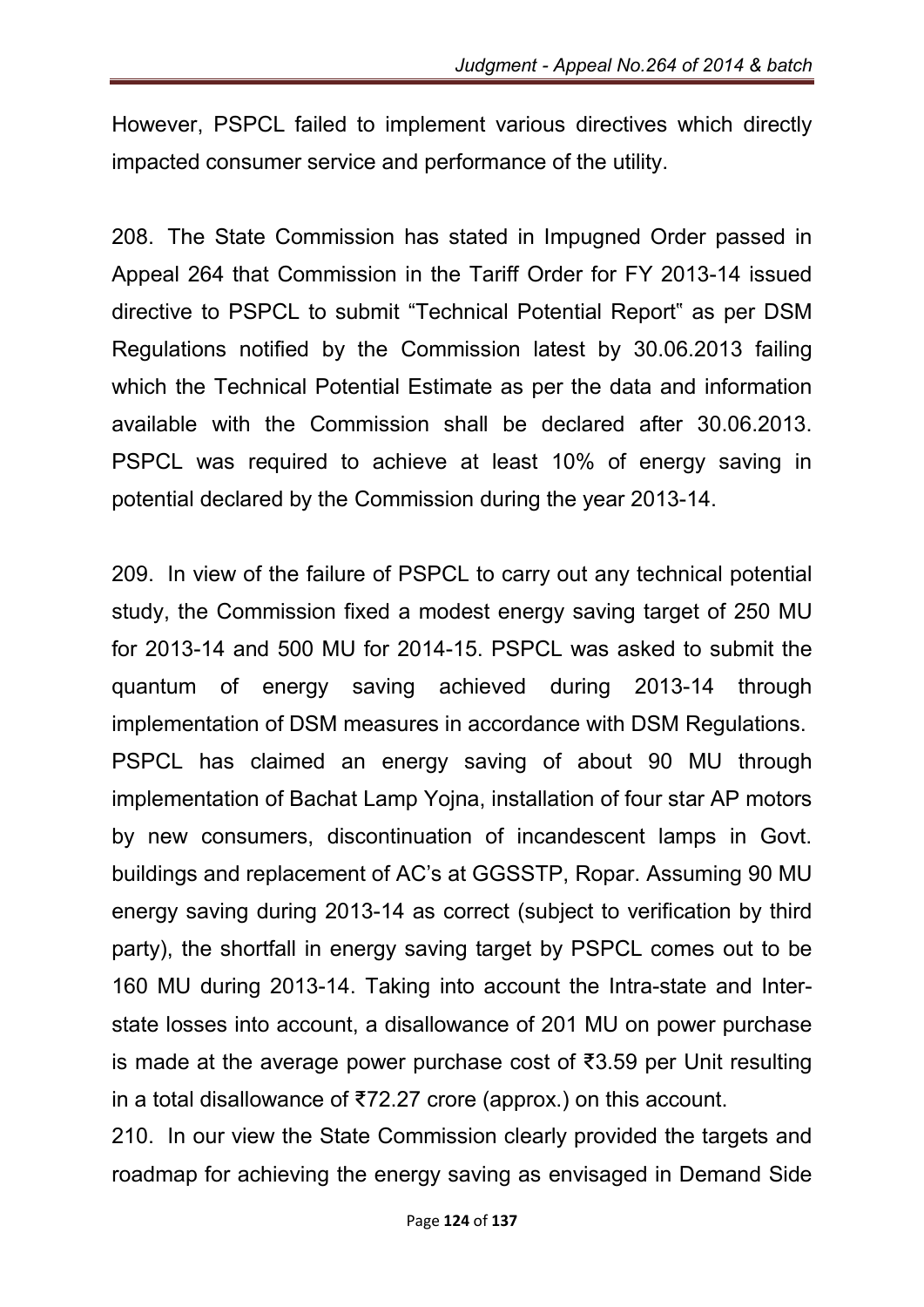Management Regulations, 2012. The Appellant has not provided technical report for achieving 10% of energy saving targets as per State Commission directives and also Appellant failed to achieve targets for 2013-14 as set out. However, the Appellant has taken various efforts for achieving energy saving as seen from the details mentioned in impugned order.

211. The Appellant has certainly failed to implement energy saving technologies and taking other measures, at the same time the basis of fixing the target at the energy saving to the tune of 250 MU and 500 MU is not clear. The State Commission should have carried out some assessment on its own in case of failure by the Appellant, and then notify the trajectory for the same. We allow the appeal and the order passed by the State Commission is set aside to this extent.

212. Disallowance /Penalty of Rs 5 Cr for 100% metering and Rs 10 Cr towards shifting of meters:-The Appellant has contested the disallowance of Rs 5 Cr for not achieving 100% metering. As per Appellant it is economically impossible to achieve 100% metering in the state. The appellant has detailed the difficulties faced in achieving 100% metering.

213. We do not find merit in the contentions of the Appellant, he is bound by the law, the Electricity Act, 2003 mandates for supply of electricity only through correct meter. As such the decision of the State Commission is upheld.

214. The Appellant has submitted that the State Commission has erred in imposing a disallowance of Rs 10 Cr on Appellant for delay in shifting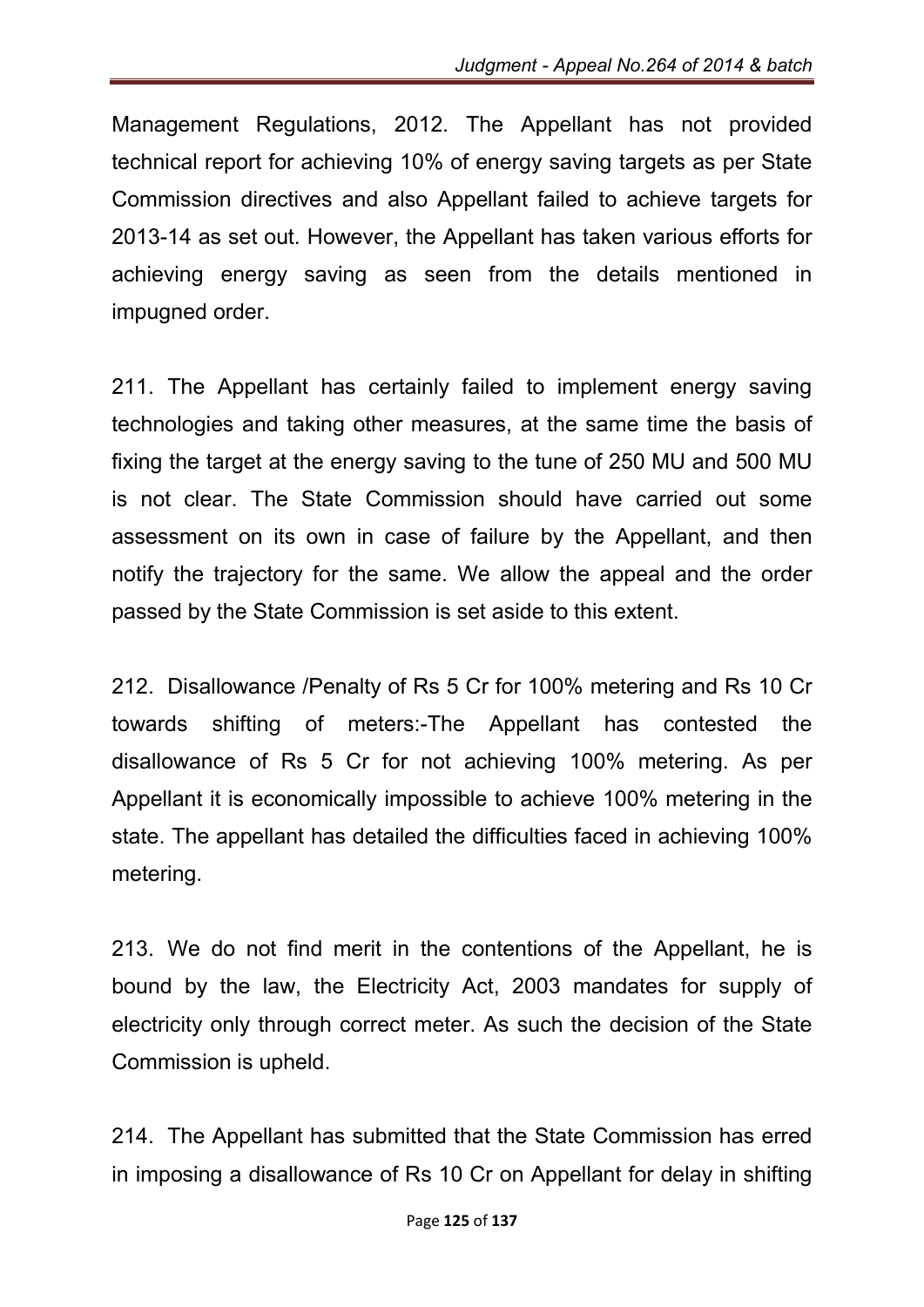on meters, when substantial work has already been done and the process will be completed in a phased manner.

215. As per State Commission during FY 2010-11, PSPCL started its flagship programme to shift consumer meters in Non-APDRP areas numbering 32.14 lac and fed from non-AP feeders supplying power to rural areas of Punjab. A loan of ₹627.614 crore was sanctioned by REC to PSPCL for implementing this programme under 19 no. schemes. During processing of ARR for FY 2012-13, PSPCL informed that out of 32.14 lac meters, only 20.69 lac meters could be covered for shifting outside in the pillar boxes under the budget for non APDRP scheme. Out of these 20.69 lac meters, 16.76 lac meters were shifted upto 31.03.2012 and it was assured that balance shall be shifted by 31.12.2012. It was also informed that DPRs for balance 11.45 lac meters covered in Phase II of non-APDRP schemes were under preparation. However, as per the latest status report, PSPCL is yet to shift meters of 17.14 lac consumers out of 38.01 lac consumers in non APDRP areas. The progress of execution of Non-APDRP Phase-I program during 2012- 13 and 2013-14 was very slow. Besides, the execution of Non-APDRP program Phase II was inordinately delayed. It is clear from the tardy execution of the Non-APDRP Program that PSPCL is responsible for an avoidable delay in controlling AT&C losses. On account of this failure of PSPCL, one time disallowance of ₹10 crore is made on account of not achieving the committed milestones regarding shifting of meters outside premises in non-APDRP (rural areas).

216. In our view the Appellant himself have been suffering on various accounts by not achieving the 100% metering targets and shifting of meters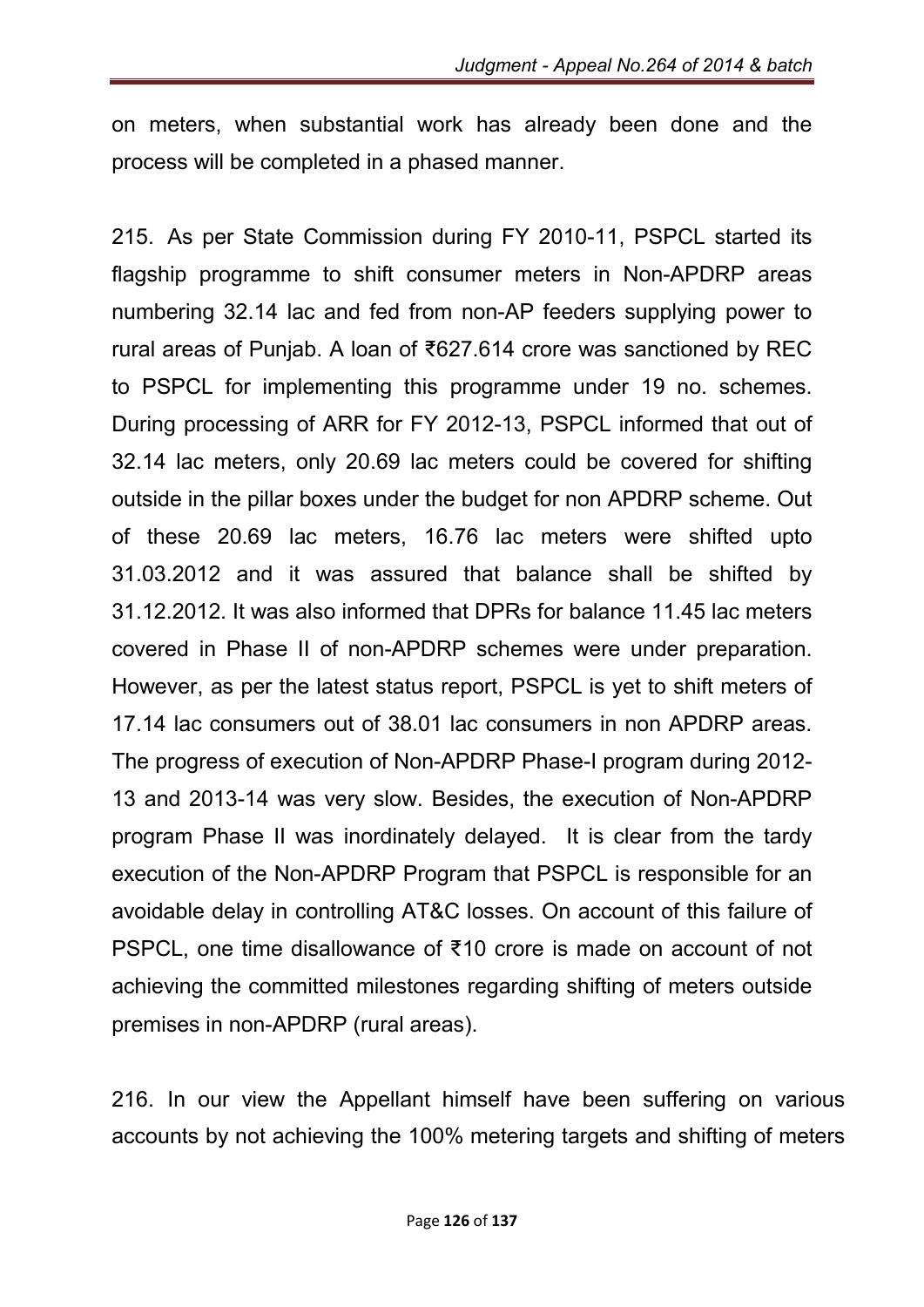outside consumer premises. The disallowance on account of these two noncompliance will enforce a sense of discipline in Appellant for its own good.

217. However, it is seen from the details mentioned in Impugned Order that the Appellant has been trying to achieve the milestones set by the State Commission to improve efficiency and performance although he has not been able to fulfil the expectations of State commission which has led to these disallowances. In our view the State Commission should also set a clear trajectory for these milestones linked with certain disallowance for slippages for future also.

218. We agree with the decision of the State Commission, as it will bring efficiency, fixation of responsibility on persons responsible for delay, and bringing in cost economic benefits.

219. Disallowance /Penalty of Rs 14 Cr for non-implementation of micro hydro projects:-The appellant has contested in its appeal that State Commission has grossly erred in disallowing cost of Rs14 Cr on the ground that four micro hydro generating stations of the Appellant are not functioning. The State Commission has failed to appreciate that these generating stations were established on canals to use small heads available but had not proved to be successful and are not generating power.

220. Appellant has further submitted that the State Commission has failed to appreciate that the issue of shutdown of these generating stations was never an issue and were not raised even in the previous years. The generating plants cannot be expected to function unless substantial capital expenditure is incurred to make generating stations in a position to generate electricity.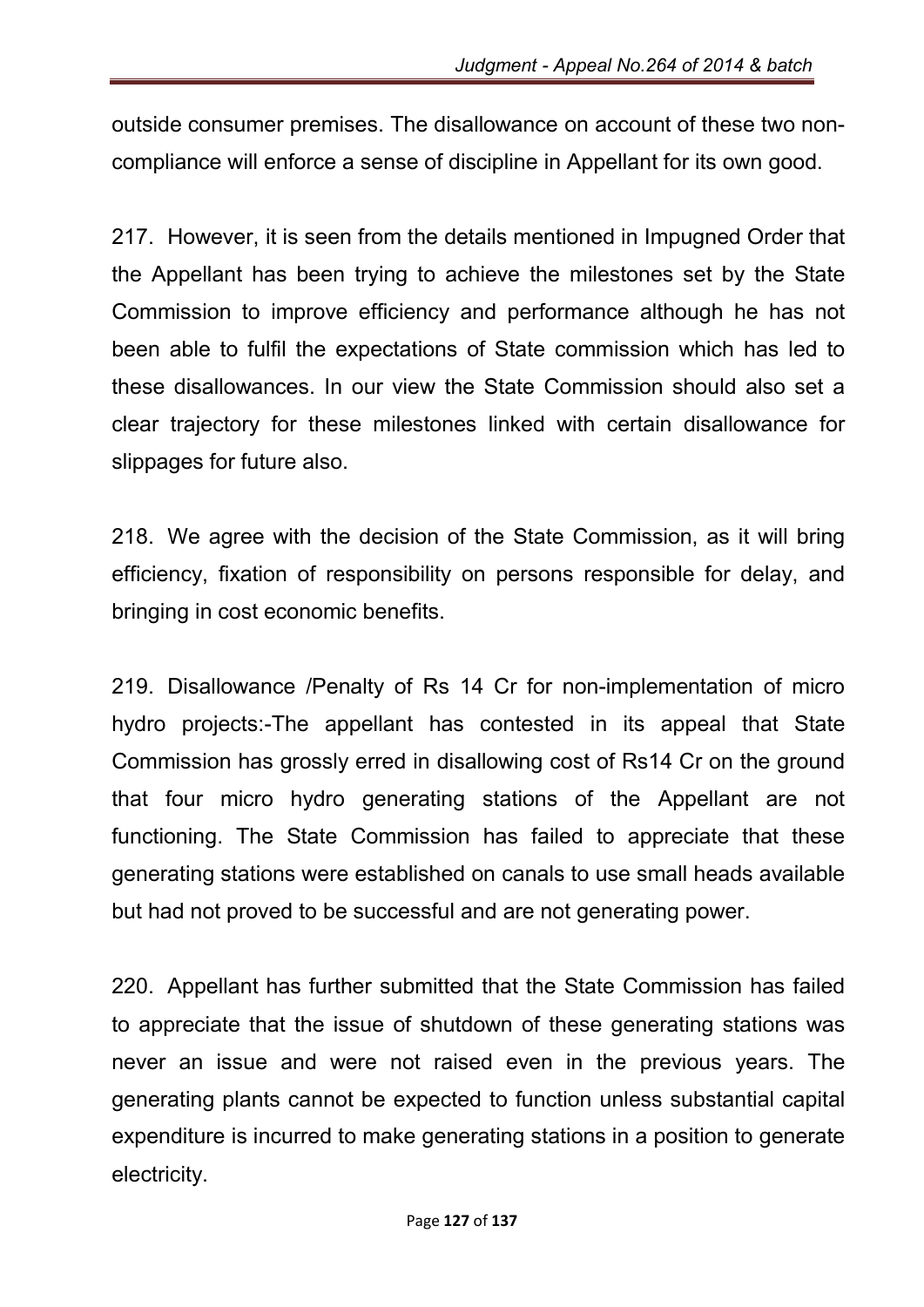221. As per State Commission the Appellant has proposed Rs 98 Cr towards RPO compliance in 2014-15 which was approved and now again proposed in 2015-16 ARR. The Commission expressed concern that four Micro-Hydel Plants of PSPCL at Daudhar, Nidampur, Rohti and Thuhi (total capacity 3.9 MW) are non-functional since long and another 18 (2 x 9) MW MHP Stage-II project in district Hoshiarpur has been delayed considerably. These projects, otherwise, were likely to have contributed renewable energy to the tune of 90 MU annually. In view of this, the Commission disallowed Rs 14.00 Cr (appr) required for purchasing Non-Solar RECs at the Floor Price of ₹1500 per REC in lieu of non-availability of the said energy.

222. We have gone through the State Commission reasoning in disallowing Rs 14 Cr 2014-15 from power purchase cost for failure of PSPCL to revive the small Hydro projects which could have contributed in supplying renewable power to the State of Punjab and thereby helped in reducing the RPO compliance expenses. It is observed from the Investment plan of Appellant for 2014-15 (RE) in impugned order that Rs 131 Cr has been allocated towards R&M of HEP's of PSPCL and Rs 33.49 Cr towards other hydel projects, still the revival of these projects has not taken place. In our view the State Commission should provide some time line for revival of these micro hydro projects before disallowing the above amount from power purchase. The State Commission can pass a consequential order accordingly on this issue.

223. Accordingly, we set aside the disallowance of Rs. 14 crores on account of non-operationalisation of these projects before a technoeconomic study is carried out for justifying the need for these projects.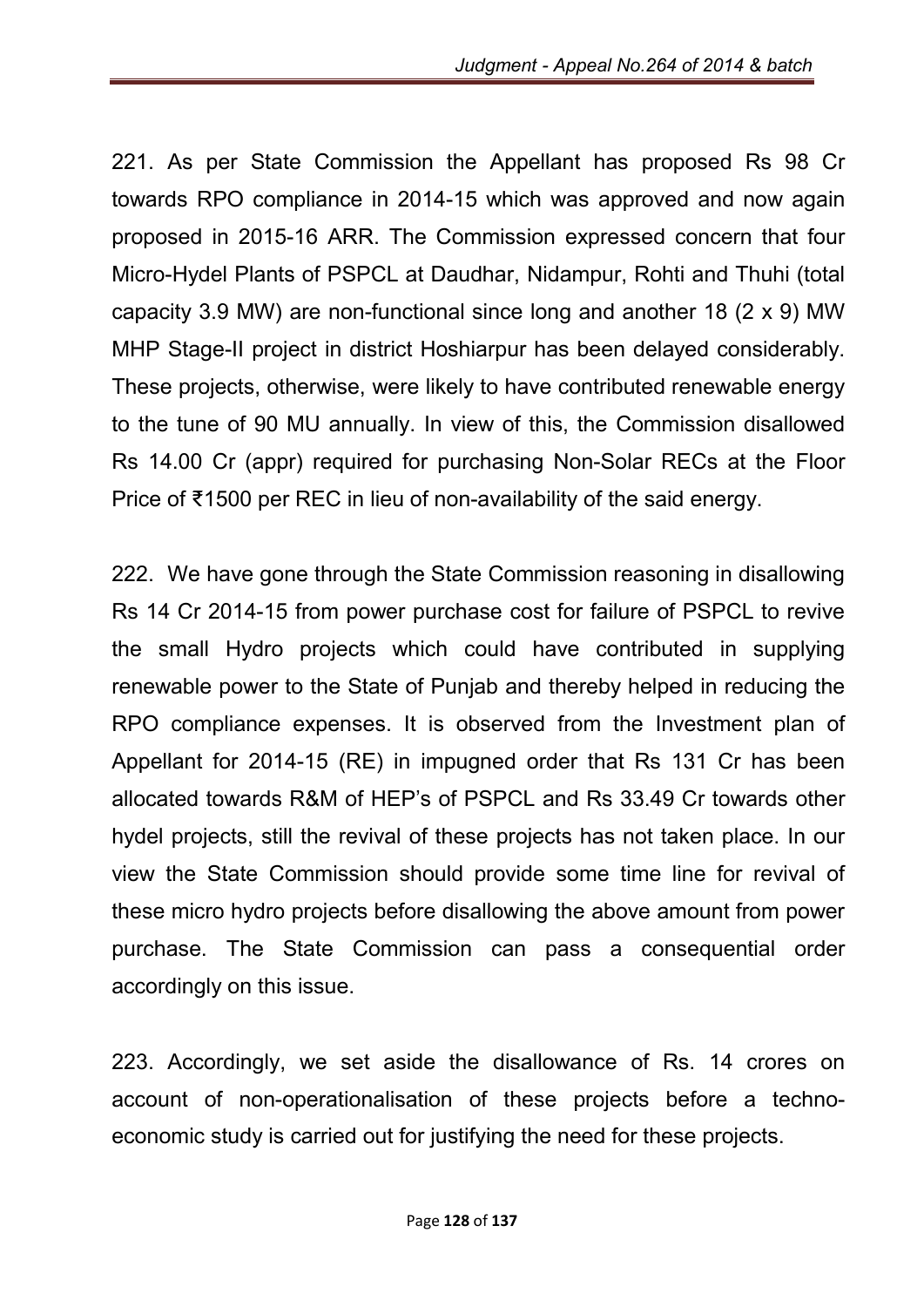224. Disallowance of Rs 20 Cr for non-rationalisation of employee cost:- The Appellant has stated that the State Commission has imposed a penalty of Rs 20 Cr for alleged non-implementation of initiative for rationalization of employee cost. According to Appellant State Commission has not specified any specific measure for rationalization, whereas the Appellant has taken substantive measures for improving the employee productivity. As a part of the measures taken, the Appellant has mentioned about a failed PwC model for rationalization of manpower.

225. The State Commission in the impugned order has stated that PSPCL did rationalization of distribution set up through functional restructuring of Patiala town & Nabha division during 2010-11. The Commission in the Tariff Order for FY 2011-12 directed PSPCL to replicate the model across the whole State. PSPCL in its meeting with Commission on 30.04.2012, committed to roll out this model all over the State of Punjab by June 2013. During processing of Tariff Order for FY 2012-13, the Commission directed PSPCL that re-organization of distribution set up be expedited in order to complete all R-APDRP towns by December 2013 & remaining towns by March, 2014. But till now, only city areas of Patiala, Jalandhar and Amritsar circles and five divisions of Nabha, Bathinda, Budhlada, Samana and Rajpura have been restructured on functional lines.

226. Similarly, the various directives given to automate its functioning to reduce manpower cost by implementing IT plan, unmanned substations, Automatic Meter Reading (AMR) etc. have not been implemented by the utility. PSPCL has thus failed to meet the target for implementing initiatives for rationalization of employee cost and to increase employee's productivity by implementation of PwC report, restructuring of distribution set up on functional lines and introduce automation for optimizing manpower output &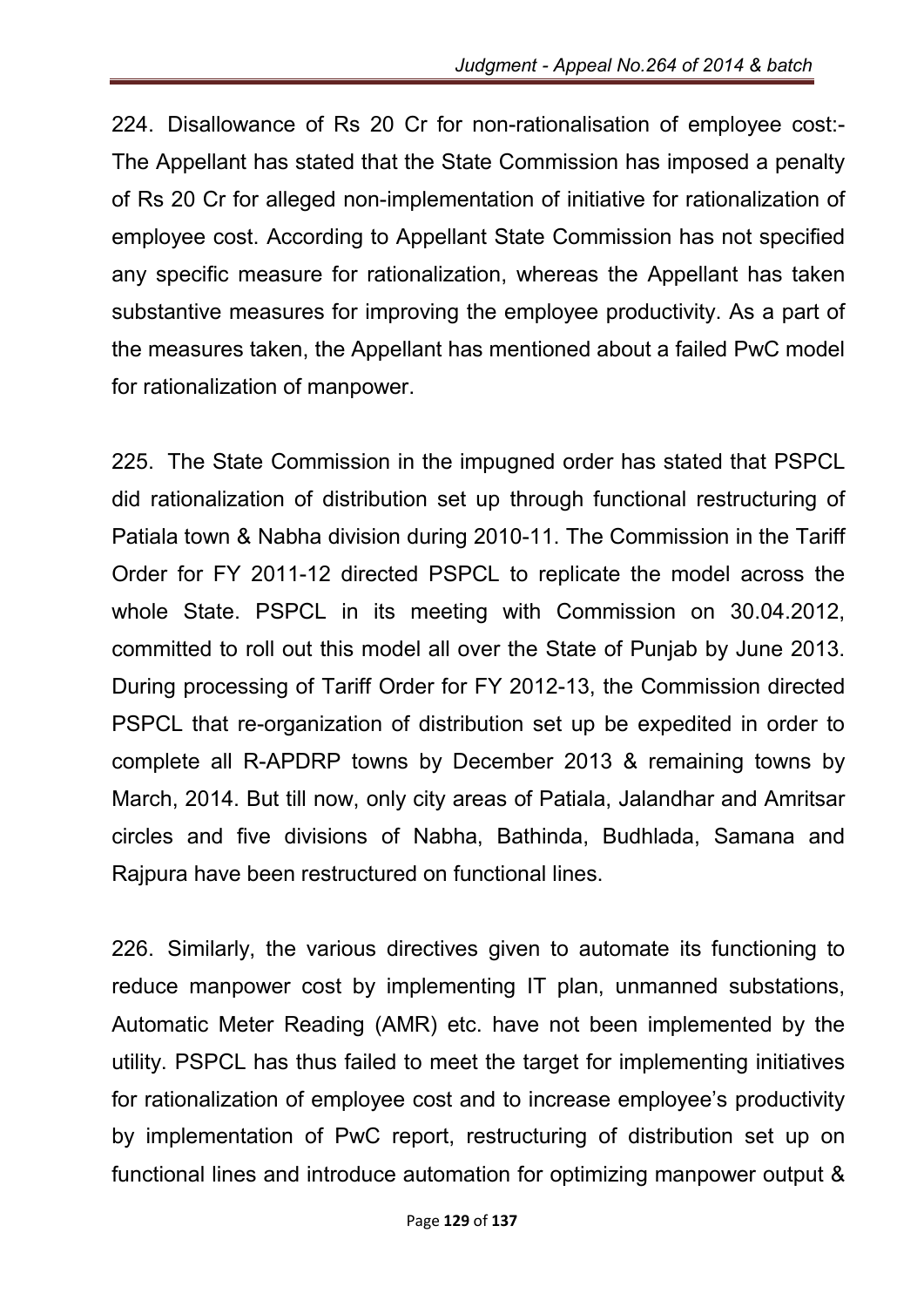efficiency. Thus, a disallowance of ₹20.00 crore is made on this account during FY 2013-14 which shall continue annually on renewal basis till PSPCL implements all these steps to modernize its functioning.

227. We agree with the findings of State Commission on the issue disallowance of Rs 20 Cr for not taking adequate steps for rationalization of employee cost as the rational given by the State Commission in impugned order as in the benefit of the State and the Appellant already agreed to the same but failed to implement. Also, it is to be mentioned here that the State Commission has nowhere mentioned in impugned order regarding imposition of Section 142 for penalty. The Appellant is advised to implement all the measures for optimization of manpower at the earliest to reduce the cost of power for consumers at large.

228. Disallowance of contribution of Rs 914 Cr in FY 2014-15 to Terminal benefit Trust:- The Appellant in its appeal has contested the disallowance of the contribution to the Terminal benefit trust to the extent of Rs 914 Cr for the year 2014-15. As per Appellant it has contributed as per Transfer scheme notification dated 24.12.2012 wherein under the terminal benefits to the employees is to be funded by the trust which is required to be contributed to. As per appellant this is a more efficient manner of funding terminal benefit to employees as against the pay as you go method.

229. The State Commission in this regard in the impugned order has stated that they have not charged the Terminal benefit liability as on 16.04.2010 of Rs 914 Cr as the Tariff Regulations do not provide the same. Accordingly, an amount of Rs 914 Cr towards progressive funding of unfunded past liabilities of pension and gratuity to PSPCL for FY 2014-15 has been deducted.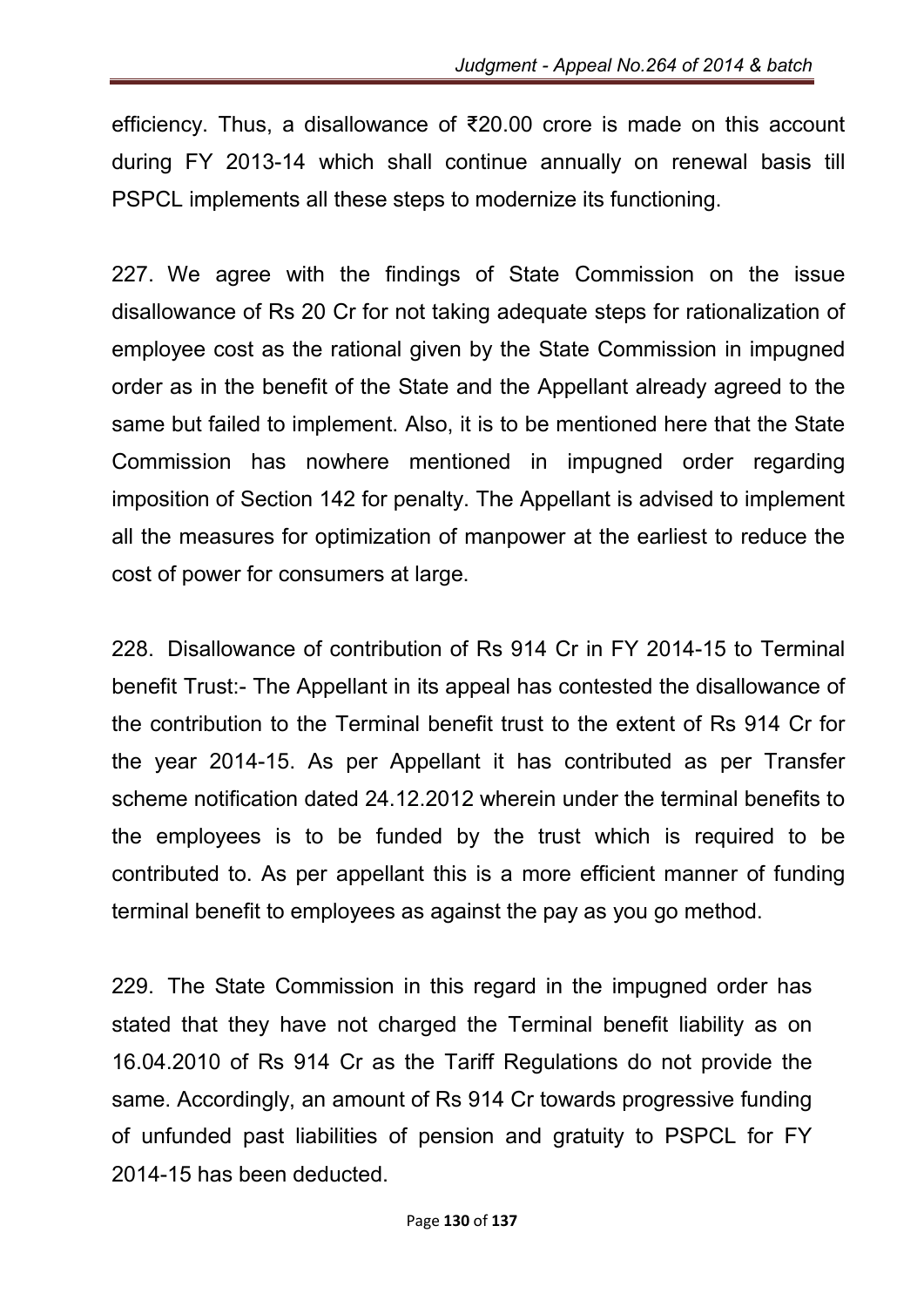230. As per State Commission, the Transfer Scheme cannot override the subordinate legislation i.e. Regulation of the Commission (in the instant case Regulation 33 of PSERC (Terms and Conditions for Determination of Tariff) Regulations, 2005) which mandates as under:

 *"33. Unfunded liability of pension and gratuity;* 

# *"With regard to unfunded past liabilities of pension and gratuity, the Commission will follow the principle of "pay as you go". The Commission shall not allow any other amount towards creating fund for meeting unfunded past liability of pension and gratuity."*

231. The Transfer Scheme is a statutory scheme notified by the State Government under section 131 of the Electricity Act, 2003. The relevant part of section 131 is reproduced below:

> "131. (1) With effect from the date on which a transfer scheme, prepared by the State Government to give effect to the objects and purposes of this Act, is published or such further date as may be stipulated by the State Government (hereafter in this Part referred to as the effective date), any property, interest in property, rights and liabilities which immediately before the effective date belonged to the State Electricity Board (hereafter referred to as the Board) shall vest in the State Government on such terms as may be agreed between the State Government and the Board.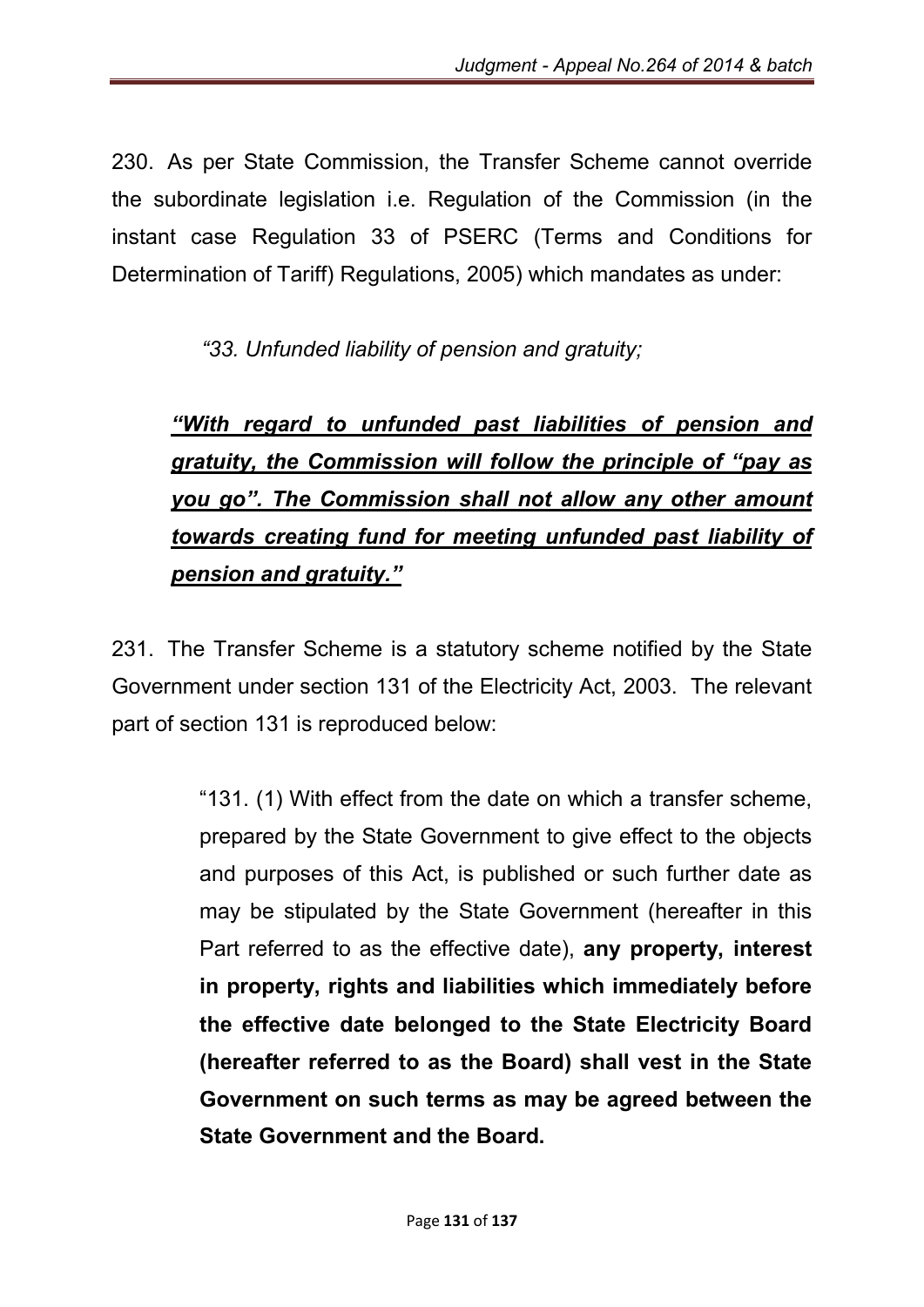(2) Any property, interest in property, rights and liabilities vested in the State Government under subsection (1) shall be re-vested by the State Government in a Government company or in a company or companies, in accordance with the transfer scheme so published along with such other property, interest in property, rights and liabilities of the State Government as may be stipulated in such scheme, on such terms and conditions as may be agreed between the State Government and such company or companies being State Transmission Utility or generating company or transmission licensee or distribution licensee, as the case may be :

Provided that the transfer value of any assets transferred hereunder shall be determined, as far as may be, based on the revenue potential of such assets at such terms and conditions as may be agreed between the State Government and the State Transmission Utility or generating company or transmission licensee or distribution licensee, as the case may be.

232. Section 131 of the Act mandates that the reorganisation of the State Electricity Board has to be as per the Transfer Scheme notified by the State Government under the provisions of the Electricity Act, 2003 and therefore, any sub-ordinate legislation can not override the provisions of the principal legislation that is the Electricity Act, 2003.

233. We have gone through the statement of State Commission on the issue of disallowance of progressive funding of Terminal benefit Trust in 2014-15, the State Commission has miserably failed in understanding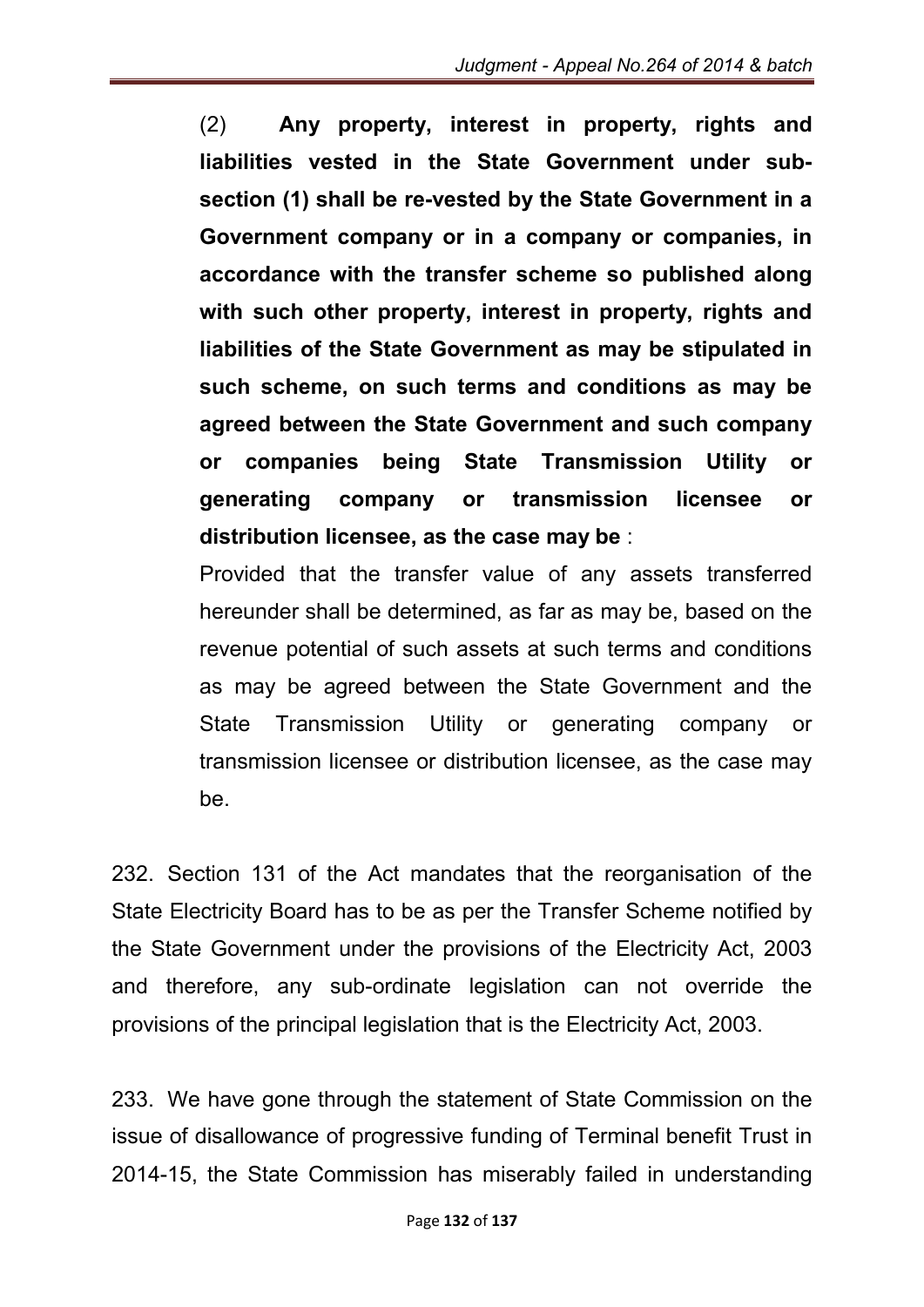the principal legislation, any regulation notified under the principal legislation cannot override the principal legislation which provides reorganisation of the Electricity Boards in a defined manner.

234. The Regulations notified by the State Commission shall have to be notified consistent with the Transfer Scheme as any power vested therein to the State Government cannot be restricted by the Regulations notified by the State Commission.

235. We allow the appeal to the extent of this issue.

### SUMMARY OF OUR FINDINGS: -

236. Issue No. 1- Reduction of sales to agricultural pump set consumers (AP Consumers):The Appellant is granted liberty to raise the issue at an appropriate stage during the prosecution of appeal(s) filed before this Tribunal against the truing up order, the present appeal to this aspect stands disposed of.

237. Issue No. 2- T&D Losses: As discussed in the foregoing paras, the issue of T&D losses may also be taken up along with issue no. 1 by the Appellant during the said appeal(s) against the truing up orders before this Tribunal.

238. Issue No. 3- Norms for Operation-Plant Availability Factor (PLF):The appeal has merit to this effect (PLF) and decided in favour of the Appellant. We direct the State Commission to revisit its order accordingly.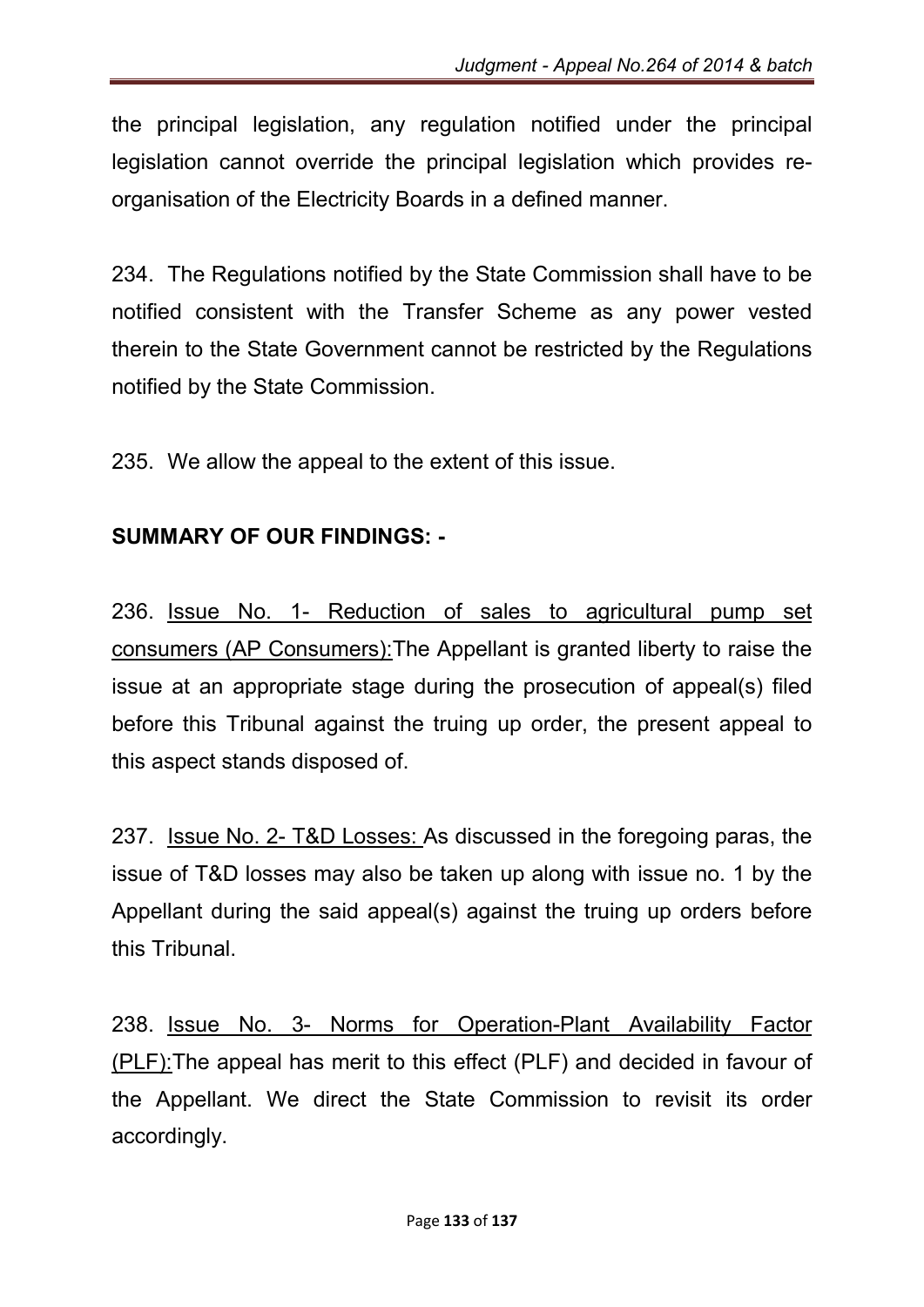239. Issue No. 4- Station Heat Rate:The issue of Station Heat Rate is decided in favor of appellant.

240. Issue No. 5- Auxiliary Consumption: The appeal stands withdrawn by the Appellant, the impugned order is upheld in respect of Auxiliary Consumption.

241. Issue No. 6- Fuel Cost (Gross Calorific Value (GCV) & Transit Loss):We upheld the decision of the State Commission, however, direct the State Commission for carrying out a study for determining the maximum transit loss as relevant CERC Regulations provide for 0.8%. 242. Issue No. 7- Disallowance of Depreciation:On the requestof the Appellant, the Appellant is allowed to take up the issue before the State Commission for rectification of the mathematical errors, if any.

243. Issue No. 8- Disallowance of Power Purchase Cost: In view of the foregoing discussions, the appeal is allowed partly, the State Commission shall re-visit the Impugned Order and after prudent check, shall allow the cost for short term power purchase, to the limit as decided/ notified in advance and such procurement is made through a process following transparency and prudent checks by the Appellant, whereas the UI drawl below the frequency of 49.5 Hz shall be allowed to the extent that it is classified as the urgent need for maintaining the State Grid and requirement of the consumers. The cost on account of surcharge on UI and the interest on delayed payment will not be allowed, the State Commission is justified in rejecting such claims.

244. Issue No. 9- Disallowance of Employee Cost:The Appeal is allowed,it is decided in favour of the appellant. However, the Appellant is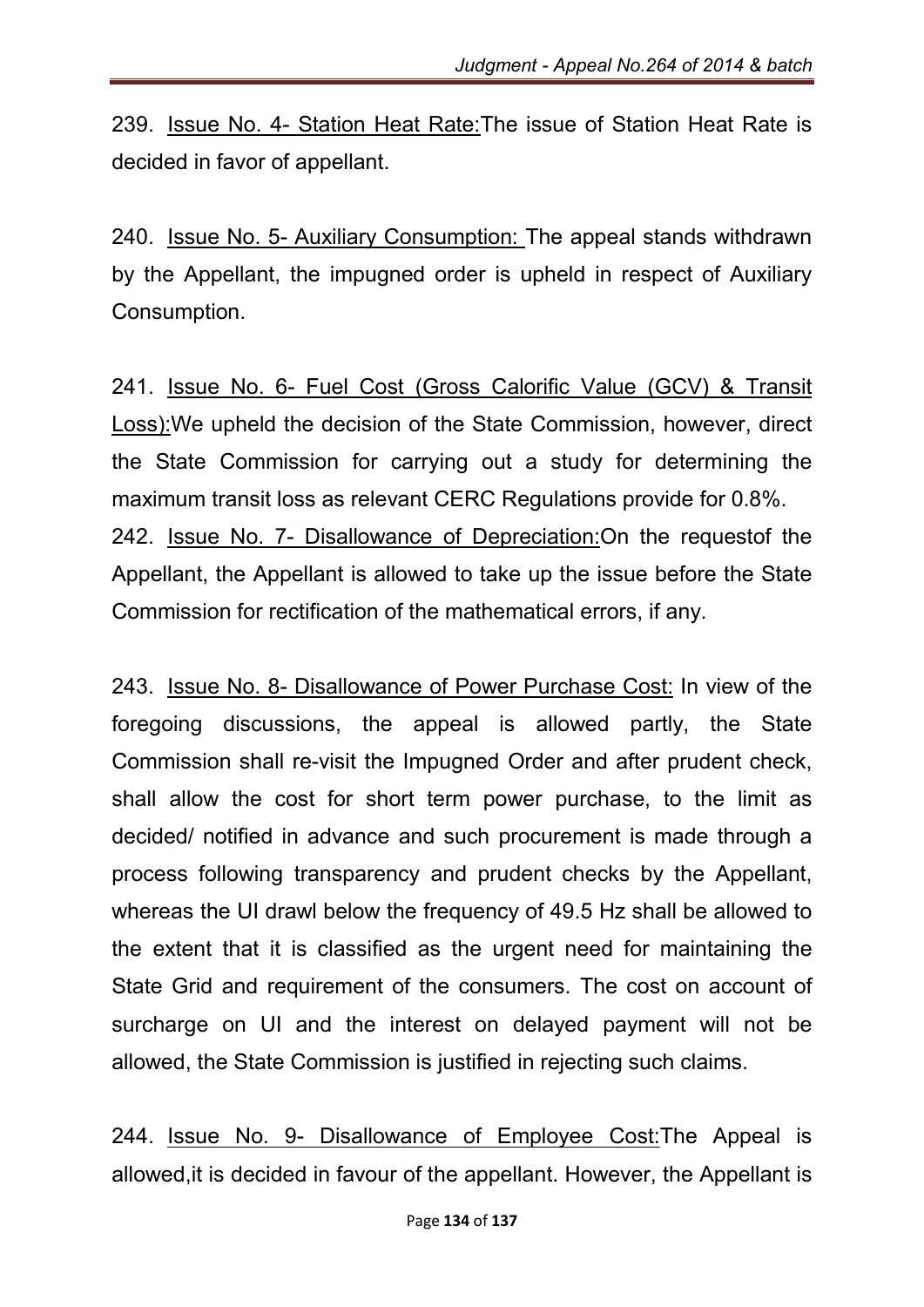directed to judiciously formulate a policy for the reduction in the employee cost to the extent possible.

245. Issue No. 10- Repair & Maintenance (R&M) Expenses and Administrative & General (A&G) Expenses:The R&M expenses and A&G expenses shall be allowed on normative basis, the State Commission shall issue fresh orders in this respect.

246. Issue No. 11- Disallowance of Interest and Finance Charges: The State Commission shall revisit its order and issue fresh orders as per directions contained in the foregoing paras.

247. Issue No. 12- Overestimating revenues: We direct the State Commission to look into the afresh based on the submissions of the Appellants and decide on the issue afresh.

248. Issue No. 13- Late Payment Surcharge:The State Commission shall relook the matter, the appeal has merit, and issue is decided in favour of Appellant.

249. Issue No. 14- Carrying Cost on Cumulative Revenue Gap:The Appeal is allowed, the State Commission is directed to revisit its order and issue reasonable order on the principles laid down in the preceding paras.

250. Issue No. 16- Non-allowance of Interest & Finance Charges pertaining to use of Working Capital Loans for the creation of Assets of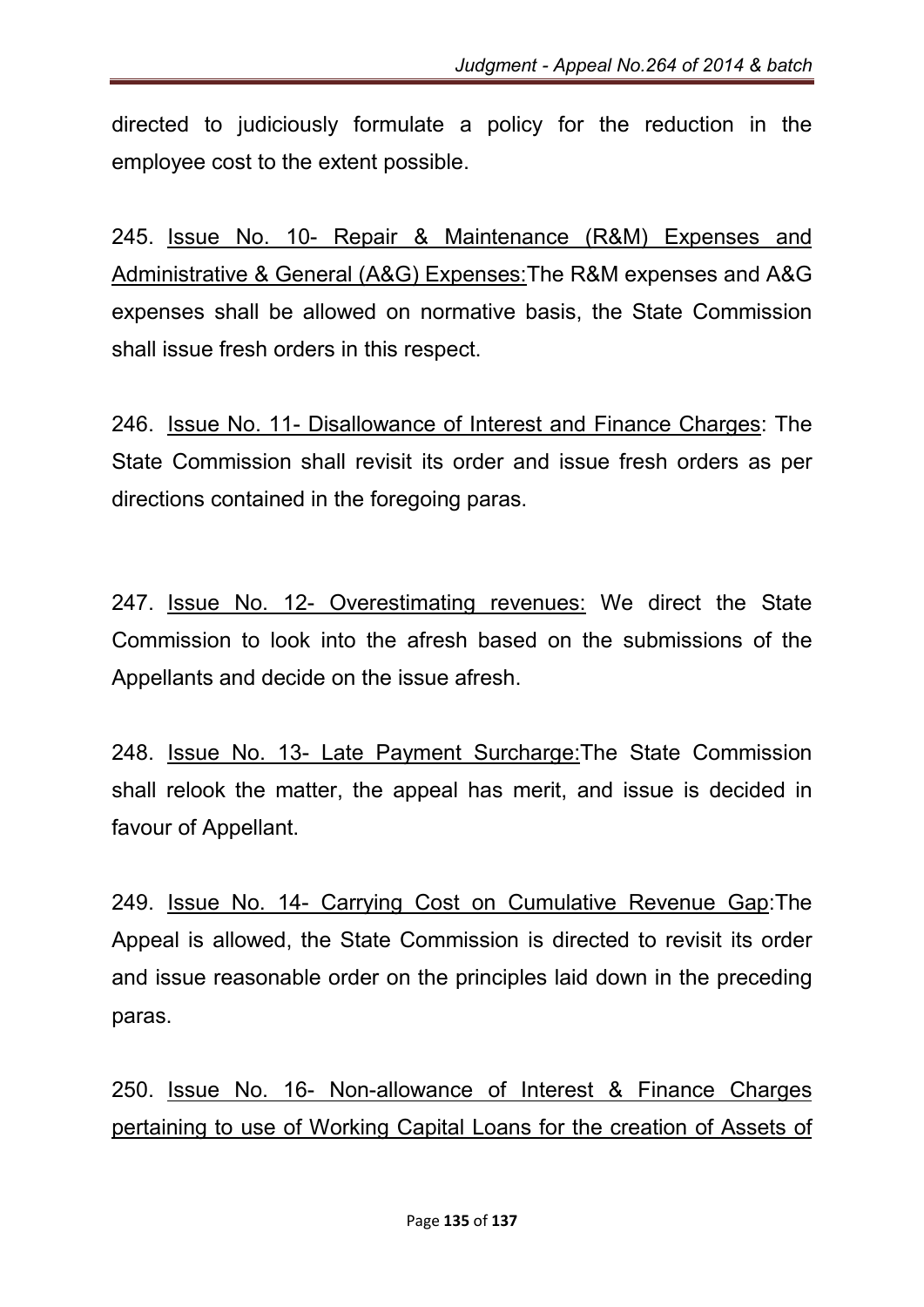the Appellant: The issue has already been deliberated and decided under issue No. 11 (Disallowance of Interest and Finance Charges).

251. Issue No. 17- Non-allowance of Subsidy amounting to Rs. 178.82 crores in True up of FY 2011-12: The Appellant is duly entitled for the same and the appeal is allowed accordingly.

252. Issue No. 15- Other Allowances/ issues: There are certain other allowances/ disallowances raised by the Appellant, these are:

- i. Rs. 25 crores incurred for the buiding of cancer hospital: The appeal is disallowed to this extent.
- ii. Disallowance/penalty of Rs 72.27 Cr for nonimplementation of Energy saving measures: -The appeal is allowed, the order passed by the State Commission is set aside to this extent.
- iii. Disallowance /Penalty of Rs 5 Cr for 100% metering and Rs 10 Cr towards shifting of meters: -The decision of the State Commission is upheld.
- iv. Disallowance /Penalty of Rs 14 Cr for non-implementation of micro hydro projects:-The Impugned Order is set aside on the disallowance of Rs. 14 crores on account of nonoperationalisation of the said projects.